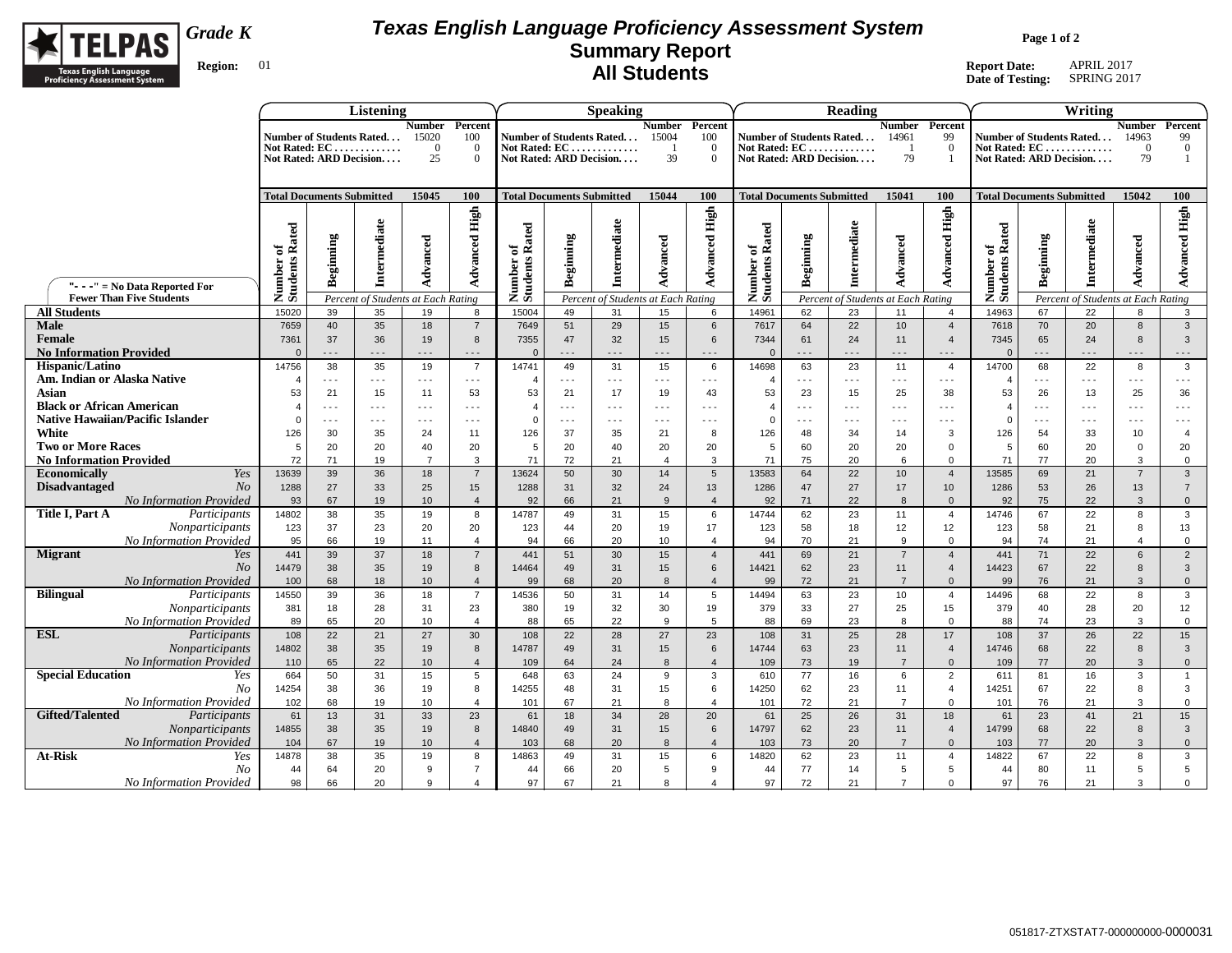

## **Texas English Language Proficiency Assessment System Summary Report All Students**

**Page 2 of 2**

|                                                                             |                                                | <b>TELPAS Comprehension Score</b>                           |                                   |                                                          |                  | <b>TELPAS Composite Rating</b>     |                            |                                  |                             | <b>Yearly Progress in TELPAS Composite Rating</b> |
|-----------------------------------------------------------------------------|------------------------------------------------|-------------------------------------------------------------|-----------------------------------|----------------------------------------------------------|------------------|------------------------------------|----------------------------|----------------------------------|-----------------------------|---------------------------------------------------|
|                                                                             |                                                |                                                             | <b>Number</b><br>Percent          |                                                          |                  |                                    | <b>Number</b>              | Percent                          |                             |                                                   |
|                                                                             |                                                | <b>Number of Students Rated in</b><br>Listening and Reading | 99<br>14960                       | <b>Number of Students Rated in</b><br>All Language Areas |                  |                                    | 14957                      | 99                               |                             |                                                   |
|                                                                             |                                                | <b>Students not Rated in Listening</b>                      |                                   | <b>Students not Rated in at Least One</b>                |                  |                                    |                            |                                  |                             |                                                   |
|                                                                             |                                                | or Reading - ARD Decision                                   | 80<br>-1                          | Language Area - ARD Decision                             |                  |                                    | 80                         | $\overline{1}$                   | Score                       |                                                   |
|                                                                             |                                                | <b>Total Documents Submitted</b>                            | 15040<br>100                      | <b>Total Documents Submitted</b>                         |                  |                                    | 15037                      | 100                              |                             |                                                   |
|                                                                             |                                                |                                                             |                                   |                                                          |                  |                                    |                            |                                  | <b>Average Composite</b>    |                                                   |
|                                                                             |                                                | Number of<br>Students Rated                                 | Average<br>Comprehension<br>Score | Number of<br>Students Rated                              |                  | Intermediate                       |                            | <b>Advanced High</b>             |                             |                                                   |
|                                                                             |                                                |                                                             |                                   |                                                          |                  |                                    |                            |                                  |                             |                                                   |
|                                                                             |                                                |                                                             |                                   |                                                          | <b>Beginning</b> |                                    | Advanced                   |                                  |                             |                                                   |
|                                                                             | "- - -" = $No Data Reported For$               |                                                             |                                   |                                                          |                  |                                    |                            |                                  |                             |                                                   |
| <b>Fewer Than Five Students</b>                                             |                                                |                                                             |                                   |                                                          |                  | Percent of Students at Each Rating |                            |                                  |                             |                                                   |
| <b>All Students</b>                                                         |                                                | 14960                                                       | 1.8                               | 14957                                                    | 60               | 25                                 | 11                         | $\overline{4}$                   | 1.6                         |                                                   |
| <b>Male</b><br>Female                                                       |                                                | 7617<br>7343                                                | 1.7<br>1.8                        | 7615<br>7342                                             | 62<br>58         | 24<br>26                           | 11<br>11                   | $\overline{4}$<br>$\overline{4}$ | 1.6<br>1.6                  |                                                   |
| <b>No Information Provided</b>                                              |                                                | $\overline{0}$                                              | $\sim$ $\sim$ $\sim$              | $\Omega$                                                 | .                | $\sim$ $\sim$ $\sim$               | $- - -$                    |                                  | $\ddotsc$                   |                                                   |
| Hispanic/Latino                                                             |                                                | 14697                                                       | 1.8                               | 14694                                                    | 60               | 25                                 | 11                         | $\overline{4}$                   | 1.6                         |                                                   |
| Am. Indian or Alaska Native                                                 |                                                | $\overline{4}$                                              | $\sim$ $\sim$ $\sim$              | $\overline{4}$                                           | $- - -$          | $\sim$ $\sim$ $\sim$               | $\sim$ $\sim$ $\sim$       | $- - -$                          | $- - -$                     |                                                   |
| Asian                                                                       |                                                | 53                                                          | 2.9                               | 53                                                       | 23               | 13                                 | 26                         | 38                               | 2.8                         |                                                   |
| <b>Black or African American</b><br><b>Native Hawaiian/Pacific Islander</b> |                                                | $\overline{4}$                                              | $ -$                              | $\overline{4}$                                           | $- - -$          | $\sim$ $\sim$ $\sim$               | $- - -$                    | $- -$                            | $\ddotsc$                   |                                                   |
| White                                                                       |                                                | $\mathbf{0}$<br>126                                         | $- - -$<br>1.9                    | $\mathbf 0$<br>126                                       | $- - -$<br>45    | $\sim$ $\sim$ $\sim$<br>37         | $\sim$ $\sim$ $\sim$<br>14 | $- - -$<br>$\overline{4}$        | $\sim$ $\sim$ $\sim$<br>1.8 |                                                   |
| <b>Two or More Races</b>                                                    |                                                | 5                                                           | 2.1                               | 5                                                        | 60               | 20                                 | 20                         | $\mathbf 0$                      | 1.8                         |                                                   |
| <b>No Information Provided</b>                                              |                                                | 71                                                          | 1.4                               | 71                                                       | 72               | 24                                 | $\overline{4}$             | $\mathbf 0$                      | 1.3                         |                                                   |
| Economically                                                                | Yes                                            | 13583                                                       | 1.7                               | 13581                                                    | 62               | 24                                 | 11                         | 3                                | 1.6                         | <b>Progress Not Applicable</b>                    |
| <b>Disadvantaged</b>                                                        | N <sub>O</sub>                                 | 1285                                                        | 2.1                               | 1284                                                     | 45               | 29                                 | 17                         | 9                                | 1.9                         |                                                   |
| Title I, Part A                                                             | No Information Provided<br>Participants        | 92<br>14743                                                 | 1.4<br>1.8                        | 92<br>14740                                              | 68<br>60         | 25<br>25                           | $\overline{7}$<br>11       | $\Omega$<br>$\overline{4}$       | 1.4<br>1.6                  |                                                   |
|                                                                             | Nonparticipants                                | 123                                                         | 2.0                               | 123                                                      | 57               | 18                                 | 12                         | 13                               | 1.9                         |                                                   |
|                                                                             | No Information Provided                        | 94                                                          | 1.5                               | 94                                                       | 68               | 24                                 | $\overline{7}$             | $\Omega$                         | 1.4                         |                                                   |
| <b>Migrant</b>                                                              | Yes                                            | 441                                                         | 1.7                               | 441                                                      | 65               | 24                                 | 9                          | 3                                | 1.5                         |                                                   |
|                                                                             | N <sub>O</sub>                                 | 14420                                                       | 1.8                               | 14417                                                    | 60               | 25                                 | 11                         | $\overline{4}$                   | 1.6                         |                                                   |
| <b>Bilingual</b>                                                            | <b>No Information Provided</b><br>Participants | 99<br>14493                                                 | 1.4<br>1.7                        | 99<br>14490                                              | 70<br>61         | 24<br>25                           | $6\phantom{.}6$<br>11      | $\mathbf{0}$<br>$\overline{4}$   | 1.4<br>1.6                  |                                                   |
|                                                                             | Nonparticipants                                | 379                                                         | 2.4                               | 379                                                      | 31               | 30                                 | 23                         | 16                               | 2.2                         |                                                   |
|                                                                             | No Information Provided                        | 88                                                          | 1.5                               | 88                                                       | 67               | 26                                 | $\overline{7}$             | $\mathbf 0$                      | 1.4                         |                                                   |
| <b>ESL</b>                                                                  | Participants                                   | 108                                                         | 2.5                               | 108                                                      | 30               | 26                                 | 28                         | 17                               | 2.3                         |                                                   |
|                                                                             | Nonparticipants                                | 14743                                                       | 1.8                               | 14740                                                    | 60               | 25                                 | 11                         | $\overline{4}$                   | 1.6                         |                                                   |
| <b>Special Education</b>                                                    | No Information Provided<br>Yes                 | 109<br>610                                                  | 1.4<br>1.5                        | 109                                                      | 72<br>75         | 22                                 | $6\phantom{1}$<br>6        | $\Omega$<br>$\overline{1}$       | 1.4<br>1.4                  |                                                   |
|                                                                             | N <sub>O</sub>                                 | 14249                                                       | 1.8                               | 609<br>14247                                             | 59               | 18<br>25                           | 11                         | $\overline{4}$                   | 1.6                         |                                                   |
|                                                                             | No Information Provided                        | 101                                                         | 1.4                               | 101                                                      | 70               | 24                                 | 6                          | $\mathbf 0$                      | 1.4                         |                                                   |
| <b>Gifted/Talented</b>                                                      | Participants                                   | 61                                                          | 2.5                               | 61                                                       | 21               | 30                                 | 31                         | 18                               | 2.4                         |                                                   |
|                                                                             | Nonparticipants                                | 14796                                                       | 1.8                               | 14793                                                    | 60               | 25                                 | 11                         | $\overline{4}$                   | 1.6                         |                                                   |
|                                                                             | No Information Provided                        | 103                                                         | 1.4                               | 103                                                      | 71               | 23                                 | $6\overline{6}$            | $\Omega$                         | 1.3                         |                                                   |
| At-Risk                                                                     | Yes<br>N <sub>o</sub>                          | 14819<br>44                                                 | 1.8<br>1.5                        | 14816<br>44                                              | 60<br>77         | 25<br>11                           | 11<br>$\overline{7}$       | $\overline{4}$<br>5              | 1.6<br>1.4                  |                                                   |
|                                                                             | No Information Provided                        | 97                                                          | 1.4                               | 97                                                       | 70               | 24                                 | 6                          | $\Omega$                         | 1.4                         |                                                   |
|                                                                             |                                                |                                                             |                                   |                                                          |                  |                                    |                            |                                  |                             |                                                   |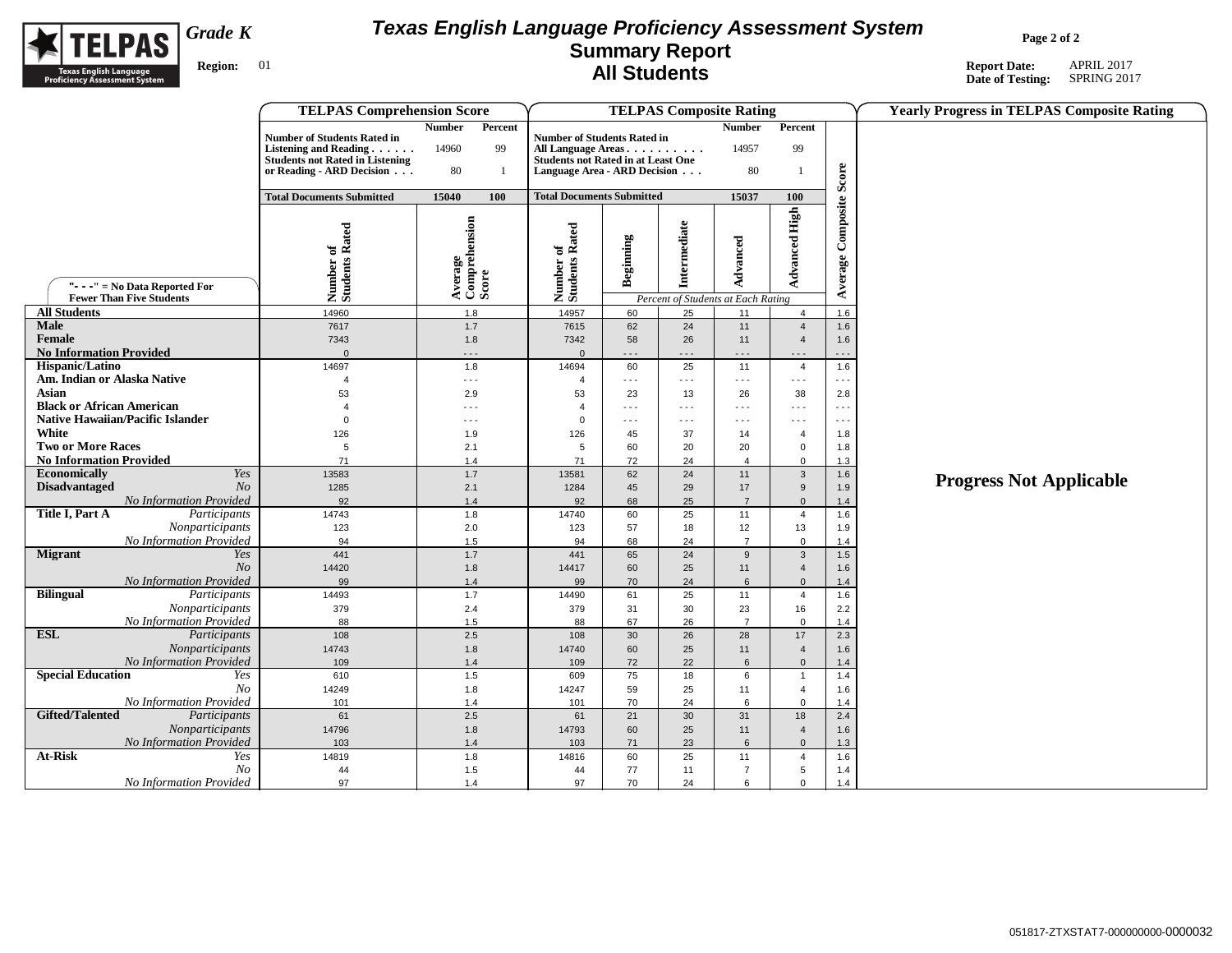

## **Texas English Language Proficiency Assessment System Summary Report All Students**

**Page 1 of 2**

|                                                                     |                             |                                  | Listening                                                            |                                     |                                 |                                       |                      | <b>Speaking</b>                                                             |                                      |                             |                                                                      |                                | Reading                            |                                                         |                                |                                  |                      | Writing                                                                      |                                               |                          |
|---------------------------------------------------------------------|-----------------------------|----------------------------------|----------------------------------------------------------------------|-------------------------------------|---------------------------------|---------------------------------------|----------------------|-----------------------------------------------------------------------------|--------------------------------------|-----------------------------|----------------------------------------------------------------------|--------------------------------|------------------------------------|---------------------------------------------------------|--------------------------------|----------------------------------|----------------------|------------------------------------------------------------------------------|-----------------------------------------------|--------------------------|
|                                                                     |                             |                                  | Number of Students Rated<br>Not Rated: EC<br>Not Rated: ARD Decision | Number Percent<br>16677<br>-1<br>36 | 100<br>$\theta$<br>$\mathbf{0}$ |                                       |                      | <b>Number of Students Rated</b><br>Not Rated: EC<br>Not Rated: ARD Decision | <b>Number Percent</b><br>16644<br>71 | 100<br>$\Omega$<br>$\Omega$ | Number of Students Rated<br>Not Rated: EC<br>Not Rated: ARD Decision |                                |                                    | <b>Number</b> Percent<br>16569<br>$\overline{2}$<br>145 | 99<br>$\Omega$<br>-1           |                                  |                      | Number of Students Rated 16565<br>Not Rated: $EC$<br>Not Rated: ARD Decision | <b>Number</b> Percent<br>$\mathcal{R}$<br>146 | 99<br>$\Omega$<br>-1     |
|                                                                     |                             | <b>Total Documents Submitted</b> |                                                                      | 16714                               | 100                             | <b>Total Documents Submitted</b>      |                      |                                                                             | 16716                                | 100                         | <b>Total Documents Submitted</b>                                     |                                |                                    | 16716                                                   | 100                            | <b>Total Documents Submitted</b> |                      |                                                                              | 16714                                         | 100                      |
|                                                                     | Number of<br>Students Rated | Beginning                        | Intermediate                                                         | Advanced                            | <b>Advanced High</b>            | of<br>Rated<br>Number o<br>Students 1 | Beginning            | Intermediate                                                                | Advanced                             | <b>Advanced High</b>        | Number of<br>Students Rated                                          | Beginning                      | Intermediate                       | Advanced                                                | <b>Advanced High</b>           | Number of<br>Students Rated      | Beginning            | Intermediate                                                                 | Advanced                                      | <b>Advanced High</b>     |
| "- - -" = $No$ Data Reported For<br><b>Fewer Than Five Students</b> |                             |                                  | Percent of Students at Each Rating                                   |                                     |                                 |                                       |                      | Percent of Students at Each Rating                                          |                                      |                             |                                                                      |                                | Percent of Students at Each Rating |                                                         |                                |                                  |                      | Percent of Students at Each Rating                                           |                                               |                          |
| <b>All Students</b>                                                 | 16677                       | 11                               | 36                                                                   | 31                                  | 21                              | 16644                                 | 18                   | 39                                                                          | 26                                   | 17                          | 16569                                                                | 28                             | 36                                 | 21                                                      | 14                             | 16565                            | 34                   | 38                                                                           | 18                                            | 10                       |
| <b>Male</b>                                                         | 8493                        | 12                               | 37                                                                   | 30                                  | 21                              | 8472                                  | 20                   | 39                                                                          | 25                                   | 17                          | 8424                                                                 | 31                             | 35                                 | 20                                                      | 14                             | 8421                             | 37                   | 37                                                                           | 16                                            | $\overline{9}$           |
| Female                                                              | 8184                        | 10                               | 36                                                                   | 33                                  | 22                              | 8172                                  | 17                   | 39                                                                          | 27                                   | 18                          | 8145                                                                 | 25<br>$\overline{\phantom{a}}$ | 37                                 | 23                                                      | 15                             | 8144                             | 31                   | 39<br>.                                                                      | 19<br>$- - -$                                 | 11<br>$\overline{a}$     |
| <b>No Information Provided</b><br><b>Hispanic/Latino</b>            | $\mathbf{0}$<br>16444       | 11                               | 36                                                                   | $- - -$<br>31                       | $- - -$<br>21                   | $\overline{0}$<br>16411               | 18                   | $- - -$<br>39                                                               | .<br>26                              | .<br>17                     | $\mathsf 0$<br>16337                                                 | 28                             | .<br>36                            | .<br>21                                                 | $\overline{\phantom{a}}$<br>14 | $\mathbf{0}$<br>16333            | .<br>34              | 38                                                                           | 18                                            | 10                       |
| Am. Indian or Alaska Native                                         | -5                          | $\mathbf{0}$                     | $\mathbf 0$                                                          | 20                                  | 80                              | 5                                     | $\mathbf{0}$         | $\overline{0}$                                                              | 60                                   | 40                          | 5                                                                    | $\mathbf 0$                    | $\overline{0}$                     | 40                                                      | 60                             | 5                                | $\mathbf{0}$         | 40                                                                           | 20                                            | 40                       |
| Asian                                                               | 35                          | 6                                | 20                                                                   | 34                                  | 40                              | 35                                    | 6                    | 23                                                                          | 40                                   | 31                          | 35                                                                   | 6                              | 20                                 | 34                                                      | 40                             | 35                               | $\,6\,$              | 26                                                                           | 37                                            | 31                       |
| <b>Black or African American</b>                                    | $\overline{7}$              | 14                               | 43                                                                   | 43                                  | $\mathsf 0$                     | $\overline{7}$                        | 14                   | 71                                                                          | 14                                   | $\mathbf 0$                 | $\overline{7}$                                                       | 14                             | 43                                 | 14                                                      | 29                             | $\overline{7}$                   | 14                   | 57                                                                           | 14                                            | 14                       |
| <b>Native Hawaiian/Pacific Islander</b>                             | $\Omega$                    | $ -$                             | $\sim$ $\sim$ $\sim$                                                 | $\sim$ $\sim$ $\sim$                | $\sim$ $\sim$ $\sim$            | $\Omega$                              | $\sim$ $\sim$ $\sim$ | $\sim$ $\sim$ $\sim$                                                        | $\sim$ $\sim$ $\sim$                 | $\sim$ $\sim$ $\sim$        | $\mathbf 0$                                                          | $- - -$                        | $- - -$                            | $\ddotsc$                                               | $\sim$ $\sim$ $\sim$           | $\mathbf 0$                      | $\sim$ $\sim$ $\sim$ | $\sim$ $\sim$ $\sim$                                                         | $\sim$ $\sim$ $\sim$                          | $\overline{\phantom{a}}$ |
| White<br><b>Two or More Races</b>                                   | 135<br>5                    | 11<br>$\mathbf 0$                | 43<br>40                                                             | 28<br>40                            | 18<br>20                        | 135<br>5                              | 19<br>$\mathbf 0$    | 46<br>60                                                                    | 19<br>40                             | 16<br>$\mathbf 0$           | 135<br>5                                                             | 34<br>$\mathsf 0$              | 32<br>60                           | 21<br>20                                                | 13<br>20                       | 135<br>5                         | 39<br>40             | 37<br>60                                                                     | 14<br>$\mathbf 0$                             | 10<br>$\mathbf 0$        |
| <b>No Information Provided</b>                                      | 46                          | 37                               | 20                                                                   | 26                                  | 17                              | 46                                    | 39                   | 28                                                                          | 24                                   | 9                           | 45                                                                   | 47                             | 27                                 | 16                                                      | 11                             | 45                               | 51                   | 22                                                                           | 22                                            | $\overline{4}$           |
| <b>Economically</b><br>Yes                                          | 15476                       | 11                               | 37                                                                   | 31                                  | 20                              | 15447                                 | 19                   | 39                                                                          | 25                                   | 16                          | 15377                                                                | 29                             | 36                                 | 21                                                      | 14                             | 15374                            | 35                   | 38                                                                           | 17                                            | 10 <sup>1</sup>          |
| <b>Disadvantaged</b><br>N <sub>O</sub>                              | 1137                        | $\overline{7}$                   | 25                                                                   | 34                                  | 34                              | 1133                                  | 10                   | 28                                                                          | 31                                   | 31                          | 1129                                                                 | 17                             | 30                                 | 28                                                      | 25                             | 1128                             | 20                   | 36                                                                           | 24                                            | 19                       |
| No Information Provided                                             | 64                          | 39                               | 25                                                                   | 19                                  | 17                              | 64                                    | 44                   | 28                                                                          | 17                                   | 11                          | 63                                                                   | 51                             | 24                                 | 13                                                      | 13                             | 63                               | 57                   | 19                                                                           | 16                                            | 8                        |
| Title I, Part A<br>Participants                                     | 16507                       | 11                               | 36                                                                   | 31                                  | 21                              | 16474                                 | 18                   | 39                                                                          | 26                                   | 17                          | 16400                                                                | 28                             | 36                                 | 21                                                      | 14                             | 16396                            | 34                   | 38                                                                           | 18                                            | 10                       |
| Nonparticipants<br>No Information Provided                          | 110<br>60                   | 10<br>35                         | 20<br>25                                                             | 25<br>22                            | 45<br>18                        | 110<br>60                             | 15<br>40             | 23<br>28                                                                    | 25<br>20                             | 38<br>12                    | 110<br>59                                                            | 20<br>46                       | 27<br>25                           | 23<br>15                                                | 30<br>14                       | 110<br>59                        | 22<br>53             | 31<br>20                                                                     | 23<br>19                                      | 25<br>8                  |
| <b>Migrant</b><br>Yes                                               | 477                         | 15                               | 42                                                                   | 27                                  | 16                              | 477                                   | 23                   | 40                                                                          | 24                                   | 12                          | 475                                                                  | 41                             | 33                                 | 17                                                      | 9                              | 474                              | 46                   | 35                                                                           | 12                                            | 6                        |
| No                                                                  | 16139                       | 11                               | 36                                                                   | 32                                  | 21                              | 16106                                 | 18                   | 39                                                                          | 26                                   | 17                          | 16034                                                                | 28                             | 36                                 | 22                                                      | 15                             | 16031                            | 33                   | 38                                                                           | 18                                            | 11                       |
| <b>No Information Provided</b>                                      | 61                          | 38                               | 25                                                                   | 20                                  | 18                              | 61                                    | 43                   | 28                                                                          | 18                                   | 11                          | 60                                                                   | 48                             | 25                                 | 13                                                      | 13                             | 60                               | 55                   | 20                                                                           | 17                                            | 8                        |
| <b>Bilingual</b><br>Participants                                    | 16190                       | 11                               | 37                                                                   | 31                                  | 21                              | 16159                                 | 19                   | 39                                                                          | 26                                   | 17                          | 16089                                                                | 29                             | 36                                 | 21                                                      | 14                             | 16085                            | 34                   | 38                                                                           | 17                                            | 10                       |
| Nonparticipants<br><b>No Information Provided</b>                   | 429<br>58                   | 6<br>34                          | 20<br>26                                                             | 32<br>21                            | 42<br>19                        | 427<br>58                             | $\overline{7}$<br>40 | 24<br>29                                                                    | 29<br>19                             | 40<br>12                    | 423<br>57                                                            | 13<br>46                       | 29<br>26                           | 23<br>14                                                | 34<br>14                       | 423                              | 17<br>53             | 30<br>21                                                                     | 28<br>18                                      | 25<br>$\boldsymbol{9}$   |
| <b>ESL</b><br>Participants                                          | 94                          | $\overline{7}$                   | 16                                                                   | 43                                  | 34                              | 94                                    | $\overline{7}$       | 26                                                                          | 38                                   | 29                          | 94                                                                   | 14                             | 20                                 | 30                                                      | 36                             | 57<br>94                         | 15                   | 30                                                                           | 34                                            | 21                       |
| Nonparticipants                                                     | 16501                       | 11                               | 37                                                                   | 31                                  | 21                              | 16468                                 | 18                   | 39                                                                          | 26                                   | $17$                        | 16394                                                                | 28                             | 36                                 | 21                                                      | 14                             | 16390                            | 34                   | 38                                                                           | 17                                            | 10                       |
| <b>No Information Provided</b>                                      | 82                          | 32                               | 28                                                                   | 23                                  | 17                              | 82                                    | 40                   | 27                                                                          | 22                                   | 11                          | 81                                                                   | 48                             | 26                                 | 15                                                      | 11                             | 81                               | 54                   | 22                                                                           | 16                                            | $\overline{7}$           |
| <b>Special Education</b><br>Yes                                     | 888                         | 22                               | 42                                                                   | 26                                  | 9                               | 853                                   | 34                   | 41                                                                          | 17                                   | 8                           | 783                                                                  | 52                             | 32                                 | 12                                                      | $5\overline{5}$                | 782                              | 59                   | 30                                                                           | 8                                             | $\mathbf{3}$             |
| N <sub>O</sub>                                                      | 15715                       | 10                               | 36                                                                   | 32                                  | 22                              | 15717                                 | 17                   | 39                                                                          | 26                                   | 18                          | 15713                                                                | 27                             | 36                                 | 22                                                      | 15                             | 15710                            | 33                   | 39                                                                           | 18                                            | 11                       |
| No Information Provided<br><b>Gifted/Talented</b><br>Participants   | 74<br>502                   | 34<br>$\overline{1}$             | 28<br>10                                                             | 22<br>36                            | 16<br>52                        | 74<br>502                             | 42<br>$\overline{1}$ | 28<br>18                                                                    | 20<br>32                             | 9<br>49                     | 73<br>502                                                            | 51<br>$\mathbf{3}$             | 26<br>15                           | 12<br>38                                                | 11<br>44                       | 73<br>502                        | 56<br>$\mathbf{3}$   | 22<br>22                                                                     | 15<br>37                                      | $\overline{7}$<br>38     |
| Nonparticipants                                                     | 16102                       | 11                               | 37                                                                   | 31                                  | 20                              | 16069                                 | 19                   | 39                                                                          | 26                                   | 16                          | 15995                                                                | 29                             | 37                                 | 21                                                      | 13                             | 15991                            | 35                   | 39                                                                           | 17                                            | 10 <sup>1</sup>          |
| No Information Provided                                             | 73                          | 34                               | 27                                                                   | 22                                  | 16                              | 73                                    | 42                   | 27                                                                          | 21                                   | 10                          | 72                                                                   | 51                             | 25                                 | 13                                                      | 11                             | 72                               | 56                   | 22                                                                           | 15                                            | $\overline{7}$           |
| At-Risk<br>Yes                                                      | 16573                       | 11                               | 36                                                                   | 31                                  | 21                              | 16540                                 | 18                   | 39                                                                          | 26                                   | 17                          | 16466                                                                | 28                             | 36                                 | 21                                                      | 14                             | 16462                            | 34                   | 38                                                                           | 18                                            | 10 <sup>1</sup>          |
| No                                                                  | 40                          | 33                               | 35                                                                   | 20                                  | 13                              | 40                                    | 43                   | 30                                                                          | 20                                   | 8                           | 40                                                                   | 50                             | 35                                 | 10                                                      | 5                              | 40                               | 68                   | 25                                                                           | 3                                             | $\sqrt{5}$               |
| <b>No Information Provided</b><br><b>Years</b> in<br><b>One</b>     | 64<br>15343                 | 36<br>11                         | 25<br>36                                                             | 22<br>31                            | 17<br>22                        | 64<br>15310                           | 42<br>18             | 27<br>38                                                                    | 20<br>25                             | 11<br>18                    | 63<br>15246                                                          | 48<br>28                       | 25<br>36                           | 14<br>22                                                | 13<br>15                       | 63<br>15242                      | 54<br>33             | 19<br>38                                                                     | 19<br>18                                      | 8<br>11                  |
| U.S.<br>Two                                                         | 1257                        | 10                               | 38                                                                   | 35                                  | 18                              | 1257                                  | 18                   | 40                                                                          | 29                                   | 13                          | 1247                                                                 | 35                             | 37                                 | 19                                                      | $\boldsymbol{8}$               | 1247                             | 40                   | 39                                                                           | 16                                            | $5\phantom{.0}$          |
| <b>Schools</b><br><b>Three</b>                                      | 34                          | $6\phantom{1}$                   | 53                                                                   | 35                                  | $6\phantom{.}$                  | 34                                    | 15                   | 53                                                                          | 29                                   | $\mathbf{3}$                | 34                                                                   | 41                             | 50                                 | $6\phantom{1}$                                          | $\mathbf{3}$                   | 34                               | 56                   | 35                                                                           | $\overline{9}$                                | $\mathbf 0$              |
| Four                                                                | $\overline{1}$              | $- - -$                          | $\sim$ $\sim$ $\sim$                                                 | $- - -$                             | $- - -$                         |                                       | $\sim$ $\sim$ $\sim$ | $- - -$                                                                     | $- - -$                              | $\sim$ $\sim$ $\sim$        | $\mathbf{1}$                                                         | $- - -$                        | $\overline{\phantom{a}}$           | $ -$                                                    | $ -$                           | $\overline{1}$                   | $- - -$              | $\sim$ $\sim$ $\sim$                                                         | $- - -$                                       | $- - -$                  |
| Five                                                                | $\overline{2}$              | $\sim$ $\sim$ $\sim$             | $\sim$ $\sim$ $\sim$                                                 | $- - -$                             | $- - -$                         | $\overline{2}$                        | $- - -$              | $- - -$                                                                     | $- - -$                              | $- - -$                     | $\overline{2}$                                                       | $- - -$                        | $\overline{\phantom{a}}$           | $\sim$ $\sim$ $\sim$                                    | $\sim$ $\sim$ $\sim$           | $\overline{2}$                   | $- - -$              | $- - -$                                                                      | $- - -$                                       | $- - -$                  |
| Six or More                                                         | $\Omega$                    | $\sim$ $\sim$ $\sim$             | $\sim$ $\sim$ $\sim$                                                 | $- - -$                             | $- - -$                         | $\Omega$                              | $- - -$              | $- - -$                                                                     | $- - -$                              | $- - -$                     | $\mathbf{0}$                                                         | $- - -$                        | $\overline{\phantom{a}}$           | $\overline{\phantom{a}}$                                | $- - -$                        | $\Omega$                         | $- - -$              | $- - -$                                                                      | $- - -$                                       | $- - -$                  |
| <b>No Information Provided</b>                                      | 40                          | 8                                | 33                                                                   | 38                                  | 23                              | 40                                    | 8                    | 43                                                                          | 30                                   | 20                          | 39                                                                   | 18                             | 38                                 | 23                                                      | 21                             | 39                               | 15                   | 49                                                                           | 26                                            | 10 <sup>10</sup>         |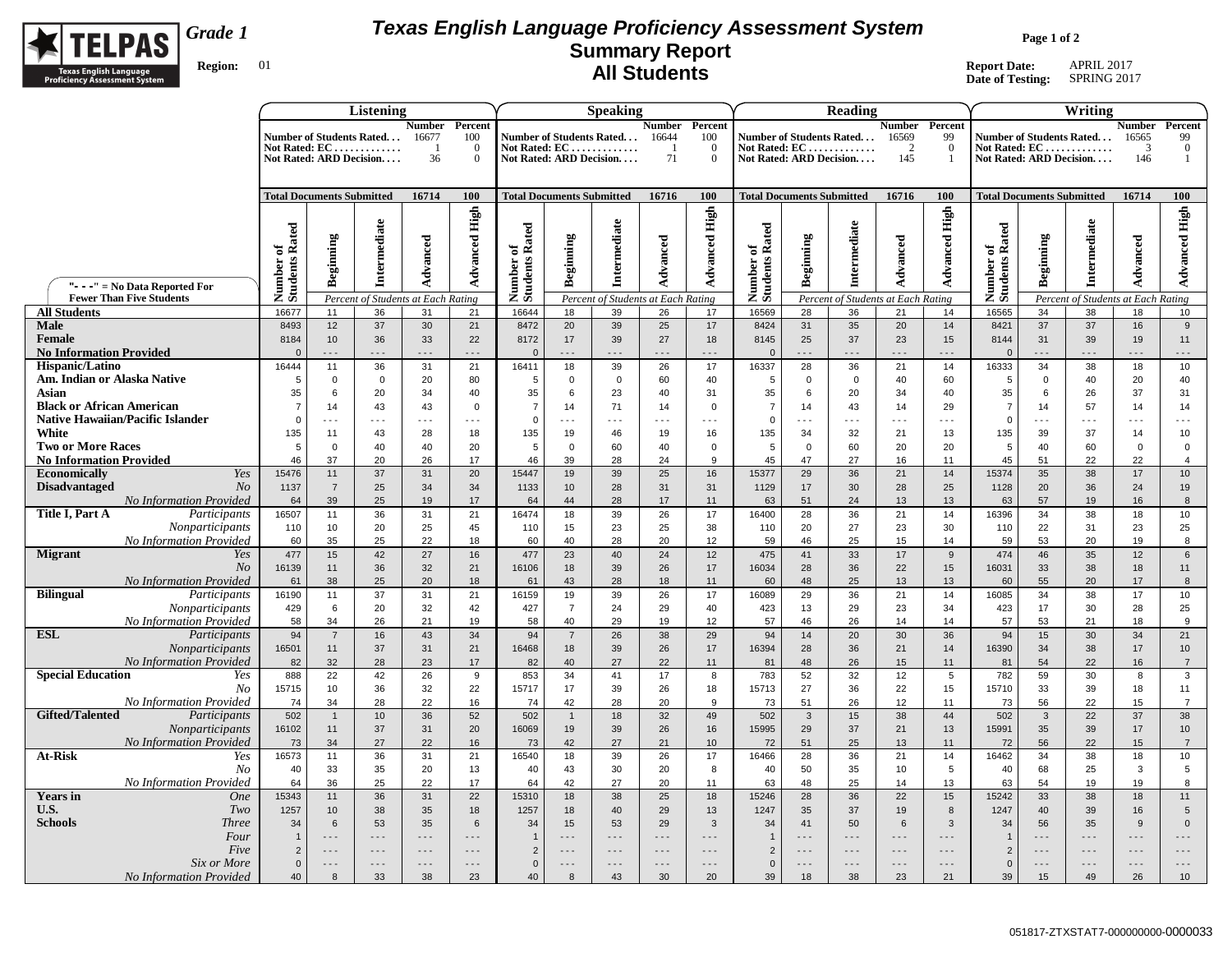

## **Texas English Language Proficiency Assessment System Summary Report All Students**

**Page 2 of 2**

|                                                   | <b>TELPAS Comprehension Score</b>                                                                                                           |                                   |                                                                                                                                       |                            |                            | <b>TELPAS Composite Rating</b>     |                      |                          |                      |                                              |                          |                                                                           |                      |                                                                             |                                  | <b>Yearly Progress in TELPAS Composite Rating</b>                                 |                                              |
|---------------------------------------------------|---------------------------------------------------------------------------------------------------------------------------------------------|-----------------------------------|---------------------------------------------------------------------------------------------------------------------------------------|----------------------------|----------------------------|------------------------------------|----------------------|--------------------------|----------------------|----------------------------------------------|--------------------------|---------------------------------------------------------------------------|----------------------|-----------------------------------------------------------------------------|----------------------------------|-----------------------------------------------------------------------------------|----------------------------------------------|
|                                                   |                                                                                                                                             | <b>Number</b><br>Percent          |                                                                                                                                       |                            |                            | <b>Number</b>                      | Percent              |                          |                      |                                              |                          |                                                                           |                      | Students Assessed in Both 2016 and 2017                                     |                                  |                                                                                   |                                              |
|                                                   | <b>Number of Students Rated in</b><br>Listening and Reading $\ldots$<br><b>Students not Rated in Listening</b><br>or Reading - ARD Decision | 16566<br>99<br>146<br>-1          | <b>Number of Students Rated in</b><br>All Language Areas<br><b>Students not Rated in at Least One</b><br>Language Area - ARD Decision |                            |                            | 16560<br>149                       | 99<br>$\mathbf{1}$   |                          | <b>Students</b>      | <b>Students Who</b><br><b>Progressed One</b> | <b>Proficiency Level</b> | <b>Students Who</b><br><b>Progressed Two</b><br><b>Proficiency Levels</b> |                      | <b>Students Who</b><br><b>Progressed Three</b><br><b>Proficiency Levels</b> |                                  | <b>Students Who</b><br><b>Progressed at Least</b><br><b>One Proficiency Level</b> |                                              |
|                                                   | <b>Total Documents Submitted</b>                                                                                                            | 16712<br>100                      | <b>Total Documents Submitted</b>                                                                                                      |                            |                            | 16709                              | 100                  | Score                    |                      | from 2016 to 2017                            |                          | from 2016 to 2017                                                         |                      | from 2016 to 2017                                                           |                                  | from 2016 to 2017                                                                 |                                              |
|                                                   |                                                                                                                                             |                                   |                                                                                                                                       |                            |                            |                                    |                      |                          |                      |                                              |                          |                                                                           |                      |                                                                             |                                  |                                                                                   |                                              |
| "- - -" = $No Data Reported For$                  | Number of<br>Students Rated                                                                                                                 | Average<br>Comprehension<br>Score | Number of<br>Students Rated                                                                                                           | <b>Beginning</b>           | Intermediate               | Advanced                           | <b>Advanced High</b> | Composite<br>Average     | of Matched<br>Number | Number                                       | Percent                  | Number                                                                    | Percent              | Number                                                                      | Percent                          | Number                                                                            | Percent                                      |
| <b>Fewer Than Five Students</b>                   |                                                                                                                                             |                                   |                                                                                                                                       |                            |                            | Percent of Students at Each Rating |                      |                          |                      | 7456                                         |                          |                                                                           |                      | 337                                                                         |                                  | 9689                                                                              | 62                                           |
| <b>All Students</b><br><b>Male</b>                | 16566<br>8422                                                                                                                               | 2.4<br>2.4                        | 16560<br>8419                                                                                                                         | 26<br>29                   | 37<br>37                   | 23<br>21                           | 14<br>13             | 2.2<br>2.2               | 15675<br>7965        | 3668                                         | 48<br>46                 | 1896<br>935                                                               | 12<br>12             | 166                                                                         | $\overline{2}$<br>$\overline{2}$ | 4769                                                                              | 60                                           |
| Female                                            | 8144                                                                                                                                        | 2.5                               | 8141                                                                                                                                  | 23                         | 38                         | 24                                 | 15                   | 2.3                      | 7710                 | 3788                                         | 49                       | 961                                                                       | 12                   | 171                                                                         | $\overline{2}$                   | 4920                                                                              | 64                                           |
| <b>No Information Provided</b>                    | $\Omega$                                                                                                                                    | $\sim$ $\sim$ $\sim$              | $\Omega$                                                                                                                              | $- - -$                    | $- - -$                    | $- - -$                            | $- - -$              | $\sim$ $\sim$            | $\Omega$             | $  -$                                        | $\sim$ $\sim$ $\sim$     | $  -$                                                                     | $\sim$ $\sim$ $\sim$ | $\sim$ $\sim$ $\sim$                                                        | $- - -$                          | $\overline{a}$ .                                                                  | $\overline{\phantom{a}}$                     |
| Hispanic/Latino                                   | 16334                                                                                                                                       | 2.4                               | 16328                                                                                                                                 | 26                         | 38                         | 23                                 | 14                   | 2.2                      | 15497                | 7370                                         | 48                       | 1876                                                                      | 12                   | 327                                                                         | $\overline{2}$                   | 9573                                                                              | 62                                           |
| Am. Indian or Alaska Native                       | $\overline{5}$                                                                                                                              | 3.7                               | 5                                                                                                                                     | $\mathbf 0$                | $\Omega$                   | 40                                 | 60                   | 3.4                      | 5                    | $\overline{2}$                               | 40                       | $\overline{1}$                                                            | 20                   | $\overline{2}$                                                              | 40                               | 5                                                                                 | 100                                          |
| Asian                                             | 35                                                                                                                                          | 3.1                               | 35                                                                                                                                    | 6                          | 17                         | 37                                 | 40                   | 3.0                      | 25                   | 19                                           | 76                       | 3                                                                         | 12                   | $\mathbf 0$                                                                 | $\mathbf 0$                      | 22                                                                                | 88                                           |
| <b>Black or African American</b>                  | $\overline{7}$                                                                                                                              | 2.4                               | $\overline{7}$                                                                                                                        | 14                         | 43                         | 29                                 | 14                   | 2.4                      | $\mathbf{3}$         | $\sim$ $\sim$ $\sim$                         | $ -$                     | $  -$                                                                     | $- - -$<br>$- - -$   | $\sim$ $\sim$ $\sim$                                                        | $\sim$ $\sim$ $\sim$             | $\sim$ $\sim$ $\sim$                                                              | $\sim$ $\sim$ $\sim$<br>$\sim$ $\sim$ $\sim$ |
| <b>Native Hawaiian/Pacific Islander</b><br>White  | $\Omega$<br>135                                                                                                                             | $\ddotsc$<br>2.3                  | $\Omega$                                                                                                                              | $\sim$ $\sim$ $\sim$<br>30 | $\sim$ $\sim$ $\sim$<br>36 | $\sim$ $\sim$ $\sim$<br>21         | $- - -$<br>13        | $\sim$ $\sim$<br>2.1     | $\mathbf 0$<br>122   | $- - -$<br>52                                | $- - -$<br>43            | $\sim$ $\sim$ $\sim$<br>14                                                | 11                   | $\ddotsc$<br>$\overline{7}$                                                 | $\sim$ $\sim$ $\sim$<br>6        | - - -<br>73                                                                       | 60                                           |
| <b>Two or More Races</b>                          | 5                                                                                                                                           | 2.7                               | 135<br>5                                                                                                                              | $\mathbf 0$                | 60                         | 40                                 | $\mathsf 0$          | 2.3                      | 5                    | 3                                            | 60                       | $\overline{1}$                                                            | 20                   | $\overline{0}$                                                              | 0                                | $\overline{4}$                                                                    | 80                                           |
| <b>No Information Provided</b>                    | 45                                                                                                                                          | 2.1                               | 45                                                                                                                                    | 47                         | 22                         | 22                                 | $\mathbf{q}$         | 1.9                      | 18                   | 9                                            | 50                       | $\overline{1}$                                                            | 6                    | $\overline{1}$                                                              | 6                                | 11                                                                                | 61                                           |
| <b>Economically</b><br>Yes                        | 15374                                                                                                                                       | 2.4                               | 15369                                                                                                                                 | 27                         | 38                         | 22                                 | 13                   | 2.2                      | 14590                | 6873                                         | 47                       | 1742                                                                      | 12                   | 291                                                                         | $\overline{2}$                   | 8906                                                                              | 61                                           |
| <b>Disadvantaged</b><br>N <sub>O</sub>            | 1129                                                                                                                                        | 2.8                               | 1128                                                                                                                                  | 15                         | 31                         | 28                                 | 26                   | 2.6                      | 1058                 | 570                                          | 54                       | 152                                                                       | 14                   | 45                                                                          | $\overline{4}$                   | 767                                                                               | 72                                           |
| <b>No Information Provided</b>                    | 63                                                                                                                                          | 2.0                               | 63                                                                                                                                    | 49                         | 22                         | 17                                 | 11                   | 1.9                      | 27                   | 13                                           | 48                       | $\overline{2}$                                                            | $\overline{7}$       | $\overline{1}$                                                              | $\overline{4}$                   | 16                                                                                | 59                                           |
| Title I, Part A<br>Participants                   | 16397                                                                                                                                       | 2.4                               | 16391                                                                                                                                 | 26                         | 38                         | 23                                 | 14                   | 2.2                      | 15553                | 7391                                         | 48                       | 1880                                                                      | 12                   | 333                                                                         | $\overline{2}$                   | 9604                                                                              | 62                                           |
| <i>Nonparticipants</i>                            | 110                                                                                                                                         | 2.8                               | 110                                                                                                                                   | 18                         | 26                         | 25                                 | 30                   | 2.7                      | 96<br>26             | 52                                           | 54<br>50                 | 14                                                                        | 15<br>8              | $\mathbf{3}$<br>$\overline{1}$                                              | $\mathbf{3}$<br>$\overline{4}$   | 69<br>16                                                                          | 72<br>62                                     |
| No Information Provided<br><b>Migrant</b><br>Yes  | 59<br>474                                                                                                                                   | 2.1<br>2.2                        | 59<br>474                                                                                                                             | 44<br>38                   | 24<br>37                   | 20<br>16                           | 12<br>9              | 2.0<br>2.0               | 453                  | 13<br>169                                    | 37                       | $\overline{2}$<br>34                                                      | $\boldsymbol{8}$     | $\overline{8}$                                                              | $\overline{2}$                   | 211                                                                               | 47                                           |
| N <sub>O</sub>                                    | 16032                                                                                                                                       | 2.4                               | 16026                                                                                                                                 | 26                         | 38                         | 23                                 | 14                   | 2.2                      | 15196                | 7274                                         | 48                       | 1860                                                                      | 12                   | 328                                                                         | $\overline{2}$                   | 9462                                                                              | 62                                           |
| <b>No Information Provided</b>                    | 60                                                                                                                                          | 2.1                               | 60                                                                                                                                    | 47                         | 23                         | 18                                 | 12                   | 1.9                      | 26                   | 13                                           | 50                       | $\overline{2}$                                                            | 8                    | $\overline{1}$                                                              | $\overline{4}$                   | 16                                                                                | 62                                           |
| <b>Bilingual</b><br>Participants                  | 16086                                                                                                                                       | 2.4                               | 16080                                                                                                                                 | 26                         | 38                         | 23                                 | 13                   | 2.2                      | 15261                | 7247                                         | 47                       | 1842                                                                      | 12                   | 325                                                                         | $\overline{2}$                   | 9414                                                                              | 62                                           |
| Nonparticipants                                   | 423                                                                                                                                         | 3.0                               | 423                                                                                                                                   | 12                         | 29                         | 25                                 | 34                   | 2.8                      | 389                  | 196                                          | 50                       | 52                                                                        | 13                   | 11                                                                          | $\mathbf{3}$                     | 259                                                                               | 67                                           |
| No Information Provided                           | 57                                                                                                                                          | 2.1                               | 57                                                                                                                                    | 44                         | 25                         | 19                                 | 12                   | 2.0                      | 25                   | 13                                           | 52                       | $\overline{2}$                                                            | 8                    | $\overline{1}$                                                              | $\overline{4}$                   | 16                                                                                | 64                                           |
| <b>ESL</b><br>Participants                        | 94                                                                                                                                          | 3.0                               | 94                                                                                                                                    | 14                         | 18                         | 33                                 | 35                   | 2.8                      | 75                   | 45                                           | 60                       | 14                                                                        | 19                   | $5\phantom{.0}$                                                             | $\overline{7}$                   | 64                                                                                | 85                                           |
| Nonparticipants<br><b>No Information Provided</b> | 16391<br>81                                                                                                                                 | 2.4<br>2.1                        | 16385<br>81                                                                                                                           | 26<br>46                   | 38<br>26                   | 23<br>19                           | 14<br>10             | 2.2<br>1.9               | 15561<br>39          | 7394<br>17                                   | 48<br>44                 | 1878<br>$\overline{4}$                                                    | 12<br>10             | 331<br>$\overline{1}$                                                       | $\overline{2}$<br>$\mathbf{3}$   | 9603<br>22                                                                        | 62<br>56                                     |
| <b>Special Education</b><br>Yes                   | 782                                                                                                                                         | 2.0                               | 779                                                                                                                                   | 48                         | 35                         | 13                                 | $\overline{4}$       | 1.7                      | 744                  | 266                                          | 36                       | 45                                                                        | 6                    | 5                                                                           | $\mathbf{1}$                     | 316                                                                               | 42                                           |
| No                                                | 15711                                                                                                                                       | 2.5                               | 15708                                                                                                                                 | 25                         | 38                         | 23                                 | 15                   | 2.3                      | 14897                | 7174                                         | 48                       | 1849                                                                      | 12                   | 331                                                                         | $\overline{2}$                   | 9354                                                                              | 63                                           |
| No Information Provided                           | 73                                                                                                                                          | 2.0                               | 73                                                                                                                                    | 48                         | 26                         | 16                                 | 10                   | 1.9                      | 34                   | 16                                           | 47                       | $\overline{2}$                                                            | 6                    | $\overline{1}$                                                              | $\mathbf{3}$                     | 19                                                                                | 56                                           |
| <b>Gifted/Talented</b><br>Participants            | 502                                                                                                                                         | 3.3                               | 502                                                                                                                                   | $\overline{2}$             | 15                         | 38                                 | 45                   | 3.2                      | 502                  | 314                                          | 63                       | 76                                                                        | 15                   | 17                                                                          | $\mathbf{3}$                     | 407                                                                               | 81                                           |
| Nonparticipants                                   | 15992                                                                                                                                       | 2.4                               | 15986                                                                                                                                 | 27                         | 38                         | 22                                 | 13                   | 2.2                      | 15141                | 7127                                         | 47                       | 1818                                                                      | 12                   | 319                                                                         | $\overline{2}$                   | 9264                                                                              | 61                                           |
| <b>No Information Provided</b>                    | 72                                                                                                                                          | 2.0                               | 72                                                                                                                                    | 49                         | 25                         | 17                                 | 10                   | 1.9                      | 32                   | 15                                           | 47                       | $\overline{2}$                                                            | 6                    | $\overline{1}$                                                              | $\mathbf{3}$                     | 18                                                                                | 56                                           |
| <b>At-Risk</b><br>Yes<br>N <sub>O</sub>           | 16463                                                                                                                                       | 2.4                               | 16457<br>40                                                                                                                           | 26                         | 38<br>38                   | 23<br>10                           | 14                   | 2.2                      | 15626<br>21          | 7432<br>10                                   | 48<br>48                 | 1893<br>$\overline{1}$                                                    | 12<br>5              | 336<br>$\overline{0}$                                                       | $\overline{2}$<br>$\mathbf{0}$   | 9661<br>11                                                                        | 62<br>52                                     |
| <b>No Information Provided</b>                    | 40<br>63                                                                                                                                    | 1.9<br>2.1                        | 63                                                                                                                                    | 48<br>46                   | 22                         | 21                                 | 5<br>11              | 1.7<br>1.9               | 28                   | 14                                           | 50                       | $\overline{2}$                                                            | $\overline{7}$       | $\overline{1}$                                                              | $\overline{4}$                   | 17                                                                                | 61                                           |
| <b>Years in</b><br><b>One</b>                     | 15243                                                                                                                                       | 2.4                               | 15237                                                                                                                                 | 26                         | 37                         | 23                                 | 15                   | 2.2                      | 14400                | 6896                                         | 48                       | 1732                                                                      | 12                   | 323                                                                         | $\overline{2}$                   | 8951                                                                              | 62                                           |
| U.S.<br>Two                                       | 1247                                                                                                                                        | 2.3                               | 1247                                                                                                                                  | 31                         | 40                         | 21                                 | 8                    | 2.1                      | 1206                 | 525                                          | 44                       | 156                                                                       | 13                   | 14                                                                          | $\mathbf{1}$                     | 695                                                                               | 58                                           |
| <b>Schools</b><br><b>Three</b>                    | 34                                                                                                                                          | 2.1                               | 34                                                                                                                                    | 38                         | 53                         | 6                                  | $\overline{3}$       | 1.8                      | 33                   | 15                                           | 45                       | $\overline{2}$                                                            | $6\phantom{1}$       | $\overline{0}$                                                              | $\mathbf 0$                      | 17                                                                                | 52                                           |
| Four                                              |                                                                                                                                             | - - -                             | $\mathbf{1}$                                                                                                                          | $- - -$                    | $- - -$                    | $- - -$                            | $- - -$              | $\overline{\phantom{a}}$ | $\mathbf{1}$         | $\overline{\phantom{a}}$                     | $  -$                    | $\ddotsc$                                                                 | $- - -$              | $- - -$                                                                     | $- - -$                          | $\ddotsc$                                                                         | $\sim$ $\sim$ $\sim$                         |
| Five                                              |                                                                                                                                             | - - -                             | $\overline{2}$                                                                                                                        | $- - -$                    | $- - -$                    | $- - -$                            | $- - -$              | $-$                      | $\overline{2}$       | $\sim$ $\sim$ $\sim$                         | $\sim$ $\sim$ $\sim$     | $- -$                                                                     | $\sim$ $\sim$ $\sim$ | $\sim$ $\sim$ $\sim$                                                        | $\sim$ $\sim$ $\sim$             | $\ddotsc$                                                                         | $\sim$ $\sim$ $\sim$                         |
| Six or More                                       | $\mathbf{0}$                                                                                                                                | $- - -$                           | $\mathsf 0$                                                                                                                           | $- - -$                    | $- - -$                    | $- - -$                            | $- - -$              | $\sim$ $\sim$ .          | $\mathbf 0$          | $\overline{\phantom{a}}$                     | $\overline{\phantom{a}}$ |                                                                           | $\ddotsc$            | $\sim$ $\sim$ $\sim$                                                        | $- - -$                          | $\overline{\phantom{a}}$                                                          | $\overline{\phantom{a}}$                     |
| <b>No Information Provided</b>                    | 39                                                                                                                                          | 2.6                               | 39                                                                                                                                    | 13                         | 41                         | 26                                 | 21                   | 2.5                      | 33                   | 19                                           | 58                       | 6                                                                         | 18                   | $\mathbf 0$                                                                 | $\mathbf{0}$                     | 25                                                                                | 76                                           |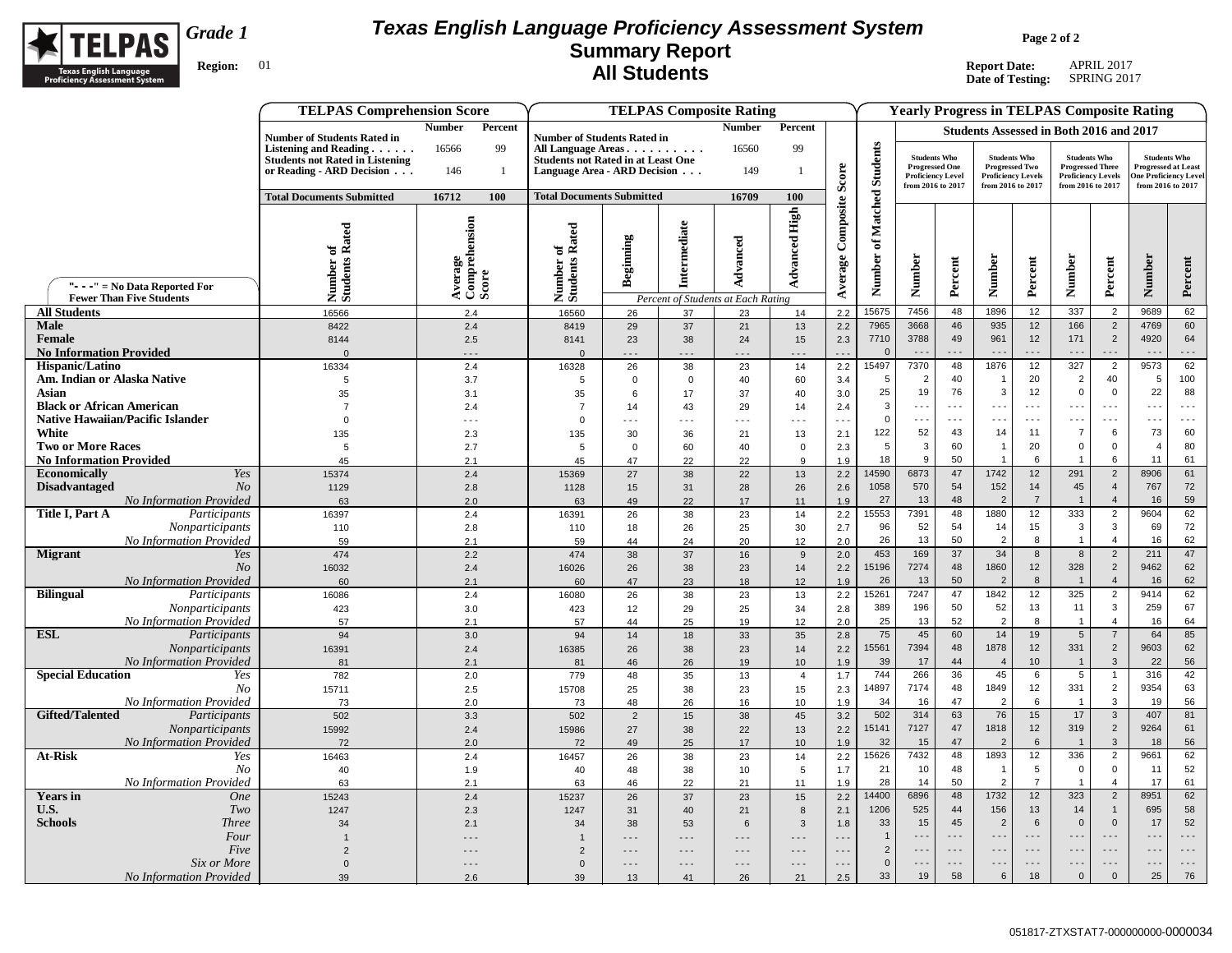

## **Texas English Language Proficiency Assessment System Summary Report All Students**

**Page 1 of 2**

|                                                     |                                  |                           | Listening                                                            |                                                |                                         |                             |                           | <b>Speaking</b>                                                      |                                                       |                                         |                                                                                                    |                                | Reading                        |                                                             |                                                    |                                                                        |                            | Writing                            |                                     |                               |
|-----------------------------------------------------|----------------------------------|---------------------------|----------------------------------------------------------------------|------------------------------------------------|-----------------------------------------|-----------------------------|---------------------------|----------------------------------------------------------------------|-------------------------------------------------------|-----------------------------------------|----------------------------------------------------------------------------------------------------|--------------------------------|--------------------------------|-------------------------------------------------------------|----------------------------------------------------|------------------------------------------------------------------------|----------------------------|------------------------------------|-------------------------------------|-------------------------------|
|                                                     |                                  |                           | Number of Students Rated<br>Not Rated: EC<br>Not Rated: ARD Decision | Number Percent<br>16308<br>$\mathcal{L}$<br>25 | 100<br>$\overline{0}$<br>$\overline{0}$ |                             |                           | Number of Students Rated<br>Not Rated: EC<br>Not Rated: ARD Decision | <b>Number</b> Percent<br>16280<br>$\mathcal{R}$<br>52 | 100<br>$\overline{0}$<br>$\overline{0}$ | Number of Students Rated<br>Students Absent<br>Not Rated: ARD Decision<br>Other Students Not Rated |                                |                                | <b>Number</b><br>16218<br>$\Omega$<br>143<br>$\overline{0}$ | Percent<br>99<br>$\Omega$<br>- 1<br>$\overline{0}$ | Number of Students Rated<br>Not Rated: $EC$<br>Not Rated: ARD Decision |                            |                                    | <b>Number</b><br>16186<br>-6<br>142 | Percent<br>99<br>$\mathbf{0}$ |
|                                                     | <b>Total Documents Submitted</b> |                           |                                                                      | 16335                                          | 100                                     |                             |                           | <b>Total Documents Submitted</b>                                     | 16335                                                 | 100                                     | <b>Total Documents Submitted</b>                                                                   |                                |                                | 16361                                                       | 100                                                | <b>Total Documents Submitted</b>                                       |                            |                                    | 16334                               | 100                           |
|                                                     |                                  |                           |                                                                      |                                                |                                         |                             |                           |                                                                      |                                                       |                                         |                                                                                                    |                                |                                |                                                             |                                                    |                                                                        |                            |                                    |                                     |                               |
| "- - -" = $No Data Reported For$                    | Number of<br>Students Rated      | Beginning                 | Intermediate                                                         | Advanced                                       | <b>Advanced High</b>                    | Number of<br>Students Rated | Beginning                 | Intermediate                                                         | Advanced                                              | <b>Advanced High</b>                    | Number of<br>Students Rated                                                                        | Beginning                      | Intermediate                   | Advanced                                                    | <b>Advanced High</b>                               | Number of<br>Students Rated                                            | Beginning                  | Intermediate                       | Advanced                            | <b>Advanced High</b>          |
| <b>Fewer Than Five Students</b>                     |                                  |                           | Percent of Students at Each Rating                                   |                                                |                                         |                             |                           | Percent of Students at Each Rating                                   |                                                       |                                         |                                                                                                    |                                |                                | Percent of Students at Each Rating                          |                                                    |                                                                        |                            | Percent of Students at Each Rating |                                     |                               |
| <b>All Students</b>                                 | 16308                            | 5                         | 20                                                                   | 37                                             | 38                                      | 16280                       | 8                         | 27                                                                   | 35                                                    | 29                                      | 16218                                                                                              | 19                             | 38                             | 25                                                          | 18                                                 | 16186                                                                  | 16                         | 36                                 | 31                                  | 16                            |
| Male                                                | 8339                             | $6\phantom{1}$            | 21                                                                   | 38                                             | 36                                      | 8318                        | 10 <sup>1</sup>           | 28                                                                   | 34                                                    | 28                                      | 8275                                                                                               | 22                             | 38                             | 23                                                          | 16                                                 | 8256                                                                   | 20                         | 37                                 | 29                                  | 14                            |
| Female<br><b>No Information Provided</b>            | 7969<br>$\Omega$                 | $\overline{4}$            | 19<br>$- - -$                                                        | 37<br>$- - -$                                  | 40<br>$- - -$                           | 7962<br>$\Omega$            | $\overline{7}$<br>.       | 27<br>.                                                              | 36<br>.                                               | 31<br>$- - -$                           | 7943<br>$\Omega$                                                                                   | 16<br>.                        | 38<br>.                        | 27<br>.                                                     | 19<br>$\overline{\phantom{a}}$                     | 7930<br>$\Omega$                                                       | 12<br>.                    | 35<br>.                            | 33<br>$- - -$                       | 19<br>$- - -$                 |
| Hispanic/Latino                                     | 16059                            | 5                         | 20                                                                   | 37                                             | 38                                      | 16031                       | 8                         | 27                                                                   | 35                                                    | 30                                      | 15970                                                                                              | 19                             | 38                             | 25                                                          | 18                                                 | 15937                                                                  | 16                         | 36                                 | 31                                  | 16                            |
| Am. Indian or Alaska Native                         | $\overline{7}$                   | $\mathbf 0$               | 57                                                                   | 29                                             | 14                                      | $\overline{7}$              | 14                        | 57                                                                   | 14                                                    | 14                                      | $\overline{7}$                                                                                     | 57                             | 43                             | $\mathbf 0$                                                 | $\mathbf 0$                                        | $\overline{7}$                                                         | 43                         | 43                                 | 14                                  | $\mathsf 0$                   |
| Asian                                               | 51                               | $\overline{4}$            | 8                                                                    | 29                                             | 59                                      | 51                          | $\overline{4}$            | 10                                                                   | 41                                                    | 45                                      | 51                                                                                                 | $\mathbf{0}$                   | 31                             | 24                                                          | 45                                                 | 51                                                                     | $\overline{4}$             | 14                                 | 41                                  | 41                            |
| <b>Black or African American</b>                    | 5                                | $\Omega$                  | $\mathbf 0$                                                          | 40                                             | 60                                      | 5                           | $\mathbf 0$               | 40                                                                   | 20                                                    | 40                                      | 5                                                                                                  | $\mathsf 0$                    | 20                             | 60                                                          | 20                                                 | 5                                                                      | $\mathbf 0$                | 40                                 | 40                                  | 20                            |
| <b>Native Hawaiian/Pacific Islander</b><br>White    | $\Omega$<br>132                  | $- - -$<br>10             | $- - -$<br>29                                                        | $- -$<br>41                                    | $- - -$<br>20                           | $\overline{0}$<br>132       | $- - -$<br>16             | $ -$<br>37                                                           | $\sim$ $\sim$ $\sim$<br>32                            | $\sim$ $\sim$ $\sim$<br>15              | $\mathsf 0$<br>132                                                                                 | $- - -$<br>23                  | $\overline{\phantom{a}}$<br>31 | $- -$<br>26                                                 | $- - -$<br>20                                      | $\mathbf 0$<br>132                                                     | $\sim$ $\sim$ $\sim$<br>19 | $- - -$<br>45                      | $- - -$<br>25                       | $- - -$<br>11                 |
| <b>Two or More Races</b>                            | 5                                | $\mathbf 0$               | $\mathbf 0$                                                          | 40                                             | 60                                      | 5                           | $\mathbf 0$               | 40                                                                   | $\mathbf 0$                                           | 60                                      | 5                                                                                                  | 20                             | 20                             | $\mathbf 0$                                                 | 60                                                 | $5\phantom{.0}$                                                        | 20                         | 20                                 | 20                                  | 40                            |
| <b>No Information Provided</b>                      | 49                               | 22                        | 33                                                                   | 27                                             | 18                                      | 49                          | 27                        | 45                                                                   | 20                                                    | 8                                       | 48                                                                                                 | 33                             | 38                             | 17                                                          | 13                                                 | 49                                                                     | 57                         | 24                                 | 16                                  | 2                             |
| Yes<br><b>Economically</b>                          | 15193                            | $\,$ 5 $\,$               | 20                                                                   | 38                                             | 37                                      | 15167                       | $\boldsymbol{8}$          | 28                                                                   | 35                                                    | 28                                      | 15096                                                                                              | 20                             | 39                             | 25                                                          | $17$                                               | 15073                                                                  | $17$                       | 37                                 | 31                                  | 16                            |
| <b>Disadvantaged</b><br>N <sub>O</sub>              | 1046                             | 3                         | 12                                                                   | 30                                             | 55                                      | 1044                        | 6                         | 16                                                                   | 30                                                    | 48                                      | 1052                                                                                               | 12                             | 28                             | 27                                                          | 33                                                 | 1044                                                                   | 9                          | 28                                 | 36                                  | 28                            |
| No Information Provided                             | 69                               | 25                        | 32                                                                   | 29                                             | 14                                      | 69                          | 26                        | 43                                                                   | 22                                                    | 9                                       | 70                                                                                                 | 36                             | 36                             | 17                                                          | 11                                                 | 69                                                                     | 55                         | 26                                 | 16                                  | $\mathbf{3}$                  |
| Title I, Part A<br>Participants<br>Nonparticipants  | 16130<br>108                     | 5<br>6                    | 20<br>21                                                             | 37<br>27                                       | 38<br>46                                | 16102<br>108                | 8<br>8                    | 27<br>31                                                             | 35<br>27                                              | 29<br>34                                | 16040<br>107                                                                                       | 19<br>13                       | 38<br>36                       | 25<br>25                                                    | 18<br>25                                           | 16008<br>108                                                           | 16<br>10                   | 36<br>33                           | 31<br>31                            | 16<br>25                      |
| No Information Provided                             | 70                               | 24                        | 31                                                                   | 27                                             | 17                                      | 70                          | 27                        | 41                                                                   | 21                                                    | 10                                      | 71                                                                                                 | 32                             | 38                             | 18                                                          | 11                                                 | 70                                                                     | 54                         | 24                                 | 16                                  | 6                             |
| <b>Migrant</b><br>Yes                               | 524                              | $\,$ 5 $\,$               | 24                                                                   | 38                                             | 33                                      | 523                         | 10                        | 30                                                                   | 35                                                    | 24                                      | 523                                                                                                | 25                             | 41                             | 20                                                          | 14                                                 | 523                                                                    | 23                         | 38                                 | 27                                  | 12                            |
| No.                                                 | 15709                            | 5                         | 20                                                                   | 37                                             | 38                                      | 15682                       | 8                         | 27                                                                   | 35                                                    | 30                                      | 15617                                                                                              | 19                             | 38                             | 25                                                          | 18                                                 | 15588                                                                  | 16                         | 36                                 | 31                                  | 17                            |
| No Information Provided                             | 75                               | 25                        | 29                                                                   | 31                                             | 15                                      | 75                          | 28                        | 41                                                                   | 23                                                    | $\mathbf{8}$                            | 78                                                                                                 | 37                             | 35                             | 15                                                          | 13                                                 | 75                                                                     | 53                         | 27                                 | 16                                  | $\overline{4}$                |
| <b>Bilingual</b><br>Participants<br>Nonparticipants | 15727<br>516                     | 5<br>3                    | 20<br>$\boldsymbol{9}$                                               | 38<br>27                                       | 37<br>61                                | 15702<br>513                | 8<br>$\overline{2}$       | 28<br>12                                                             | 35<br>31                                              | 29<br>55                                | 15644<br>508                                                                                       | 20<br>12                       | 38<br>32                       | 25<br>31                                                    | 18<br>25                                           | 15615<br>506                                                           | 16<br>$\boldsymbol{9}$     | 37<br>25                           | 31<br>30                            | 16<br>36                      |
| No Information Provided                             | 65                               | 23                        | 34                                                                   | 28                                             | 15                                      | 65                          | 26                        | 43                                                                   | 23                                                    | 8                                       | 66                                                                                                 | 35                             | 35                             | 18                                                          | 12                                                 | 65                                                                     | 54                         | 25                                 | 17                                  | 5                             |
| <b>ESL</b><br>Participants                          | 146                              | 5                         | 8                                                                    | 29                                             | 58                                      | 146                         | $\mathbf{3}$              | 14                                                                   | 34                                                    | 50                                      | 146                                                                                                | 10                             | 35                             | 23                                                          | 32                                                 | 146                                                                    | $\,6\,$                    | 23                                 | 32                                  | 38                            |
| <i>Nonparticipants</i>                              | 16076                            | $5\phantom{.0}$           | 20                                                                   | 37                                             | 38                                      | 16048                       | 8                         | 28                                                                   | 35                                                    | 29                                      | 15980                                                                                              | 19                             | 38                             | 25                                                          | 18                                                 | 15954                                                                  | 16                         | 36                                 | 31                                  | 16                            |
| <b>No Information Provided</b>                      | 86                               | 24                        | 30                                                                   | 29                                             | 16                                      | 86                          | 30                        | 37                                                                   | 24                                                    | 8                                       | 92                                                                                                 | 40                             | 30                             | 16                                                          | 13                                                 | 86                                                                     | 53                         | 24                                 | 17                                  | 5                             |
| <b>Special Education</b><br>Yes                     | 1001                             | 13                        | 33                                                                   | 32                                             | 22                                      | 972                         | 21                        | 35                                                                   | 28                                                    | 16                                      | 882                                                                                                | 53                             | 33                             | 10                                                          | $\overline{4}$                                     | 885                                                                    | 47                         | 35                                 | 14                                  | $\overline{4}$                |
| N <sub>O</sub><br>No Information Provided           | 15222<br>85                      | $\overline{4}$<br>24      | 19<br>29                                                             | 38<br>31                                       | 39<br>16                                | 15223<br>85                 | $\overline{7}$<br>28      | 27<br>38                                                             | 35<br>25                                              | 30<br>9                                 | 15247<br>89                                                                                        | 17<br>39                       | 38<br>33                       | 26<br>16                                                    | 19<br>12                                           | 15216<br>85                                                            | 14<br>53                   | 36<br>26                           | 32<br>16                            | 17<br>5                       |
| <b>Gifted/Talented</b><br>Participants              | 659                              | $\mathbf 0$               | $\overline{2}$                                                       | 21                                             | 77                                      | 659                         | $\mathbf 0$               | $5\phantom{1}$                                                       | 26                                                    | 69                                      | 659                                                                                                | $\overline{1}$                 | $9\,$                          | 23                                                          | 67                                                 | 659                                                                    | $\mathbf 0$                | 10                                 | 36                                  | 53                            |
| Nonparticipants                                     | 15565                            | 5                         | 21                                                                   | 38                                             | 37                                      | 15537                       | 8                         | 28                                                                   | 35                                                    | 28                                      | 15472                                                                                              | 20                             | 39                             | 25                                                          | 16                                                 | 15443                                                                  | 17                         | 37                                 | 31                                  | 15                            |
| No Information Provided                             | 84                               | 23                        | 31                                                                   | 30                                             | 17                                      | 84                          | 29                        | 38                                                                   | 24                                                    | 10                                      | 87                                                                                                 | 38                             | 33                             | 16                                                          | 13                                                 | 84                                                                     | 52                         | 26                                 | 17                                  | $5\phantom{.0}$               |
| <b>At-Risk</b><br>Yes                               | 16206                            | 5                         | 20                                                                   | 37                                             | 38                                      | 16178                       | 8                         | 27                                                                   | 35                                                    | 30                                      | 16112                                                                                              | 19                             | 38                             | 25                                                          | 18                                                 | 16084                                                                  | 16                         | 36                                 | 31                                  | 17                            |
| No<br>No Information Provided                       | 33<br>69                         | 24<br>22                  | 36<br>33                                                             | 24<br>29                                       | 15<br>16                                | 33<br>69                    | 39<br>26                  | 21<br>43                                                             | 27<br>22                                              | 12<br>9                                 | 36<br>70                                                                                           | 53<br>34                       | 28<br>36                       | 8<br>19                                                     | 11<br>11                                           | 33<br>69                                                               | 33<br>52                   | 42<br>28                           | 18<br>16                            | 6<br>$\overline{4}$           |
| <b>Years</b> in<br><b>One</b>                       | 702                              | 34                        | 25                                                                   | 25                                             | 16                                      | 702                         | 43                        | 22                                                                   | 24                                                    | 11                                      | 701                                                                                                | 40                             | 32                             | 17                                                          | 12                                                 | 700                                                                    | 43                         | 31                                 | 17                                  | 8                             |
| U.S.<br>Two                                         | 13719                            | 3                         | 19                                                                   | 38                                             | 40                                      | 13694                       | $\overline{7}$            | 27                                                                   | 35                                                    | 31                                      | 13643                                                                                              | 17                             | 37                             | 26                                                          | 20                                                 | 13616                                                                  | 14                         | 36                                 | 32                                  | 18                            |
| <b>Schools</b><br><b>Three</b>                      | 1783                             | $\overline{4}$            | 23                                                                   | 38                                             | 34                                      | 1780                        | $\overline{7}$            | 32                                                                   | 36                                                    | 25                                      | 1771                                                                                               | 31                             | 45                             | 19                                                          | $\overline{4}$                                     | 1766                                                                   | 24                         | 41                                 | 28                                  | 8                             |
| Four                                                | 75                               | 5                         | 24                                                                   | 43                                             | 28                                      | 75                          | $5\phantom{.0}$           | 36                                                                   | 39                                                    | 20                                      | 74                                                                                                 | 32                             | 41                             | 19                                                          | 8                                                  | 75                                                                     | 20                         | 60                                 | 15                                  | $5\phantom{.0}$               |
| Five                                                | $\overline{1}$                   | $- - -$                   | $\overline{\phantom{a}}$                                             | $- - -$                                        | $- - -$                                 |                             | $- - -$                   | $- - -$                                                              | $- - -$                                               | $- - -$                                 | $\overline{1}$                                                                                     | $\overline{\phantom{a}}$       | $\overline{\phantom{a}}$       | $- - -$                                                     | $\sim$ $\sim$ $\sim$                               | $\overline{1}$                                                         | $- - -$                    | $- - -$                            | $- - -$                             | $- - -$                       |
| Six or More<br><b>No Information Provided</b>       | $\mathbf{0}$<br>28               | $- - -$<br>$\overline{4}$ | $\overline{\phantom{a}}$<br>25                                       | $\overline{\phantom{a}}$<br>36                 | $- - -$<br>36                           | $\overline{0}$<br>28        | $- - -$<br>$\overline{4}$ | $ -$<br>32                                                           | $- - -$<br>32                                         | $- - -$<br>32                           | $\mathbf 0$<br>28                                                                                  | $\overline{\phantom{a}}$<br>25 | $\overline{\phantom{a}}$<br>29 | $- - -$<br>18                                               | $\sim$ $\sim$ $\sim$<br>29                         | $\mathbf{0}$<br>28                                                     | $- - -$<br>11              | $- - -$<br>32                      | $- - -$<br>32                       | $- - -$<br>25                 |
|                                                     |                                  |                           |                                                                      |                                                |                                         |                             |                           |                                                                      |                                                       |                                         |                                                                                                    |                                |                                |                                                             |                                                    |                                                                        |                            |                                    |                                     |                               |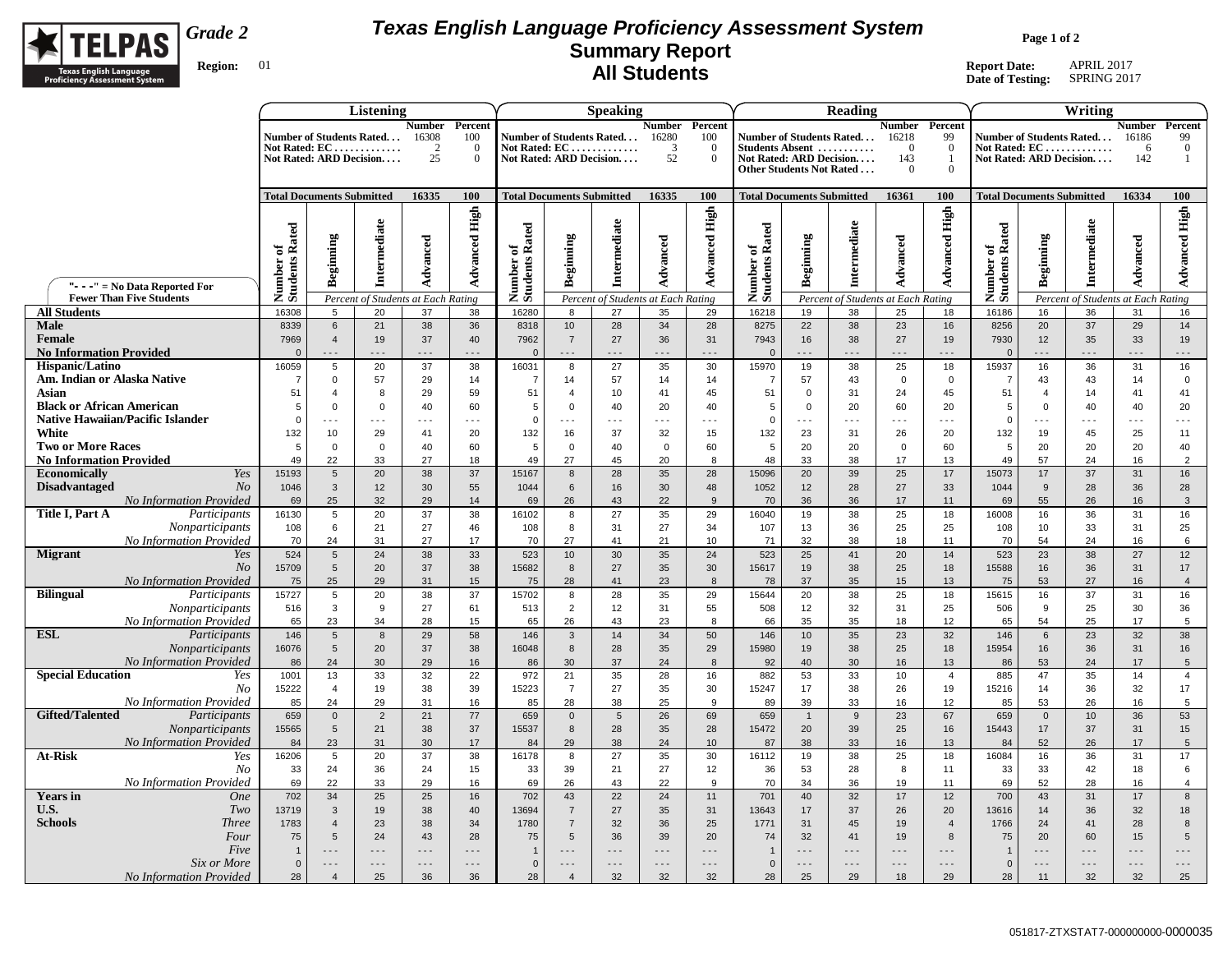

## **Texas English Language Proficiency Assessment System Summary Report All Students**

**Page 2 of 2**

|                                                                   | <b>TELPAS Comprehension Score</b>                                                                                                                                       |                                      |                                                                                                                                                                   |                      | <b>TELPAS Composite Rating</b>     |                      |                      |                      |                                      |                                                                   |                            |                                                                                                |                                |                                                                                                  |                                      | <b>Yearly Progress in TELPAS Composite Rating</b>                                                     |                            |
|-------------------------------------------------------------------|-------------------------------------------------------------------------------------------------------------------------------------------------------------------------|--------------------------------------|-------------------------------------------------------------------------------------------------------------------------------------------------------------------|----------------------|------------------------------------|----------------------|----------------------|----------------------|--------------------------------------|-------------------------------------------------------------------|----------------------------|------------------------------------------------------------------------------------------------|--------------------------------|--------------------------------------------------------------------------------------------------|--------------------------------------|-------------------------------------------------------------------------------------------------------|----------------------------|
|                                                                   |                                                                                                                                                                         | <b>Number</b><br>Percent             |                                                                                                                                                                   |                      |                                    | <b>Number</b>        | Percent              |                      |                                      |                                                                   |                            |                                                                                                |                                | Students Assessed in Both 2016 and 2017                                                          |                                      |                                                                                                       |                            |
|                                                                   | <b>Number of Students Rated in</b><br>Listening and Reading $\ldots$<br><b>Students not Rated in Listening</b><br>or Reading - ARD Decision<br>Other Students Not Rated | 16159<br>99<br>145<br>-1<br>91<br>-1 | <b>Number of Students Rated in</b><br>All Language Areas<br><b>Students not Rated in at Least One</b><br>Language Area - ARD Decision<br>Other Students Not Rated |                      |                                    | 16148<br>153<br>94   | 98                   | Score                | <b>Students</b>                      | <b>Students Who</b><br><b>Progressed One</b><br>from 2016 to 2017 | <b>Proficiency Level</b>   | <b>Students Who</b><br><b>Progressed Two</b><br><b>Proficiency Levels</b><br>from 2016 to 2017 |                                | <b>Students Who</b><br><b>Progressed Three</b><br><b>Proficiency Levels</b><br>from 2016 to 2017 |                                      | <b>Students Who</b><br><b>Progressed at Least</b><br><b>One Proficiency Leve</b><br>from 2016 to 2017 |                            |
|                                                                   | <b>Total Documents Submitted</b>                                                                                                                                        | 16395<br>100                         | <b>Total Documents Submitted</b>                                                                                                                                  |                      |                                    | 16395                | 100                  |                      |                                      |                                                                   |                            |                                                                                                |                                |                                                                                                  |                                      |                                                                                                       |                            |
| "- - -" = $No Data Reported For$                                  | Number of<br>Students Rated                                                                                                                                             | Average<br>Comprehension<br>Score    | Number of<br>Students Rated                                                                                                                                       | Beginning            | Intermediate                       | Advanced             | <b>Advanced High</b> | Composite<br>Average | Matched<br>$\ddot{\bm{s}}$<br>Number | Number                                                            | Percent                    | Number                                                                                         | Percent                        | Number                                                                                           | Percent                              | Number                                                                                                | Percent                    |
| <b>Fewer Than Five Students</b>                                   |                                                                                                                                                                         |                                      |                                                                                                                                                                   |                      | Percent of Students at Each Rating |                      |                      |                      |                                      |                                                                   |                            |                                                                                                |                                |                                                                                                  |                                      |                                                                                                       | 54                         |
| <b>All Students</b><br>Male                                       | 16159<br>8242                                                                                                                                                           | 2.8<br>2.7                           | 16148<br>8235                                                                                                                                                     | 11<br>13             | 35<br>36                           | 35<br>33             | 20<br>18             | 2.5<br>2.5           | 15456<br>7861                        | 7012<br>3384                                                      | 45<br>43                   | 1201<br>589                                                                                    | 8<br>$\overline{7}$            | 65<br>26                                                                                         | $\mathbf 0$<br>$\mathbf 0$           | 8278<br>3999                                                                                          | 51                         |
| Female                                                            | 7917                                                                                                                                                                    | 2.8                                  | 7913                                                                                                                                                              | 9                    | 33                                 | 36                   | 22                   | 2.6                  | 7595                                 | 3628                                                              | 48                         | 612                                                                                            | 8                              | 39                                                                                               | $\mathbf{1}$                         | 4279                                                                                                  | 56                         |
| <b>No Information Provided</b>                                    | $\Omega$                                                                                                                                                                | $- - -$                              | $\mathbf{0}$                                                                                                                                                      | $\sim$ $\sim$ $\sim$ | $- - -$                            | $- - -$              | - - -                | $\sim$ $\sim$        | $\Omega$                             | $\sim$ $\sim$ $\sim$                                              | $\sim$ $\sim$ $\sim$       | $  -$                                                                                          | $- - -$                        | $- - -$                                                                                          | $  -$                                | $  -$                                                                                                 | $\sim$ $\sim$ $\sim$       |
| <b>Hispanic/Latino</b>                                            | 15911                                                                                                                                                                   | 2.8                                  | 15900                                                                                                                                                             | 11                   | 35                                 | 35                   | 20                   | 2.5                  | 15249                                | 6923                                                              | 45                         | 1184                                                                                           | 8                              | 64                                                                                               | $\mathbf 0$                          | 8171                                                                                                  | 54                         |
| Am. Indian or Alaska Native                                       | $\overline{7}$                                                                                                                                                          | 2.0                                  | $\overline{7}$                                                                                                                                                    | 43                   | 57                                 | $\mathbf 0$          | $\mathbf 0$          | 1.7                  | $\overline{7}$                       | $\overline{2}$                                                    | 29                         | $\mathbf 0$                                                                                    | $\mathbf 0$                    | $\mathsf 0$                                                                                      | $\mathbf{0}$                         | $\overline{2}$                                                                                        | 29                         |
| Asian                                                             | 51                                                                                                                                                                      | 3.3                                  | 51                                                                                                                                                                | $\Omega$             | 14                                 | 35                   | 51                   | 3.2                  | 46                                   | 28                                                                | 61                         | 5                                                                                              | 11                             | $\mathbf 0$                                                                                      | $\mathsf 0$                          | 33                                                                                                    | 72                         |
| <b>Black or African American</b>                                  | 5                                                                                                                                                                       | 3.3                                  | 5                                                                                                                                                                 | $\mathbf 0$          | 20                                 | 40                   | 40                   | 3.0                  | 5                                    | $\overline{2}$                                                    | 40                         | $\overline{2}$                                                                                 | 40                             | $\mathsf 0$                                                                                      | $\mathbf 0$                          | $\overline{4}$                                                                                        | 80                         |
| <b>Native Hawaiian/Pacific Islander</b>                           | $\Omega$                                                                                                                                                                | $\overline{\phantom{a}}$             | $\Omega$                                                                                                                                                          | $\sim$ $\sim$ $\sim$ | $- - -$                            | $\sim$ $\sim$ $\sim$ | $\sim$ $\sim$ $\sim$ | $\sim$ .             | $\mathbf 0$                          | $  -$                                                             | $- -$                      | $-$                                                                                            |                                | $\sim$ $\sim$                                                                                    | $- -$                                | $\overline{\phantom{a}}$                                                                              | $\sim$ $\sim$ $\sim$       |
| White                                                             | 132                                                                                                                                                                     | 2.6                                  | 132                                                                                                                                                               | 17                   | 34                                 | 30                   | 20                   | 2.4                  | 122<br>$\overline{4}$                | 49<br>$\sim$ $\sim$ $\sim$                                        | 40<br>$\sim$ $\sim$ $\sim$ | 9                                                                                              | $\overline{7}$<br>$- - -$      | $\overline{1}$<br>$\sim$ $\sim$ $\sim$                                                           | $\mathbf{1}$<br>$\sim$ $\sim$ $\sim$ | 59<br>$\overline{\phantom{a}}$                                                                        | 48<br>$\sim$ $\sim$ $\sim$ |
| <b>Two or More Races</b><br><b>No Information Provided</b>        | 5<br>48                                                                                                                                                                 | 3.3<br>2.2                           | 5<br>48                                                                                                                                                           | 20<br>31             | 20<br>40                           | $\mathsf 0$<br>25    | 60<br>$\overline{4}$ | 3.0<br>2.0           | 23                                   | 5                                                                 | 22                         | $  -$<br>$\overline{0}$                                                                        | $\mathbf 0$                    | $\overline{0}$                                                                                   | $\mathbf 0$                          | 5                                                                                                     | 22                         |
| Yes<br><b>Economically</b>                                        | 15048                                                                                                                                                                   | 2.7                                  | 15037                                                                                                                                                             | 11                   | 35                                 | 35                   | 19                   | 2.5                  | 14443                                | 6483                                                              | 45                         | 1099                                                                                           | 8                              | 58                                                                                               | $\mathbf 0$                          | 7640                                                                                                  | 53                         |
| <b>Disadvantaged</b><br>N <sub>O</sub>                            | 1043                                                                                                                                                                    | 3.1                                  | 1043                                                                                                                                                              | 6                    | 22                                 | 36                   | 36                   | 2.9                  | 982                                  | 523                                                               | 53                         | 102                                                                                            | 10                             | $\overline{7}$                                                                                   | $\mathbf{1}$                         | 632                                                                                                   | 64                         |
| No Information Provided                                           | 68                                                                                                                                                                      | 2.2                                  | 68                                                                                                                                                                | 32                   | 38                                 | 26                   | 3                    | 2.0                  | 31                                   | 6                                                                 | 19                         | $\overline{0}$                                                                                 | $\mathbf{0}$                   | $\Omega$                                                                                         | $\mathbf{0}$                         | 6                                                                                                     | 19                         |
| Title I, Part A<br>Participants                                   | 15983                                                                                                                                                                   | 2.8                                  | 15972                                                                                                                                                             | 11                   | 35                                 | 35                   | 20                   | 2.5                  | 15329                                | 6955                                                              | 45                         | 1187                                                                                           | 8                              | 65                                                                                               | $\mathsf 0$                          | 8207                                                                                                  | 54                         |
| Nonparticipants                                                   | 107                                                                                                                                                                     | 2.9                                  | 107                                                                                                                                                               | 8                    | 30                                 | 36                   | 26                   | 2.7                  | 96                                   | 50                                                                | 52                         | 14                                                                                             | 15                             | $\mathbf{0}$                                                                                     | $\mathbf 0$                          | 64                                                                                                    | 67                         |
| No Information Provided                                           | 69                                                                                                                                                                      | 2.2                                  | 69                                                                                                                                                                | 29                   | 41                                 | 25                   | 6                    | 2.0                  | 31                                   | $\overline{7}$                                                    | 23                         | $\overline{0}$                                                                                 | $\mathsf 0$                    | $\mathbf 0$                                                                                      | $\mathbf{0}$                         | $\overline{7}$                                                                                        | 23                         |
| <b>Migrant</b><br>Yes<br>N <sub>O</sub>                           | 521<br>15564                                                                                                                                                            | 2.6<br>2.8                           | 521<br>15553                                                                                                                                                      | 13<br>11             | 41<br>34                           | 30<br>35             | 16<br>20             | 2.4<br>2.6           | 506<br>14917                         | 223<br>6782                                                       | 44<br>45                   | 37<br>1164                                                                                     | $\overline{7}$<br>8            | $\overline{2}$<br>63                                                                             | $\mathbf 0$<br>$\mathbf 0$           | 262<br>8009                                                                                           | 52<br>54                   |
| <b>No Information Provided</b>                                    | 74                                                                                                                                                                      | 2.2                                  | 74                                                                                                                                                                | 31                   | 39                                 | 24                   | 5                    | 2.0                  | 33                                   | $\overline{7}$                                                    | 21                         | $\mathbf 0$                                                                                    | $\mathbf 0$                    | $\mathbf 0$                                                                                      | $\mathbf 0$                          | $\overline{7}$                                                                                        | 21                         |
| Participants<br><b>Bilingual</b>                                  | 15589                                                                                                                                                                   | 2.7                                  | 15578                                                                                                                                                             | 11                   | 35                                 | 35                   | 19                   | 2.5                  | 14943                                | 6765                                                              | 45                         | 1175                                                                                           | 8                              | 63                                                                                               | $\mathbf 0$                          | 8003                                                                                                  | 54                         |
| Nonparticipants                                                   | 506                                                                                                                                                                     | 3.1                                  | 506                                                                                                                                                               | $\overline{4}$       | 25                                 | 36                   | 36                   | 2.9                  | 484                                  | 241                                                               | 50                         | 26                                                                                             | 5                              | $\overline{2}$                                                                                   | $\mathbf 0$                          | 269                                                                                                   | 56                         |
| No Information Provided                                           | 64                                                                                                                                                                      | 2.2                                  | 64                                                                                                                                                                | 31                   | 38                                 | 27                   | 5                    | 2.0                  | 29                                   | 6                                                                 | 21                         | $\overline{0}$                                                                                 | $\mathbf{0}$                   | $\mathbf 0$                                                                                      | $\mathbf{0}$                         | 6                                                                                                     | 21                         |
| <b>ESL</b><br>Participants                                        | 146                                                                                                                                                                     | 3.1                                  | 146                                                                                                                                                               | $\mathbf{3}$         | 23                                 | 34                   | 40                   | 3.0                  | 134                                  | $\overline{71}$                                                   | 53                         | 12                                                                                             | 9                              | $\overline{1}$                                                                                   |                                      | 84                                                                                                    | 63                         |
| Nonparticipants                                                   | 15928                                                                                                                                                                   | 2.8                                  | 15917                                                                                                                                                             | 11                   | 35                                 | 35                   | 20                   | 2.5                  | 15279                                | 6929                                                              | 45<br>28                   | 1188                                                                                           | 8                              | 64                                                                                               | $\mathsf{O}\xspace$<br>$\mathbf{0}$  | 8181                                                                                                  | 54                         |
| <b>No Information Provided</b><br><b>Special Education</b><br>Yes | 85<br>882                                                                                                                                                               | 2.2<br>2.2                           | 85<br>876                                                                                                                                                         | 33<br>36             | 35<br>43                           | 26<br>16             | 6<br>5               | 2.0<br>1.9           | 43<br>855                            | 12<br>263                                                         | 31                         | $\overline{1}$<br>23                                                                           | $\overline{2}$<br>$\mathbf{3}$ | $\mathbf 0$<br>$\overline{1}$                                                                    | 0                                    | 13<br>287                                                                                             | 30 <sup>°</sup><br>34      |
| N <sub>O</sub>                                                    | 15193                                                                                                                                                                   | 2.8                                  | 15188                                                                                                                                                             | 9                    | 34                                 | 36                   | 21                   | 2.6                  | 14558                                | 6738                                                              | 46                         | 1177                                                                                           | 8                              | 64                                                                                               | $\mathbf 0$                          | 7979                                                                                                  | 55                         |
| No Information Provided                                           | 84                                                                                                                                                                      | 2.2                                  | 84                                                                                                                                                                | 32                   | 37                                 | 25                   | 6                    | 2.0                  | 43                                   | 11                                                                | 26                         | $\overline{1}$                                                                                 | $\overline{2}$                 | $\mathbf 0$                                                                                      | $\mathsf 0$                          | 12                                                                                                    | 28                         |
| <b>Gifted/Talented</b><br>Participants                            | 659                                                                                                                                                                     | 3.7                                  | 659                                                                                                                                                               | $\mathbf 0$          | $\overline{4}$                     | 25                   | 71                   | 3.5                  | 655                                  | 473                                                               | 72                         | 57                                                                                             | 9                              | $6\phantom{1}6$                                                                                  | $\mathbf{1}$                         | 536                                                                                                   | 82                         |
| Nonparticipants                                                   | 15417                                                                                                                                                                   | 2.7                                  | 15406                                                                                                                                                             | 11                   | 36                                 | 35                   | 18                   | 2.5                  | 14759                                | 6528                                                              | 44                         | 1143                                                                                           | 8                              | 59                                                                                               | $\mathbf 0$                          | 7730                                                                                                  | 52                         |
| <b>No Information Provided</b>                                    | 83                                                                                                                                                                      | 2.2                                  | 83                                                                                                                                                                | 31                   | 37                                 | 25                   | 6                    | 2.0                  | 42                                   | 11                                                                | 26                         | $\overline{1}$                                                                                 | $\overline{2}$                 | $\mathbb O$                                                                                      | $\mathbf{0}$                         | 12                                                                                                    | 29                         |
| At-Risk<br>Yes                                                    | 16060                                                                                                                                                                   | 2.8                                  | 16049                                                                                                                                                             | 11                   | 35                                 | 35                   | 20                   | 2.5                  | 15407                                | 6999                                                              | 45                         | 1199                                                                                           | 8                              | 65                                                                                               | $\mathsf 0$                          | 8263                                                                                                  | 54                         |
| N <sub>O</sub><br><b>No Information Provided</b>                  | 31<br>68                                                                                                                                                                | 2.1<br>2.2                           | 31                                                                                                                                                                | 35<br>29             | 35<br>41                           | 19                   | 10<br>$\overline{4}$ | 1.9<br>2.0           | 17<br>32                             | $\overline{7}$<br>6                                               | 41<br>19                   | $\overline{2}$<br>$\overline{0}$                                                               | 12<br>$\mathbf 0$              | $\mathbf 0$<br>$\mathbf 0$                                                                       | $\mathbf 0$<br>$\mathbf 0$           | 9<br>6                                                                                                | 53<br>19                   |
| <b>Years</b> in<br><b>One</b>                                     | 689                                                                                                                                                                     | 2.1                                  | 68<br>689                                                                                                                                                         | 34                   | 34                                 | 25<br>22             | 10                   | 2.0                  | 358                                  | 131                                                               | 37                         | 23                                                                                             | $\,6\,$                        | $\mathbf 0$                                                                                      | $\mathbf 0$                          | 154                                                                                                   | 43                         |
| U.S.<br>Two                                                       | 13603                                                                                                                                                                   | 2.8                                  | 13594                                                                                                                                                             | 9                    | 33                                 | 36                   | 22                   | 2.6                  | 13282                                | 6135                                                              | 46                         | 1094                                                                                           | $\bf8$                         | 63                                                                                               | $\mathbf{0}$                         | 7292                                                                                                  | 55                         |
| <b>Schools</b><br><i>Three</i>                                    | 1764                                                                                                                                                                    | 2.5                                  | 1762                                                                                                                                                              | 16                   | 45                                 | 33                   | 6                    | 2.2                  | 1718                                 | 710                                                               | 41                         | 75                                                                                             | $\overline{4}$                 | $\overline{2}$                                                                                   | $\mathbf 0$                          | 787                                                                                                   | 46                         |
| Four                                                              | 74                                                                                                                                                                      | 2.5                                  | 74                                                                                                                                                                | 15                   | 55                                 | 22                   | 8                    | 2.2                  | 72                                   | 25                                                                | 35                         | $\overline{4}$                                                                                 | $6\phantom{1}$                 | $\mathbf 0$                                                                                      | $\mathbf 0$                          | 29                                                                                                    | 40                         |
| Five                                                              |                                                                                                                                                                         | $- - -$                              | $\overline{1}$                                                                                                                                                    | $- - -$              | $- - -$                            | $\sim$ $\sim$ $\sim$ | $\sim$ $\sim$ $\sim$ | $\ddotsc$            | $\overline{1}$                       | $- - -$                                                           | $- - -$                    | .                                                                                              | $- - -$                        | $\sim$ $\sim$ $\sim$                                                                             | $- - -$                              | .                                                                                                     | $\sim$ $\sim$ $\sim$       |
| Six or More                                                       | $\mathbf{0}$                                                                                                                                                            | $- - -$                              | $\mathbf 0$                                                                                                                                                       | $- - -$              | $- - -$                            | $- - -$              | $- - -$              | $  -$                | $\mathbf 0$                          | $  -$                                                             | $\sim$ $\sim$              |                                                                                                |                                | $- - -$                                                                                          |                                      |                                                                                                       | $\overline{\phantom{a}}$   |
| <b>No Information Provided</b>                                    | 28                                                                                                                                                                      | 2.8                                  | 28                                                                                                                                                                | $\overline{7}$       | 36                                 | 21                   | 36                   | 2.7                  | 25                                   | 10                                                                | 40                         | $\overline{5}$                                                                                 | 20                             | $\mathbf 0$                                                                                      | $\mathbf{0}$                         | 15                                                                                                    | 60                         |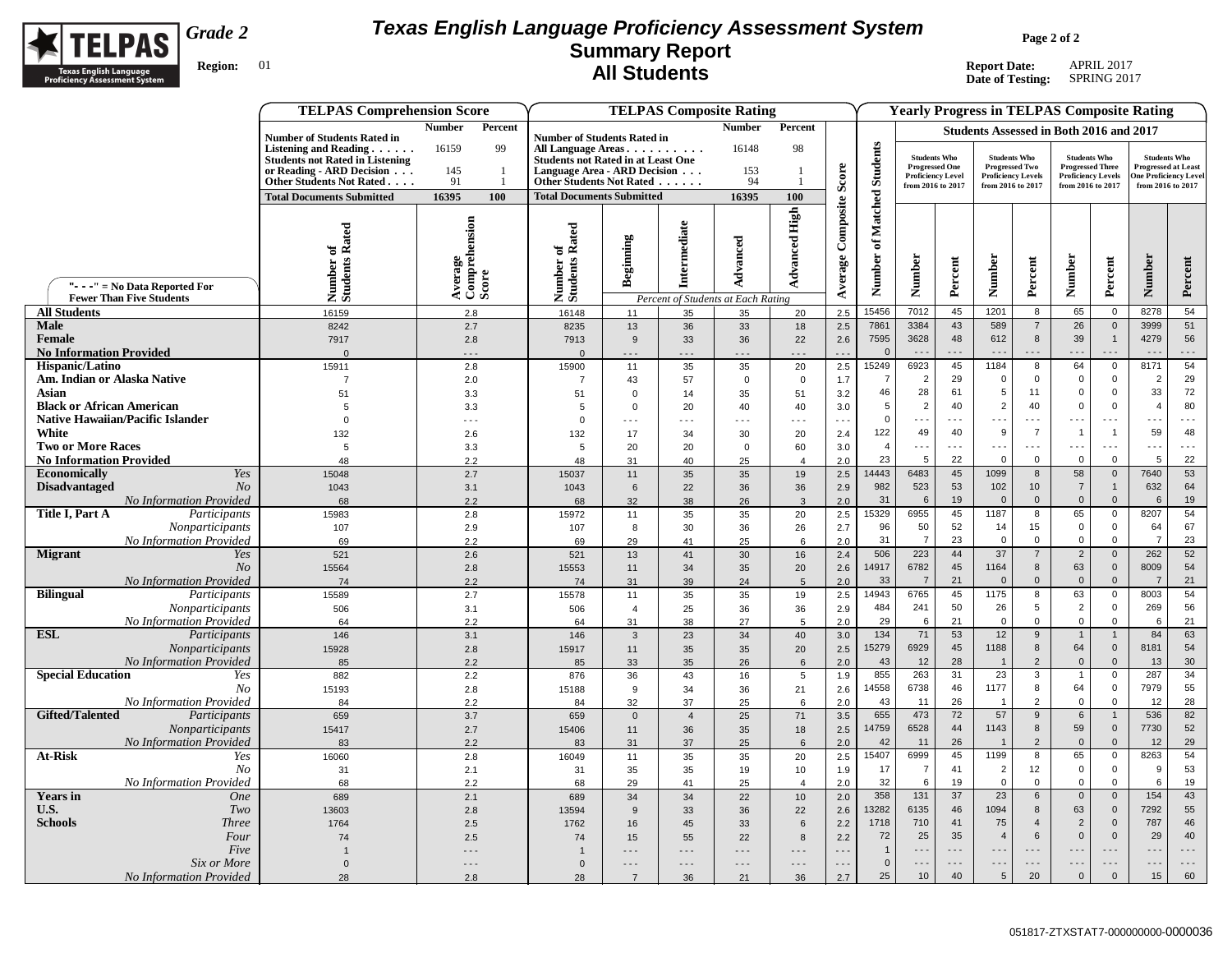

## **Texas English Language Proficiency Assessment System Summary Report All Students**

**Page 1 of 2**

|                                                                   |                                  |                            | Listening                                                              |                               |                                         |                                     |                      | <b>Speaking</b>                                                             |                              |                                                |                                                                                                           |                      | Reading                            |                                             |                                                   |                                         |                      | Writing                                                                        |                                         |                                       |
|-------------------------------------------------------------------|----------------------------------|----------------------------|------------------------------------------------------------------------|-------------------------------|-----------------------------------------|-------------------------------------|----------------------|-----------------------------------------------------------------------------|------------------------------|------------------------------------------------|-----------------------------------------------------------------------------------------------------------|----------------------|------------------------------------|---------------------------------------------|---------------------------------------------------|-----------------------------------------|----------------------|--------------------------------------------------------------------------------|-----------------------------------------|---------------------------------------|
|                                                                   |                                  |                            | Number of Students Rated<br>Not Rated: $EC$<br>Not Rated: ARD Decision | Number Percent<br>15430<br>25 | 100<br>$\overline{0}$<br>$\overline{0}$ |                                     |                      | <b>Number of Students Rated</b><br>Not Rated: EC<br>Not Rated: ARD Decision | <b>Number</b><br>15402<br>53 | Percent<br>100<br>$^{\circ}$<br>$\overline{0}$ | Number of Students Rated<br>Students Absent<br>Not Rated: ARD Decision<br><b>Other Students Not Rated</b> |                      |                                    | Number<br>15313<br>170<br>$\mathbf{\Delta}$ | Percent<br>99<br>$\overline{0}$<br>-1<br>$\Omega$ |                                         |                      | Number of Students Rated<br>Not Rated: $EC$<br><b>Not Rated: ARD Decision.</b> | Number<br>15274<br>$\mathcal{D}$<br>172 | Percent<br>99<br>$\overline{0}$<br>-1 |
|                                                                   | <b>Total Documents Submitted</b> |                            |                                                                        | 15456                         | 100                                     | <b>Total Documents Submitted</b>    |                      |                                                                             | 15456                        | 100                                            | <b>Total Documents Submitted</b>                                                                          |                      |                                    | 15488                                       | 100                                               | <b>Total Documents Submitted</b>        |                      |                                                                                | 15448                                   | 100                                   |
|                                                                   | Number of<br>Students Rated      | Beginning                  | Intermediate                                                           | Advanced                      | <b>Advanced High</b>                    | Rated<br>ัธ<br>Number c<br>Students | Beginning            | Intermediate                                                                | Advanced                     | <b>Advanced High</b>                           | Rated<br>ัธ<br>Number of<br>Students 1                                                                    | Beginning            | Intermediate                       | Advanced                                    | <b>Advanced High</b>                              | of<br>s Rated<br>Number c<br>Students 1 | Beginning            | Intermediate                                                                   | Advanced                                | High<br>Advanced                      |
| "- - -" = No Data Reported For<br><b>Fewer Than Five Students</b> |                                  |                            | Percent of Students at Each Rating                                     |                               |                                         |                                     |                      | Percent of Students at Each Rating                                          |                              |                                                |                                                                                                           |                      | Percent of Students at Each Rating |                                             |                                                   |                                         |                      | Percent of Students at Each Rating                                             |                                         |                                       |
| <b>All Students</b>                                               | 15430                            | 3                          | 11                                                                     | 29                            | 57                                      | 15402                               | 5                    | 18                                                                          | 32                           | 45                                             | 15313                                                                                                     | 16                   | 26                                 | 30                                          | 28                                                | 15274                                   | 10 <sup>1</sup>      | 30                                                                             | 35                                      | 26                                    |
| <b>Male</b>                                                       | 8037                             | $\mathbf{3}$               | 12                                                                     | 31                            | 54                                      | 8020                                | $6\phantom{1}$       | 19                                                                          | 32                           | 43                                             | 7954                                                                                                      | 19                   | 27                                 | 29                                          | 26                                                | 7932                                    | 12                   | 33                                                                             | 33                                      | 22                                    |
| Female                                                            | 7393                             | $\mathbf{3}$               | 9                                                                      | 28                            | 60                                      | 7382                                | $5\phantom{.0}$      | 16                                                                          | 32                           | 47                                             | 7359                                                                                                      | 13                   | 26                                 | 32                                          | 30                                                | 7342                                    | $\overline{7}$       | 26                                                                             | 37                                      | 30                                    |
| <b>No Information Provided</b>                                    | $\Omega$                         |                            | $ -$                                                                   | $- - -$                       | $\overline{\phantom{a}}$                | $\Omega$                            | - - -                | $- -$                                                                       | $\ddotsc$                    | $- -$                                          | $\mathsf 0$                                                                                               | $- - -$              | $- - -$                            | - - -                                       | $- - -$                                           | $\mathbf 0$                             | $- - -$              |                                                                                | $- - -$                                 | $\overline{a}$                        |
| Hispanic/Latino                                                   | 15282                            | 3                          | 11                                                                     | 30                            | 57                                      | 15254                               | 5                    | 18                                                                          | 32                           | 45                                             | 15167                                                                                                     | 16                   | 26                                 | 30                                          | 27                                                | 15129                                   | 10                   | 30                                                                             | 35                                      | 26                                    |
| Am. Indian or Alaska Native                                       | 3                                | $\sim$ $\sim$ $\sim$       | $\sim$ $\sim$ $\sim$                                                   | $\sim$ $\sim$ $\sim$          | $\sim$ $\sim$ $\sim$                    | $\overline{3}$                      | $\sim$ $\sim$ $\sim$ | $\sim$ $\sim$ $\sim$                                                        | $\sim$ $\sim$ $\sim$         | $\sim$ $\sim$ $\sim$                           | $\mathbf{3}$                                                                                              | $\sim$ $\sim$ $\sim$ | $\overline{\phantom{a}}$           | $\Box$ .                                    | $\sim$ $\sim$ $\sim$                              | 3                                       | $\sim$ $\sim$ $\sim$ | $\sim$ $\sim$ $\sim$                                                           | $\Box$ .                                | $\sim$ $\sim$ $\sim$                  |
| Asian                                                             | 38                               | 16                         | 5                                                                      | 11                            | 68                                      | 38                                  | 16                   | 11                                                                          | 5                            | 68                                             | 37                                                                                                        | 16                   | 11                                 | 11                                          | 62                                                | 36                                      | 17                   | 8                                                                              | 17                                      | 58                                    |
| <b>Black or African American</b>                                  | $\overline{4}$                   | $\sim$ $\sim$ $\sim$       | $\sim$ $\sim$ $\sim$                                                   | $\sim$ $\sim$ $\sim$          | $\sim$ $\sim$ $\sim$                    | $\overline{4}$                      | $\sim$ $\sim$ $\sim$ | $- - -$                                                                     | $\sim$ $\sim$ $\sim$         | $\sim$ $\sim$ $\sim$                           | $\overline{4}$                                                                                            | $- - -$              | $\overline{\phantom{a}}$           | $\overline{\phantom{a}}$                    | $\sim$ $\sim$ $\sim$                              | $\overline{4}$                          | $\sim$ $\sim$ $\sim$ | $- - -$                                                                        | $\sim$ $\sim$ $\sim$                    | $\sim$ $\sim$ $\sim$                  |
| <b>Native Hawaiian/Pacific Islander</b>                           | $\Omega$                         | $- - -$                    | $\sim$ $\sim$ $\sim$                                                   | $\sim$ $\sim$ $\sim$          | $- - -$                                 | $\mathbf 0$                         | $  -$                | $- - -$                                                                     | $\sim$ $\sim$ $\sim$         | $\sim$ $\sim$ $\sim$                           | $\mathbf 0$                                                                                               | $- - -$              | $- -$                              | $- - -$                                     | $- - -$                                           | $\Omega$                                | $\sim$ $\sim$ $\sim$ | $\sim$ $\sim$ $\sim$                                                           | $- - -$                                 | $\overline{\phantom{a}}$              |
| White                                                             | 79                               | 6                          | 14                                                                     | 32                            | 48                                      | 79                                  | 13                   | 22                                                                          | 27                           | 39                                             | 78                                                                                                        | 17                   | 24                                 | 28                                          | 31                                                | 78                                      | 13                   | 36                                                                             | 28                                      | 23                                    |
| <b>Two or More Races</b><br><b>No Information Provided</b>        | 3<br>21                          | $\sim$ $\sim$ $\sim$<br>10 | $\sim$ $\sim$ $\sim$<br>10                                             | $\sim$ $\sim$ $\sim$<br>43    | $- - -$<br>38                           | $\overline{3}$<br>21                | $\sim$ $\sim$<br>10  | $\sim$ $\sim$ $\sim$<br>10                                                  | $\sim$ $\sim$ $\sim$<br>43   | $\overline{\phantom{a}}$<br>38                 | 3<br>21                                                                                                   | .<br>24              | $\overline{\phantom{a}}$<br>10     | $- - -$<br>38                               | $\overline{\phantom{a}}$<br>29                    | 3<br>21                                 | $\sim$ $\sim$<br>10  | $\overline{\phantom{a}}$<br>43                                                 | $\sim$ $\sim$ $\sim$<br>38              | $- - -$<br>10                         |
| <b>Economically</b><br>Yes                                        | 14417                            | $\mathbf{3}$               | 11                                                                     | 30                            | 56                                      | 14390                               | $5\phantom{.0}$      | 18                                                                          | 33                           | 44                                             | 14303                                                                                                     | 17                   | 27                                 | 30                                          | 26                                                | 14269                                   | 10                   | 30                                                                             | 35                                      | 25                                    |
| <b>Disadvantaged</b><br>No                                        | 983                              | $\mathbf{3}$               | $5\phantom{.0}$                                                        | 21                            | 70                                      | 982                                 | $\overline{4}$       | 9                                                                           | 24                           | 63                                             | 980                                                                                                       | 10                   | 17                                 | 30                                          | 43                                                | 975                                     | $6\phantom{1}$       | 21                                                                             | 33                                      | 40                                    |
| <b>No Information Provided</b>                                    | 30                               | 20                         | 13                                                                     | 37                            | 30                                      | 30                                  | 20                   | 13                                                                          | 37                           | 30                                             | 30                                                                                                        | 33                   | 13                                 | 33                                          | 20                                                | 30                                      | 17                   | 43                                                                             | 30                                      | 10                                    |
| Title I, Part A<br>Participants                                   | 15317                            | 3                          | 10                                                                     | 29                            | 57                                      | 15289                               | 5                    | 18                                                                          | 32                           | 45                                             | 15202                                                                                                     | 16                   | 26                                 | 30                                          | 28                                                | 15162                                   | 10                   | 30                                                                             | 35                                      | 26                                    |
| Nonparticipants                                                   | 80                               | $\mathbf{3}$               | 14                                                                     | 29                            | 55                                      | 80                                  | 8                    | 13                                                                          | 31                           | 49                                             | 79                                                                                                        | 15                   | 15                                 | 32                                          | 38                                                | 79                                      | 8                    | 23                                                                             | 49                                      | 20                                    |
| No Information Provided                                           | 33                               | 21                         | 12                                                                     | 36                            | 30                                      | 33                                  | 21                   | 15                                                                          | 33                           | 30                                             | 32                                                                                                        | 31                   | 19                                 | 31                                          | 19                                                | 33                                      | 21                   | 39                                                                             | 30                                      | 9                                     |
| <b>Migrant</b><br>Yes                                             | 514                              | $\mathbf{3}$               | 15                                                                     | 32                            | 50                                      | 513                                 | $5\phantom{.0}$      | 24                                                                          | 35                           | 36                                             | 511                                                                                                       | 23                   | 28                                 | 28                                          | 20                                                | 510                                     | 13                   | 38                                                                             | 31                                      | 18                                    |
| N <sub>O</sub>                                                    | 14877                            | $\mathbf{3}$               | 10                                                                     | 29                            | 57                                      | 14850                               | $5\overline{5}$      | 18                                                                          | 32                           | 45                                             | 14761                                                                                                     | 16                   | 26                                 | 30                                          | 28                                                | 14725                                   | 10                   | 29                                                                             | 35                                      | 26                                    |
| <b>No Information Provided</b>                                    | 39                               | 21                         | 13                                                                     | 33                            | 33                                      | 39                                  | 21                   | 15                                                                          | 33                           | 31                                             | 41                                                                                                        | 34                   | 22                                 | 27                                          | 17                                                | 39                                      | 23                   | 38                                                                             | 31                                      | $\boldsymbol{8}$                      |
| <b>Bilingual</b><br>Participants                                  | 14818                            | $\mathbf{3}$               | 11                                                                     | 30                            | 56                                      | 14791                               | 5                    | 18                                                                          | 32                           | 44                                             | 14710                                                                                                     | 16                   | 26                                 | 30                                          | 27                                                | 14671                                   | 10                   | 30                                                                             | 35                                      | 25                                    |
| Nonparticipants<br><b>No Information Provided</b>                 | 584<br>28                        | $\overline{2}$<br>18       | $\overline{4}$<br>14                                                   | 21<br>39                      | 73<br>29                                | 583<br>28                           | $\overline{2}$<br>18 | $\overline{7}$<br>14                                                        | 24<br>39                     | 67<br>29                                       | 576<br>27                                                                                                 | 10<br>30             | 22<br>11                           | 34<br>37                                    | 34<br>22                                          | 575<br>28                               | 6<br>18              | 21<br>39                                                                       | 32<br>32                                | 41<br>11                              |
| <b>ESL</b><br>Participants                                        | 131                              | $5\phantom{.0}$            | $\overline{7}$                                                         | 17                            | 72                                      | 131                                 | $5\overline{5}$      | 8                                                                           | 21                           | 66                                             | 129                                                                                                       | $9\,$                | 23                                 | 22                                          | 45                                                | 128                                     | $\overline{7}$       | 16                                                                             | 34                                      | 43                                    |
| Nonparticipants                                                   | 15246                            | $\mathbf{3}$               | 11                                                                     | 30                            | 57                                      | 15218                               | $5\phantom{.0}$      | 18                                                                          | 32                           | 45                                             | 15128                                                                                                     | 16                   | 26                                 | 30 <sup>°</sup>                             | 27                                                | 15093                                   | 10                   | 30                                                                             | 35                                      | 26                                    |
| <b>No Information Provided</b>                                    | 53                               | 25                         | 15                                                                     | 30                            | 30                                      | 53                                  | 26                   | 19                                                                          | 26                           | 28                                             | 56                                                                                                        | 39                   | 16                                 | 32                                          | 13                                                | 53                                      | 30 <sup>°</sup>      | 34                                                                             | 28                                      | 8                                     |
| <b>Special Education</b><br>Yes                                   | 1172                             | 8                          | 24                                                                     | 35                            | 33                                      | 1144                                | 14                   | 33                                                                          | 31                           | 23                                             | 1033                                                                                                      | 56                   | 26                                 | 13                                          | 5                                                 | 1027                                    | 37                   | 41                                                                             | 17                                      | 5                                     |
| N <sub>O</sub>                                                    | 14207                            | $\mathbf{3}$               | 9                                                                      | 29                            | 59                                      | 14207                               | $\overline{4}$       | 17                                                                          | 32                           | 47                                             | 14225                                                                                                     | 13                   | 26                                 | 31                                          | 29                                                | 14196                                   | 8                    | 29                                                                             | 36                                      | 27                                    |
| No Information Provided                                           | 51                               | 24                         | 14                                                                     | 31                            | 31                                      | 51                                  | 25                   | 18                                                                          | 27                           | 29                                             | 55                                                                                                        | 38                   | 18                                 | 31                                          | 13                                                | 51                                      | 27                   | 37                                                                             | 27                                      | 8                                     |
| <b>Gifted/Talented</b><br>Participants                            | 674                              | $\mathsf 0$                | $\mathbf{0}$                                                           | $\overline{7}$                | 92                                      | 674                                 | $\mathbf 0$          | $\overline{1}$                                                              | 15                           | 84                                             | 674                                                                                                       | $\overline{1}$       | $\overline{4}$                     | 18                                          | 77                                                | 674                                     | $\mathbf 0$          | $6\phantom{a}$                                                                 | 24                                      | 70                                    |
| Nonparticipants                                                   | 14705                            | $\mathbf{3}$               | 11                                                                     | 30                            | 55                                      | 14677                               | $5\phantom{.0}$      | 19                                                                          | 33                           | 43                                             | 14585                                                                                                     | 17                   | 27                                 | 31                                          | 25                                                | 14549                                   | 10                   | 31                                                                             | 35                                      | 24                                    |
| <b>No Information Provided</b>                                    | 51                               | 24                         | 14                                                                     | 31                            | 31                                      | 51                                  | 25                   | 18                                                                          | 27                           | 29                                             | 54                                                                                                        | 37                   | 20                                 | 30                                          | 13                                                | 51                                      | 27                   | 37                                                                             | 27                                      | 8                                     |
| At-Risk<br>Yes<br>N <sub>O</sub>                                  | 15376                            | 3                          | 11                                                                     | 29                            | 57<br>42                                | 15348                               | 5<br>25              | 18<br>$\overline{4}$                                                        | 32<br>33                     | 45<br>38                                       | 15256                                                                                                     | 16<br>41             | 26<br>22                           | 30<br>22                                    | 28<br>15                                          | 15220                                   | 10<br>29             | 30<br>29                                                                       | 35<br>33                                | 26<br>8                               |
| <b>No Information Provided</b>                                    | 24<br>30                         | 21<br>17                   | $\overline{4}$<br>13                                                   | 33<br>37                      | 33                                      | 24<br>30                            | 17                   | 13                                                                          | 37                           | 33                                             | 27<br>30                                                                                                  | 30                   | 17                                 | 33                                          | 20                                                | 24<br>30                                | 17                   | 40                                                                             | 33                                      | 10                                    |
| <b>Years in</b><br><b>One</b>                                     | 324                              | 63                         | 18                                                                     | 12                            | $\overline{7}$                          | 324                                 | 72                   | 15                                                                          | $\overline{7}$               | 6                                              | 325                                                                                                       | 68                   | 16                                 | 9                                           | $\overline{7}$                                    | 322                                     | 70                   | 20                                                                             | 8                                       | $\overline{2}$                        |
| U.S.<br>Two                                                       | 508                              | 10                         | 29                                                                     | 31                            | 30                                      | 506                                 | 21                   | 33                                                                          | 23                           | 23                                             | 506                                                                                                       | 29                   | 29                                 | 24                                          | 18                                                | 504                                     | 21                   | 40                                                                             | 27                                      | 12                                    |
| <b>Schools</b><br><b>Three</b>                                    | 12359                            | $\overline{1}$             | 9                                                                      | 29                            | 61                                      | 12333                               | $\mathbf{3}$         | 16                                                                          | 32                           | 49                                             | 12244                                                                                                     | 12                   | 25                                 | 31                                          | 31                                                | 12219                                   | $\overline{7}$       | 28                                                                             | 36                                      | 29                                    |
| Four                                                              | 2132                             | $\overline{2}$             | 14                                                                     | 36                            | 49                                      | 2132                                | $\overline{4}$       | 23                                                                          | 37                           | 36                                             | 2127                                                                                                      | 27                   | 35                                 | 27                                          | 11                                                | 2122                                    | 14                   | 41                                                                             | 33                                      | 13                                    |
| Five                                                              | 81                               | $\mathbf{1}$               | 5                                                                      | 43                            | 51                                      | 81                                  | $\overline{2}$       | 16                                                                          | 41                           | 41                                             | 82                                                                                                        | 12                   | 48                                 | 28                                          | 12                                                | 81                                      | 10                   | 32                                                                             | 44                                      | 14                                    |
| Six or More                                                       | $\overline{2}$                   | $- - -$                    | $- - -$                                                                | $- - -$                       | $- - -$                                 | $\overline{2}$                      | $- - -$              | $- - -$                                                                     | $\sim$ $\sim$ $\sim$         | $- - -$                                        | $\overline{2}$                                                                                            | $\sim$ $\sim$ $\sim$ | $\overline{\phantom{a}}$           | $\ddotsc$                                   | $\sim$ $\sim$ $\sim$                              | $\overline{2}$                          | $\sim$ $\sim$ $\sim$ | $- - -$                                                                        | $- - -$                                 | $\overline{\phantom{a}}$              |
| <b>No Information Provided</b>                                    | 24                               | 8                          | 13                                                                     | 29                            | 50                                      | 24                                  | 13                   | 8                                                                           | 33                           | 46                                             | 27                                                                                                        | 26                   | 37                                 | 22                                          | 15                                                | 24                                      | 17                   | 21                                                                             | 46                                      | 17                                    |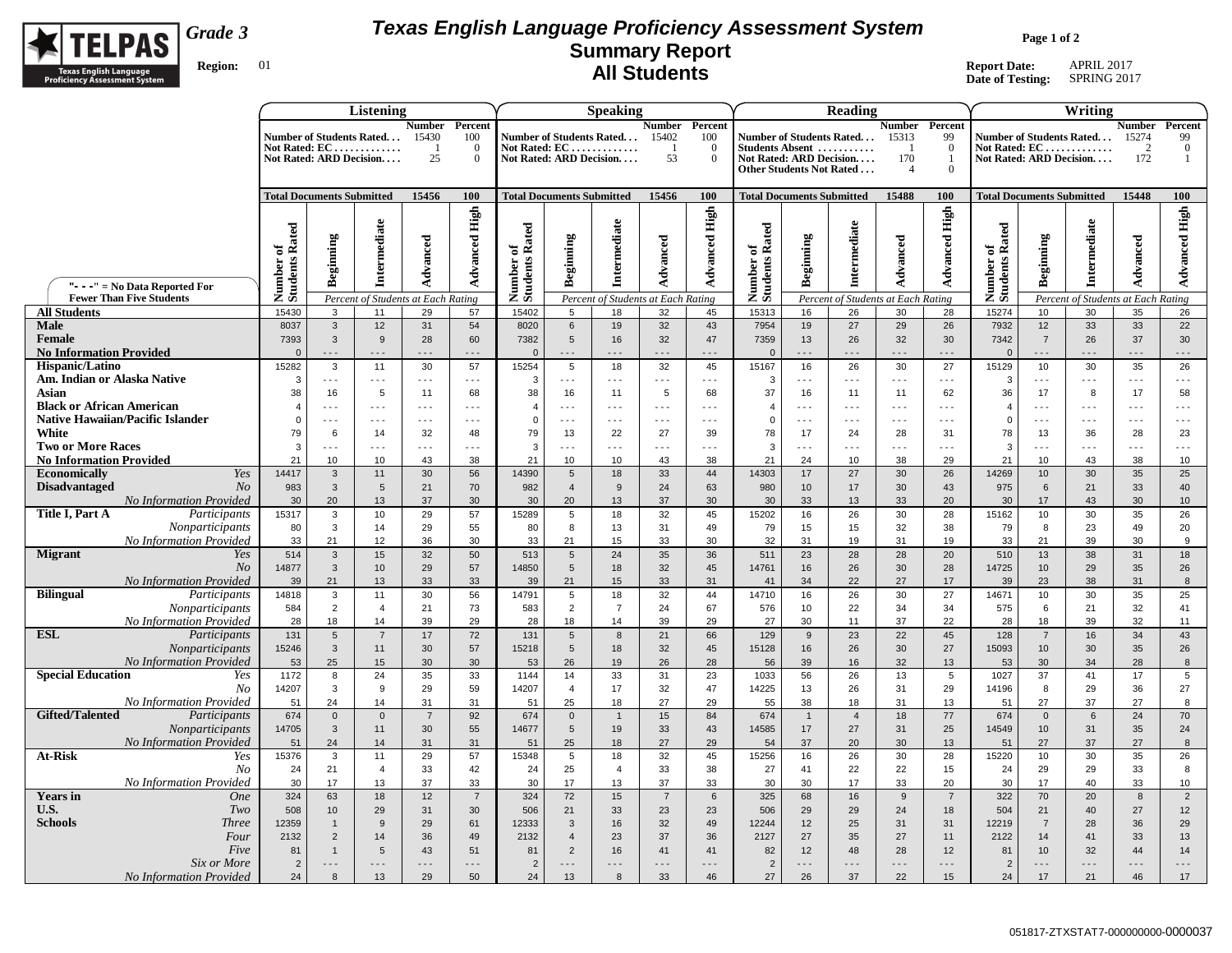

## **Texas English Language Proficiency Assessment System Summary Report All Students**

**Page 2 of 2**

|                                                  | <b>TELPAS Comprehension Score</b>                                                                                                                              |                                                              |                                                                                                                                                                   |                           |                | <b>TELPAS Composite Rating</b>     |                      |                                 |                      |                                              |                          |                                                                           |                                |                                                                             |                                      | <b>Yearly Progress in TELPAS Composite Rating</b>                                |                                |
|--------------------------------------------------|----------------------------------------------------------------------------------------------------------------------------------------------------------------|--------------------------------------------------------------|-------------------------------------------------------------------------------------------------------------------------------------------------------------------|---------------------------|----------------|------------------------------------|----------------------|---------------------------------|----------------------|----------------------------------------------|--------------------------|---------------------------------------------------------------------------|--------------------------------|-----------------------------------------------------------------------------|--------------------------------------|----------------------------------------------------------------------------------|--------------------------------|
|                                                  |                                                                                                                                                                | <b>Number</b><br>Percent                                     |                                                                                                                                                                   |                           |                | <b>Number</b>                      | Percent              |                                 |                      |                                              |                          |                                                                           |                                | Students Assessed in Both 2016 and 2017                                     |                                      |                                                                                  |                                |
|                                                  | <b>Number of Students Rated in</b><br>Listening and Reading<br><b>Students not Rated in Listening</b><br>or Reading - ARD Decision<br>Other Students Not Rated | 15258<br>98<br>171<br>$\overline{1}$<br>83<br>$\overline{1}$ | <b>Number of Students Rated in</b><br>All Language Areas<br><b>Students not Rated in at Least One</b><br>Language Area - ARD Decision<br>Other Students Not Rated |                           | $\ddots$       | 15238<br>185<br>89                 | 98                   | Score                           | <b>Students</b>      | <b>Students Who</b><br><b>Progressed One</b> | <b>Proficiency Level</b> | <b>Students Who</b><br><b>Progressed Two</b><br><b>Proficiency Levels</b> |                                | <b>Students Who</b><br><b>Progressed Three</b><br><b>Proficiency Levels</b> |                                      | <b>Students Who</b><br><b>Progressed at Least</b><br><b>One Proficiency Leve</b> |                                |
|                                                  | <b>Total Documents Submitted</b>                                                                                                                               | 100<br>15512                                                 | <b>Total Documents Submitted</b>                                                                                                                                  |                           |                | 15512                              | 100                  |                                 |                      | from 2016 to 2017                            |                          | from 2016 to 2017                                                         |                                | from 2016 to 2017                                                           |                                      | from 2016 to 2017                                                                |                                |
|                                                  | Number of<br>Students Rated                                                                                                                                    | Average<br>Comprehension<br>Score                            | Number of<br>Students Rated                                                                                                                                       | Beginning                 | Intermediate   | Advanced                           | <b>Advanced High</b> | Composite                       | of Matched           |                                              |                          |                                                                           |                                |                                                                             |                                      |                                                                                  |                                |
| "- - -" = $No Data Reported For$                 |                                                                                                                                                                |                                                              |                                                                                                                                                                   |                           |                |                                    |                      | Average                         | Number               | Number                                       | Percent                  | Number                                                                    | Percent                        | Number                                                                      | Percent                              | Number                                                                           | Percent                        |
| <b>Fewer Than Five Students</b>                  |                                                                                                                                                                |                                                              |                                                                                                                                                                   |                           |                | Percent of Students at Each Rating |                      |                                 |                      |                                              |                          |                                                                           |                                |                                                                             |                                      |                                                                                  |                                |
| <b>All Students</b>                              | 15258                                                                                                                                                          | 3.1                                                          | 15238                                                                                                                                                             | $\overline{7}$            | 25             | 36                                 | 32                   | 2.8                             | 14673                | 7521                                         | 51                       | 369                                                                       | 3                              | $\overline{\mathbf{0}}$                                                     | $\mathbf{0}$                         | 7890                                                                             | 54                             |
| <b>Male</b>                                      | 7921                                                                                                                                                           | 3.0                                                          | 7908                                                                                                                                                              | 9                         | 27             | 35                                 | 29                   | 2.8                             | 7613                 | 3675<br>3846                                 | 48<br>54                 | 219                                                                       | 3 <sup>5</sup>                 | $\mathbb O$                                                                 | $\mathbf 0$<br>$\overline{0}$        | 3894<br>3996                                                                     | 51                             |
| Female<br><b>No Information Provided</b>         | 7337<br>$\Omega$                                                                                                                                               | 3.1<br>$- - -$                                               | 7330<br>$\Omega$                                                                                                                                                  | 5<br>$\sim$ $\sim$ $\sim$ | 22<br>- - -    | 37<br>$- - -$                      | 36<br>- - -          | 2.9<br>$\sim$ $\sim$            | 7060<br>$\Omega$     | $  -$                                        | $\sim$ $\sim$ $\sim$     | 150<br>$  -$                                                              | $\overline{2}$<br>$- - -$      | $\mathbf 0$<br>$- - -$                                                      | $\sim$ $\sim$ $\sim$                 | $  -$                                                                            | 57<br>$\sim$ $\sim$ $\sim$     |
| Hispanic/Latino                                  | 15115                                                                                                                                                          | 3.1                                                          | 15095                                                                                                                                                             | $\overline{7}$            | 25             | 36                                 | 32                   | 2.8                             | 14551                | 7453                                         | 51                       | 362                                                                       | $\overline{2}$                 | $\Omega$                                                                    | $\mathbf 0$                          | 7815                                                                             | 54                             |
| Am. Indian or Alaska Native                      | -3                                                                                                                                                             | $\overline{\phantom{a}}$                                     | 3                                                                                                                                                                 | $\sim$ $\sim$ $\sim$      | $- - -$        | $- - -$                            | $\sim$ $\sim$ $\sim$ |                                 | $\mathbf{3}$         | $\sim$ $\sim$ $\sim$                         | $- - -$                  | $\sim$ $\sim$ $\sim$                                                      | $ -$                           | $\sim$ $\sim$ $\sim$                                                        | $\sim$ $\sim$ $\sim$                 | $\sim$ $\sim$ $\sim$                                                             | $\sim$ $\sim$ $\sim$           |
| Asian                                            | 36                                                                                                                                                             | 3.3                                                          | 36                                                                                                                                                                | 14                        | 6              | 11                                 | 69                   | 3.3                             | 28                   | 23                                           | 82                       | $\overline{2}$                                                            | $\overline{7}$                 | $\overline{0}$                                                              | $\mathbf 0$                          | 25                                                                               | 89                             |
| <b>Black or African American</b>                 |                                                                                                                                                                | $- - -$                                                      | $\overline{4}$                                                                                                                                                    | $- - -$                   | $- - -$        | $\sim$ $\sim$ $\sim$               | $\sim$ $\sim$ $\sim$ | $\sim$ $\sim$                   | 3                    | $  -$                                        | $\sim$ $\sim$ $\sim$     | $\sim$ $\sim$                                                             | $\ddotsc$                      | $\sim$ $\sim$ $\sim$                                                        | $- - -$                              | $\sim$ $\sim$ $\sim$                                                             | $\sim$ $\sim$ $\sim$           |
| <b>Native Hawaiian/Pacific Islander</b>          | $\Omega$                                                                                                                                                       | $- - -$                                                      | $\Omega$                                                                                                                                                          | $- - -$                   | $- - -$        | $\sim$ $\sim$ $\sim$               | $- - -$              | $\sim$ $\sim$                   | $\mathbf 0$          | $\sim$ $\sim$                                | $\sim$ $\sim$            | $\overline{a}$ .                                                          | $\sim$ $\sim$ $\sim$           | $\sim$ $\sim$                                                               | $\sim$ $\sim$ $\sim$                 | .                                                                                | $\sim$ $\sim$ $\sim$           |
| White<br><b>Two or More Races</b>                | 77<br>3                                                                                                                                                        | 3.0<br>$- - -$                                               | $77 \,$<br>$\mathbf{3}$                                                                                                                                           | 10                        | 23<br>$- - -$  | 36<br>$- - -$                      | 30                   | 2.8<br>$\sim$                   | 71<br>$\mathbf{3}$   | 32<br>$- - -$                                | 45<br>$- - -$            | $\overline{4}$<br>$  -$                                                   | 6<br>$- - -$                   | $\mathbf 0$<br>$\sim$ $\sim$                                                | $\mathbf{0}$<br>$\sim$ $\sim$ $\sim$ | 36<br>- - -                                                                      | 51<br>$\sim$ $\sim$ $\sim$     |
| <b>No Information Provided</b>                   | 20                                                                                                                                                             | 2.9                                                          | 20                                                                                                                                                                | $- - -$<br>10             | 20             | 40                                 | $- - -$<br>30        | 2.8                             | 14                   | $\overline{7}$                               | 50                       | $\overline{1}$                                                            | $\overline{7}$                 | $\overline{0}$                                                              | $\mathbf{0}$                         | 8                                                                                | 57                             |
| Yes<br><b>Economically</b>                       | 14254                                                                                                                                                          | 3.0                                                          | 14235                                                                                                                                                             | 8                         | 25             | 36                                 | 31                   | 2.8                             | 13732                | 6930                                         | 50                       | 344                                                                       | $\mathbf{3}$                   | $\mathbf 0$                                                                 | $\mathbf 0$                          | 7274                                                                             | 53                             |
| <b>Disadvantaged</b><br>N <sub>O</sub>           | 976                                                                                                                                                            | 3.3                                                          | 975                                                                                                                                                               | 5                         | 15             | 31                                 | 50                   | 3.2                             | 921                  | 584                                          | 63                       | 23                                                                        | $\overline{2}$                 | $\overline{0}$                                                              | $\mathbf 0$                          | 607                                                                              | 66                             |
| No Information Provided                          | 28                                                                                                                                                             | 2.6                                                          | 28                                                                                                                                                                | 18                        | 21             | 39                                 | 21                   | 2.5                             | 20                   | $\overline{7}$                               | 35                       | $\overline{2}$                                                            | 10                             | $\overline{0}$                                                              | $\mathbf{0}$                         | 9                                                                                | 45                             |
| Title I, Part A<br>Participants                  | 15148                                                                                                                                                          | 3.1                                                          | 15128                                                                                                                                                             | $\overline{7}$            | 25             | 36                                 | 32                   | 2.8                             | 14579                | 7473                                         | 51                       | 362                                                                       | $\overline{2}$                 | $\overline{0}$                                                              | $\mathbf 0$                          | 7835                                                                             | 54                             |
| Nonparticipants                                  | 79                                                                                                                                                             | 3.2                                                          | 79                                                                                                                                                                | 8                         | 13             | 43                                 | 37                   | 3.0                             | 73                   | 40                                           | 55                       | .5                                                                        | $\overline{7}$                 | $\overline{0}$                                                              | 0                                    | 45                                                                               | 62                             |
| No Information Provided<br><b>Migrant</b><br>Yes | 31<br>509                                                                                                                                                      | 2.6<br>2.9                                                   | 31<br>508                                                                                                                                                         | 19<br>11                  | 23<br>31       | 39<br>34                           | 19<br>24             | 2.5<br>2.6                      | 21<br>489            | 8<br>224                                     | 38<br>46                 | $\overline{2}$<br>$\overline{7}$                                          | 10<br>$\mathbf{1}$             | $\mathbf 0$<br>$\mathbb O$                                                  | $\mathbf{0}$<br>$\mathbf 0$          | 10<br>231                                                                        | 48<br>47                       |
| N <sub>O</sub>                                   | 14712                                                                                                                                                          | 3.1                                                          | 14693                                                                                                                                                             | $\overline{7}$            | 24             | 36                                 | 32                   | 2.8                             | 14158                | 7287                                         | 51                       | 360                                                                       | $\mathbf{3}$                   | $\mathbf 0$                                                                 | $\mathbf 0$                          | 7647                                                                             | 54                             |
| <b>No Information Provided</b>                   | 37                                                                                                                                                             | 2.6                                                          | 37                                                                                                                                                                | 22                        | 22             | 38                                 | 19                   | 2.4                             | 26                   | 10                                           | 38                       | $\overline{2}$                                                            | $\bf8$                         | $\overline{0}$                                                              | $\mathbf 0$                          | 12                                                                               | 46                             |
| Participants<br><b>Bilingual</b>                 | 14658                                                                                                                                                          | 3.0                                                          | 14640                                                                                                                                                             | 8                         | 25             | 36                                 | 32                   | 2.8                             | 14110                | 7197                                         | 51                       | 356                                                                       | $\mathbf{3}$                   | $\mathbf 0$                                                                 | $\mathbf 0$                          | 7553                                                                             | 54                             |
| Nonparticipants                                  | 574                                                                                                                                                            | 3.3                                                          | 572                                                                                                                                                               | $\overline{4}$            | 16             | 36                                 | 44                   | 3.1                             | 544                  | 317                                          | 58                       | 11                                                                        | $\overline{2}$                 | $\overline{0}$                                                              | $\mathsf 0$                          | 328                                                                              | 60                             |
| No Information Provided                          | 26                                                                                                                                                             | 2.7                                                          | 26                                                                                                                                                                | 15                        | 19             | 42                                 | 23                   | 2.6                             | 19                   | $\overline{7}$                               | 37                       | $\overline{2}$                                                            | 11                             | $\mathbf 0$                                                                 | $\mathbf{0}$                         | 9                                                                                | 47                             |
| <b>ESL</b><br>Participants                       | 128                                                                                                                                                            | 3.3                                                          | 128                                                                                                                                                               | 5                         | 13             | 30                                 | 52                   | 3.2                             | 115                  | $\overline{72}$                              | 63<br>51                 | $\mathbf{3}$                                                              | $\mathbf{3}$<br>$\mathbf{3}$   | $\mathsf 0$                                                                 | $\mathbf 0$<br>$\mathbf{0}$          | 75<br>7799                                                                       | 65                             |
| Nonparticipants<br>No Information Provided       | 15079<br>51                                                                                                                                                    | 3.1<br>2.5                                                   | 15059<br>51                                                                                                                                                       | $\overline{7}$<br>29      | 25<br>18       | 36<br>37                           | 32<br>16             | 2.8<br>2.3                      | 14526<br>32          | 7435<br>14                                   | 44                       | 364<br>$\overline{2}$                                                     | $6\phantom{1}$                 | $\mathbb O$<br>$\mathbf 0$                                                  | $\mathbf{0}$                         | 16                                                                               | 54<br>50                       |
| <b>Special Education</b><br>Yes                  | 1028                                                                                                                                                           | 2.4                                                          | 1016                                                                                                                                                              | 29                        | 46             | 20                                 | $5\phantom{.0}$      | 2.0                             | 992                  | 279                                          | 28                       | 12                                                                        | $\mathbf{1}$                   | $\mathbf 0$                                                                 | 0                                    | 291                                                                              | 29                             |
| N <sub>O</sub>                                   | 14181                                                                                                                                                          | 3.1                                                          | 14173                                                                                                                                                             | 6                         | 23             | 37                                 | 34                   | 2.9                             | 13648                | 7228                                         | 53                       | 355                                                                       | $\mathbf{3}$                   | $\mathbf 0$                                                                 | $\mathbf 0$                          | 7583                                                                             | 56                             |
| No Information Provided                          | 49                                                                                                                                                             | 2.5                                                          | 49                                                                                                                                                                | 27                        | 20             | 37                                 | 16                   | 2.3                             | 33                   | 14                                           | 42                       | $\overline{2}$                                                            | 6                              | $\mathbf 0$                                                                 | $\mathsf 0$                          | 16                                                                               | 48                             |
| <b>Gifted/Talented</b><br>Participants           | 674                                                                                                                                                            | 3.8                                                          | 674                                                                                                                                                               | $\Omega$                  | $\overline{2}$ | 15                                 | 83                   | 3.7                             | 671                  | 567                                          | 85                       | $\overline{7}$                                                            | $\mathbf{1}$                   | $\mathbf 0$                                                                 | $\mathbf 0$                          | 574                                                                              | 86                             |
| Nonparticipants                                  | 14535                                                                                                                                                          | 3.0                                                          | 14515                                                                                                                                                             | 8                         | 26             | 37                                 | 30                   | 2.8                             | 13969                | 6941                                         | 50                       | 360                                                                       | $\mathbf{3}$<br>$6\phantom{1}$ | $\overline{0}$<br>$\overline{0}$                                            | $\mathbf 0$<br>$\mathbf{0}$          | 7301                                                                             | 52                             |
| No Information Provided<br>At-Risk<br>Yes        | 49<br>15206                                                                                                                                                    | 2.5<br>3.1                                                   | 49<br>15186                                                                                                                                                       | 27<br>$\overline{7}$      | 22<br>25       | 35<br>36                           | 16<br>32             | 2.3<br>2.8                      | 33<br>14638          | 13<br>7511                                   | 39<br>51                 | $\overline{2}$<br>364                                                     | $\overline{2}$                 | $\overline{0}$                                                              | $\mathsf 0$                          | 15<br>7875                                                                       | 45<br>54                       |
| N <sub>O</sub>                                   | 24                                                                                                                                                             | 2.5                                                          | 24                                                                                                                                                                | 33                        | 21             | 25                                 | 21                   | 2.3                             | 15                   | 3                                            | 20                       | $\overline{3}$                                                            | 20                             | $\mathbf 0$                                                                 | $\mathsf 0$                          | 6                                                                                | 40                             |
| <b>No Information Provided</b>                   | 28                                                                                                                                                             | 2.7                                                          | 28                                                                                                                                                                | 14                        | 21             | 43                                 | 21                   | 2.6                             | 20                   | $\overline{7}$                               | 35                       | $\overline{2}$                                                            | 10                             | $\mathbf 0$                                                                 | $\mathbf 0$                          | $\mathbf{Q}$                                                                     | 45                             |
| <b>Years</b> in<br><b>One</b>                    | 319                                                                                                                                                            | 1.6                                                          | 319                                                                                                                                                               | 65                        | 19             | 13                                 | $\mathbf{3}$         | 1.5                             | 49                   | 16                                           | 33                       | $\overline{2}$                                                            | $\overline{4}$                 | $\mathbf 0$                                                                 | $\mathbf 0$                          | 18                                                                               | 37                             |
| U.S.<br>Two                                      | 502                                                                                                                                                            | 2.6                                                          | 502                                                                                                                                                               | 20                        | 34             | 29                                 | 17                   | 2.4                             | 452                  | 214                                          | 47                       | 35                                                                        | $\bf8$                         | $\mathbb O$                                                                 | $\mathbf{0}$                         | 249                                                                              | 55                             |
| <b>Schools</b><br><b>Three</b>                   | 12212                                                                                                                                                          | 3.2                                                          | 12194                                                                                                                                                             | 5                         | 22             | 37                                 | 37                   | 3.0                             | 11990                | 6448                                         | 54                       | 284                                                                       | $\overline{2}$                 | $\mathsf 0$                                                                 | $\mathbf 0$                          | 6732                                                                             | 56                             |
| Four                                             | 2118                                                                                                                                                           | 2.8                                                          | 2116                                                                                                                                                              | 10                        | 38             | 36                                 | 15                   | 2.5                             | 2081                 | 789                                          | 38                       | 48                                                                        | $\overline{2}$                 | $\mathbb O$                                                                 | $\mathbf 0$                          | 837                                                                              | 40                             |
| Five<br>Six or More                              | 81                                                                                                                                                             | 2.9<br>$- - -$                                               | 81                                                                                                                                                                | 6<br>$- - -$              | 30             | 52<br>$ -$                         | 12<br>$ -$           | 2.7                             | 79<br>$\overline{2}$ | 40                                           | 51<br>$\overline{a}$     | $\Omega$                                                                  | $\mathbf{0}$                   | $\overline{0}$                                                              | $\mathbf 0$                          | 40                                                                               | 51<br>$\overline{\phantom{a}}$ |
| No Information Provided                          | $\overline{2}$<br>24                                                                                                                                           | 2.8                                                          | $\overline{2}$<br>24                                                                                                                                              | 13                        | $- - -$<br>21  | 46                                 | 21                   | $\overline{\phantom{a}}$<br>2.6 | 20                   | 12                                           | 60                       | $\Omega$                                                                  | $\mathbf{0}$                   | $\overline{0}$                                                              | $\mathbf{0}$                         | 12                                                                               | 60                             |
|                                                  |                                                                                                                                                                |                                                              |                                                                                                                                                                   |                           |                |                                    |                      |                                 |                      |                                              |                          |                                                                           |                                |                                                                             |                                      |                                                                                  |                                |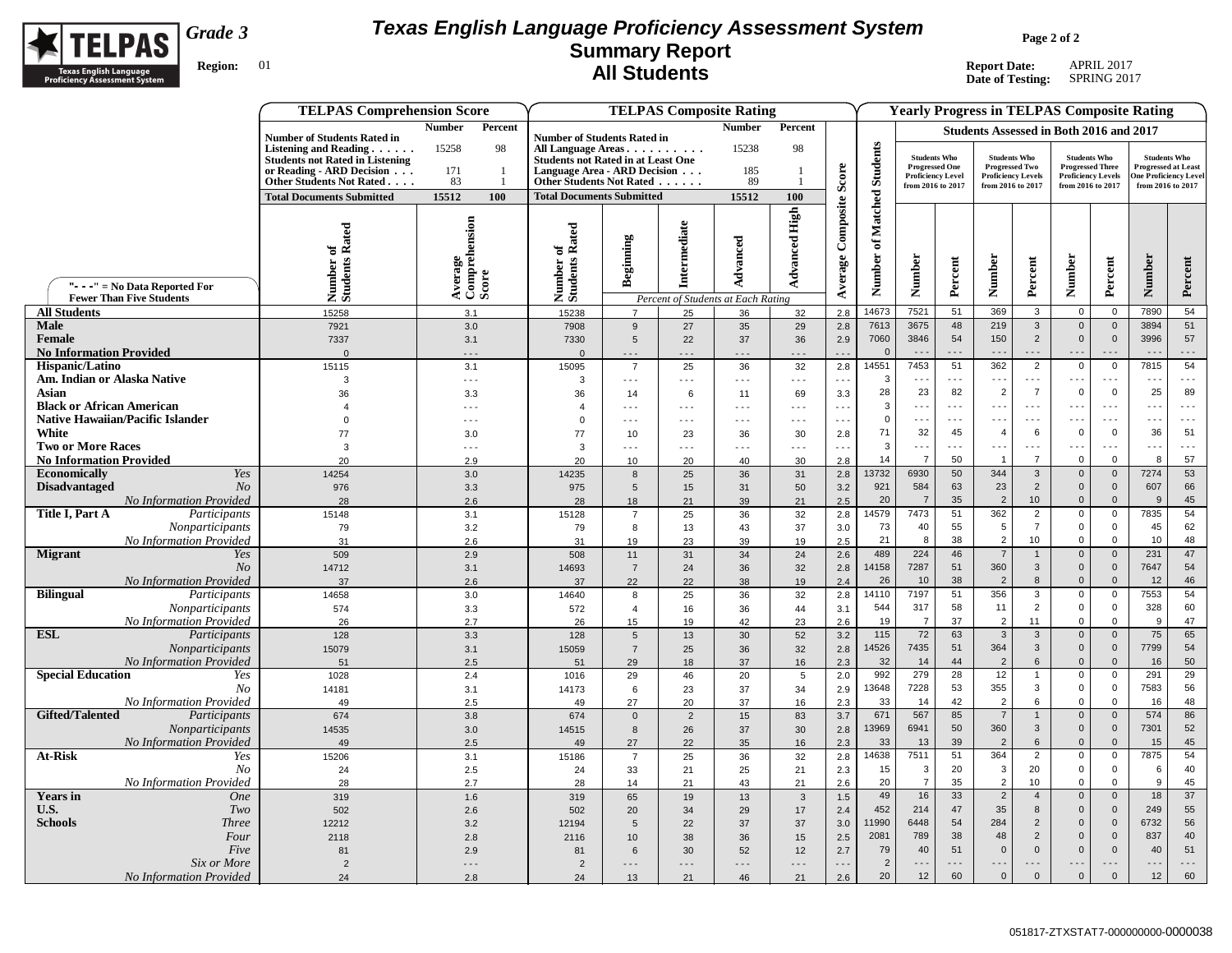

## **Texas English Language Proficiency Assessment System Summary Report All Students**

**Page 1 of 2**

|                                                                   |                                  |                     | Listening                                                              |                                           |                                         |                                                                      |                                  | <b>Speaking</b>      |                                          |                                              |                                                                                                           |                      | Reading                            |                                                     |                                                   |                                                                                |                                  | Writing                  |                                           |                                       |
|-------------------------------------------------------------------|----------------------------------|---------------------|------------------------------------------------------------------------|-------------------------------------------|-----------------------------------------|----------------------------------------------------------------------|----------------------------------|----------------------|------------------------------------------|----------------------------------------------|-----------------------------------------------------------------------------------------------------------|----------------------|------------------------------------|-----------------------------------------------------|---------------------------------------------------|--------------------------------------------------------------------------------|----------------------------------|--------------------------|-------------------------------------------|---------------------------------------|
|                                                                   |                                  |                     | Number of Students Rated<br>Not Rated: $EC$<br>Not Rated: ARD Decision | Number Percent<br>14587<br>$\theta$<br>50 | 100<br>$\overline{0}$<br>$\overline{0}$ | Number of Students Rated<br>Not Rated: EC<br>Not Rated: ARD Decision |                                  |                      | <b>Number</b><br>14564<br>$\Omega$<br>72 | Percent<br>100<br>$\Omega$<br>$\overline{0}$ | Number of Students Rated<br>Students Absent<br>Not Rated: ARD Decision<br><b>Other Students Not Rated</b> |                      |                                    | Number<br>14515<br>$\mathcal{D}$<br>161<br>$\Delta$ | Percent<br>99<br>$\overline{0}$<br>-1<br>$\Omega$ | Number of Students Rated<br>Not Rated: $EC$<br><b>Not Rated: ARD Decision.</b> |                                  |                          | <b>Number</b><br>14465<br>$\Delta$<br>163 | Percent<br>99<br>$\overline{0}$<br>-1 |
|                                                                   | <b>Total Documents Submitted</b> |                     |                                                                        | 14637                                     | 100                                     | <b>Total Documents Submitted</b>                                     |                                  |                      | 14636                                    | 100                                          | <b>Total Documents Submitted</b>                                                                          |                      |                                    | 14682                                               | 100                                               | <b>Total Documents Submitted</b>                                               |                                  |                          | 14632                                     | 100                                   |
|                                                                   | Number of<br>Students Rated      | Beginning           | Intermediate                                                           | Advanced                                  | <b>Advanced High</b>                    | Rated<br>ัธ<br>Number c<br>Students 1                                | Beginning                        | Intermediate         | Advanced                                 | <b>Advanced High</b>                         | Rated<br>ัธ<br>Number of<br>Students 1                                                                    | Beginning            | Intermediate                       | Advanced                                            | <b>Advanced High</b>                              | of<br>s Rated<br>Number c<br>Students 1                                        | Beginning                        | Intermediate             | Advanced                                  | High<br>Advanced                      |
| "- - -" = No Data Reported For<br><b>Fewer Than Five Students</b> |                                  |                     | Percent of Students at Each Rating                                     |                                           |                                         |                                                                      |                                  |                      | Percent of Students at Each Rating       |                                              |                                                                                                           |                      | Percent of Students at Each Rating |                                                     |                                                   |                                                                                |                                  |                          | Percent of Students at Each Rating        |                                       |
| <b>All Students</b>                                               | 14587                            | 3                   | 8                                                                      | 21                                        | 69                                      | 14564                                                                | $\overline{4}$                   | 12                   | 27                                       | 57                                           | 14515                                                                                                     | 12                   | 29                                 | 41                                                  | 17                                                | 14465                                                                          | $\overline{7}$                   | 20                       | 35                                        | 38                                    |
| <b>Male</b>                                                       | 7504                             | $\mathbf{3}$        | 8                                                                      | 22                                        | 67                                      | 7487                                                                 | $5\phantom{.0}$                  | 13                   | 28                                       | 54                                           | 7448                                                                                                      | 15                   | 31                                 | 38                                                  | 17                                                | 7422                                                                           | 9                                | 23                       | 34                                        | 33                                    |
| Female                                                            | 7083                             | $\overline{2}$      | $\overline{7}$                                                         | 19                                        | 71                                      | 7077                                                                 | $\overline{4}$                   | 11                   | 26                                       | 59                                           | 7067                                                                                                      | 10 <sup>10</sup>     | 27                                 | 45                                                  | 18                                                | 7043                                                                           | $5\phantom{.0}$                  | 18                       | 35                                        | 42                                    |
| <b>No Information Provided</b>                                    | $\Omega$                         |                     | $ -$                                                                   | $- -$                                     | $\overline{\phantom{a}}$                | $\overline{0}$                                                       | - - -                            | $- -$                | $- - -$                                  | .                                            | $\mathsf 0$                                                                                               | $- - -$              | $- - -$                            | $- - -$                                             | $\sim$ $\sim$ $\sim$                              | $\mathbf 0$                                                                    | $\ddotsc$                        | .                        | $- - -$                                   | $- - -$                               |
| Hispanic/Latino                                                   | 14486                            | 3                   | $\overline{7}$                                                         | 21                                        | 69                                      | 14463                                                                | $\overline{4}$                   | 12                   | 27                                       | 57                                           | 14409                                                                                                     | 12                   | 29                                 | 41                                                  | 17                                                | 14366                                                                          | $\overline{7}$                   | 20                       | 35                                        | 38                                    |
| Am. Indian or Alaska Native                                       | 5                                | $\mathbf 0$         | $\mathsf 0$                                                            | 40                                        | 60                                      | 5                                                                    | $\mathsf 0$                      | 40                   | 60                                       | $\mathbf 0$                                  | 5                                                                                                         | $\mathsf 0$          | 80                                 | 20                                                  | $\overline{0}$                                    | 5                                                                              | $\mathbf 0$                      | 80                       | 20                                        | $\mathbf 0$                           |
| Asian                                                             | 22                               | $\boldsymbol{9}$    | $\boldsymbol{9}$                                                       | 14                                        | 68                                      | 22                                                                   | 9                                | 14                   | 14                                       | 64                                           | 21                                                                                                        | 14                   | 14                                 | 33                                                  | 38                                                | 22                                                                             | 14                               | $\boldsymbol{9}$         | 27                                        | 50                                    |
| <b>Black or African American</b>                                  | $\overline{4}$                   | $- -$               | $\sim$ $\sim$ $\sim$                                                   | $\sim$ $\sim$ $\sim$                      | $\sim$ $\sim$ $\sim$                    | $\overline{4}$                                                       | $\sim$ $\sim$ $\sim$             | $- - -$              | $\sim$ $\sim$ $\sim$                     | $\sim$ $\sim$ $\sim$                         | $\overline{4}$                                                                                            | $\sim$ $\sim$ $\sim$ | $\overline{\phantom{a}}$           | $\sim$ $\sim$ $\sim$                                | $\sim$ $\sim$ $\sim$                              | $\overline{4}$                                                                 | $\sim$ $\sim$ $\sim$             | $- - -$                  | $\sim$ $\sim$ $\sim$                      | $\sim$ $\sim$ $\sim$                  |
| <b>Native Hawaiian/Pacific Islander</b>                           |                                  | $  -$               | $\sim$ $\sim$ $\sim$                                                   | $\sim$ $\sim$ $\sim$                      | $- - -$                                 |                                                                      | $ -$                             | $- - -$              | $- - -$                                  | $\sim$ $\sim$ $\sim$                         | $\overline{1}$                                                                                            | $- - -$              | $- -$                              | $- - -$                                             | $- - -$                                           | $\overline{1}$                                                                 | $\sim$ $\sim$ $\sim$             | $\sim$ $\sim$ $\sim$     | $- - -$                                   | $- - -$                               |
| White                                                             | 51                               | $\overline{4}$      | 16                                                                     | 31                                        | 49                                      | 51                                                                   | 8                                | 22                   | 33                                       | 37                                           | 50                                                                                                        | 16                   | 36                                 | 32                                                  | 16                                                | 50                                                                             | 16                               | 24                       | 36                                        | 24                                    |
| <b>Two or More Races</b>                                          | $\Omega$                         | $\sim$ $\sim$       | $\sim$ $\sim$ $\sim$                                                   | $\sim$ $\sim$ $\sim$                      | $- - -$                                 | $\overline{0}$                                                       | $\sim$ $\sim$ $\sim$             | $\sim$ $\sim$ $\sim$ | $\sim$ $\sim$ $\sim$                     | $\overline{\phantom{a}}$                     | $\mathsf 0$                                                                                               | $- - -$              | $\overline{\phantom{a}}$           | .                                                   | $\overline{\phantom{a}}$                          | $\mathbf 0$                                                                    | $\sim$ $\sim$                    | $\overline{\phantom{a}}$ | $\sim$ $\sim$ $\sim$                      | $- - -$                               |
| <b>No Information Provided</b>                                    | 18                               | 11                  | 17                                                                     | 28                                        | 44                                      | 18                                                                   | 17                               | 22                   | 22                                       | 39                                           | 25                                                                                                        | 20                   | 36                                 | 32                                                  | 12                                                | 17                                                                             | 18                               | 35                       | 29                                        | 18                                    |
| <b>Economically</b><br>Yes                                        | 13646                            | $\overline{2}$      | 8                                                                      | 21                                        | 69                                      | 13625                                                                | $\overline{4}$                   | 12                   | 28                                       | 56                                           | 13568                                                                                                     | 13                   | 30                                 | 41                                                  | 17                                                | 13533                                                                          | $\overline{7}$                   | 21                       | 35                                        | 37                                    |
| <b>Disadvantaged</b><br>No                                        | 910                              | $\mathbf{3}$        | $\overline{7}$                                                         | 14                                        | 76                                      | 908                                                                  | $\overline{4}$                   | $\overline{7}$       | 19                                       | 70                                           | 906                                                                                                       | 9                    | 22                                 | 43                                                  | 26                                                | 902                                                                            | $\overline{7}$                   | 12                       | 31                                        | 50                                    |
| <b>No Information Provided</b>                                    | 31                               | 19                  | 10                                                                     | 29                                        | 42                                      | 31                                                                   | 23                               | 13                   | 32                                       | 32                                           | 41                                                                                                        | 24                   | 32                                 | 32                                                  | 12                                                | 30                                                                             | 23                               | 30                       | 33                                        | 13                                    |
| Title I, Part A<br>Participants                                   | 14479                            | 3                   | 8                                                                      | 21                                        | 69                                      | 14457                                                                | $\overline{4}$                   | 12                   | 27                                       | 57                                           | 14398                                                                                                     | 12                   | 29                                 | 41                                                  | 17                                                | 14361                                                                          | $\overline{7}$                   | 20                       | 35                                        | 38                                    |
| Nonparticipants                                                   | 76                               | $\mathbf{1}$        | 5                                                                      | 17                                        | 76                                      | 75                                                                   | 3                                | 9                    | 28                                       | 60                                           | 75                                                                                                        | 12                   | 28                                 | 44                                                  | 16                                                | 73                                                                             | $\mathbf{1}$                     | 15                       | 37                                        | 47                                    |
| No Information Provided                                           | 32                               | 16                  | 13                                                                     | 31                                        | 41                                      | 32                                                                   | 19                               | 16                   | 34                                       | 31                                           | 42                                                                                                        | 21                   | 33                                 | 33                                                  | 12                                                | 31                                                                             | 19                               | 32                       | 35                                        | 13                                    |
| <b>Migrant</b><br>Yes                                             | 524                              | $\overline{1}$      | 12                                                                     | 25                                        | 63                                      | 524                                                                  | $\mathbf{3}$                     | 17                   | 30                                       | 50                                           | 525                                                                                                       | 19                   | 29                                 | 39                                                  | 14                                                | 523                                                                            | 11                               | 27                       | 35                                        | 28                                    |
| N <sub>O</sub>                                                    | 14027                            | $\mathbf{3}$        | $\overline{7}$                                                         | 21                                        | 69                                      | 14004                                                                | $\overline{4}$                   | 12                   | 27                                       | 57                                           | 13945                                                                                                     | 12                   | 29                                 | 41                                                  | 17                                                | 13907                                                                          | $\overline{7}$                   | 20                       | 35                                        | 38                                    |
| <b>No Information Provided</b>                                    | 36                               | 17                  | 11                                                                     | 31                                        | 42                                      | 36                                                                   | 19                               | 17                   | 33                                       | 31                                           | 45                                                                                                        | 22                   | 36                                 | 29                                                  | 13                                                | 35                                                                             | 20                               | 34                       | 31                                        | 14                                    |
| Participants<br><b>Bilingual</b>                                  | 14056                            | $\mathbf{3}$        | 8<br>5                                                                 | 21                                        | 69                                      | 14035                                                                | $\overline{4}$<br>$\overline{2}$ | 12                   | 27                                       | 56<br>73                                     | 13988                                                                                                     | 12                   | 29<br>27                           | 41<br>38                                            | 17                                                | 13949                                                                          | $\overline{7}$<br>$\overline{7}$ | 21                       | 35                                        | 37                                    |
| Nonparticipants<br><b>No Information Provided</b>                 | 503<br>28                        | 2<br>$\overline{7}$ | 11                                                                     | 15<br>29                                  | 78<br>54                                | 501<br>28                                                            | 11                               | 6<br>14              | 19<br>36                                 | 39                                           | 490<br>37                                                                                                 | 13<br>16             | 35                                 | 35                                                  | 22<br>14                                          | 489<br>27                                                                      | 11                               | 16<br>33                 | 32<br>37                                  | 45<br>19                              |
| <b>ESL</b><br>Participants                                        | 111                              | $5\phantom{.0}$     | $5\phantom{.0}$                                                        | 15                                        | 76                                      | 111                                                                  | $5\phantom{.0}$                  | $6\phantom{1}$       | 19                                       | 70                                           | 108                                                                                                       | 17                   | 19                                 | 30                                                  | 34                                                | 108                                                                            | 9                                | 13                       | 30                                        | 48                                    |
| Nonparticipants                                                   | 14418                            | $\overline{2}$      | $\bf8$                                                                 | 21                                        | 69                                      | 14395                                                                | $\overline{4}$                   | 12                   | 27                                       | 57                                           | 14337                                                                                                     | 12                   | 29                                 | 41                                                  | $17$                                              | 14300                                                                          | $\overline{7}$                   | 20                       | 35                                        | 38                                    |
| <b>No Information Provided</b>                                    | 58                               | 16                  | 14                                                                     | 29                                        | 41                                      | 58                                                                   | 19                               | 19                   | 29                                       | 33                                           | 70                                                                                                        | 23                   | 31                                 | 31                                                  | 14                                                | 57                                                                             | 19                               | 32                       | 28                                        | 21                                    |
| <b>Special Education</b><br>Yes                                   | 1309                             | $\,$ 5              | 20                                                                     | 32                                        | 44                                      | 1287                                                                 | 9                                | 27                   | 33                                       | 31                                           | 1200                                                                                                      | 45                   | 38                                 | 15                                                  | $\overline{2}$                                    | 1197                                                                           | 27                               | 41                       | 24                                        | 9                                     |
| N <sub>O</sub>                                                    | 13224                            | $\overline{2}$      | 6                                                                      | 20                                        | 72                                      | 13223                                                                | $\overline{4}$                   | 11                   | 26                                       | 59                                           | 13250                                                                                                     | 9                    | 28                                 | 44                                                  | 19                                                | 13215                                                                          | $5\phantom{.0}$                  | 18                       | 36                                        | 40                                    |
| No Information Provided                                           | 54                               | 19                  | 13                                                                     | 30                                        | 39                                      | 54                                                                   | 20                               | 19                   | 31                                       | 30                                           | 65                                                                                                        | 23                   | 32                                 | 32                                                  | 12                                                | 53                                                                             | 21                               | 34                       | 26                                        | 19                                    |
| <b>Gifted/Talented</b><br>Participants                            | 573                              | $\mathsf 0$         | $\mathbf{0}$                                                           | $\overline{7}$                            | 93                                      | 573                                                                  | $\mathbf 0$                      | $\overline{2}$       | 12                                       | 86                                           | 572                                                                                                       | $\mathbf{0}$         | $6\phantom{.}$                     | 36                                                  | 58                                                | 572                                                                            | $\mathbf 0$                      | $\overline{2}$           | 19                                        | 78                                    |
| Nonparticipants                                                   | 13962                            | $\mathbf{3}$        | 8                                                                      | 21                                        | 68                                      | 13939                                                                | $\overline{4}$                   | 13                   | 28                                       | 55                                           | 13879                                                                                                     | 13                   | 30                                 | 41                                                  | 16                                                | 13842                                                                          | $\bf8$                           | 21                       | 35                                        | 36                                    |
| <b>No Information Provided</b>                                    | 52                               | 19                  | 12                                                                     | 31                                        | 38                                      | 52                                                                   | 21                               | 17                   | 33                                       | 29                                           | 64                                                                                                        | 23                   | 33                                 | 31                                                  | 13                                                | 51                                                                             | 22                               | 33                       | 27                                        | 18                                    |
| At-Risk<br>Yes                                                    | 14524                            | $\overline{2}$      | $\overline{7}$                                                         | 21                                        | 69                                      | 14501                                                                | $\overline{4}$                   | 12                   | 27                                       | 57                                           | 14443                                                                                                     | 12                   | 29                                 | 41                                                  | 17                                                | 14404                                                                          | $\overline{7}$                   | 20                       | 35                                        | 38                                    |
| N <sub>O</sub>                                                    | 30                               | 23                  | 13                                                                     | 27                                        | 37                                      | 30                                                                   | 27                               | 17                   | 23                                       | 33                                           | 29                                                                                                        | 34                   | 34                                 | 17                                                  | 14                                                | 29                                                                             | 31                               | 28                       | 21                                        | 21                                    |
| <b>No Information Provided</b>                                    | 33                               | 18                  | 12                                                                     | 27                                        | 42                                      | 33                                                                   | 21                               | 15                   | 30                                       | 33                                           | 43                                                                                                        | 23                   | 33                                 | 30                                                  | 14                                                | 32                                                                             | 22                               | 31                       | 31                                        | 16                                    |
| <b>Years in</b><br><b>One</b>                                     | 348                              | 61                  | 26                                                                     | $\overline{7}$                            | $\overline{7}$                          | 348                                                                  | 76                               | 14                   | 5                                        | 5                                            | 352                                                                                                       | 71                   | 18                                 | 9                                                   | $\mathbf{3}$                                      | 346                                                                            | 70                               | 19                       | $\overline{7}$                            | $\overline{4}$                        |
| U.S.<br>Two                                                       | 344                              | 17                  | 37                                                                     | 26                                        | 21                                      | 343                                                                  | 32                               | 35                   | 20                                       | 12                                           | 345                                                                                                       | 32                   | 36                                 | 22                                                  | 10                                                | 343                                                                            | 34                               | 35                       | 20                                        | 11                                    |
| <b>Schools</b><br><b>Three</b>                                    | 509                              | $\mathbf{3}$        | 16                                                                     | 32                                        | 48                                      | 506                                                                  | 8                                | 27                   | 30                                       | 35                                           | 502                                                                                                       | 17                   | 28                                 | 38                                                  | 17                                                | 502                                                                            | 12                               | 26                       | 35                                        | 27                                    |
| Four                                                              | 11077                            | $\overline{1}$      | 5                                                                      | 20                                        | 75                                      | 11061                                                                | 1                                | 10                   | 26                                       | 62                                           | 11020                                                                                                     | 8                    | 27                                 | 44                                                  | 20                                                | 10985                                                                          | $\overline{4}$                   | 17                       | 35                                        | 43                                    |
| Five                                                              | 2169                             | $\overline{1}$      | 9                                                                      | 26                                        | 64                                      | 2166                                                                 | $\overline{2}$                   | 16                   | 34                                       | 48                                           | 2155                                                                                                      | 19                   | 41                                 | 34                                                  | $\,6\,$                                           | 2152                                                                           | $\,$ 8                           | 31                       | 39                                        | 22                                    |
| Six or More                                                       | 113                              | $\mathbf{0}$        | 8                                                                      | 23                                        | 69                                      | 113                                                                  | 1                                | 11                   | 37                                       | 51                                           | 112                                                                                                       | 20                   | 44                                 | 30                                                  | $6\phantom{.}$                                    | 113                                                                            | $\overline{7}$                   | 37                       | 37                                        | 19                                    |
| <b>No Information Provided</b>                                    | 27                               | $\overline{4}$      | $\overline{7}$                                                         | 19                                        | 70                                      | 27                                                                   | $\overline{\mathbf{4}}$          | 11                   | 11                                       | 74                                           | 29                                                                                                        | 28                   | 34                                 | 31                                                  | $\overline{7}$                                    | 24                                                                             | 13                               | 21                       | 17                                        | 50                                    |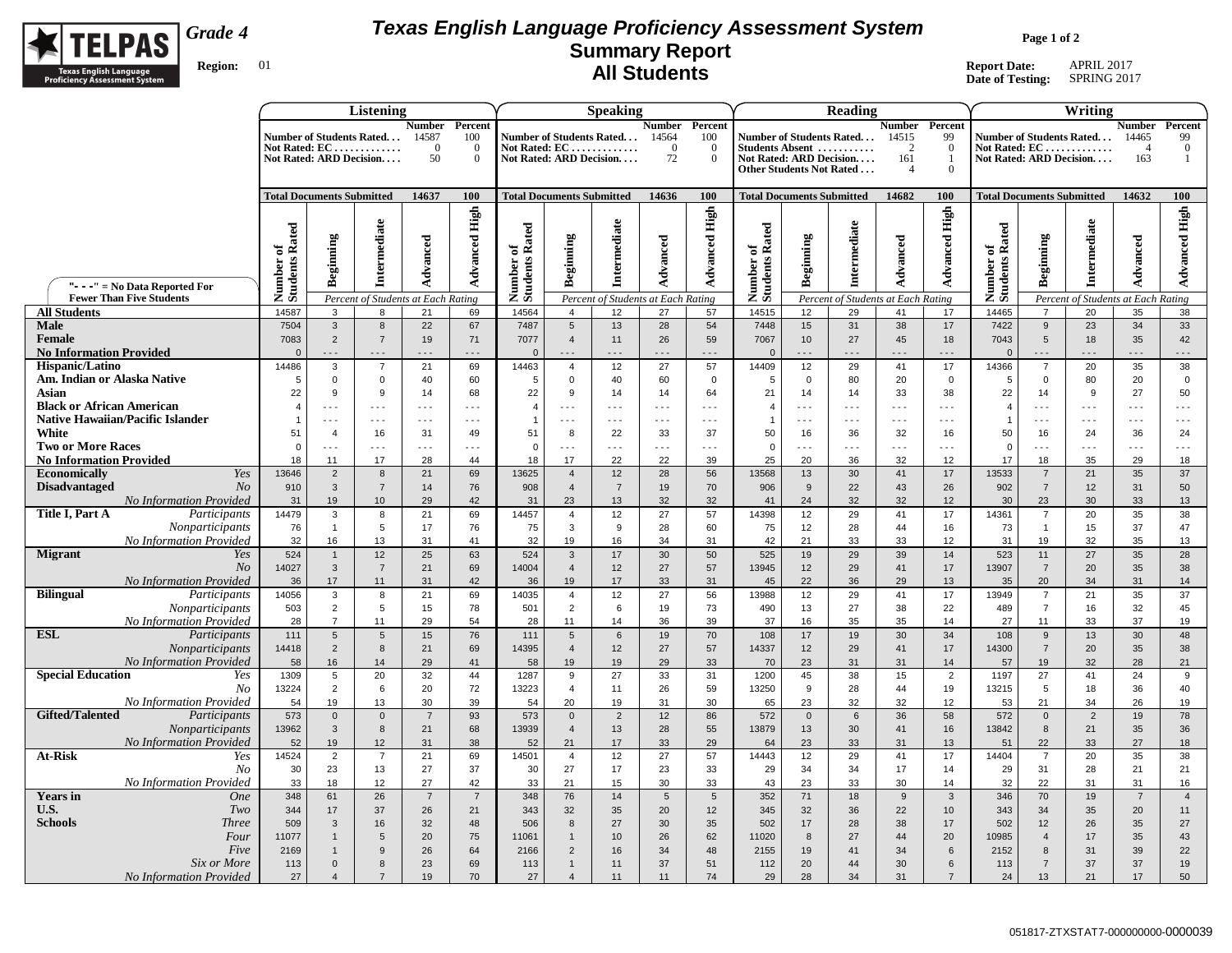

## **Texas English Language Proficiency Assessment System Summary Report All Students**

**Page 2 of 2**

|                                                                   | <b>TELPAS Comprehension Score</b>                                                                                                                                       |                                                  |                                                                                                                                                                   |                            | <b>TELPAS Composite Rating</b>                     |                            |                            |                      |                       |                                                                   |                          |                                                                                                |                               |                                                                                                  |                              | <b>Yearly Progress in TELPAS Composite Rating</b>                                                      |                      |
|-------------------------------------------------------------------|-------------------------------------------------------------------------------------------------------------------------------------------------------------------------|--------------------------------------------------|-------------------------------------------------------------------------------------------------------------------------------------------------------------------|----------------------------|----------------------------------------------------|----------------------------|----------------------------|----------------------|-----------------------|-------------------------------------------------------------------|--------------------------|------------------------------------------------------------------------------------------------|-------------------------------|--------------------------------------------------------------------------------------------------|------------------------------|--------------------------------------------------------------------------------------------------------|----------------------|
|                                                                   |                                                                                                                                                                         | <b>Number</b><br><b>Percent</b>                  |                                                                                                                                                                   |                            |                                                    | <b>Number</b>              | Percent                    |                      |                       |                                                                   |                          |                                                                                                |                               | Students Assessed in Both 2016 and 2017                                                          |                              |                                                                                                        |                      |
|                                                                   | <b>Number of Students Rated in</b><br>Listening and Reading $\ldots$<br><b>Students not Rated in Listening</b><br>or Reading - ARD Decision<br>Other Students Not Rated | 14445<br>98<br>166<br>-1<br>98<br>$\overline{1}$ | <b>Number of Students Rated in</b><br>All Language Areas<br><b>Students not Rated in at Least One</b><br>Language Area - ARD Decision<br>Other Students Not Rated |                            | $\ldots$                                           | 14433<br>174<br>102        | 98                         | Score                | <b>Students</b>       | <b>Students Who</b><br><b>Progressed One</b><br>from 2016 to 2017 | <b>Proficiency Level</b> | <b>Students Who</b><br><b>Progressed Two</b><br><b>Proficiency Levels</b><br>from 2016 to 2017 |                               | <b>Students Who</b><br><b>Progressed Three</b><br><b>Proficiency Levels</b><br>from 2016 to 2017 |                              | <b>Students Who</b><br><b>Progressed at Least</b><br><b>One Proficiency Level</b><br>from 2016 to 2017 |                      |
|                                                                   | <b>Total Documents Submitted</b>                                                                                                                                        | 14709<br>100                                     | <b>Total Documents Submitted</b>                                                                                                                                  |                            |                                                    | 14709                      | 100                        |                      |                       |                                                                   |                          |                                                                                                |                               |                                                                                                  |                              |                                                                                                        |                      |
| "- - -" = No Data Reported For<br><b>Fewer Than Five Students</b> | Number of<br>Students Rated                                                                                                                                             | ension<br>Average<br>Comprehe<br>Score           | Number of<br>Students Rated                                                                                                                                       | Beginning                  | Intermediate<br>Percent of Students at Each Rating | Advanced                   | <b>Advanced High</b>       | Composite<br>Average | of Matched<br>Number  | <b>Number</b>                                                     | Percent                  | Number                                                                                         | Percent                       | Number                                                                                           | Percent                      | Number                                                                                                 | Percent              |
| <b>All Students</b>                                               | 14445                                                                                                                                                                   | 3.1                                              | 14433                                                                                                                                                             | 6                          | 20                                                 | 40                         | 35                         | 2.9                  | 13859                 | 6837                                                              | 49                       | 121                                                                                            | $\mathbf{1}$                  | $\mathbf 0$                                                                                      | $\mathbf 0$                  | 6958                                                                                                   | 50                   |
| Male                                                              | 7413                                                                                                                                                                    | 3.1                                              | 7403                                                                                                                                                              | $\overline{7}$             | 22                                                 | 39                         | 31                         | 2.8                  | 7118                  | 3281                                                              | 46                       | 59                                                                                             | $\mathbf{1}$                  | $\overline{0}$                                                                                   | $\mathbf 0$                  | 3340                                                                                                   | 47                   |
| Female                                                            | 7032                                                                                                                                                                    | 3.2                                              | 7030                                                                                                                                                              | $\overline{4}$             | 17                                                 | 41                         | 38                         | 3.0                  | 6741                  | 3556                                                              | 53                       | 62                                                                                             | $\mathbf{1}$                  | $\mathbf 0$                                                                                      | $\mathbf 0$                  | 3618                                                                                                   | 54                   |
| <b>No Information Provided</b>                                    | $\Omega$                                                                                                                                                                | $- - -$                                          | $\Omega$                                                                                                                                                          | .                          | .                                                  | $- - -$                    | - - -                      | $\sim$ $\sim$        | $\Omega$              | $ -$                                                              | .                        | .                                                                                              | $- - -$                       | $- - -$                                                                                          | $- - -$                      | $  -$                                                                                                  | $\sim$ $\sim$ $\sim$ |
| <b>Hispanic/Latino</b>                                            | 14347                                                                                                                                                                   | 3.1                                              | 14336                                                                                                                                                             | 6                          | 20                                                 | 40                         | 35                         | 2.9                  | 13782                 | 6794                                                              | 49                       | 121                                                                                            | $\overline{1}$                | $\overline{0}$                                                                                   | $\mathsf 0$                  | 6915                                                                                                   | 50                   |
| Am. Indian or Alaska Native<br>Asian                              | 5                                                                                                                                                                       | 2.9                                              | 5                                                                                                                                                                 | $\Omega$                   | 80                                                 | 20                         | $\mathbf 0$                | 2.4                  | $5\phantom{.0}$<br>16 | $\overline{1}$<br>13                                              | 20<br>81                 | $\mathbf 0$<br>$\Omega$                                                                        | $\mathbf{0}$<br>$\mathbf 0$   | $\mathbf 0$<br>$\mathbf 0$                                                                       | $\mathbf{0}$<br>$\mathbf{0}$ | $\overline{1}$<br>13                                                                                   | 20<br>81             |
| <b>Black or African American</b>                                  | 21                                                                                                                                                                      | 3.2<br>$- - -$                                   | 21<br>$\boldsymbol{\Delta}$                                                                                                                                       | 14<br>$\sim$ $\sim$ $\sim$ | 10<br>$\sim$ $\sim$ $\sim$                         | 24<br>$\sim$ $\sim$ $\sim$ | 52<br>$\sim$ $\sim$ $\sim$ | 3.1<br>$\sim$ $\sim$ | $\mathbf{3}$          | $\sim$ $\sim$ $\sim$                                              | $- - -$                  | $- - -$                                                                                        | $\sim$ $\sim$ $\sim$          | $  -$                                                                                            | $- - -$                      | $  -$                                                                                                  | $\sim$ $\sim$ $\sim$ |
| Native Hawaiian/Pacific Islander                                  |                                                                                                                                                                         | $- -$                                            | $\mathbf{1}$                                                                                                                                                      | $\sim$ $\sim$ $\sim$       | $\sim$ $\sim$ $\sim$                               | $\sim$ $\sim$ $\sim$       | $- -$                      | $\sim$               | $\mathbf{1}$          | $\sim$ $\sim$ $\sim$                                              | $- - -$                  | .                                                                                              | $ -$                          | $\sim$ $\sim$ $\sim$                                                                             | $\sim$ $\sim$ $\sim$         | $\overline{\phantom{a}}$                                                                               | $\sim$               |
| White                                                             | 50                                                                                                                                                                      | 2.9                                              | 50                                                                                                                                                                | 12                         | 26                                                 | 38                         | 24                         | 2.7                  | 44                    | 22                                                                | 50                       | $\Omega$                                                                                       | $\mathbf 0$                   | $\mathbf 0$                                                                                      | $\mathbf{0}$                 | 22                                                                                                     | 50                   |
| <b>Two or More Races</b>                                          | $\Omega$                                                                                                                                                                | $\overline{\phantom{a}}$                         | $\mathbf 0$                                                                                                                                                       | $- - -$                    | $\sim$ $\sim$ $\sim$                               | $\sim$ $\sim$ $\sim$       | $\sim$ $\sim$ $\sim$       | $\sim$ $\sim$ $\sim$ | $\mathbf 0$           | $\sim$ $\sim$                                                     | $\sim$ $\sim$            | $\sim$ $\sim$ $\sim$                                                                           | $- - -$                       | $\sim$ $\sim$                                                                                    | $\sim$ $\sim$ $\sim$         | $\overline{\phantom{a}}$                                                                               | $\Box$ .             |
| <b>No Information Provided</b>                                    | 17                                                                                                                                                                      | 2.7                                              | 16                                                                                                                                                                | 19                         | 13                                                 | 50                         | 19                         | 2.5                  | 8                     | 3                                                                 | 38                       | $\overline{0}$                                                                                 | $\mathbf 0$                   | $\overline{0}$                                                                                   | $\mathsf 0$                  | 3                                                                                                      | 38                   |
| Yes<br><b>Economically</b>                                        | 13513                                                                                                                                                                   | 3.1                                              | 13503                                                                                                                                                             | $\,6\,$                    | 20                                                 | 40                         | 34                         | 2.9                  | 13001                 | 6340                                                              | 49                       | 112                                                                                            | $\mathbf{1}$                  | $\mathbf 0$                                                                                      | $\mathbf 0$                  | 6452                                                                                                   | 50                   |
| <b>Disadvantaged</b><br>N <sub>O</sub>                            | 902                                                                                                                                                                     | 3.3                                              | 901                                                                                                                                                               | $\overline{5}$             | 12                                                 | 35                         | 48                         | 3.1                  | 845                   | 492                                                               | 58                       | 9                                                                                              | $\mathbf{1}$                  | $\mathbb O$                                                                                      | $\mathbf 0$                  | 501                                                                                                    | 59                   |
| No Information Provided<br>Title I, Part A<br>Participants        | 30<br>14341                                                                                                                                                             | 2.6<br>3.1                                       | 29<br>14330                                                                                                                                                       | 24<br>6                    | 14<br>20                                           | 48<br>40                   | 14<br>35                   | 2.4<br>2.9           | 13<br>13776           | $\sqrt{5}$<br>6793                                                | 38<br>49                 | $\Omega$<br>121                                                                                | $\mathbf 0$<br>$\overline{1}$ | $\mathbf 0$<br>$\mathbf 0$                                                                       | $\mathbf 0$<br>$\mathbf 0$   | $\sqrt{5}$<br>6914                                                                                     | 38<br>50             |
| Nonparticipants                                                   | 73                                                                                                                                                                      | 3.2                                              | 73                                                                                                                                                                | $\Omega$                   | 16                                                 | 45                         | 38                         | 3.0                  | 68                    | 39                                                                | 57                       | $\overline{0}$                                                                                 | $\mathsf 0$                   | $\overline{0}$                                                                                   | $\mathsf 0$                  | 39                                                                                                     | 57                   |
| No Information Provided                                           | 31                                                                                                                                                                      | 2.7                                              | 30                                                                                                                                                                | 20                         | 17                                                 | 50                         | 13                         | 2.5                  | 15                    | 5                                                                 | 33                       | $\mathbf 0$                                                                                    | $\mathsf 0$                   | $\Omega$                                                                                         | $\mathsf 0$                  | 5                                                                                                      | 33                   |
| <b>Migrant</b><br>Yes                                             | 523                                                                                                                                                                     | 3.0                                              | 523                                                                                                                                                               | 8                          | 24                                                 | 41                         | 27                         | 2.8                  | 502                   | 229                                                               | 46                       | $\overline{4}$                                                                                 | $\mathbf{1}$                  | $\mathsf 0$                                                                                      | $\mathbf 0$                  | 233                                                                                                    | 46                   |
| N <sub>O</sub>                                                    | 13888                                                                                                                                                                   | 3.1                                              | 13877                                                                                                                                                             | 5                          | 19                                                 | 40                         | 35                         | 2.9                  | 13340                 | 6602                                                              | 49                       | 117                                                                                            | $\mathbf{1}$                  | $\overline{0}$                                                                                   | $\mathbf 0$                  | 6719                                                                                                   | 50                   |
| <b>No Information Provided</b>                                    | 34                                                                                                                                                                      | 2.6                                              | 33                                                                                                                                                                | 21                         | 18                                                 | 45                         | 15                         | 2.5                  | 17                    | 6                                                                 | 35                       | $\mathbf{0}$                                                                                   | $\mathbf{0}$                  | $\mathbf{0}$                                                                                     | $\mathbf{0}$                 | 6                                                                                                      | $35\,$               |
| <b>Bilingual</b><br>Participants                                  | 13929                                                                                                                                                                   | 3.1                                              | 13919                                                                                                                                                             | 6                          | 20                                                 | 40                         | 35                         | 2.9                  | 13385                 | 6589                                                              | 49                       | 119<br>$\overline{2}$                                                                          | $\mathbf{1}$<br>$\mathsf 0$   | $\mathbf{0}$                                                                                     | $\mathbf{0}$                 | 6708<br>244                                                                                            | 50                   |
| Nonparticipants<br>No Information Provided                        | 489<br>27                                                                                                                                                               | 3.2<br>2.9                                       | 488<br>26                                                                                                                                                         | 5<br>12                    | 16<br>15                                           | 39<br>54                   | 40<br>19                   | 3.0<br>2.7           | 461<br>13             | 242<br>6                                                          | 52<br>46                 | $\Omega$                                                                                       | $\mathbf{0}$                  | $\mathbf 0$<br>$\mathbf 0$                                                                       | $\mathbf 0$<br>$\Omega$      | 6                                                                                                      | 53<br>46             |
| <b>ESL</b><br>Participants                                        | 108                                                                                                                                                                     | 3.2                                              | 107                                                                                                                                                               | $\overline{7}$             | 16                                                 | 32                         | 46                         | 3.1                  | 93                    | 54                                                                | 58                       | $\mathbf 0$                                                                                    | $\mathbf 0$                   | $\mathbf 0$                                                                                      | $\mathbf 0$                  | 54                                                                                                     | 58                   |
| Nonparticipants                                                   | 14281                                                                                                                                                                   | 3.1                                              | 14271                                                                                                                                                             | $\,6\,$                    | 20                                                 | 40                         | 35                         | 2.9                  | 13739                 | 6774                                                              | 49                       | 121                                                                                            | $\mathbf{1}$                  | $\mathbb O$                                                                                      | $\mathbf 0$                  | 6895                                                                                                   | 50                   |
| No Information Provided                                           | 56                                                                                                                                                                      | 2.7                                              | 55                                                                                                                                                                | 20                         | 18                                                 | 44                         | 18                         | 2.5                  | 27                    | 9                                                                 | 33                       | $\overline{0}$                                                                                 | $\mathbf 0$                   | $\overline{0}$                                                                                   | $\mathbf{0}$                 | 9                                                                                                      | 33                   |
| <b>Special Education</b><br>Yes                                   | 1192                                                                                                                                                                    | 2.5                                              | 1188                                                                                                                                                              | 21                         | 47                                                 | 26                         | 5                          | 2.1                  | 1157                  | 347                                                               | 30                       | 6                                                                                              | $\mathbf{1}$                  | $\mathbf 0$                                                                                      | 0                            | 353                                                                                                    | 31                   |
| N <sub>O</sub>                                                    | 13201                                                                                                                                                                   | 3.2                                              | 13194                                                                                                                                                             | $\overline{4}$             | 17                                                 | 41                         | 37                         | 3.0                  | 12678                 | 6482                                                              | 51                       | 115                                                                                            | $\mathbf{1}$                  | $\Omega$                                                                                         | 0                            | 6597                                                                                                   | 52                   |
| No Information Provided<br><b>Gifted/Talented</b>                 | 52                                                                                                                                                                      | 2.6                                              | 51                                                                                                                                                                | 22                         | 18                                                 | 45                         | 16                         | 2.5                  | 24<br>567             | 8<br>470                                                          | 33<br>83                 | $\mathbf 0$<br>$\overline{1}$                                                                  | $\mathbf{0}$<br>$\mathbf{0}$  | $\mathbf 0$<br>$\mathsf 0$                                                                       | $\mathbf 0$<br>$\mathbf 0$   | 8<br>471                                                                                               | 33<br>83             |
| Participants<br>Nonparticipants                                   | 572<br>13823                                                                                                                                                            | 3.7<br>3.1                                       | 571<br>13813                                                                                                                                                      | $\mathbf{0}$<br>6          | $\mathbf{1}$<br>20                                 | 18<br>41                   | 81<br>33                   | 3.7<br>2.9           | 13268                 | 6359                                                              | 48                       | 120                                                                                            | $\mathbf{1}$                  | $\mathbb O$                                                                                      | $\mathbf 0$                  | 6479                                                                                                   | 49                   |
| No Information Provided                                           | 50                                                                                                                                                                      | 2.6                                              | 49                                                                                                                                                                | 22                         | 16                                                 | 47                         | 14                         | 2.5                  | 24                    | 8                                                                 | 33                       | $\Omega$                                                                                       | $\mathbf{0}$                  | $\mathbf 0$                                                                                      | $\mathbf{0}$                 | 8                                                                                                      | 33                   |
| At-Risk<br>Yes                                                    | 14385                                                                                                                                                                   | 3.1                                              | 14374                                                                                                                                                             | 5                          | 20                                                 | 40                         | 35                         | 2.9                  | 13828                 | 6823                                                              | 49                       | 121                                                                                            | $\mathbf{1}$                  | $\mathbf 0$                                                                                      | $\mathbf 0$                  | 6944                                                                                                   | 50                   |
| $N_{O}$                                                           | 28                                                                                                                                                                      | 2.4                                              | 28                                                                                                                                                                | 29                         | 32                                                 | 11                         | 29                         | 2.3                  | 16                    | 8                                                                 | 50                       | $\Omega$                                                                                       | $\mathsf 0$                   | $\mathbf 0$                                                                                      | $\mathbf 0$                  | 8                                                                                                      | 50                   |
| No Information Provided                                           | 32                                                                                                                                                                      | 2.6                                              | 31                                                                                                                                                                | 23                         | 16                                                 | 45                         | 16                         | 2.5                  | 15                    | 6                                                                 | 40                       | $\mathbf 0$                                                                                    | $\mathsf 0$                   | $\mathbf 0$                                                                                      | $\mathbf{0}$                 | 6                                                                                                      | 40                   |
| <b>Years</b> in<br><b>One</b>                                     | 345                                                                                                                                                                     | 1.5                                              | 345                                                                                                                                                               | 66                         | 23                                                 | 8                          | $\overline{4}$             | 1.4                  | 32                    | 14                                                                | 44                       | $\overline{2}$                                                                                 | $6\phantom{.}6$               | $\mathbb O$                                                                                      | $\mathbf 0$                  | 16                                                                                                     | 50                   |
| U.S.<br>Two<br><b>Schools</b><br><b>Three</b>                     | 342                                                                                                                                                                     | 2.3                                              | 342                                                                                                                                                               | 27                         | 38                                                 | 23                         | 12                         | 2.1                  | 314<br>470            | 160<br>258                                                        | 51<br>55                 | 31<br>16                                                                                       | 10<br>$\mathbf{3}$            | $\mathbf 0$<br>$\mathsf 0$                                                                       | $\mathbf 0$<br>$\mathbf 0$   | 191<br>274                                                                                             | 61<br>58             |
| Four                                                              | 499<br>10977                                                                                                                                                            | 2.9<br>3.2                                       | 499<br>10971                                                                                                                                                      | 9<br>3                     | 24<br>16                                           | 40<br>41                   | 27<br>40                   | 2.7<br>3.1           | 10813                 | 5607                                                              | 52                       | 60                                                                                             | $\mathbf{1}$                  | $\overline{0}$                                                                                   | $\mathbf{0}$                 | 5667                                                                                                   | 52                   |
| Five                                                              | 2145                                                                                                                                                                    | 2.9                                              | 2141                                                                                                                                                              | 5                          | 32                                                 | 45                         | 18                         | 2.6                  | 2098                  | 746                                                               | 36                       | 12                                                                                             | $\mathbf{1}$                  | $\mathbb O$                                                                                      | $\Omega$                     | 758                                                                                                    | 36                   |
| Six or More                                                       | 112                                                                                                                                                                     | 2.9                                              | 112                                                                                                                                                               | $\overline{4}$             | 37                                                 | 42                         | 18                         | 2.6                  | 112                   | 43                                                                | 38                       | $\Omega$                                                                                       | $\mathbf{0}$                  | $\Omega$                                                                                         | $\mathbf 0$                  | 43                                                                                                     | 38                   |
| <b>No Information Provided</b>                                    | 25                                                                                                                                                                      | 2.9                                              | 23                                                                                                                                                                | 9                          | 26                                                 | 35                         | 30                         | 2.7                  | 20                    | 9                                                                 | 45                       | $\mathbf 0$                                                                                    | $\mathsf{O}\xspace$           | $\mathbf 0$                                                                                      | $\Omega$                     | 9                                                                                                      | 45                   |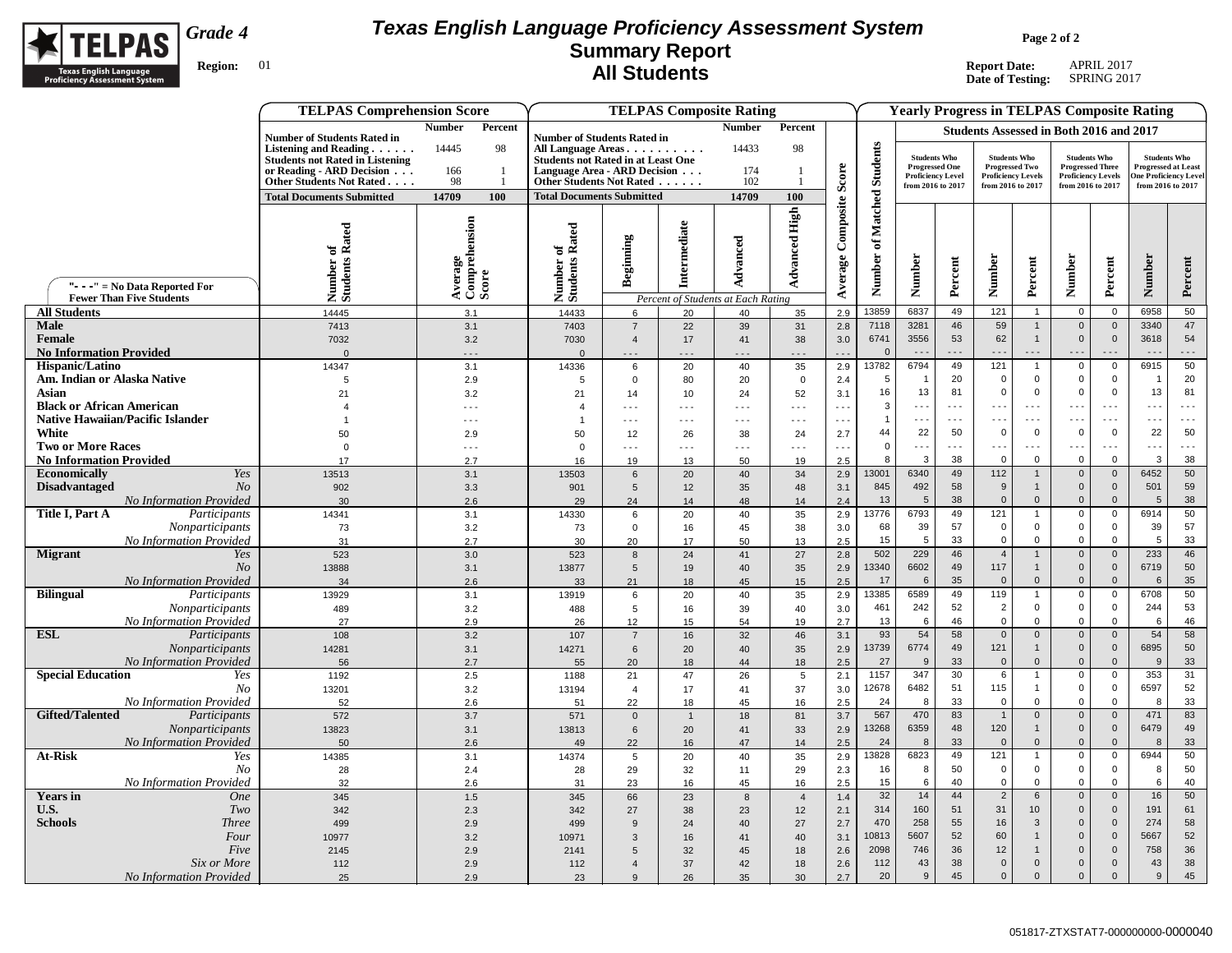

## **Texas English Language Proficiency Assessment System Summary Report All Students**

**Page 1 of 2**

|                                                                   | Listening                        |                           |                                    |                            |                                | <b>Speaking</b>                  |                                            |                                    |                                |                            | Reading                                             |                            |                                    |                        |                                | Writing                          |                            |                                    |                            |                                  |
|-------------------------------------------------------------------|----------------------------------|---------------------------|------------------------------------|----------------------------|--------------------------------|----------------------------------|--------------------------------------------|------------------------------------|--------------------------------|----------------------------|-----------------------------------------------------|----------------------------|------------------------------------|------------------------|--------------------------------|----------------------------------|----------------------------|------------------------------------|----------------------------|----------------------------------|
|                                                                   |                                  |                           | Number of Students Rated           | Number Percent<br>13334    | 100                            |                                  |                                            | Number of Students Rated           | <b>Number Percent</b><br>13308 | 100                        | Number of Students Rated                            |                            |                                    | <b>Number</b><br>13292 | Percent<br>99                  |                                  |                            | Number of Students Rated           | <b>Number</b><br>13249     | Percent<br>99                    |
|                                                                   |                                  |                           | Not Rated: EC                      | 2                          | $\overline{0}$                 |                                  |                                            | Not Rated: EC                      | $\overline{2}$                 | $\overline{0}$             | Students Absent                                     |                            |                                    | $\overline{4}$         | $\overline{0}$                 |                                  |                            | Not Rated: $EC$                    | $\mathcal{I}$              | $\overline{0}$                   |
|                                                                   |                                  |                           | Not Rated: ARD Decision            | 25                         | $\overline{0}$                 |                                  |                                            | Not Rated: ARD Decision            | 51                             | $\theta$                   | Not Rated: ARD Decision<br>Other Students Not Rated |                            |                                    | 103<br>.5              | -1<br>$\Omega$                 |                                  |                            | Not Rated: ARD Decision            | 103                        | -1                               |
|                                                                   |                                  |                           |                                    | 13361                      |                                |                                  |                                            |                                    |                                | 100                        |                                                     |                            |                                    |                        |                                |                                  |                            |                                    | 13359                      |                                  |
|                                                                   | <b>Total Documents Submitted</b> |                           |                                    |                            | 100                            | <b>Total Documents Submitted</b> |                                            |                                    | 13361                          |                            | <b>Total Documents Submitted</b>                    |                            |                                    | 13404                  | 100                            | <b>Total Documents Submitted</b> |                            |                                    |                            | 100                              |
|                                                                   |                                  |                           |                                    |                            | <b>Advanced High</b>           |                                  |                                            |                                    |                                | <b>Advanced High</b>       |                                                     |                            |                                    |                        | <b>Advanced High</b>           |                                  |                            |                                    |                            | <b>Advanced High</b>             |
|                                                                   | Number of<br>Students Rated      | Beginning                 | Intermediate                       |                            |                                | Rated                            |                                            | Intermediate                       |                                |                            | Number of<br>Students Rated                         |                            | Intermediate                       |                        |                                | of<br>Rated                      |                            | Intermediate                       |                            |                                  |
|                                                                   |                                  |                           |                                    |                            |                                | ัธ                               |                                            |                                    |                                |                            |                                                     |                            |                                    |                        |                                |                                  |                            |                                    |                            |                                  |
|                                                                   |                                  |                           |                                    | Advanced                   |                                | Number<br>Students               | Beginning                                  |                                    | Advanced                       |                            |                                                     | Beginning                  |                                    | Advanced               |                                | Number c<br>Students 1           | Beginning                  |                                    | Advanced                   |                                  |
| "- - -" = No Data Reported For<br><b>Fewer Than Five Students</b> |                                  |                           | Percent of Students at Each Rating |                            |                                |                                  |                                            | Percent of Students at Each Rating |                                |                            |                                                     |                            | Percent of Students at Each Rating |                        |                                |                                  |                            | Percent of Students at Each Rating |                            |                                  |
| <b>All Students</b>                                               | 13334                            | 3                         | 5                                  | 15                         | 77                             | 13308                            | $\overline{4}$                             | 9                                  | 23                             | 65                         | 13292                                               | 8                          | 19                                 | 41                     | 32                             | 13249                            | 6                          | 16                                 | 31                         | 47                               |
| <b>Male</b>                                                       | 7077                             | $\mathbf{3}$              | $6\phantom{.}$                     | 16                         | 75                             | 7060                             | $\overline{4}$                             | 10                                 | 23                             | 63                         | 7059                                                | 11                         | 21                                 | 39                     | 29                             | 7029                             | $\overline{7}$             | 19                                 | 33                         | 41                               |
| Female                                                            | 6257                             | $\overline{2}$            | $\overline{4}$                     | 14                         | 79                             | 6248                             | $\overline{4}$                             | 8                                  | 22                             | 67                         | 6233                                                | $6\phantom{.}6$            | 16                                 | 43                     | 35                             | 6220                             | $\overline{4}$             | 12                                 | 30                         | 54                               |
| <b>No Information Provided</b><br>Hispanic/Latino                 | $\Omega$<br>13237                | $\overline{2}$            | $- - -$<br>$5\phantom{.0}$         | $\overline{a}$ .<br>15     | $\overline{\phantom{a}}$<br>77 | $\Omega$<br>13210                | $\overline{\phantom{a}}$<br>$\overline{4}$ | - - -<br>9                         | $\cdots$<br>23                 | $\ddotsc$<br>65            | $\mathbf{0}$<br>13195                               | 8                          | $- - -$<br>19                      | $- - -$<br>41          | $- - -$<br>32                  | $\mathbf{0}$<br>13152            | $- - -$<br>$6\phantom{.}$  | - - -<br>16                        | $- - -$<br>31              | $\overline{\phantom{a}}$ .<br>47 |
| Am. Indian or Alaska Native                                       | 9                                | $\mathsf 0$               | 11                                 | 11                         | 78                             | 9                                | 11                                         | $\mathbf 0$                        | 22                             | 67                         | 8                                                   | $\mathbf 0$                | 13                                 | 50                     | 38                             | 9                                | 22                         | 11                                 | 22                         | 44                               |
| Asian                                                             | 19                               | $\mathbf 0$               | 11                                 | 5                          | 84                             | 19                               | $\mathbf 0$                                | 21                                 | 5                              | 74                         | 19                                                  | $\mathbf 0$                | 11                                 | 21                     | 68                             | 19                               | $\mathbf 0$                | 16                                 | 21                         | 63                               |
| <b>Black or African American</b>                                  |                                  | $- - -$                   | $- - -$                            | $- - -$                    | $\sim$ $\sim$ $\sim$           | $\overline{4}$                   | $\sim$ $\sim$ $\sim$                       | $ -$                               | $\sim$ $\sim$ $\sim$           | $\sim$ $\sim$ $\sim$       | $\overline{4}$                                      | $- - -$                    | $- - -$                            | $- - -$                | $\sim$ $\sim$ $\sim$           | $\overline{4}$                   | $\sim$ $\sim$ $\sim$       | $- - -$                            | $\sim$ $\sim$ $\sim$       | $- - -$                          |
| <b>Native Hawaiian/Pacific Islander</b>                           | $\Omega$                         | $- - -$                   | $- - -$                            | $- - -$                    | $\sim$ $\sim$ $\sim$           | $\mathbf 0$                      | $\sim$ $\sim$ $\sim$                       | $- - -$                            | $\sim$ $\sim$ $\sim$           | $- - -$                    | $\mathbf 0$                                         | $- - -$                    | $- - -$                            | $- - -$                | $\sim$ $\sim$ $\sim$           | $\mathbf 0$                      | $\sim$ $\sim$ $\sim$       | $- - -$                            | $\sim$ $\sim$ $\sim$       | $\sim$ $\sim$ $\sim$             |
| White<br><b>Two or More Races</b>                                 | 53<br>$\Omega$                   | 8<br>$\sim$ $\sim$ $\sim$ | 15<br>$\sim$ $\sim$ $\sim$         | 34<br>$\sim$ $\sim$ $\sim$ | 43<br>$\overline{\phantom{a}}$ | 54<br>$\mathbf 0$                | 9<br>$\sim$ $\sim$ $\sim$                  | 26<br>$\sim$ $\sim$ $\sim$         | 31<br>$\sim$ $\sim$ $\sim$     | 33<br>$\sim$ $\sim$ $\sim$ | 52<br>$\mathsf 0$                                   | 17<br>$\sim$ $\sim$ $\sim$ | 17<br>$- - -$                      | 44<br>.                | 21<br>$\overline{\phantom{a}}$ | 53<br>$\mathbf 0$                | 11<br>$\sim$ $\sim$ $\sim$ | 30<br>$\sim$ $\sim$ $\sim$         | 32<br>$\sim$ $\sim$ $\sim$ | 26<br>$\overline{\phantom{a}}$   |
| <b>No Information Provided</b>                                    | 12                               | 33                        | 17                                 | 8                          | 42                             | 12                               | 42                                         | 8                                  | $\mathbf 0$                    | 50                         | 14                                                  | 57                         | $\overline{7}$                     | 21                     | 14                             | 12                               | 42                         | 25                                 | 17                         | 17                               |
| <b>Economically</b><br>Yes                                        | 12555                            | $\overline{2}$            | $5\phantom{.0}$                    | 15                         | 77                             | 12530                            | $\overline{4}$                             | 9                                  | 23                             | 64                         | 12510                                               | 8                          | 19                                 | 41                     | 31                             | 12474                            | $\,6\,$                    | 16                                 | 32                         | 47                               |
| <b>Disadvantaged</b><br>No                                        | 750                              | 2                         | $5\phantom{.0}$                    | 12                         | 81                             | 749                              | 3                                          | $\overline{7}$                     | 17                             | 74                         | 750                                                 | $\overline{7}$             | 13                                 | 34                     | 46                             | 746                              | $\overline{4}$             | 13                                 | 25                         | 58                               |
| No Information Provided<br>Title I, Part A<br>Participants        | 29<br>13252                      | 21<br>$\sqrt{2}$          | 17<br>5                            | 21<br>15                   | 41<br>77                       | 29<br>13226                      | 28<br>$\overline{4}$                       | $\overline{7}$<br>9                | 28<br>23                       | 38<br>65                   | 32<br>13209                                         | 31<br>8                    | 19<br>19                           | 31<br>41               | 19<br>32                       | 29<br>13168                      | 28<br>6                    | 21<br>16                           | 34<br>31                   | 17<br>47                         |
| Nonparticipants                                                   | 58                               | $\overline{2}$            | 5                                  | 10 <sup>1</sup>            | 83                             | 58                               | $\overline{7}$                             | 16                                 | 17                             | 60                         | 57                                                  | 2                          | 16                                 | 39                     | 44                             | 57                               | $\sqrt{5}$                 | 11                                 | 35                         | 49                               |
| No Information Provided                                           | 24                               | 25                        | 13                                 | 21                         | 42                             | 24                               | 29                                         | 8                                  | 21                             | 42                         | 26                                                  | 38                         | 15                                 | 31                     | 15                             | 24                               | 29                         | 25                                 | 29                         | 17                               |
| <b>Migrant</b><br>Yes                                             | 522                              | $\sqrt{2}$                | $\overline{7}$                     | 22                         | 69                             | 522                              | $\overline{4}$                             | 13                                 | 27                             | 56                         | 522                                                 | 12                         | 26                                 | 38                     | 24                             | 518                              | $\overline{7}$             | 23                                 | 36                         | 34                               |
| N <sub>O</sub>                                                    | 12780                            | $\overline{2}$            | $5\phantom{.0}$                    | 15                         | 77                             | 12754                            | $\overline{4}$                             | 9                                  | 22                             | 65                         | 12733                                               | 8                          | 19                                 | 41                     | 32                             | 12699                            | $\,6\,$                    | 15                                 | 31                         | 48                               |
| No Information Provided<br><b>Bilingual</b><br>Participants       | 32<br>12861                      | 31<br>3                   | 16<br>5                            | 22<br>15                   | 31<br>77                       | 32<br>12838                      | 38<br>$\overline{4}$                       | 13<br>9                            | 19<br>23                       | 31<br>64                   | 37<br>12825                                         | 43<br>8                    | 16<br>19                           | 27<br>41               | 14<br>32                       | 32<br>12785                      | 38<br>$\,6\,$              | 25<br>16                           | 25<br>31                   | 13<br>47                         |
| Nonparticipants                                                   | 450                              | $\mathbf{1}$              | 5                                  | 14                         | 80                             | 447                              | $\mathbf{1}$                               | 5                                  | 17                             | 76                         | 442                                                 | 10                         | 20                                 | 40                     | 31                             | 441                              | $\mathbf{3}$               | 15                                 | 36                         | 46                               |
| No Information Provided                                           | 23                               | 26                        | 13                                 | 17                         | 43                             | 23                               | 30                                         | 9                                  | 17                             | 43                         | 25                                                  | 40                         | 12                                 | 32                     | 16                             | 23                               | 30                         | 22                                 | 30                         | 17                               |
| <b>ESL</b><br>Participants                                        | 89                               | $\mathbf{1}$              | 8                                  | 18                         | 73                             | 88                               | $\mathbf{3}$                               | 9                                  | 14                             | 74                         | 87                                                  | 10 <sup>1</sup>            | 18                                 | 40                     | 31                             | 86                               | $5\overline{5}$            | 16                                 | 37                         | 42                               |
| Nonparticipants<br><b>No Information Provided</b>                 | 13199<br>46                      | $\sqrt{2}$<br>30          | $5\phantom{.0}$<br>11              | 15<br>24                   | 77<br>35                       | 13174<br>46                      | $\overline{4}$<br>33                       | 9<br>17                            | 23<br>20                       | 65<br>30                   | 13155<br>50                                         | 8<br>40                    | 19<br>12                           | 41<br>32               | 32<br>16                       | 13118<br>45                      | $\,6\,$<br>29              | 16<br>22                           | 31<br>27                   | 47<br>22                         |
| <b>Special Education</b><br>Yes                                   | 1354                             | 3                         | 15                                 | 27                         | 55                             | 1328                             | 6                                          | 22                                 | 31                             | 41                         | 1275                                                | 34                         | 38                                 | 22                     | $6\phantom{a}$                 | 1275                             | 21                         | 38                                 | 27                         | 14                               |
| N <sub>O</sub>                                                    | 11942                            | $\overline{2}$            | $\overline{4}$                     | 14                         | 80                             | 11942                            | $\overline{4}$                             | $\overline{7}$                     | 22                             | 68                         | 11975                                               | 6                          | 17                                 | 43                     | 35                             | 11936                            | $\overline{4}$             | 13                                 | 32                         | 51                               |
| No Information Provided                                           | 38                               | 32                        | 13                                 | 24                         | 32                             | 38                               | 34                                         | 18                                 | 16                             | 32                         | 42                                                  | 43                         | 12                                 | 29                     | 17                             | 38                               | 34                         | 24                                 | 26                         | 16                               |
| <b>Gifted/Talented</b><br>Participants                            | 664                              | $\mathbf{0}$              | $\mathbf{0}$                       | $\overline{3}$             | 96                             | 664                              | $\mathbf{0}$                               | $\overline{1}$                     | 8                              | 91                         | 664                                                 | $\mathbf{0}$               | 2                                  | 19                     | 79                             | 664                              | $\mathbf 0$                | $\overline{2}$                     | 13                         | 85                               |
| Nonparticipants<br>No Information Provided                        | 12631<br>39                      | $\mathbf{3}$<br>33        | 5<br>13                            | 16<br>23                   | 76<br>31                       | 12605<br>39                      | $\overline{4}$<br>36                       | 9<br>18                            | 23<br>15                       | 63<br>31                   | 12583<br>45                                         | $\overline{9}$<br>42       | 20<br>13                           | 42<br>29               | 30<br>16                       | 12546<br>39                      | $6\phantom{1}$<br>36       | 17<br>23                           | 32<br>26                   | 45<br>15                         |
| <b>At-Risk</b><br>Yes                                             | 13286                            | $\sqrt{2}$                | 5                                  | 15                         | 77                             | 13260                            | $\overline{4}$                             | 9                                  | 23                             | 65                         | 13241                                               | 8                          | 19                                 | 41                     | 32                             | 13202                            | $\,6\,$                    | 16                                 | 31                         | 47                               |
| N <sub>O</sub>                                                    | 23                               | 30                        | 13                                 | 17                         | 39                             | 23                               | 35                                         | $\overline{4}$                     | 17                             | 43                         | 24                                                  | 33                         | 29                                 | 17                     | 21                             | 22                               | 45                         | 9                                  | 5                          | 41                               |
| No Information Provided                                           | 25                               | 24                        | 12                                 | 20                         | 44                             | 25                               | 28                                         | 8                                  | 20                             | 44                         | 27                                                  | 37                         | 15                                 | 30                     | 19                             | 25                               | 28                         | 24                                 | 28                         | 20                               |
| <b>Years</b> in<br><b>One</b>                                     | 343<br>345                       | 57                        | 24<br>34                           | 10<br>26                   | 9<br>25                        | 342<br>345                       | 69<br>30                                   | 18<br>35                           | 5<br>21                        | $\overline{7}$<br>14       | 348<br>339                                          | 58<br>30                   | 22<br>29                           | 12<br>23               | $\overline{7}$<br>18           | 340<br>342                       | 67<br>25                   | 19<br>38                           | $\overline{7}$<br>25       | $\,6\,$<br>12                    |
| U.S.<br>Two<br><b>Schools</b><br><b>Three</b>                     | 295                              | 15<br>$5\phantom{.0}$     | 21                                 | 28                         | 46                             | 295                              | 13                                         | 29                                 | 30                             | 27                         | 294                                                 | 13                         | 23                                 | 39                     | 24                             | 293                              | 12                         | 36                                 | 29                         | 23                               |
| Four                                                              | 428                              | $\overline{2}$            | 11                                 | 23                         | 64                             | 426                              | $\overline{4}$                             | 19                                 | 28                             | 49                         | 421                                                 | 8                          | 22                                 | 40                     | 30                             | 421                              | $\,6\,$                    | 20                                 | 37                         | 37                               |
| Five                                                              | 9671                             | $\mathbf{0}$              | $\mathbf{3}$                       | 13                         | 83                             | 9654                             | 1                                          | 6                                  | 21                             | 72                         | 9638                                                | $5\phantom{.0}$            | 15                                 | 42                     | 38                             | 9616                             | $\sqrt{3}$                 | 12                                 | 31                         | 54                               |
| Six or More                                                       | 2236                             | $\overline{1}$            | 6                                  | 19                         | 75                             | 2230                             | $\mathbf{1}$                               | 11                                 | 28                             | 59                         | 2233                                                | 12                         | 30                                 | 43                     | 15                             | 2222                             | 6                          | 24                                 | 36                         | 34                               |
| No Information Provided                                           | 16                               | $\Omega$                  | 13                                 | 25                         | 63                             | 16                               | 6                                          | $\mathbf{0}$                       | 25                             | 69                         | 19                                                  | 26                         | 32                                 | 37                     | $5\overline{5}$                | 15                               | $\overline{0}$             | 33                                 | 53                         | 13                               |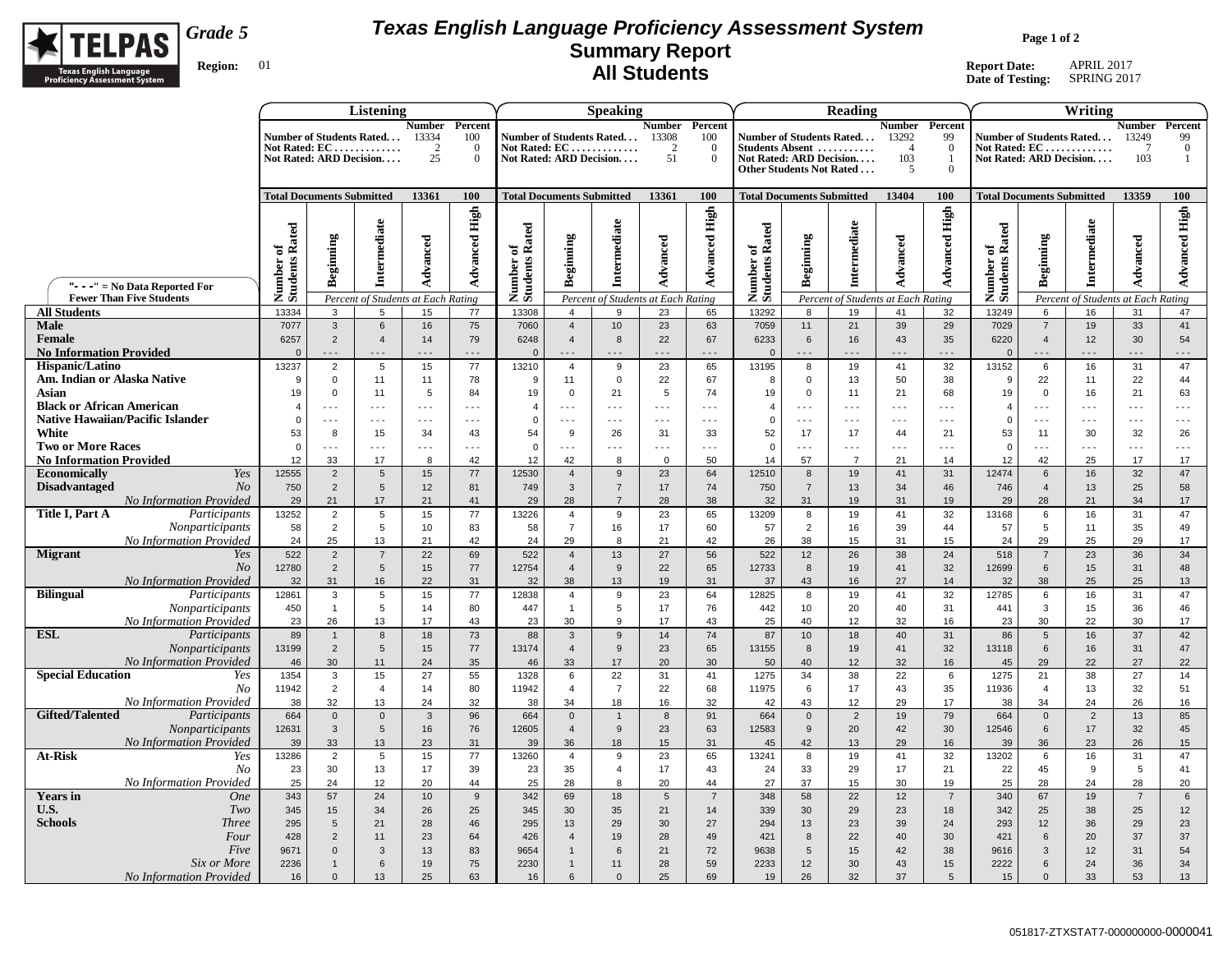

## **Texas English Language Proficiency Assessment System Summary Report All Students**

**Page 2 of 2**

|                                                            | <b>TELPAS Comprehension Score</b>                                                                                                 |                                                              |                                                                                                                             |                                  |                | <b>TELPAS Composite Rating</b>     |                      |                      |                                   |                                                                   |                            |                               |                                                                           |                                                                                                  |                                      | <b>Yearly Progress in TELPAS Composite Rating</b>                                 |                            |
|------------------------------------------------------------|-----------------------------------------------------------------------------------------------------------------------------------|--------------------------------------------------------------|-----------------------------------------------------------------------------------------------------------------------------|----------------------------------|----------------|------------------------------------|----------------------|----------------------|-----------------------------------|-------------------------------------------------------------------|----------------------------|-------------------------------|---------------------------------------------------------------------------|--------------------------------------------------------------------------------------------------|--------------------------------------|-----------------------------------------------------------------------------------|----------------------------|
|                                                            | <b>Number of Students Rated in</b>                                                                                                | <b>Number</b><br>Percent                                     | <b>Number of Students Rated in</b>                                                                                          |                                  |                | <b>Number</b>                      | Percent              |                      |                                   |                                                                   |                            |                               |                                                                           | <b>Students Assessed in Both 2016 and 2017</b>                                                   |                                      |                                                                                   |                            |
|                                                            | Listening and Reading $\ldots$<br><b>Students not Rated in Listening</b><br>or Reading - ARD Decision<br>Other Students Not Rated | 99<br>13229<br>104<br>$\overline{1}$<br>92<br>$\overline{1}$ | All Language Areas<br><b>Students not Rated in at Least One</b><br>Language Area - ARD Decision<br>Other Students Not Rated |                                  |                | 13210<br>118<br>98                 | 98<br>$\mathbf{1}$   | Score                | <b>Students</b>                   | <b>Students Who</b><br><b>Progressed One</b><br>from 2016 to 2017 | <b>Proficiency Level</b>   | from 2016 to 2017             | <b>Students Who</b><br><b>Progressed Two</b><br><b>Proficiency Levels</b> | <b>Students Who</b><br><b>Progressed Three</b><br><b>Proficiency Levels</b><br>from 2016 to 2017 |                                      | <b>Students Who</b><br><b>Progressed at Least</b><br><b>One Proficiency Level</b> |                            |
|                                                            | <b>Total Documents Submitted</b>                                                                                                  | 13425<br>100                                                 | <b>Total Documents Submitted</b>                                                                                            |                                  |                | 13426                              | 100                  |                      |                                   |                                                                   |                            |                               |                                                                           |                                                                                                  |                                      | from 2016 to 2017                                                                 |                            |
| "- - -" = $No Data Reported For$                           | Number of<br>Students Rated                                                                                                       | ension<br>Average<br>Comprehe<br>Score                       | Rated<br>$\mathbf{a}$<br>Number o<br>Students I                                                                             | Beginning                        | Intermediate   | Advanced                           | <b>Advanced High</b> | Composite<br>Average | Matched<br>$\mathbf{a}$<br>Number | Number                                                            | Percent                    | Number                        | Percent                                                                   | Number                                                                                           | Percent                              | Number                                                                            | Percent                    |
| <b>Fewer Than Five Students</b>                            |                                                                                                                                   |                                                              |                                                                                                                             |                                  |                | Percent of Students at Each Rating |                      |                      |                                   |                                                                   |                            |                               |                                                                           |                                                                                                  |                                      |                                                                                   |                            |
| <b>All Students</b>                                        | 13229                                                                                                                             | 3.3                                                          | 13210                                                                                                                       | $\overline{4}$                   | 13             | 34                                 | 49                   | 3.2                  | 12625                             | 7932                                                              | 63                         | 178                           | $\mathbf{1}$                                                              | $\mathbf 0$                                                                                      | $\mathbf 0$                          | 8110                                                                              | 64                         |
| Male                                                       | 7021                                                                                                                              | 3.3                                                          | 7009                                                                                                                        | 5                                | 16             | 36                                 | 44                   | 3.1                  | 6715                              | 3947                                                              | 59                         | 91                            | $\mathbf{1}$                                                              | $\mathbb O$                                                                                      | $\mathbf 0$                          | 4038                                                                              | 60                         |
| Female<br><b>No Information Provided</b>                   | 6208<br>$\Omega$                                                                                                                  | 3.4                                                          | 6201                                                                                                                        | 3                                | 10             | 32                                 | 55                   | 3.3                  | 5910<br>$\Omega$                  | 3985<br>$ -$                                                      | 67<br>$  -$                | 87<br>.                       | $\mathbf{1}$<br>$- - -$                                                   | $\mathbb O$<br>$- - -$                                                                           | $\mathbf{0}$<br>$  -$                | 4072<br>$  -$                                                                     | 69<br>$\sim$ $\sim$ $\sim$ |
| Hispanic/Latino                                            | 13134                                                                                                                             | $\ddotsc$<br>3.3                                             | $\Omega$<br>13115                                                                                                           | - - -<br>$\overline{4}$          | 13             | $- - -$<br>34                      | .<br>49              | 3.2                  | 12549                             | 7882                                                              | 63                         | 174                           | $\overline{1}$                                                            | $\overline{0}$                                                                                   | $\mathsf 0$                          | 8056                                                                              | 64                         |
| Am. Indian or Alaska Native                                | 8                                                                                                                                 | 3.4                                                          | 8                                                                                                                           | $\mathsf 0$                      | 25             | 38                                 | 38                   | 3.3                  | 8                                 | $\overline{4}$                                                    | 50                         | $\overline{\mathbf{0}}$       | $\mathsf 0$                                                               | $\mathbf 0$                                                                                      | $\mathbf 0$                          | $\overline{4}$                                                                    | 50                         |
| Asian                                                      | 19                                                                                                                                | 3.7                                                          | 19                                                                                                                          | $\Omega$                         | 11             | 16                                 | 74                   | 3.6                  | 14                                | 12                                                                | 86                         | $\overline{\mathbf{0}}$       | $\mathbf 0$                                                               | $\overline{0}$                                                                                   | $\mathsf 0$                          | 12                                                                                | 86                         |
| <b>Black or African American</b>                           |                                                                                                                                   | $- - -$                                                      | $\boldsymbol{\Delta}$                                                                                                       | $- - -$                          | $- - -$        | $\ddotsc$                          | $\sim$ $\sim$ $\sim$ | $\sim$ $\sim$        | 3                                 | $  -$                                                             | $  -$                      | $\sim$ $\sim$ $\sim$          | $- -$                                                                     | $\sim$ $\sim$                                                                                    | $\sim$ $\sim$                        | .                                                                                 | $\sim$ $\sim$ $\sim$       |
| Native Hawaiian/Pacific Islander                           | $\Omega$                                                                                                                          | $- - -$                                                      | $\Omega$                                                                                                                    | $- - -$                          | $- - -$        | $- - -$                            | $- - -$              | $ -$                 | $\mathbf 0$                       | $\sim$ $\sim$ $\sim$                                              | $\sim$ $\sim$ $\sim$       | $\sim$ $\sim$ $\sim$          | $\sim$ $\sim$ $\sim$                                                      | $\sim$ $\sim$ $\sim$                                                                             | $\sim$ $\sim$ $\sim$                 | $\ddotsc$                                                                         | $\sim$                     |
| White                                                      | 52                                                                                                                                | 2.9                                                          | 52                                                                                                                          | 8                                | 23             | 35                                 | 35                   | 2.8                  | 45                                | 28<br>$\sim$ $\sim$ $\sim$                                        | 62<br>$\sim$ $\sim$ $\sim$ | $\overline{4}$                | 9<br>$- - -$                                                              | $\mathbf 0$<br>$\sim$ $\sim$ $\sim$                                                              | $\mathbf{0}$<br>$\sim$ $\sim$ $\sim$ | 32<br>$\overline{\phantom{a}}$                                                    | 71<br>$\sim$               |
| <b>Two or More Races</b><br><b>No Information Provided</b> | $\mathbf 0$<br>12                                                                                                                 | $- - -$<br>2.3                                               | $\mathbf{0}$<br>12                                                                                                          | $- - -$<br>33                    | $- - -$<br>33  | $\sim$ $\sim$ $\sim$<br>8          | $- - -$<br>25        | $\sim$ .<br>2.2      | $\mathbf 0$<br>6                  | 3                                                                 | 50                         | $  -$<br>$\overline{0}$       | $\mathbf 0$                                                               | $\mathbf 0$                                                                                      | $\mathbf 0$                          | 3                                                                                 | 50                         |
| <b>Economically</b><br>Yes                                 | 12455                                                                                                                             | 3.3                                                          | 12436                                                                                                                       | $\overline{4}$                   | 13             | 35                                 | 48                   | 3.2                  | 11917                             | 7428                                                              | 62                         | 166                           | $\mathbf{1}$                                                              | $\mathbf 0$                                                                                      | $\mathbf 0$                          | 7594                                                                              | 64                         |
| <b>Disadvantaged</b><br>N <sub>O</sub>                     | 745                                                                                                                               | 3.5                                                          | 745                                                                                                                         | $\overline{4}$                   | 10             | 23                                 | 63                   | 3.3                  | 696                               | 496                                                               | 71                         | 12                            | $\overline{2}$                                                            | $\overline{0}$                                                                                   | $\mathbf 0$                          | 508                                                                               | 73                         |
| No Information Provided                                    | 29                                                                                                                                | 2.6                                                          | 29                                                                                                                          | 21                               | 24             | 31                                 | 24                   | 2.5                  | 12                                | 8                                                                 | 67                         | $\overline{0}$                | $\mathbf 0$                                                               | $\overline{0}$                                                                                   | $\mathbf 0$                          | 8                                                                                 | 67                         |
| Title I, Part A<br>Participants                            | 13148                                                                                                                             | 3.3                                                          | 13129                                                                                                                       | $\overline{4}$                   | 13             | 34                                 | 49                   | 3.2                  | 12562                             | 7888                                                              | 63                         | 174                           | $\overline{1}$                                                            | $\overline{0}$                                                                                   | $\mathbf 0$                          | 8062                                                                              | 64                         |
| Nonparticipants                                            | 57                                                                                                                                | $3.5\,$                                                      | 57                                                                                                                          | $\overline{2}$                   | 11             | 28                                 | 60                   | 3.3                  | 53<br>10                          | 38<br>6                                                           | 72<br>60                   | $\overline{4}$                | 8<br>$\mathsf 0$                                                          | $\mathbf 0$<br>$\overline{0}$                                                                    | $\mathsf 0$<br>$\mathsf 0$           | 42<br>6                                                                           | 79<br>60                   |
| No Information Provided<br><b>Migrant</b><br>Yes           | 24<br>515                                                                                                                         | 2.6<br>3.2                                                   | 24<br>515                                                                                                                   | 25<br>$\overline{5}$             | 25<br>21       | 25<br>38                           | 25<br>36             | 2.4<br>3.0           | 495                               | 247                                                               | 50                         | $\mathbf 0$<br>6              | $\mathbf{1}$                                                              | $\mathbb O$                                                                                      | $\mathbf 0$                          | 253                                                                               | 51                         |
| N <sub>O</sub>                                             | 12682                                                                                                                             | 3.3                                                          | 12663                                                                                                                       | $\overline{4}$                   | 13             | 34                                 | 49                   | 3.2                  | 12118                             | 7679                                                              | 63                         | 172                           | $\mathbf{1}$                                                              | $\Omega$                                                                                         | $\mathbf 0$                          | 7851                                                                              | 65                         |
| No Information Provided                                    | 32                                                                                                                                | 2.4                                                          | 32                                                                                                                          | 31                               | 25             | 25                                 | 19                   | 2.2                  | 12                                | $6\phantom{1}6$                                                   | 50                         | $\overline{0}$                | $\mathbf 0$                                                               | $\mathbb O$                                                                                      | $\mathbf{0}$                         | 6                                                                                 | 50                         |
| Participants<br><b>Bilingual</b>                           | 12766                                                                                                                             | 3.3                                                          | 12750                                                                                                                       | $\overline{4}$                   | 13             | 34                                 | 49                   | 3.2                  | 12198                             | 7677                                                              | 63                         | 176                           | $\mathbf{1}$                                                              | $\mathbf 0$                                                                                      | $\mathsf 0$                          | 7853                                                                              | 64                         |
| Nonparticipants                                            | 440                                                                                                                               | 3.3                                                          | 437                                                                                                                         | $\mathbf{1}$                     | 14             | 38                                 | 47                   | 3.2                  | 417                               | 249                                                               | 60                         | $\overline{2}$                | $\mathbf{0}$                                                              | $\mathsf 0$                                                                                      | $\mathbf 0$                          | 251                                                                               | 60                         |
| No Information Provided                                    | 23                                                                                                                                | 2.6                                                          | 23                                                                                                                          | 26                               | 22             | 26                                 | 26                   | 2.4                  | 10<br>78                          | 6<br>44                                                           | 60                         | $\mathbf 0$<br>$\overline{0}$ | $\mathsf 0$                                                               | $\mathbf 0$                                                                                      | $\mathbf{0}$                         | 6<br>44                                                                           | 60<br>56                   |
| <b>ESL</b><br>Participants<br>Nonparticipants              | 86<br>13097                                                                                                                       | 3.3<br>3.3                                                   | 84<br>13081                                                                                                                 | $\overline{1}$<br>$\overline{4}$ | 17<br>13       | 38<br>34                           | 44<br>49             | 3.2<br>3.2           | 12525                             | 7876                                                              | 56<br>63                   | 178                           | $\mathsf{O}\xspace$<br>$\mathbf{1}$                                       | $\mathbb O$<br>$\mathbf 0$                                                                       | $\mathbf 0$<br>$\mathbf{0}$          | 8054                                                                              | 64                         |
| No Information Provided                                    | 46                                                                                                                                | 2.5                                                          | 45                                                                                                                          | 29                               | 20             | 29                                 | 22                   | 2.4                  | 22                                | 12                                                                | 55                         | $\mathbf 0$                   | $\mathbf 0$                                                               | $\overline{0}$                                                                                   | $\mathbf 0$                          | 12                                                                                | 55                         |
| <b>Special Education</b><br>Yes                            | 1273                                                                                                                              | 2.7                                                          | 1262                                                                                                                        | 13                               | 43             | 33                                 | 11                   | 2.4                  | 1236                              | 492                                                               | 40                         | 14                            | $\mathbf{1}$                                                              | $\mathbf 0$                                                                                      | $\mathbf{0}$                         | 506                                                                               | 41                         |
| No                                                         | 11918                                                                                                                             | 3.4                                                          | 11910                                                                                                                       | $\mathbf{3}$                     | 10             | 34                                 | 53                   | 3.3                  | 11372                             | 7430                                                              | 65                         | 164                           | $\mathbf{1}$                                                              | $\overline{0}$                                                                                   | 0                                    | 7594                                                                              | 67                         |
| No Information Provided                                    | 38                                                                                                                                | 2.4                                                          | 38                                                                                                                          | 34                               | 18             | 26                                 | 21                   | 2.3                  | 17                                | 10                                                                | 59                         | $\mathbf 0$                   | $\mathsf 0$                                                               | $\mathbf 0$                                                                                      | $\mathsf 0$                          | 10                                                                                | 59                         |
| <b>Gifted/Talented</b><br>Participants                     | 664                                                                                                                               | 3.9                                                          | 664                                                                                                                         | $\mathbf 0$<br>$\overline{4}$    | $\overline{1}$ | 11                                 | 88                   | 3.8                  | 656<br>11951                      | 590<br>7332                                                       | 90<br>61                   | 6<br>172                      | $\mathbf{1}$<br>$\mathbf{1}$                                              | $\mathbf 0$<br>$\mathsf 0$                                                                       | $\mathbf 0$<br>$\mathbf 0$           | 596<br>7504                                                                       | 91<br>63                   |
| Nonparticipants<br>No Information Provided                 | 12526<br>39                                                                                                                       | 3.3<br>2.4                                                   | 12507<br>39                                                                                                                 | 36                               | 14<br>18       | 35<br>26                           | 47<br>21             | 3.1<br>2.3           | 18                                | 10                                                                | 56                         | $\mathbf{0}$                  | $\mathbf{0}$                                                              | $\mathbf 0$                                                                                      | $\mathbf{0}$                         | 10                                                                                | 56                         |
| At-Risk<br>Yes                                             | 13182                                                                                                                             | 3.3                                                          | 13163                                                                                                                       | $\overline{4}$                   | 13             | 34                                 | 49                   | 3.2                  | 12607                             | 7923                                                              | 63                         | 178                           | $\overline{1}$                                                            | $\mathbf 0$                                                                                      | $\mathbf 0$                          | 8101                                                                              | 64                         |
| N <sub>O</sub>                                             | 22                                                                                                                                | 2.4                                                          | 22                                                                                                                          | 36                               | 18             | 14                                 | 32                   | 2.4                  | 7                                 | $\overline{2}$                                                    | 29                         | $\overline{0}$                | $\mathbf 0$                                                               | $\mathbf{0}$                                                                                     | $\mathbf{0}$                         | $\overline{2}$                                                                    | 29                         |
| No Information Provided                                    | 25                                                                                                                                | 2.6                                                          | 25                                                                                                                          | 24                               | 24             | 24                                 | 28                   | 2.5                  | 11                                | $\overline{7}$                                                    | 64                         | $\mathbf 0$                   | $\mathsf 0$                                                               | $\mathsf 0$                                                                                      | $\mathsf 0$                          | $\overline{7}$                                                                    | 64                         |
| <b>Years</b> in<br><b>One</b>                              | 338                                                                                                                               | 1.7                                                          | 337                                                                                                                         | 54                               | 27             | 11                                 | 8                    | 1.6                  | 30                                | 19                                                                | 63                         | $\mathbf{1}$                  | $\mathbf{3}$                                                              | $\mathbb O$                                                                                      | $\mathbf 0$                          | 20                                                                                | 67                         |
| U.S.<br>Two<br><b>Schools</b>                              | 338                                                                                                                               | 2.5                                                          | 338                                                                                                                         | 22                               | 35             | 27                                 | 16                   | 2.3                  | 285<br>275                        | 147<br>178                                                        | 52<br>65                   | 40<br>18                      | 14<br>$\overline{7}$                                                      | $\overline{0}$<br>$\mathsf 0$                                                                    | $\mathbf 0$<br>$\mathbf 0$           | 187<br>196                                                                        | 66<br>71                   |
| <b>Three</b><br>Four                                       | 292<br>420                                                                                                                        | 3.0<br>3.2                                                   | 292<br>420                                                                                                                  | 9<br>$\overline{4}$              | 24<br>15       | 41<br>39                           | 26<br>42             | 2.7<br>3.1           | 399                               | 246                                                               | 62                         | 18                            | $5\phantom{.0}$                                                           | $\overline{0}$                                                                                   | $\mathbf{0}$                         | 264                                                                               | 66                         |
| Five                                                       | 9605                                                                                                                              | 3.5                                                          | 9593                                                                                                                        | $\overline{2}$                   | 9              | 33                                 | 56                   | 3.3                  | 9447                              | 6286                                                              | 67                         | 78                            | $\mathbf{1}$                                                              | $\mathbb O$                                                                                      | $\Omega$                             | 6364                                                                              | 67                         |
| Six or More                                                | 2220                                                                                                                              | 3.2                                                          | 2215                                                                                                                        | 3                                | 23             | 41                                 | 32                   | 2.9                  | 2175                              | 1054                                                              | 48                         | 23                            | $\mathbf{1}$                                                              | $\Omega$                                                                                         | $\Omega$                             | 1077                                                                              | 50                         |
| No Information Provided                                    | 16                                                                                                                                | 2.9                                                          | 15                                                                                                                          | $\Omega$                         | 33             | 53                                 | 13                   | 2.8                  | 14                                | $\overline{2}$                                                    | 14                         | $\mathbf 0$                   | $\mathbf 0$                                                               | $\overline{0}$                                                                                   | $\mathbf{0}$                         | $\overline{2}$                                                                    | 14                         |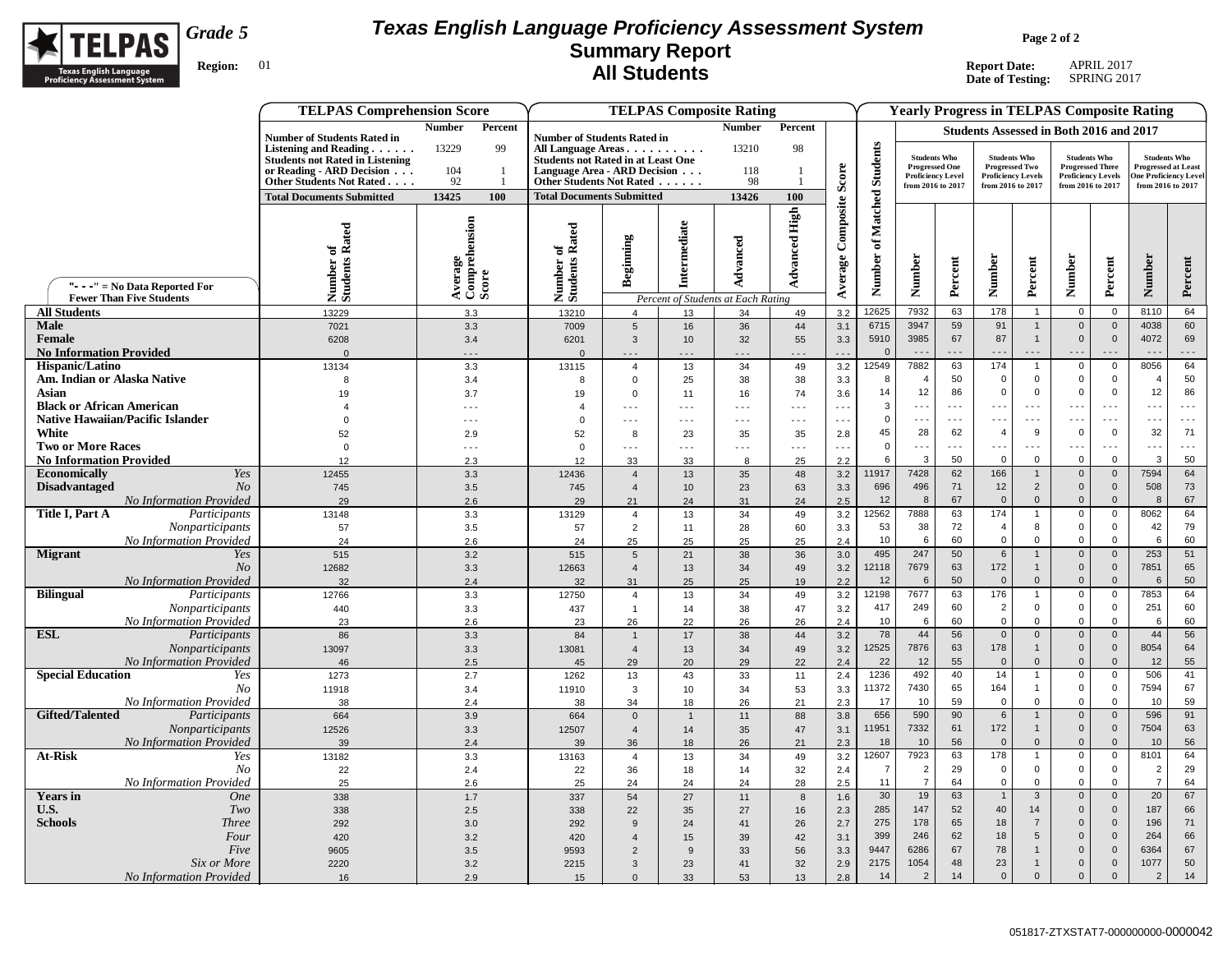

## **Texas English Language Proficiency Assessment System Summary Report All Students**

**Page 1 of 2**

**Report Date:** APRIL 2017 **Date of Testing:** SPRING 2017

|                                                                             |                             | <b>Listening</b>                 |                                                                        |                                                        |                                       |                                  |                                   | Speaking                                                             |                                                   |                                                    |                                             |                                 | Reading                                             |                                                     |                                                   |                                   |                                             | Writing                                                                        |                                              |                                 |
|-----------------------------------------------------------------------------|-----------------------------|----------------------------------|------------------------------------------------------------------------|--------------------------------------------------------|---------------------------------------|----------------------------------|-----------------------------------|----------------------------------------------------------------------|---------------------------------------------------|----------------------------------------------------|---------------------------------------------|---------------------------------|-----------------------------------------------------|-----------------------------------------------------|---------------------------------------------------|-----------------------------------|---------------------------------------------|--------------------------------------------------------------------------------|----------------------------------------------|---------------------------------|
|                                                                             |                             |                                  | Number of Students Rated<br>Not Rated: $EC$<br>Not Rated: ARD Decision | <b>Number</b> Percent<br>12458<br>$\overline{4}$<br>37 | 100<br>$\overline{0}$<br>$\mathbf{0}$ |                                  |                                   | Number of Students Rated<br>Not Rated: EC<br>Not Rated: ARD Decision | <b>Number</b><br>12454<br>$\mathbf{\Delta}$<br>41 | Percent<br>100<br>$\overline{0}$<br>$\overline{0}$ | Number of Students Rated<br>Students Absent |                                 | Not Rated: ARD Decision<br>Other Students Not Rated | <b>Number</b><br>12443<br>7<br>83<br>$\overline{0}$ | Percent<br>99<br>$\Omega$<br>-1<br>$\overline{0}$ |                                   |                                             | Number of Students Rated<br>Not Rated: $EC$<br><b>Not Rated: ARD Decision.</b> | <b>Number</b><br>12400<br>12<br>83           | Percent<br>99<br>$\Omega$<br>-1 |
|                                                                             |                             | <b>Total Documents Submitted</b> |                                                                        | 12499                                                  | <b>100</b>                            | <b>Total Documents Submitted</b> |                                   |                                                                      | 12499                                             | 100                                                | <b>Total Documents Submitted</b>            |                                 |                                                     | 12533                                               | 100                                               | <b>Total Documents Submitted</b>  |                                             |                                                                                | 12495                                        | <b>100</b>                      |
|                                                                             | Number of<br>Students Rated | Beginning                        | Intermediate                                                           | Advanced                                               | <b>Advanced High</b>                  | Rated<br>ಕ<br>Number<br>Students | Beginning                         | Intermediate                                                         | Advanced                                          | <b>Advanced High</b>                               | Rated<br>ัธ<br>Number o<br>Students I       | Beginning                       | Intermediate                                        | Advanced                                            | <b>Advanced High</b>                              | of<br>Rated<br>Number<br>Students | Beginning                                   | Intermediate                                                                   | Advanced                                     | <b>Advanced High</b>            |
| "- - - " = $No Data Reported For$<br><b>Fewer Than Five Students</b>        |                             |                                  | Percent of Students at Each Rating                                     |                                                        |                                       |                                  |                                   | Percent of Students at Each Rating                                   |                                                   |                                                    |                                             |                                 |                                                     | Percent of Students at Each Rating                  |                                                   |                                   |                                             | Percent of Students at Each Rating                                             |                                              |                                 |
| <b>All Students</b>                                                         | 12458                       | 3                                | 6                                                                      | 16                                                     | 75                                    | 12454                            | $5\overline{5}$                   | 9                                                                    | 21                                                | 65                                                 | 12443                                       | 8                               | 32                                                  | 39                                                  | 20                                                | 12400                             | 6                                           | 15                                                                             | 32                                           | 48                              |
| Male<br>Female<br><b>No Information Provided</b>                            | 6578<br>5880<br>$\Omega$    | $\mathbf{3}$<br>$\mathbf{3}$     | $\overline{7}$<br>6<br>$- - -$                                         | 18<br>14<br>$- - -$                                    | 72<br>78<br>$- - -$                   | 6576<br>5878<br>$\mathbf{0}$     | 5<br>$\overline{4}$<br>- - -      | 11<br>8<br>$- - -$                                                   | 23<br>19<br>$- - -$                               | 61<br>69<br>$- - -$                                | 6561<br>5882<br>$\mathbf{0}$                | 11<br>6<br>---                  | 36<br>29<br>$- - -$                                 | 36<br>42<br>$- - -$                                 | 17<br>23<br>.                                     | 6540<br>5860<br>$\Omega$          | $\overline{7}$<br>$\overline{4}$<br>$- - -$ | 18<br>11<br>- - -                                                              | 34<br>29<br>$- - -$                          | 41<br>56<br>$- - -$             |
| Hispanic/Latino                                                             | 12239                       | 3                                | 6                                                                      | 16                                                     | 75                                    | 12235                            | $\overline{4}$                    | 9                                                                    | 21                                                | 65                                                 | 12215                                       | 8                               | 33                                                  | 39                                                  | 20                                                | 12181                             | 6                                           | 15                                                                             | 32                                           | 48                              |
| Am. Indian or Alaska Native                                                 | 6                           | 17                               | 17                                                                     | $\mathsf 0$                                            | 67                                    | 6                                | 33                                | $\mathbf 0$                                                          | 17                                                | 50                                                 | 6                                           | 17                              | 17                                                  | 50                                                  | 17                                                | 6                                 | 17                                          | 17                                                                             | 33                                           | 33                              |
| Asian                                                                       | 16                          | $\mathbf 0$                      | 19                                                                     | 6                                                      | 75                                    | 16                               | $\mathbf 0$                       | 25                                                                   | 6                                                 | 69                                                 | 16                                          | 6                               | 13                                                  | 31                                                  | 50                                                | 16                                | $\mathbf 0$                                 | 19                                                                             | 25                                           | 56                              |
| <b>Black or African American</b><br><b>Native Hawaiian/Pacific Islander</b> | 3                           | $\sim$ $\sim$ $\sim$             | $\sim$ $\sim$ $\sim$<br>$- - -$                                        | $- - -$<br>$- - -$                                     | $\sim$ $\sim$ $\sim$<br>$- - -$       | 3<br>$\Omega$                    | $\sim$ $\sim$ $\sim$<br>$- - -$   | $\sim$ $\sim$ $\sim$<br>$- - -$                                      | $\sim$ $\sim$ $\sim$<br>$- - -$                   | $\sim$ $\sim$ $\sim$<br>$- - -$                    | 3<br>$\mathbf 0$                            | $\sim$ $\sim$ $\sim$<br>$- - -$ | $\sim$ $\sim$ $\sim$<br>$- - -$                     | $\sim$ $\sim$ $\sim$<br>$- - -$                     | $\sim$ $\sim$ $\sim$<br>$- - -$                   | 3<br>$\Omega$                     | $\sim$ $\sim$ $\sim$<br>$- - -$             | $- - -$<br>$- - -$                                                             | $\sim$ $\sim$ $\sim$<br>$\sim$ $\sim$ $\sim$ | $\sim$ $\sim$ $\sim$<br>$- - -$ |
| White                                                                       | 49                          | 16                               | 10                                                                     | 18                                                     | 55                                    | 49                               | 24                                | 6                                                                    | 27                                                | 43                                                 | 51                                          | 22                              | 31                                                  | 33                                                  | 14                                                | 49                                | 16                                          | 27                                                                             | 24                                           | 33                              |
| <b>Two or More Races</b>                                                    | -1                          | $ -$                             | $\sim$ $\sim$ $\sim$                                                   | $\sim$ $\sim$ $\sim$                                   | $\sim$ $\sim$ $\sim$                  | $\overline{1}$                   | $\sim$ $\sim$ $\sim$              | $- - -$                                                              | $\sim$ $\sim$ $\sim$                              | $\sim$ $\sim$ $\sim$                               | $\overline{1}$                              | $\sim$ $\sim$ $\sim$            | $- - -$                                             | $- - -$                                             | $\sim$ $\sim$ $\sim$                              | $\overline{1}$                    | $\sim$ $\sim$ $\sim$                        | $- - -$                                                                        | $- - -$                                      | $- - -$                         |
| <b>No Information Provided</b>                                              | 144                         | $\overline{4}$                   | 14                                                                     | 21                                                     | 61                                    | 144                              | 5                                 | 22                                                                   | 14                                                | 60                                                 | 151                                         | 6                               | 16                                                  | 42                                                  | 36                                                | 144                               | 6                                           | 23                                                                             | 24                                           | 47                              |
| <b>Economically</b><br>Yes                                                  | 11574                       | $\overline{3}$                   | 6                                                                      | 16                                                     | 74                                    | 11571                            | 5                                 | 9                                                                    | 22                                                | 65                                                 | 11551                                       | 9                               | 33                                                  | 39                                                  | 19                                                | 11521                             | $6\phantom{1}$                              | 15                                                                             | 32                                           | 47                              |
| <b>Disadvantaged</b><br>N <sub>O</sub>                                      | 715                         | $\overline{4}$                   | 6                                                                      | 10                                                     | 80                                    | 714                              | $5\phantom{.0}$                   | $\overline{7}$                                                       | 15                                                | 73                                                 | 714                                         | $\overline{7}$                  | 22                                                  | 36                                                  | 34                                                | 710                               | $\overline{7}$                              | 9                                                                              | 23                                           | 62                              |
| <b>No Information Provided</b>                                              | 169                         | 5                                | 14                                                                     | 18                                                     | 63                                    | 169                              | 6                                 | 20                                                                   | 15                                                | 60                                                 | 178                                         | 10 <sup>1</sup>                 | 16                                                  | 40                                                  | 34                                                | 169                               | $\overline{7}$                              | 22                                                                             | 27                                           | 45                              |
| Title I, Part A<br>Participants<br>Nonparticipants                          | 12257<br>36                 | 3<br>3                           | 6<br>8                                                                 | 16<br>19                                               | 75<br>69                              | 12253<br>36                      | 5<br>3                            | 9<br>11                                                              | 21<br>19                                          | 65<br>67                                           | 12232<br>36                                 | 8<br>8                          | 33<br>14                                            | 39<br>33                                            | 20<br>44                                          | 12199<br>36                       | 6<br>$\mathbf{3}$                           | 15<br>17                                                                       | 32<br>22                                     | 48<br>58                        |
| No Information Provided                                                     | 165                         | $\overline{4}$                   | 13                                                                     | 19                                                     | 64                                    | 165                              | 5                                 | 20                                                                   | 15                                                | 60                                                 | 175                                         | 9                               | 17                                                  | 40                                                  | 34                                                | 165                               | $6\phantom{.}$                              | 22                                                                             | 27                                           | 45                              |
| <b>Migrant</b><br>Yes                                                       | 502                         | $\mathbf{1}$                     | $\overline{7}$                                                         | 21                                                     | 71                                    | 502                              | $\mathbf{3}$                      | 11                                                                   | 27                                                | 59                                                 | 503                                         | 11                              | 44                                                  | 34                                                  | 11                                                | 502                               | $6\phantom{.}$                              | 21                                                                             | 37                                           | 36                              |
| N <sub>O</sub>                                                              | 11790                       | 3                                | $6\phantom{.}6$                                                        | 16                                                     | 75                                    | 11786                            | $5\phantom{.0}$                   | 9                                                                    | 21                                                | 65                                                 | 11764                                       | 8                               | 32                                                  | 39                                                  | 20                                                | 11732                             | $\,6\,$                                     | 15                                                                             | 31                                           | 48                              |
| <b>No Information Provided</b>                                              | 166                         | $\overline{4}$                   | 13                                                                     | 19                                                     | 64                                    | 166                              | $5\phantom{.0}$                   | 20                                                                   | 15                                                | 60                                                 | 176                                         | 9                               | 16                                                  | 40                                                  | 34                                                | 166                               | $6\phantom{1}$                              | 22                                                                             | 27                                           | 45                              |
| <b>Bilingual</b><br>Participants                                            | 706                         | $\overline{2}$                   | $\overline{7}$                                                         | 15                                                     | 77                                    | 706                              | $\overline{2}$                    | 9                                                                    | 20                                                | 69                                                 | 705                                         | 3                               | 20                                                  | 46                                                  | 31                                                | 703                               | 3                                           | 14                                                                             | 33                                           | 51                              |
| Nonparticipants<br>No Information Provided                                  | 11579<br>173                | 3<br>$\overline{4}$              | 6<br>13                                                                | 16<br>19                                               | 75<br>64                              | 11575<br>173                     | 5<br>5                            | 9<br>20                                                              | 21<br>16                                          | 65<br>60                                           | 11553<br>185                                | 9<br>$\mathbf{Q}$               | 33<br>16                                            | 39<br>41                                            | 19<br>34                                          | 11524<br>173                      | 6<br>6                                      | 15<br>23                                                                       | 32<br>27                                     | 48<br>45                        |
| <b>ESL</b><br>Participants                                                  | 11392                       | $\mathbf{3}$                     | 6                                                                      | 16                                                     | 75                                    | 11388                            | $5\phantom{.0}$                   | 9                                                                    | 21                                                | 65                                                 | 11369                                       | 9                               | 34                                                  | 38                                                  | 19                                                | 11339                             | $\,6\,$                                     | 15                                                                             | 31                                           | 48                              |
| Nonparticipants                                                             | 903                         | $\mathbf{1}$                     | 6                                                                      | 16                                                     | 76                                    | 903                              | $\overline{2}$                    | 8                                                                    | 20                                                | 70                                                 | 902                                         | $\overline{4}$                  | 23                                                  | 46                                                  | 27                                                | 898                               | $\overline{4}$                              | 13                                                                             | 34                                           | 48                              |
| <b>No Information Provided</b>                                              | 163                         | $5\phantom{.0}$                  | 13                                                                     | 19                                                     | 63                                    | 163                              | 6                                 | 20                                                                   | 15                                                | 60                                                 | 172                                         | 10 <sup>1</sup>                 | 16                                                  | 40                                                  | 34                                                | 163                               | $\overline{7}$                              | 22                                                                             | 26                                           | 45                              |
| <b>Special Education</b><br>Yes                                             | 1374                        | $\mathbf{3}$                     | 11                                                                     | 27                                                     | 58                                    | 1370                             | 6                                 | 20                                                                   | 28                                                | 46                                                 | 1331                                        | 28                              | 52                                                  | 18                                                  | $\mathbf{3}$                                      | 1326                              | 17                                          | 35                                                                             | 33                                           | 16                              |
| No                                                                          | 10911                       | 3                                | 6                                                                      | 15                                                     | 77                                    | 10911                            | $\overline{4}$                    | 8                                                                    | 20                                                | 67                                                 | 10927                                       | 6                               | 30                                                  | 42                                                  | 22                                                | 10901                             | $\overline{4}$                              | 12                                                                             | 32                                           | 52                              |
| No Information Provided<br><b>Gifted/Talented</b><br>Participants           | 173<br>531                  | $\overline{4}$<br>$\mathbf 0$    | 13<br>$\mathbf 0$                                                      | 18<br>$\mathbf{3}$                                     | 64<br>97                              | 173<br>531                       | 5<br>$\mathbf 0$                  | 20<br>$\overline{1}$                                                 | 15<br>$6\phantom{1}$                              | 60<br>93                                           | 185<br>531                                  | 10 <sup>1</sup><br>$\mathbf 0$  | 16<br>8                                             | 40<br>27                                            | 35<br>64                                          | 173<br>531                        | 6<br>$\mathbf 0$                            | 22<br>$\mathbf{1}$                                                             | 27<br>10                                     | 46<br>89                        |
| Nonparticipants                                                             | 11752                       | $\mathbf{3}$                     | $\overline{7}$                                                         | 17                                                     | 74                                    | 11748                            | $5\phantom{.0}$                   | 9                                                                    | 22                                                | 64                                                 | 11725                                       | 9                               | 34                                                  | 39                                                  | 18                                                | 11694                             | $\,6\,$                                     | 15                                                                             | 33                                           | 46                              |
| <b>No Information Provided</b>                                              | 175                         | 5                                | 13                                                                     | 18                                                     | 65                                    | 175                              | 5                                 | 19                                                                   | 15                                                | 60                                                 | 187                                         | 10                              | 16                                                  | 41                                                  | 34                                                | 175                               | $6\phantom{1}$                              | 22                                                                             | 26                                           | 46                              |
| At-Risk<br>Yes                                                              | 12251                       | 3                                | 6                                                                      | 16                                                     | 75                                    | 12247                            | $5\phantom{.0}$                   | 9                                                                    | 21                                                | 65                                                 | 12225                                       | 8                               | 33                                                  | 39                                                  | 20                                                | 12193                             | $\,6\,$                                     | 15                                                                             | 32                                           | 48                              |
| No                                                                          | 39                          | 23                               | 5                                                                      | 18                                                     | 54                                    | 39                               | 23                                | 15                                                                   | 15                                                | 46                                                 | 40                                          | 38                              | 23                                                  | 33                                                  | 8                                                 | 39                                | 28                                          | 13                                                                             | 28                                           | 31                              |
| <b>No Information Provided</b><br>Career/Technical                          | 168<br>518                  | $\overline{4}$<br>$\mathbf{1}$   | 13<br>$\overline{4}$                                                   | 18<br>$9\,$                                            | 64<br>86                              | 168<br>518                       | 5                                 | 20<br>5                                                              | 16<br>15                                          | 60<br>78                                           | 178<br>518                                  | 9<br>$\overline{7}$             | 16<br>19                                            | 41                                                  | 34<br>38                                          | 168<br>517                        | 6<br>$\overline{4}$                         | 23<br>$\bf 8$                                                                  | 27<br>23                                     | 45<br>64                        |
| Participants<br>Nonparticipants<br>Education                                | 11762                       | 3                                | 6                                                                      | 16                                                     | 74                                    | 11758                            | $\overline{c}$<br>$5\phantom{.0}$ | 9                                                                    | 22                                                | 65                                                 | 11733                                       | 8                               | 33                                                  | 36<br>39                                            | 19                                                | 11705                             | $6\phantom{.}6$                             | 15                                                                             | 32                                           | 47                              |
| <b>No Information Provided</b>                                              | 178                         | 6                                | 13                                                                     | 19                                                     | 62                                    | 178                              | 6                                 | 20                                                                   | 15                                                | 58                                                 | 192                                         | 11                              | 17                                                  | 39                                                  | 33                                                | 178                               | $\overline{7}$                              | 22                                                                             | 26                                           | 45                              |
| <b>Years</b> in<br><b>One</b>                                               | 421                         | 47                               | 29                                                                     | 13                                                     | 11                                    | 421                              | 63                                | 21                                                                   | 10                                                | 6                                                  | 427                                         | 50                              | 31                                                  | 13                                                  | 6                                                 | 420                               | 55                                          | 26                                                                             | 14                                           | 5                               |
| U.S.<br>Two                                                                 | 317                         | 24                               | 34                                                                     | 22                                                     | 20                                    | 317                              | 36                                | 34                                                                   | 15                                                | 15                                                 | 319                                         | 31                              | 40                                                  | 18                                                  | 10                                                | 317                               | 32                                          | 38                                                                             | 20                                           | 11                              |
| <b>Schools</b><br><b>Three</b>                                              | 340                         | $\overline{7}$                   | 30                                                                     | 29                                                     | 33                                    | 340                              | 17                                | 33                                                                   | 25                                                | 24                                                 | 342                                         | 15                              | 41                                                  | 28                                                  | 16                                                | 338                               | 13                                          | 37                                                                             | 29                                           | 20                              |
| Four                                                                        | 304                         | 5                                | 11                                                                     | 31                                                     | 53                                    | 303                              | $\overline{7}$                    | 23                                                                   | 27                                                | 43                                                 | 305                                         | 10                              | 31                                                  | 41                                                  | 17                                                | 303                               | $\overline{7}$                              | 25                                                                             | 35                                           | 33                              |
| Five<br>Six or More                                                         | 622<br>10424                | $\mathbf{1}$<br>$\mathbf 0$      | 8<br>$\overline{4}$                                                    | 24<br>15                                               | 67<br>81                              | 622<br>10421                     | $\overline{2}$<br>$\mathbf{1}$    | 14<br>$\overline{7}$                                                 | 27<br>21                                          | 57<br>71                                           | 622<br>10394                                | $\overline{7}$<br>6             | 32<br>32                                            | 37<br>41                                            | 23<br>21                                          | 621<br>10371                      | $5\phantom{.0}$<br>$\mathbf{3}$             | 20<br>12                                                                       | 34<br>32                                     | 41<br>53                        |
| No Information Provided                                                     | 30                          | $\mathbf 0$                      | 10                                                                     | 23                                                     | 67                                    | 30 <sup>°</sup>                  | $\mathsf{O}$                      | 10 <sub>1</sub>                                                      | 27                                                | 63                                                 | 34                                          | 12                              | 44                                                  | 21                                                  | 24                                                | 30                                | 13                                          | 13                                                                             | 47                                           | 27                              |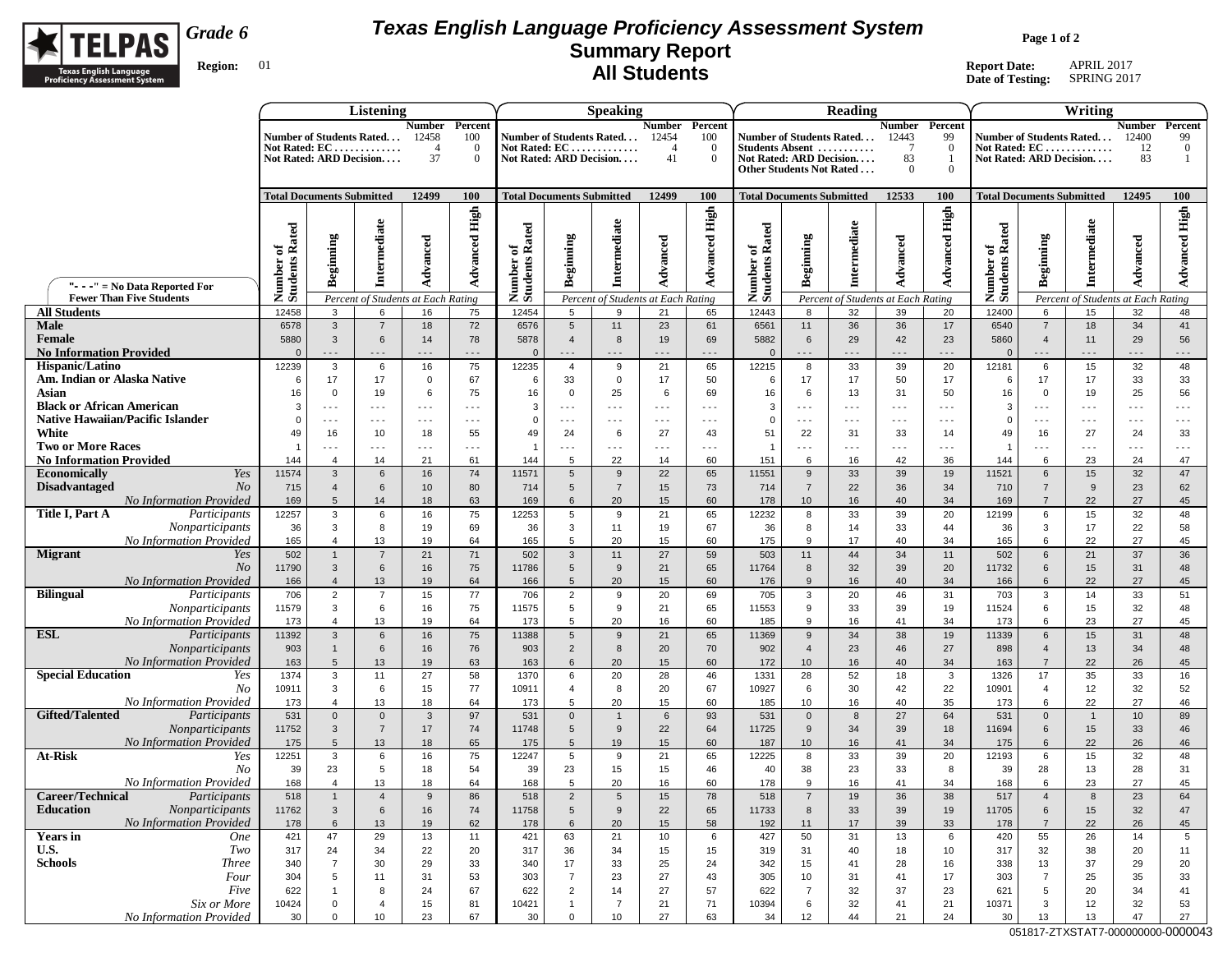

## **Texas English Language Proficiency Assessment System Summary Report All Students**

**Page 2 of 2**

**Report Date:** APRIL 2017 **Date of Testing:** SPRING 2017

|                                                                | <b>TELPAS Comprehension Score</b>                                                                                                           |                                   |                                                                                                                                       |                                  |                      | <b>TELPAS Composite Rating</b>     |                      |                            |                        |                        |                                               |                                         |                            |                                                |                             | <b>Yearly Progress in TELPAS Composite Rating</b> |                      |
|----------------------------------------------------------------|---------------------------------------------------------------------------------------------------------------------------------------------|-----------------------------------|---------------------------------------------------------------------------------------------------------------------------------------|----------------------------------|----------------------|------------------------------------|----------------------|----------------------------|------------------------|------------------------|-----------------------------------------------|-----------------------------------------|----------------------------|------------------------------------------------|-----------------------------|---------------------------------------------------|----------------------|
|                                                                |                                                                                                                                             | <b>Number</b><br>Percent          |                                                                                                                                       |                                  |                      | <b>Number</b>                      | Percent              |                            |                        |                        |                                               | Students Assessed in Both 2016 and 2017 |                            |                                                |                             |                                                   |                      |
|                                                                | <b>Number of Students Rated in</b><br>Listening and Reading $\ldots$<br><b>Students not Rated in Listening</b><br>or Reading - ARD Decision | 99<br>12389<br>85                 | <b>Number of Students Rated in</b><br>All Language Areas<br><b>Students not Rated in at Least One</b><br>Language Area - ARD Decision |                                  |                      | 12376<br>92                        | 99                   |                            | <b>Students</b>        | <b>Students Who</b>    | <b>Progressed One</b>                         | <b>Progressed Two</b>                   | <b>Students Who</b>        | <b>Students Who</b><br><b>Progressed Three</b> |                             | <b>Students Who</b><br><b>Progressed at Least</b> |                      |
|                                                                | Other Students Not Rated                                                                                                                    | 79                                | Other Students Not Rated                                                                                                              |                                  |                      | 85                                 |                      | Score                      |                        |                        | <b>Proficiency Level</b><br>from 2016 to 2017 | <b>Proficiency Levels</b>               | from 2016 to 2017          | <b>Proficiency Levels</b><br>from 2016 to 2017 |                             | <b>One Proficiency Level</b><br>from 2016 to 2017 |                      |
|                                                                | <b>Total Documents Submitted</b>                                                                                                            | 12553<br>100                      | <b>Total Documents Submitted</b>                                                                                                      |                                  |                      | 12553                              | 100                  |                            |                        |                        |                                               |                                         |                            |                                                |                             |                                                   |                      |
| "- - -" = No Data Reported For                                 | Number of<br>Students Rated                                                                                                                 | Average<br>Comprehension<br>Score | Rated<br>ಕ<br>Number o<br>Students l                                                                                                  | Beginning                        | Intermediate         | Advanced                           | <b>Advanced High</b> | Composite<br>Average       | Matched<br>đ<br>Number | <b>Number</b>          | Percent                                       | Number                                  | Percent                    | Number                                         | Percent                     | Number                                            | Percent              |
| <b>Fewer Than Five Students</b>                                |                                                                                                                                             |                                   |                                                                                                                                       |                                  |                      | Percent of Students at Each Rating |                      |                            |                        |                        |                                               |                                         |                            |                                                |                             |                                                   |                      |
| <b>All Students</b>                                            | 12389                                                                                                                                       | 3.2                               | 12376                                                                                                                                 | $\overline{4}$                   | 15                   | 40                                 | 41                   | 3.0                        | 11633                  | 5684                   | 49                                            | 33                                      | 0                          | $\overline{2}$                                 | $\overline{0}$              | 5719                                              | 49                   |
| <b>Male</b>                                                    | 6533                                                                                                                                        | 3.1                               | 6526                                                                                                                                  | $5\phantom{.0}$                  | 19                   | 42                                 | 34                   | 2.9                        | 6152                   | 2613                   | 42                                            | 15                                      | $\mathbf{0}$               | $\mathbf 0$                                    | $\mathbf 0$                 | 2628                                              | 43                   |
| Female                                                         | 5856                                                                                                                                        | 3.3                               | 5850                                                                                                                                  | $\mathbf{3}$                     | 12                   | 38                                 | 48                   | 3.1                        | 5481                   | 3071                   | 56                                            | 18                                      | $\mathbf{0}$               | $\overline{2}$                                 | $\overline{0}$              | 3091                                              | 56                   |
| <b>No Information Provided</b>                                 | $\mathbf{0}$                                                                                                                                | $\sim$ $\sim$ $\sim$              | $\Omega$                                                                                                                              | $- - -$                          | $- - -$              | $- - -$                            | - - -                | $\overline{\phantom{a}}$ . | $\Omega$               | $\sim$ $\sim$          | .                                             | $\overline{\phantom{a}}$ .              |                            | $- - -$                                        | $  -$                       |                                                   | $\ddotsc$            |
| Hispanic/Latino<br>Am. Indian or Alaska Native                 | 12171                                                                                                                                       | 3.2                               | 12158                                                                                                                                 | $\overline{4}$                   | 15                   | 40                                 | 41                   | 3.0                        | 11486                  | 5601<br>$\overline{2}$ | 49<br>40                                      | 32<br>$\mathbf 0$                       | $\mathbf 0$<br>$\mathbf 0$ | $\overline{c}$<br>$\mathbf 0$                  | $\mathbf 0$<br>$\mathbf 0$  | 5635<br>$\overline{2}$                            | 49<br>40             |
| Asian                                                          | 6<br>16                                                                                                                                     | 2.9<br>3.4                        | 6<br>16                                                                                                                               | 17<br>$\mathbf 0$                | 17<br>19             | 33<br>13                           | 33<br>69             | 2.8<br>3.3                 | 5<br>10                | 8                      | 80                                            | $\Omega$                                | $\mathbf 0$                | $\mathbf 0$                                    | $\mathbf{0}$                | 8                                                 | 80                   |
| <b>Black or African American</b>                               | 3                                                                                                                                           | $ -$                              | 3                                                                                                                                     | $- - -$                          | $- - -$              | $- - -$                            | $- - -$              | $  -$                      | $\overline{2}$         | $\sim$ $\sim$ $\sim$   | $\sim$ $\sim$ $\sim$                          | .                                       | $- - -$                    | $\sim$ $\sim$ $\sim$                           | $\sim$ $\sim$ $\sim$        | $  -$                                             | $\sim$ $\sim$ $\sim$ |
| <b>Native Hawaiian/Pacific Islander</b>                        | $\Omega$                                                                                                                                    | $- - -$                           | $\Omega$                                                                                                                              | $- - -$                          | $- - -$              | $- - -$                            | $- - -$              | $  -$                      | $\mathbf 0$            | $- - -$                | $- - -$                                       | .                                       | $- - -$                    | $\sim$ $\sim$ $\sim$                           | $\sim$ $\sim$ $\sim$        | .                                                 | $\sim$ $\sim$ $\sim$ |
| White                                                          | 48                                                                                                                                          | 2.8                               | 48                                                                                                                                    | 21                               | 13                   | 42                                 | 25                   | 2.6                        | 34                     | 16                     | 47                                            | -1                                      | 3                          | $\overline{0}$                                 | $\mathbf 0$                 | 17                                                | 50                   |
| <b>Two or More Races</b>                                       | $\overline{\mathbf{1}}$                                                                                                                     | $\sim$ $\sim$ $\sim$              | $\overline{1}$                                                                                                                        | $\sim$ $\sim$                    | $\sim$ $\sim$ $\sim$ | $\sim$ $\sim$ $\sim$               | $\sim$ $\sim$ $\sim$ | $\sim$                     |                        | $\sim$ $\sim$ $\sim$   | $\sim$ $\sim$ $\sim$                          | .                                       | $- - -$                    | $\sim$ $\sim$ $\sim$                           | $\sim$ $\sim$ $\sim$        | $- - -$                                           | $\sim$ $\sim$ $\sim$ |
| <b>No Information Provided</b>                                 | 144                                                                                                                                         | 3.3                               | 144                                                                                                                                   | $\overline{2}$                   | 14                   | 33                                 | 51                   | 3.2                        | 95                     | 55                     | 58                                            | 0                                       | 0                          | $\mathbf 0$                                    | $\mathbf 0$                 | 55                                                | 58                   |
| <b>Economically</b><br>Yes                                     | 11512                                                                                                                                       | 3.2                               | 11499                                                                                                                                 | $\overline{4}$                   | 16                   | 41                                 | 40                   | 3.0                        | 10875                  | 5191                   | 48                                            | 31                                      | $\mathbf{0}$               | $\overline{2}$                                 | $\mathbf 0$                 | 5224                                              | 48                   |
| <b>Disadvantaged</b><br>N <sub>O</sub>                         | 710                                                                                                                                         | 3.3                               | 710                                                                                                                                   | $\overline{4}$                   | 10                   | 28                                 | 58                   | 3.2                        | 651                    | 434                    | 67                                            | $\overline{2}$                          | $\mathbf{0}$               | $\mathbf 0$                                    | $\mathbf 0$                 | 436                                               | 67                   |
| No Information Provided                                        | 167                                                                                                                                         | 3.2                               | 167                                                                                                                                   | 3                                | 16                   | 34                                 | 48                   | 3.1                        | 107                    | 59                     | 55                                            | $\mathbf 0$                             | $\mathbf 0$                | $\mathbf 0$                                    | $\mathbf 0$                 | 59                                                | 55                   |
| Title I, Part A<br>Participants                                | 12190                                                                                                                                       | 3.2                               | 12177                                                                                                                                 | $\overline{4}$                   | 15                   | 40                                 | 41                   | 3.0                        | 11495                  | 5603                   | 49                                            | 33                                      | $\mathsf 0$                | $\overline{2}$                                 | 0                           | 5638                                              | 49                   |
| Nonparticipants<br>No Information Provided                     | 36                                                                                                                                          | 3.3                               | 36                                                                                                                                    | $\mathbf{3}$<br>$\overline{2}$   | 14                   | 22                                 | 61                   | 3.3                        | 32<br>106              | 22<br>59               | 69<br>56                                      | $\mathbf 0$<br>$\Omega$                 | $\mathbf 0$<br>$\mathsf 0$ | $\mathbf 0$<br>$\overline{0}$                  | $\mathbf 0$<br>$\mathbf 0$  | 22<br>59                                          | 69<br>56             |
| <b>Migrant</b><br>Yes                                          | 163<br>499                                                                                                                                  | 3.2<br>3.0                        | 163<br>499                                                                                                                            | $\overline{4}$                   | 15<br>22             | 34<br>47                           | 48<br>27             | 3.1<br>2.8                 | 478                    | 174                    | 36                                            | $\overline{1}$                          | $\mathbf{0}$               | $\mathbf 0$                                    | $\mathbf 0$                 | 175                                               | 37                   |
| No.                                                            | 11726                                                                                                                                       | 3.2                               | 11713                                                                                                                                 | $\overline{4}$                   | 15                   | 40                                 | 41                   | 3.0                        | 11048                  | 5451                   | 49                                            | 32                                      | $\mathbf{0}$               | $\overline{2}$                                 | $\mathbf 0$                 | 5485                                              | 50                   |
| <b>No Information Provided</b>                                 | 164                                                                                                                                         | 3.2                               | 164                                                                                                                                   | 2                                | 15                   | 34                                 | 48                   | 3.1                        | 107                    | 59                     | 55                                            | $\mathbf 0$                             | $\mathbf{0}$               | $\mathbf 0$                                    | $\mathbf 0$                 | 59                                                | 55                   |
| <b>Bilingual</b><br>Participants                               | 704                                                                                                                                         | 3.4                               | 701                                                                                                                                   | $\overline{1}$                   | 9                    | 40                                 | 50                   | 3.2                        | 676                    | 370                    | 55                                            | $\overline{4}$                          | $\mathbf{1}$               | $\mathbf 0$                                    | $\mathbf 0$                 | 374                                               | 55                   |
| Nonparticipants                                                | 11514                                                                                                                                       | 3.2                               | 11504                                                                                                                                 | $\overline{4}$                   | 16                   | 40                                 | 40                   | 3.0                        | 10847                  | 5255                   | 48                                            | 29                                      | $\mathbf{0}$               | $\overline{c}$                                 | $\mathbf 0$                 | 5286                                              | 49                   |
| No Information Provided                                        | 171                                                                                                                                         | 3.2                               | 171                                                                                                                                   | 2                                | 16                   | 35                                 | 47                   | 3.1                        | 110                    | 59                     | 54                                            | $\Omega$                                | $\mathbf 0$                | $\mathbf 0$                                    | $\Omega$                    | 59                                                | 54                   |
| <b>ESL</b><br>Participants                                     | 11329                                                                                                                                       | 3.2                               | 11320                                                                                                                                 | $\overline{4}$                   | 16                   | 40                                 | 40                   | 3.0                        | 10661                  | 5172                   | 49                                            | 29                                      | $\mathbf 0$                | $\overline{c}$                                 | $\mathbf{0}$                | 5203                                              | 49                   |
| Nonparticipants                                                | 899                                                                                                                                         | 3.3                               | 895                                                                                                                                   | $\overline{2}$                   | 10                   | 42                                 | 46                   | 3.2                        | 868                    | 453                    | 52                                            | $\overline{4}$                          | $\mathbf 0$                | $\overline{0}$                                 | $\mathbf 0$                 | 457                                               | 53                   |
| <b>No Information Provided</b>                                 | 161                                                                                                                                         | 3.2                               | 161                                                                                                                                   | $\mathbf{3}$                     | 16                   | 33                                 | 48                   | 3.1                        | 104<br>1283            | 59<br>299              | 57<br>23                                      | $\mathbf 0$<br>$\overline{2}$           | $\mathbf 0$<br>$\mathbf 0$ | $\overline{0}$<br>$\mathbf 0$                  | $\mathbf 0$<br>$\mathbf 0$  | 59<br>301                                         | 57<br>23             |
| <b>Special Education</b><br>Yes<br>No                          | 1325<br>10893                                                                                                                               | 2.7<br>3.2                        | 1318<br>10887                                                                                                                         | 10<br>3                          | 41<br>12             | 40<br>40                           | 8<br>45              | 2.4<br>3.1                 | 10239                  | 5325                   | 52                                            | 31                                      | $\mathbf 0$                | $\overline{2}$                                 | $\mathbf 0$                 | 5358                                              | 52                   |
| No Information Provided                                        | 171                                                                                                                                         | 3.2                               | 171                                                                                                                                   | 2                                | 16                   | 34                                 | 48                   | 3.1                        | 111                    | 60                     | 54                                            | $\mathbf 0$                             | $\mathbf 0$                | $\mathbf 0$                                    | $\mathbf 0$                 | 60                                                | 54                   |
| <b>Gifted/Talented</b><br>Participants                         | 531                                                                                                                                         | 3.8                               | 531                                                                                                                                   | $\mathbf 0$                      | $\mathbf{1}$         | 14                                 | 85                   | 3.7                        | 528                    | 456                    | 86                                            | $\mathbf 0$                             | $\mathbf{0}$               | $\mathbf 0$                                    | $\mathbf 0$                 | 456                                               | 86                   |
| Nonparticipants                                                | 11685                                                                                                                                       | 3.1                               | 11672                                                                                                                                 | $\overline{4}$                   | 16                   | 41                                 | 39                   | 3.0                        | 10993                  | 5167                   | 47                                            | 33                                      | $\mathbf{0}$               | $\overline{2}$                                 | $\mathbf 0$                 | 5202                                              | 47                   |
| No Information Provided                                        | 173                                                                                                                                         | 3.2                               | 173                                                                                                                                   | 3                                | 15                   | 34                                 | 48                   | 3.1                        | 112                    | 61                     | 54                                            | $\Omega$                                | $\mathbf 0$                | $\mathbf 0$                                    | $\Omega$                    | 61                                                | 54                   |
| <b>At-Risk</b><br>Yes                                          | 12185                                                                                                                                       | 3.2                               | 12172                                                                                                                                 | $\overline{4}$                   | 15                   | 40                                 | 41                   | 3.0                        | 11500                  | 5614                   | 49                                            | 33                                      | 0                          | $\overline{2}$                                 | $\mathbf 0$                 | 5649                                              | 49                   |
| N <sub>O</sub>                                                 | 38                                                                                                                                          | 2.6                               | 38                                                                                                                                    | 26                               | 13                   | 34                                 | 26                   | 2.4                        | 24                     | 11                     | 46                                            | $\mathsf 0$                             | $\mathbf 0$                | $\mathbf 0$                                    | $\mathbf 0$                 | 11                                                | 46                   |
| <b>No Information Provided</b>                                 | 166                                                                                                                                         | 3.2                               | 166                                                                                                                                   | $\overline{2}$                   | 15                   | 35                                 | 48                   | 3.1                        | 109<br>493             | 59<br>332              | 54                                            | $\mathbf 0$<br>$\overline{0}$           | $\mathsf 0$                | $\mathbf 0$<br>$\overline{1}$                  | 0                           | 59                                                | 54                   |
| Career/Technical<br>Participants                               | 517                                                                                                                                         | 3.4                               | 517                                                                                                                                   | $\mathbf{3}$                     | 9                    | 26                                 | 62                   | 3.3                        | 11028                  | 5290                   | 67<br>48                                      | 33                                      | $\mathbf 0$<br>$\mathbf 0$ | $\overline{1}$                                 | $\mathbf 0$<br>$\mathbf{0}$ | 333<br>5324                                       | 68<br>48             |
| <b>Education</b><br>Nonparticipants<br>No Information Provided | 11696<br>176                                                                                                                                | 3.2<br>3.2                        | 11683<br>176                                                                                                                          | $\overline{4}$<br>$\overline{4}$ | 16<br>16             | 41<br>33                           | 40<br>47             | 3.0<br>3.1                 | 112                    | 62                     | 55                                            | $\mathbf 0$                             | $\mathbf{0}$               | $\mathbf 0$                                    | $\overline{0}$              | 62                                                | 55                   |
| <b>Years in</b><br><b>One</b>                                  | 417                                                                                                                                         | 1.8                               | 417                                                                                                                                   | 45                               | 34                   | 16                                 | 6                    | 1.7                        | 36                     | 14                     | 39                                            | $\overline{2}$                          | 6                          | $\mathbf 0$                                    | $\mathbf 0$                 | 16                                                | 44                   |
| U.S.<br>Two                                                    | 316                                                                                                                                         | 2.2                               | 316                                                                                                                                   | 25                               | 42                   | 21                                 | 12                   | 2.1                        | 268                    | 140                    | 52                                            | 10                                      | $\overline{4}$             | $\overline{c}$                                 | $\mathbf{1}$                | 152                                               | 57                   |
| <b>Schools</b><br><i>Three</i>                                 | 338                                                                                                                                         | 2.7                               | 337                                                                                                                                   | 10                               | 34                   | 36                                 | 20                   | 2.5                        | 308                    | 154                    | 50                                            | 8                                       | 3                          | $\mathbf 0$                                    | 0                           | 162                                               | 53                   |
| Four                                                           | 303                                                                                                                                         | 3.0                               | 303                                                                                                                                   | 6                                | 21                   | 45                                 | 27                   | 2.8                        | 285                    | 120                    | 42                                            | 4                                       | $\mathbf{1}$               | $\overline{0}$                                 | 0                           | 124                                               | 44                   |
| Five                                                           | 621                                                                                                                                         | 3.2                               | 620                                                                                                                                   | $\overline{4}$                   | 15                   | 43                                 | 38                   | 3.0                        | 573                    | 257                    | 45                                            | $\overline{2}$                          | $\mathbf 0$                | $\mathbf 0$                                    | $\mathbf 0$                 | 259                                               | 45                   |
| Six or More                                                    | 10365                                                                                                                                       | 3.3                               | 10354                                                                                                                                 | $\overline{1}$                   | 13                   | 42                                 | 44                   | 3.1                        | 10138                  | 4990                   | 49                                            | 7                                       | 0                          | $\mathbf 0$                                    | 0                           | 4997                                              | 49                   |
| No Information Provided                                        | 29                                                                                                                                          | 3.1                               | 29                                                                                                                                    | 3                                | 21                   | 45                                 | 31                   | 2.9                        | 25                     | 9                      | 36                                            | $\Omega$                                | $\mathbf 0$                | $\mathbf 0$                                    | $\mathbf 0$                 | 9                                                 | 36                   |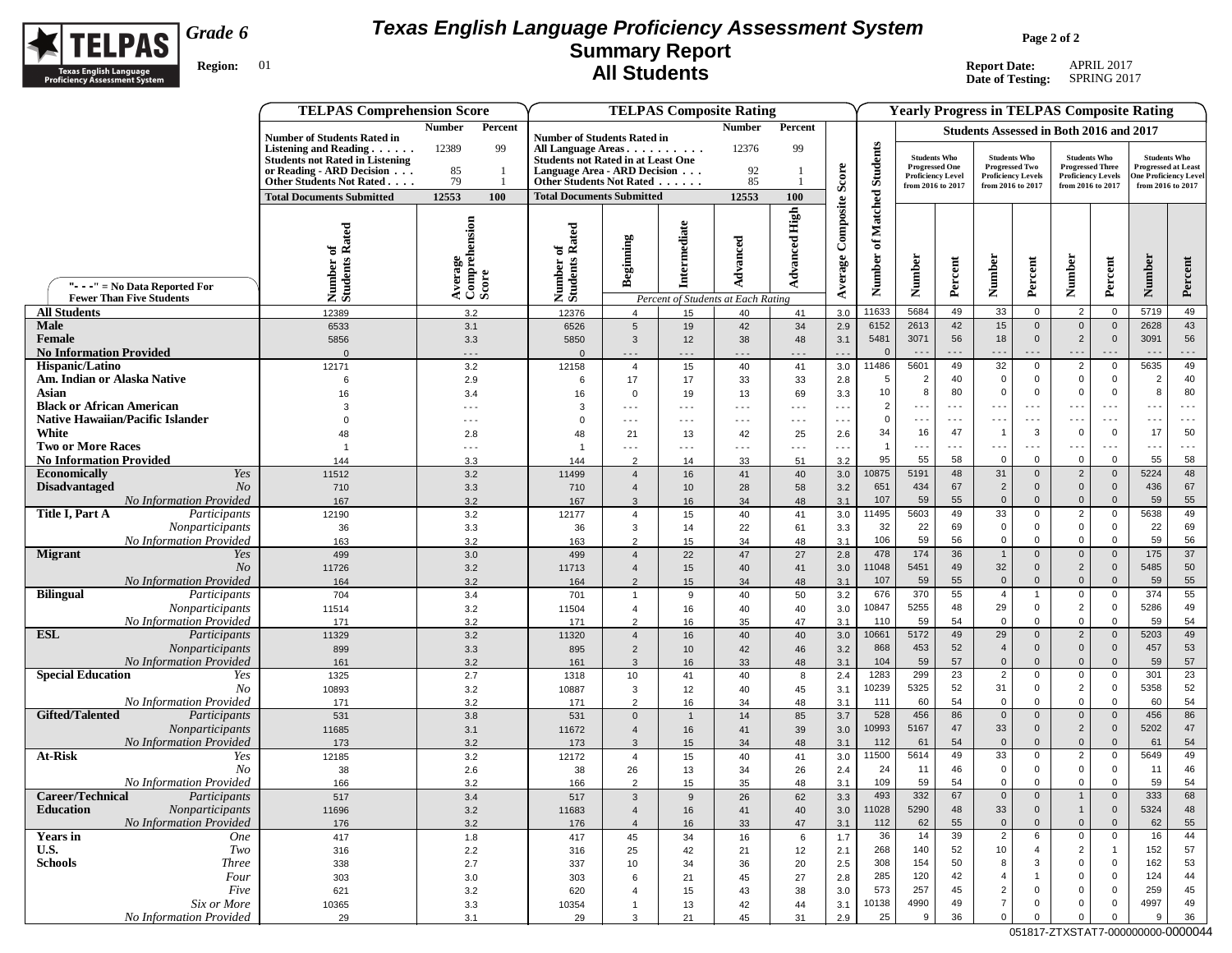

## **Texas English Language Proficiency Assessment System Summary Report All Students**

**Page 1 of 2**

**Report Date:** APRIL 2017 **Date of Testing:** SPRING 2017

|                                                            |                                  |                                         | Listening                                                            |                                    |                                       |                                        |                                            | Speaking                                                             |                                            |                                         |                                            |                                | Reading                                              |                                  |                                                   |                                          |                                           | Writing                                                                |                             |                                       |
|------------------------------------------------------------|----------------------------------|-----------------------------------------|----------------------------------------------------------------------|------------------------------------|---------------------------------------|----------------------------------------|--------------------------------------------|----------------------------------------------------------------------|--------------------------------------------|-----------------------------------------|--------------------------------------------|--------------------------------|------------------------------------------------------|----------------------------------|---------------------------------------------------|------------------------------------------|-------------------------------------------|------------------------------------------------------------------------|-----------------------------|---------------------------------------|
|                                                            |                                  |                                         | Number of Students Rated<br>Not Rated: EC<br>Not Rated: ARD Decision | Number Percent<br>10337<br>6<br>32 | 100<br>$\overline{0}$<br>$\mathbf{0}$ |                                        |                                            | Number of Students Rated<br>Not Rated: EC<br>Not Rated: ARD Decision | <b>Number Percent</b><br>10330<br>-8<br>37 | 100<br>$\overline{0}$<br>$\overline{0}$ | Students Absent<br>Not Rated: ARD Decision |                                | Number of Students Rated<br>Other Students Not Rated | Number<br>10307<br>-9<br>74<br>3 | Percent<br>99<br>$\overline{0}$<br>-1<br>$\Omega$ |                                          |                                           | Number of Students Rated<br>Not Rated: $EC$<br>Not Rated: ARD Decision | Number<br>10285<br>15<br>73 | Percent<br>99<br>$\overline{0}$<br>-1 |
|                                                            | <b>Total Documents Submitted</b> |                                         |                                                                      | 10375                              | <b>100</b>                            | <b>Total Documents Submitted</b>       |                                            |                                                                      | 10375                                      | 100                                     | <b>Total Documents Submitted</b>           |                                |                                                      | 10393                            | 100                                               | <b>Total Documents Submitted</b>         |                                           |                                                                        | 10373                       | <b>100</b>                            |
| "- - -" = $No Data Reported For$                           | Number of<br>Students Rated      | Beginning                               | Intermediate                                                         | Advanced                           | <b>Advanced High</b>                  | Rated<br>ัธ<br>Number of<br>Students 1 | Beginning                                  | Intermediate                                                         | Advanced                                   | <b>Advanced High</b>                    | Number of<br>Students Rated                | Beginning                      | Intermediate                                         | Advanced                         | <b>Advanced High</b>                              | of<br>s Rated<br>Number of<br>Students 1 | Beginning                                 | Intermediate                                                           | Advanced                    | High<br>Advanced                      |
| <b>Fewer Than Five Students</b>                            |                                  |                                         | Percent of Students at Each Rating                                   |                                    |                                       |                                        |                                            | Percent of Students at Each Rating                                   |                                            |                                         |                                            |                                | Percent of Students at Each Rating                   |                                  |                                                   |                                          |                                           | Percent of Students at Each Rating                                     |                             |                                       |
| <b>All Students</b>                                        | 10337                            | $\overline{4}$                          | $\overline{7}$                                                       | 18                                 | 71                                    | 10330                                  | 5                                          | 11                                                                   | 23                                         | 61                                      | 10307                                      | 8                              | 30                                                   | 40                               | 22                                                | 10285                                    | 5                                         | 15                                                                     | 33                          | 46                                    |
| <b>Male</b><br>Female<br><b>No Information Provided</b>    | 5522<br>4815<br>$\Omega$         | $\overline{4}$<br>$\mathbf{3}$<br>- - - | 8<br>$\overline{7}$<br>$- - -$                                       | 19<br>17<br>$\sim$ $\sim$ $\sim$   | 68<br>73<br>$- - -$                   | 5517<br>4813<br>$\Omega$               | $6\phantom{.}$<br>$5\phantom{.0}$<br>- - - | 12<br>9<br>$- - -$                                                   | 24<br>22<br>$- - -$                        | 58<br>64<br>- - -                       | 5501<br>4806<br>$\Omega$                   | 10<br>$5\overline{)}$<br>- - - | 33<br>28<br>$- - -$                                  | 38<br>41<br>$- - -$              | 20<br>26<br>$- - -$                               | 5492<br>4793<br>$\Omega$                 | $6\phantom{.}$<br>$\overline{4}$<br>- - - | 18<br>11<br>$- - -$                                                    | 35<br>30<br>$- - -$         | 40<br>54<br>$- - -$                   |
| <b>Hispanic/Latino</b>                                     | 10204                            | $\overline{4}$                          | $\overline{7}$                                                       | 18                                 | 71                                    | 10197                                  | 5                                          | 10                                                                   | 23                                         | 61                                      | 10170                                      | 8                              | 31                                                   | 40                               | 22                                                | 10152                                    | 5                                         | 15                                                                     | 33                          | 47                                    |
| Am. Indian or Alaska Native<br>Asian                       | 5<br>13                          | $\mathbf{0}$<br>8                       | 20<br>$\mathbf 0$                                                    | 20<br>23                           | 60<br>69                              | $\sqrt{5}$<br>13                       | 20<br>8                                    | $\mathbf 0$<br>8                                                     | 20<br>23                                   | 60<br>62                                | $5\phantom{.0}$<br>13                      | 20<br>$\mathbf 0$              | 40<br>8                                              | 20<br>54                         | 20<br>38                                          | $5\phantom{.0}$<br>13                    | $\mathbf 0$<br>$\mathbf 0$                | 20<br>23                                                               | 60<br>62                    | 20<br>15                              |
| <b>Black or African American</b>                           |                                  | $- - -$                                 | $- - -$                                                              | $\sim$ $\sim$ $\sim$               | $\sim$ $\sim$ $\sim$                  | $\overline{2}$                         | $- - -$                                    | $- - -$                                                              | $\sim$ $\sim$ $\sim$                       | $\sim$ $\sim$ $\sim$                    | $\overline{2}$                             | $\sim$ $\sim$ $\sim$           | $- - -$                                              | $\sim$ $\sim$ $\sim$             | $\sim$ $\sim$ $\sim$                              | $\overline{2}$                           | $\sim$ $\sim$ $\sim$                      | $\sim$ $\sim$ $\sim$                                                   | $\sim$ $\sim$ $\sim$        | $\sim$ $\sim$ $\sim$                  |
| <b>Native Hawaiian/Pacific Islander</b>                    |                                  | $- - -$                                 | $- - -$                                                              | $- - -$                            | $- - -$                               |                                        | $\sim$ $\sim$ $\sim$                       | $\sim$ $\sim$ $\sim$                                                 | $\sim$ $\sim$ $\sim$                       | $\sim$ $\sim$ $\sim$                    | $\mathbf{1}$                               | $- - -$                        | $- - -$                                              | - - -                            | $\sim$ $\sim$ $\sim$                              |                                          | $- - -$                                   | $- - -$                                                                | $- - -$                     | $- - -$                               |
| White                                                      | 45                               | 9                                       | 16                                                                   | 31                                 | 44                                    | 45                                     | 11                                         | 24                                                                   | 31                                         | 33                                      | 49                                         | 14                             | 29                                                   | 35                               | 22                                                | 45                                       | $\overline{9}$                            | 27                                                                     | 31                          | 33                                    |
| <b>Two or More Races</b><br><b>No Information Provided</b> | $\Omega$<br>67                   | $\sim$ $\sim$ $\sim$<br>15              | $\sim$ $\sim$ $\sim$<br>15                                           | $\sim$ $\sim$ $\sim$<br>25         | $- - -$<br>45                         | $\overline{0}$<br>67                   | $\sim$ $\sim$ $\sim$<br>18                 | $\sim$ $\sim$ $\sim$<br>16                                           | $\sim$ $\sim$ $\sim$<br>30                 | $- - -$<br>36                           | $\mathbf 0$<br>67                          | $- - -$<br>12                  | $\overline{\phantom{a}}$<br>22                       | $- - -$<br>34                    | $- - -$<br>31                                     | $\Omega$<br>67                           | $\sim$ $\sim$ $\sim$<br>16                | $\sim$ $\sim$ $\sim$<br>24                                             | $\sim$ $\sim$ $\sim$<br>28  | $- - -$<br>31                         |
| <b>Economically</b><br>Yes                                 | 9725                             | $\overline{4}$                          | $\overline{7}$                                                       | 19                                 | 70                                    | 9718                                   | $5\phantom{.0}$                            | 11                                                                   | 24                                         | 60                                      | 9695                                       | 8                              | 31                                                   | 40                               | 22                                                | 9674                                     | $5\phantom{.0}$                           | 15                                                                     | 33                          | 46                                    |
| <b>Disadvantaged</b><br>N <sub>O</sub>                     | 541                              | $\overline{4}$                          | $5\phantom{.0}$                                                      | 14                                 | 77                                    | 541                                    | 6                                          | 6                                                                    | 16                                         | 72                                      | 540                                        | 6                              | 21                                                   | 40                               | 33                                                | 540                                      | $\sqrt{5}$                                | 9                                                                      | 27                          | 59                                    |
| <b>No Information Provided</b>                             | 71                               | 13                                      | 15                                                                   | 27                                 | 45                                    | 71                                     | 15                                         | 17                                                                   | 31                                         | 37                                      | 72                                         | 13                             | 24                                                   | 35                               | 29                                                | 71                                       | 14                                        | 24                                                                     | 31                          | 31                                    |
| Title I, Part A<br>Participants                            | 10246                            | $\overline{4}$                          | $\overline{7}$                                                       | 18                                 | 71                                    | 10239                                  | 5                                          | 11                                                                   | 23                                         | 61                                      | 10213                                      | 8                              | 30                                                   | 40                               | 22                                                | 10194                                    | 5                                         | 15                                                                     | 33                          | 47                                    |
| Nonparticipants<br><b>No Information Provided</b>          | 15<br>76                         | $\overline{7}$<br>16                    | $\overline{7}$<br>14                                                 | 20<br>26                           | 67<br>43                              | 15<br>76                               | $\overline{7}$<br>18                       | 13<br>16                                                             | 33<br>32                                   | 47<br>34                                | 17<br>77                                   | 12<br>16                       | 29<br>23                                             | 35<br>32                         | 24<br>29                                          | 15<br>76                                 | $\overline{7}$<br>17                      | 13<br>24                                                               | 60<br>30                    | 20<br>29                              |
| <b>Migrant</b><br>Yes                                      | 459                              | $\overline{1}$                          | $\overline{7}$                                                       | 23                                 | 68                                    | 459                                    | $\overline{2}$                             | 11                                                                   | 29                                         | 58                                      | 454                                        | 5                              | 33                                                   | 42                               | 19                                                | 455                                      | $\overline{4}$                            | 16                                                                     | 36                          | 44                                    |
| No.                                                        | 9799                             | $\overline{4}$                          | $\overline{7}$                                                       | 18                                 | 71                                    | 9792                                   | $5\phantom{.0}$                            | 10                                                                   | 23                                         | 61                                      | 9772                                       | 8                              | 30                                                   | 39                               | 22                                                | 9751                                     | $5\phantom{.0}$                           | 15                                                                     | 33                          | 47                                    |
| <b>No Information Provided</b>                             | 79                               | 14                                      | 14                                                                   | 27                                 | 46                                    | 79                                     | 16                                         | 16                                                                   | 30                                         | 37                                      | 81                                         | 14                             | 25                                                   | 33                               | 28                                                | 79                                       | 15                                        | 24                                                                     | 32                          | 29                                    |
| <b>Bilingual</b><br>Participants                           | 55                               | $\overline{2}$                          | $\mathbf 0$                                                          | 22                                 | 76                                    | 55                                     | $\overline{2}$                             | $\overline{7}$                                                       | 24                                         | 67                                      | 56                                         | $\overline{2}$                 | 32                                                   | 39                               | 27                                                | 55                                       | $\overline{2}$                            | 13                                                                     | 33                          | 53                                    |
| Nonparticipants<br>No Information Provided                 | 10198<br>84                      | $\overline{4}$<br>15                    | $\overline{7}$<br>13                                                 | 18<br>25                           | 71<br>46                              | 10191<br>84                            | 5<br>18                                    | 11<br>15                                                             | 23<br>29                                   | 61<br>38                                | 10164<br>87                                | 8<br>15                        | 30<br>24                                             | 40<br>33                         | 22<br>28                                          | 10146<br>84                              | $5\phantom{.0}$<br>17                     | 15<br>23                                                               | 33<br>31                    | 47<br>30                              |
| <b>ESL</b><br>Participants                                 | 10021                            | $\overline{4}$                          | $\overline{7}$                                                       | 18                                 | 71                                    | 10017                                  | $5\phantom{.0}$                            | 11                                                                   | 23                                         | 61                                      | 9991                                       | 8                              | 31                                                   | 39                               | 22                                                | 9972                                     | $\,$ 5 $\,$                               | 15                                                                     | 33                          | 47                                    |
| Nonparticipants                                            | 244                              | $\overline{2}$                          | 3                                                                    | 18                                 | 77                                    | 241                                    | $\overline{2}$                             | $\overline{7}$                                                       | 22                                         | 70                                      | 243                                        | $\overline{7}$                 | 26                                                   | 45                               | 23                                                | 241                                      | $\overline{4}$                            | 13                                                                     | 34                          | 49                                    |
| <b>No Information Provided</b>                             | 72                               | 13                                      | 14                                                                   | 28                                 | 46                                    | 72                                     | 15                                         | 15                                                                   | 33                                         | 36                                      | 73                                         | 11                             | 25                                                   | 34                               | 30 <sup>°</sup>                                   | 72                                       | 14                                        | 24                                                                     | 32                          | 31                                    |
| <b>Special Education</b><br>Yes<br>No                      | 1136<br>9122                     | $\overline{4}$<br>$\overline{4}$        | 11<br>$\overline{7}$                                                 | 28<br>17                           | 57<br>72                              | 1129<br>9122                           | 5<br>5                                     | 18<br>10                                                             | 31<br>22                                   | 46<br>63                                | 1094<br>9131                               | 23<br>6                        | 49<br>28                                             | 24<br>41                         | $\overline{4}$<br>25                              | 1089<br>9117                             | 11<br>5                                   | 31<br>13                                                               | 39<br>32                    | 18<br>50                              |
| No Information Provided                                    | 79                               | 14                                      | 14                                                                   | 27                                 | 46                                    | 79                                     | 16                                         | 16                                                                   | 30                                         | 37                                      | 82                                         | 13                             | 24                                                   | 34                               | 28                                                | 79                                       | 15                                        | 24                                                                     | 32                          | 29                                    |
| <b>Gifted/Talented</b><br>Participants                     | 249                              | $\mathbf{0}$                            | $\mathbf{0}$                                                         | $\overline{2}$                     | 98                                    | 249                                    | $\mathbf 0$                                | $\overline{1}$                                                       | $\overline{4}$                             | 94                                      | 250                                        | $\mathbf 0$                    | $\overline{4}$                                       | 20                               | 76                                                | 249                                      | $\mathbf 0$                               | $\overline{2}$                                                         | $\overline{7}$              | 92                                    |
| Nonparticipants                                            | 10008                            | $\overline{4}$                          | $\overline{7}$                                                       | 19                                 | 70                                    | 10001                                  | $5\phantom{.0}$                            | 11                                                                   | 24                                         | 60                                      | 9974                                       | 8                              | 31                                                   | 40                               | 21                                                | 9956                                     | $5\phantom{.0}$                           | 15                                                                     | 34                          | 45                                    |
| <b>No Information Provided</b>                             | 80                               | 14                                      | 14                                                                   | 26                                 | 46                                    | 80                                     | 16                                         | 16                                                                   | 30                                         | 38                                      | 83                                         | 13                             | 24                                                   | 35                               | 28                                                | 80                                       | 15                                        | 24                                                                     | 31                          | 30                                    |
| <b>At-Risk</b><br>Yes<br>N <sub>O</sub>                    | 10244<br>20                      | $\overline{4}$<br>50                    | $\overline{7}$<br>10                                                 | 18<br>15                           | 71<br>25                              | 10237<br>20                            | 5<br>50                                    | 11<br>15                                                             | 23<br>10                                   | 61<br>25                                | 10211<br>22                                | 8<br>36                        | 30<br>36                                             | 40<br>27                         | 22<br>$\overline{0}$                              | 10192<br>20                              | 5<br>45                                   | 15<br>25                                                               | 33<br>$\,$ 5 $\,$           | 47<br>25                              |
| No Information Provided                                    | 73                               | 12                                      | 14                                                                   | 27                                 | 47                                    | 73                                     | 15                                         | 15                                                                   | 33                                         | 37                                      | 74                                         | 11                             | 24                                                   | 35                               | 30                                                | 73                                       | 14                                        | 23                                                                     | 33                          | 30                                    |
| Career/Technical<br>Participants                           | 762                              | 2                                       | 6                                                                    | 17                                 | 76                                    | 762                                    | 4                                          | 9                                                                    | 18                                         | 69                                      | 757                                        | 8                              | 26                                                   | 38                               | 28                                                | 757                                      | $\overline{4}$                            | 15                                                                     | 29                          | 52                                    |
| Nonparticipants<br><b>Education</b>                        | 9496                             | $\overline{4}$                          | $\overline{7}$                                                       | 18                                 | 70                                    | 9489                                   | $5\phantom{.0}$                            | 11                                                                   | 24                                         | 60                                      | 9467                                       | 8                              | 31                                                   | 40                               | 22                                                | 9449                                     | $5\phantom{.0}$                           | 15                                                                     | 33                          | 46                                    |
| No Information Provided<br><b>Years</b> in<br><b>One</b>   | 79<br>462                        | 13<br>50                                | 14<br>31                                                             | 28<br>13                           | 46<br>$\overline{7}$                  | 79<br>462                              | 15<br>62                                   | 18<br>26                                                             | 30 <sup>°</sup><br>$\overline{7}$          | 37<br>$5\phantom{.0}$                   | 83<br>464                                  | 12<br>44                       | 27<br>36                                             | 35<br>15                         | 27<br>$5\phantom{.0}$                             | 79<br>460                                | 14<br>53                                  | 25<br>31                                                               | 32<br>10                    | 29<br>6                               |
| U.S.<br>Two                                                | 383                              | 17                                      | 33                                                                   | 31                                 | 19                                    | 383                                    | 27                                         | 38                                                                   | 23                                         | 12                                      | 384                                        | 23                             | 36                                                   | 24                               | 16                                                | 383                                      | 22                                        | 36                                                                     | 28                          | 13                                    |
| <b>Schools</b><br><i>Three</i>                             | 328                              | 6                                       | 25                                                                   | 34                                 | 34                                    | 327                                    | 15                                         | 33                                                                   | 30                                         | 21                                      | 327                                        | 11                             | 43                                                   | 25                               | 21                                                | 326                                      | 10                                        | 35                                                                     | 33                          | 21                                    |
| Four                                                       | 315                              | $\mathbf{3}$                            | 18                                                                   | 31                                 | 48                                    | 315                                    | 9                                          | 28                                                                   | 29                                         | 34                                      | 316                                        | 10                             | 34                                                   | 33                               | 23                                                | 315                                      | $\overline{7}$                            | 30                                                                     | 32                          | 30                                    |
| Five                                                       | 323                              | $\overline{2}$                          | 10                                                                   | 27                                 | 61                                    | 323                                    | $\overline{4}$                             | 20                                                                   | 28                                         | 48                                      | 322                                        | $\overline{7}$                 | 29                                                   | 40                               | 24                                                | 321                                      | $\mathbf{3}$                              | 21                                                                     | 38                          | 38                                    |
| Six or More<br>No Information Provided                     | 8511<br>15                       | $\mathbf{1}$<br>13                      | $\overline{4}$<br>$\overline{7}$                                     | 17<br>47                           | 79<br>33                              | 8505<br>15                             | $\mathbf{1}$<br>13                         | $\overline{7}$<br>27                                                 | 23<br>20                                   | 69<br>40                                | 8477<br>17                                 | 5<br>24                        | 29<br>35                                             | 42<br>29                         | 24<br>12                                          | 8465<br>15                               | $\overline{2}$<br>13                      | 12<br>27                                                               | 34<br>33                    | 52<br>27                              |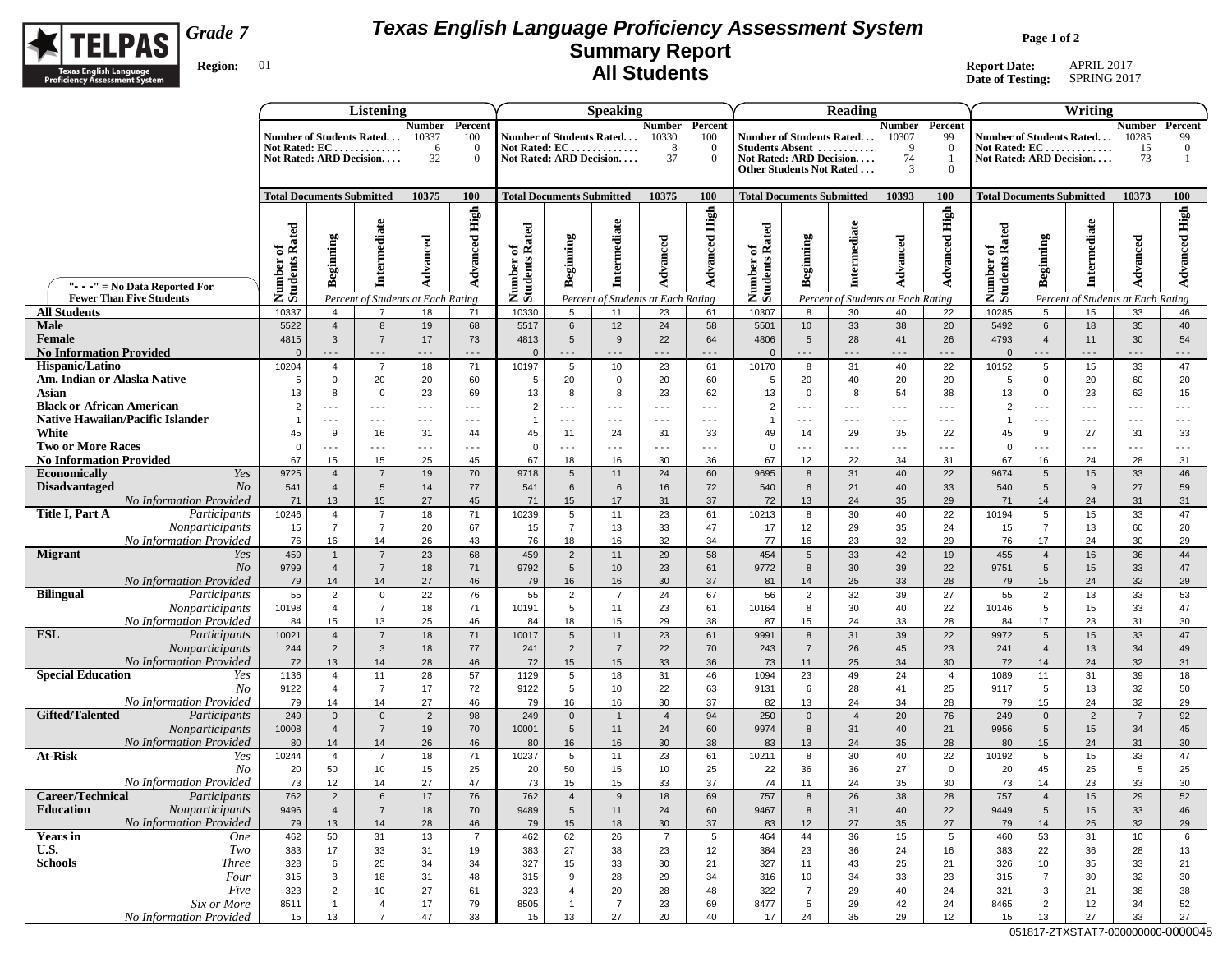

## **Texas English Language Proficiency Assessment System Summary Report All Students**

**Page 2 of 2**

**Report Date:** APRIL 2017 **Date of Testing:** SPRING 2017

| <b>TELPAS Comprehension Score</b><br><b>TELPAS Composite Rating</b><br><b>Yearly Progress in TELPAS Composite Rating</b><br><b>Number</b><br>Percent<br><b>Number</b><br>Percent<br>Students Assessed in Both 2016 and 2017<br><b>Number of Students Rated in</b><br><b>Number of Students Rated in</b>                                                    |                                                                             |                                                                                   |
|------------------------------------------------------------------------------------------------------------------------------------------------------------------------------------------------------------------------------------------------------------------------------------------------------------------------------------------------------------|-----------------------------------------------------------------------------|-----------------------------------------------------------------------------------|
|                                                                                                                                                                                                                                                                                                                                                            |                                                                             |                                                                                   |
| 98<br>98<br>Listening and Reading $\ldots$<br>10259<br>10246<br>All Language Areas                                                                                                                                                                                                                                                                         |                                                                             |                                                                                   |
| <b>Students</b><br><b>Students Who</b><br><b>Students Who</b><br><b>Students not Rated in Listening</b><br><b>Students not Rated in at Least One</b><br><b>Progressed One</b><br><b>Progressed Two</b><br>or Reading - ARD Decision<br>79<br>Language Area - ARD Decision<br>82<br>-1<br><b>Proficiency Level</b><br><b>Proficiency Levels</b>             | <b>Students Who</b><br><b>Progressed Three</b><br><b>Proficiency Levels</b> | <b>Students Who</b><br><b>Progressed at Least</b><br><b>One Proficiency Level</b> |
| Score<br>Other Students Not Rated<br>84<br>94<br>-1<br>Other Students Not Rated<br>from 2016 to 2017<br>from 2016 to 2017<br><b>Total Documents Submitted</b>                                                                                                                                                                                              | from 2016 to 2017                                                           | from 2016 to 2017                                                                 |
| 10422<br>100<br>10422<br>100<br><b>Total Documents Submitted</b>                                                                                                                                                                                                                                                                                           |                                                                             |                                                                                   |
| Matched<br>Composite<br><b>Advanced High</b><br>ension<br>Intermediate<br>Number of<br>Students Rated<br>Number of<br>Students Rated<br>Beginning<br>Advanced<br>$\mathbf{a}$<br>Comprehe<br>Score<br>Number<br>Average<br>Number<br>Number<br>erage<br>Percent<br>Percent                                                                                 | Number<br>Percent                                                           | Number<br>Percent                                                                 |
| "- - -" = $No Data Reported For$<br><b>Fewer Than Five Students</b>                                                                                                                                                                                                                                                                                        |                                                                             |                                                                                   |
| Percent of Students at Each Rating<br><b>All Students</b><br>10259<br>9499<br>5056<br>53<br>48<br>3.2<br>10246<br>15<br>41<br>3.0<br>$\mathbf{1}$<br>$\overline{4}$<br>40                                                                                                                                                                                  | $\mathbf 0$<br>$\mathbf 0$                                                  | 54<br>5104                                                                        |
| 22<br>5075<br>2464<br>49<br>Male<br>36<br>$\overline{0}$<br>5476<br>3.1<br>5467<br>$\overline{4}$<br>18<br>42<br>3.0                                                                                                                                                                                                                                       | $\mathbf 0$<br>$\mathbf 0$                                                  | 49<br>2486                                                                        |
| 2592<br>26<br>Female<br>4424<br>59<br>4783<br>3.2<br>3<br>$\mathbf{1}$<br>4779<br>12<br>38<br>47<br>3.1                                                                                                                                                                                                                                                    | $\overline{0}$<br>$\mathbf 0$                                               | 59<br>2618                                                                        |
| <b>No Information Provided</b><br>$\Omega$<br>$\overline{0}$<br>$\sim$ $\sim$ $\sim$<br>$- - -$<br>$- -$<br>$- - -$<br>$\mathbf{0}$<br>$\sim$ $\sim$<br>$- - -$<br>$\overline{\phantom{a}}$ .<br>$  -$<br>$  -$                                                                                                                                            | $- - -$<br>$- - -$                                                          | $\sim$ $\sim$ $\sim$<br>$- -$                                                     |
| 5008<br>53<br>9399<br>46<br>$\mathbf 0$<br>Hispanic/Latino<br>10127<br>3.2<br>15<br>41<br>3.0<br>10114<br>$\overline{4}$<br>40                                                                                                                                                                                                                             | $\mathbf{0}$<br>$\mathbf 0$                                                 | 54<br>5054                                                                        |
| Am. Indian or Alaska Native<br>2.9<br>20<br>5<br>5<br>$\mathbf 0$<br>40<br>40<br>2.8<br>$\overline{4}$<br>$\sim$ $\sim$ $\sim$<br>$- - -$<br>.<br>$- - -$                                                                                                                                                                                                  | $\sim$ $\sim$ $\sim$<br>$- - -$                                             | $\sim$ $\sim$ $\sim$<br>$  -$                                                     |
| 27<br>Asian<br>11<br>3<br>$\mathbf 0$<br>3.2<br>- 0<br>13<br>3.4<br>13<br>$\mathbf 0$<br>8<br>62<br>31                                                                                                                                                                                                                                                     | $\overline{0}$<br>$\mathbf 0$                                               | 3<br>27                                                                           |
| <b>Black or African American</b><br>$\overline{1}$<br>$\overline{2}$<br>$- - -$<br>$- - -$<br>$- -$<br>$- - -$<br>$- - -$<br>$\sim$ $\sim$ $\sim$<br>$- - -$<br>$- - -$<br>$- - -$<br>$\sim$ $\sim$                                                                                                                                                        | $\sim$ $\sim$ $\sim$<br>$\sim$ $\sim$ $\sim$                                | $\sim$ $\sim$ $\sim$<br>$  -$                                                     |
| <b>Native Hawaiian/Pacific Islander</b><br>$\mathbf 0$<br>$\sim$ $\sim$ $\sim$<br>$- - -$<br>$- - -$<br>$- - -$<br>$- - -$<br>$- - -$<br>-1<br>$\sim$ $\sim$ $\sim$<br>$\sim$ $\sim$ $\sim$<br>$- - -$<br>$  -$                                                                                                                                            | $\sim$ $\sim$ $\sim$<br>$- - -$                                             | $\sim$ $\sim$ $\sim$<br>$- - -$                                                   |
| White<br>35<br>54<br>2.9<br>45<br>29<br>38<br>29<br>2.8<br>19<br>$\overline{2}$<br>6<br>$\overline{4}$<br>45                                                                                                                                                                                                                                               | $\overline{0}$<br>$\mathbf 0$                                               | 21<br>60                                                                          |
| <b>Two or More Races</b><br>$\mathbf 0$<br>$\mathbf 0$<br>$\mathbf 0$<br>$\sim$ $\sim$ $\sim$<br>$\sim$ $\sim$ $\sim$<br>$\sim$ $\sim$ $\sim$<br>$\sim$ $\sim$ $\sim$<br>$\sim$ $\sim$ $\sim$<br>$\sim$ $\sim$ .<br>$  -$<br>$\sim$ $\sim$ $\sim$<br>.<br>$- - -$<br><b>No Information Provided</b><br>49<br>49<br>66<br>24<br>$\mathbf{0}$<br>$\mathbf 0$ | $\sim$ $\sim$<br>$\sim$ $\sim$ $\sim$<br>$\mathbf 0$<br>$\mathbf 0$         | $\sim$ $\sim$ $\sim$<br>$\overline{\phantom{a}}$<br>24<br>49                      |
| 66<br>2.8<br>2.9<br>11<br>17<br>36<br>36<br><b>Economically</b><br>4715<br>53<br>48<br>Yes<br>8960<br>9652<br>3.2<br>9639<br>$\overline{4}$<br>15<br>40<br>40<br>3.0<br>$\mathbf{1}$                                                                                                                                                                       | $\mathbf 0$<br>$\mathbf{0}$                                                 | 4763<br>53                                                                        |
| <b>Disadvantaged</b><br>N <sub>O</sub><br>489<br>65<br>$\mathbf 0$<br>537<br>3.3<br>$\mathbf{3}$<br>32<br>55<br>3.2<br>316<br>$\mathbf{0}$<br>537<br>11                                                                                                                                                                                                    | $\mathbf 0$<br>$\mathbf{0}$                                                 | 316<br>65                                                                         |
| 25<br>50<br>50<br>$\mathbf 0$<br><b>No Information Provided</b><br>70<br>2.9<br>36<br>2.9<br>$\Omega$<br>70<br>9<br>17<br>39                                                                                                                                                                                                                               | $\overline{0}$<br>$\mathbf 0$                                               | 50<br>25                                                                          |
| Title I, Part A<br>9438<br>5025<br>53<br>48<br>Participants<br>3.2<br>$\overline{1}$<br>10169<br>$\overline{4}$<br>15<br>40<br>41<br>3.0<br>10156                                                                                                                                                                                                          | $\overline{0}$<br>$\mathbf 0$                                               | 54<br>5073                                                                        |
| 60<br>Nonparticipants<br>$\overline{7}$<br>10<br>6<br>$\overline{0}$<br>$\mathbf 0$<br>15<br>3.1<br>20<br>40<br>33<br>2.9<br>15                                                                                                                                                                                                                            | $\mathbf 0$<br>$\mathbf 0$                                                  | 60<br>6                                                                           |
| <b>No Information Provided</b><br>51<br>25<br>49<br>$\mathbf 0$<br>75<br>2.9<br>75<br>12<br>17<br>36<br>35<br>2.8<br>$\overline{0}$                                                                                                                                                                                                                        | $\mathbf 0$<br>$\mathbf 0$                                                  | 49<br>25                                                                          |
| 434<br>223<br>51<br><b>Migrant</b><br>$\mathbf 0$<br>$\mathbf{0}$<br>Yes<br>452<br>3.2<br>449<br>$\overline{2}$<br>42<br>40<br>3.0<br>16                                                                                                                                                                                                                   | $\mathbf 0$<br>$\mathbf 0$                                                  | 51<br>223                                                                         |
| 4807<br>N <sub>O</sub><br>9011<br>53<br>48<br>9729<br>3.2<br>9719<br>$\overline{4}$<br>15<br>40<br>41<br>3.0<br>$\mathbf{1}$                                                                                                                                                                                                                               | $\mathbf 0$<br>$\mathbf{0}$                                                 | 4855<br>54                                                                        |
| 48<br>No Information Provided<br>54<br>26<br>$\mathbf 0$<br>78<br>2.9<br>18<br>35<br>2.8<br>$\mathbf 0$<br>78<br>10<br>37                                                                                                                                                                                                                                  | $\mathbf 0$<br>$\mathbf 0$                                                  | 26<br>48                                                                          |
| 51<br>26<br>51<br>$\mathsf 0$<br><b>Bilingual</b><br>Participants<br>55<br>$\mathbf 0$<br>3.3<br>55<br>$\overline{2}$<br>$\overline{7}$<br>45<br>45<br>3.2<br>9393<br>53<br>5004<br>48<br>$\mathbf{1}$                                                                                                                                                     | $\mathsf 0$<br>$\mathbf 0$<br>$\Omega$<br>$\mathbf 0$                       | 51<br>26<br>5052<br>54                                                            |
| Nonparticipants<br>10122<br>3.2<br>40<br>10109<br>$\overline{4}$<br>15<br>41<br>3.0<br>No Information Provided<br>26<br>47<br>55<br>$\overline{\mathbf{0}}$<br>$\mathbf 0$<br>82<br>82<br>34<br>2.9<br>12<br>17<br>37<br>2.8                                                                                                                               | $\overline{0}$<br>$\mathbf 0$                                               | 47<br>26                                                                          |
| <b>ESL</b><br>Participants<br>9222<br>4919<br>53<br>48<br>3.2<br>$\overline{4}$<br>41<br>3.0<br>$\mathbf{1}$<br>9948<br>9935<br>15<br>40                                                                                                                                                                                                                   | $\mathbf 0$<br>$\mathbf 0$                                                  | 54<br>4967                                                                        |
| Nonparticipants<br>226<br>112<br>50<br>$\overline{0}$<br>$\mathbf{0}$<br>3.3<br>$\overline{2}$<br>12<br>43<br>240<br>240<br>44<br>3.1                                                                                                                                                                                                                      | $\mathbf 0$<br>$\mathbf 0$                                                  | 50<br>112                                                                         |
| No Information Provided<br>25<br>51<br>49<br>$\mathbf{0}$<br>71<br>3.0<br>37<br>2.9<br>$\mathbf 0$<br>71<br>8<br>17<br>38                                                                                                                                                                                                                                  | $\overline{0}$<br>$\mathbf 0$                                               | 25<br>49                                                                          |
| 1051<br>304<br>29<br>3<br><b>Special Education</b><br>Yes<br>$\mathbf 0$<br>1087<br>36<br>2.5<br>2.8<br>1080<br>8<br>45<br>11                                                                                                                                                                                                                              | $\mathbf 0$<br>0                                                            | 29<br>307                                                                         |
| 8394<br>4726<br>56<br>45<br>No<br>9094<br>$3.2\,$<br>$\mathbf{3}$<br>13<br>39<br>45<br>3.1<br>$\mathbf{1}$<br>9088                                                                                                                                                                                                                                         | $\mathbf 0$<br>$\mathbf 0$                                                  | 4771<br>57                                                                        |
| 48<br><b>No Information Provided</b><br>54<br>26<br>$\mathbf 0$<br>78<br>2.9<br>10<br>37<br>35<br>2.8<br>$\mathbf 0$<br>78<br>18                                                                                                                                                                                                                           | $\overline{0}$<br>$\mathbf 0$                                               | 48<br>26                                                                          |
| 226<br>241<br>94<br><b>Gifted/Talented</b><br>Participants<br>3.8<br>$\mathbf{0}$<br>$\mathbf{0}$<br>249<br>249<br>$\mathbf{0}$<br>$6\phantom{1}$<br>93<br>3.8<br>$\overline{1}$                                                                                                                                                                           | $\mathbf 0$<br>$\mathbf 0$                                                  | 226<br>94                                                                         |
| Nonparticipants<br>9204<br>4804<br>52<br>48<br>9931<br>3.2<br>40<br>9918<br>$\overline{4}$<br>15<br>41<br>3.0<br>$\mathbf{1}$<br>48<br>54<br>26<br>$\overline{0}$<br>$\mathbf 0$                                                                                                                                                                           | $\overline{0}$<br>$\mathbf{0}$<br>$\overline{0}$<br>$\mathbf 0$             | 4852<br>53<br>26<br>48                                                            |
| <b>No Information Provided</b><br>79<br>2.9<br>79<br>37<br>35<br>2.8<br>10<br>18<br>At-Risk<br>9443<br>5029<br>53<br>48<br>Yes<br>10167<br>3.2<br>10154<br>15<br>41<br>3.0<br>$\overline{1}$<br>$\overline{4}$<br>40                                                                                                                                       | $\mathbf 0$<br>$\mathbf 0$                                                  | 54<br>5077                                                                        |
| $N_{O}$<br>20<br>2.0<br>30<br>40<br>5<br>25<br>$\overline{4}$<br>20<br>2.0<br>$\ddotsc$<br>.<br>$- - -$<br>$- - -$                                                                                                                                                                                                                                         | $\sim$ $\sim$ $\sim$<br>$- - -$                                             | $\sim$ $\sim$ $\sim$<br>$- - -$                                                   |
| No Information Provided<br>72<br>52<br>25<br>48<br>3.0<br>72<br>8<br>17<br>39<br>36<br>2.9<br>$\mathbf 0$<br>$\mathbf 0$                                                                                                                                                                                                                                   | $\mathbf 0$<br>0                                                            | 48<br>25                                                                          |
| Career/Technical<br>709<br>420<br>59<br>Participants<br>50<br>4 <br>$\overline{1}$<br>754<br>3.3<br>753<br>15<br>32<br>3.1<br>3 <sup>1</sup>                                                                                                                                                                                                               | $\mathbf{0}$<br>$\mathbf{0}$                                                | 424<br>60                                                                         |
| 8736<br>4611<br>53<br><b>Education</b><br>Nonparticipants<br>44<br>3.0<br>9415<br>15<br>41<br>41<br>9427<br>3.2<br>$\overline{4}$<br>$\mathbf{1}$                                                                                                                                                                                                          | $\mathbf 0$<br>$\mathbf 0$                                                  | 4655<br>53                                                                        |
| <b>No Information Provided</b><br>54<br>25<br>46<br>$\mathbf 0$<br>78<br>2.9<br>35<br>2.8<br>$\mathbf 0$<br>78<br>9<br>19<br>37                                                                                                                                                                                                                            | $\mathbf 0$<br>$\mathbf{0}$                                                 | 25<br>46                                                                          |
| 28<br>12<br>43<br><b>Years in</b><br><b>One</b><br>457<br>4<br>1.8<br>457<br>39<br>40<br>17<br>5<br>1.8<br>$\overline{1}$                                                                                                                                                                                                                                  | 0<br>0                                                                      | 46<br>13                                                                          |
| U.S.<br>Two<br>331<br>18<br>5<br>212<br>64<br>382<br>2.4<br>382<br>17<br>36<br>30<br>16<br>2.3                                                                                                                                                                                                                                                             | $\mathbf 0$<br>0                                                            | 230<br>69                                                                         |
| <b>Schools</b><br><b>Three</b><br>293<br>169<br>58<br>$\overline{7}$<br>$\overline{2}$<br>325<br>2.8<br>8<br>37<br>21<br>2.6<br>325<br>34                                                                                                                                                                                                                  | $\mathbf 0$<br>0                                                            | 176<br>60                                                                         |
| Four<br>293<br>5<br>158<br>54<br>-7<br>$\overline{2}$<br>314<br>3.0<br>27<br>37<br>31<br>2.8<br>314<br>299<br>$\overline{\mathbf{1}}$                                                                                                                                                                                                                      | 0<br>0                                                                      | 165<br>56<br>153                                                                  |
| Five<br>152<br>51<br>$\mathbf 0$<br>321<br>$3.2\,$<br>$\overline{2}$<br>320<br>20<br>42<br>36<br>3.0<br>8242<br>Six or More<br>4349<br>53<br>14<br>0<br>8445<br>3.3<br>8433<br>$\mathbf{1}$<br>42<br>46<br>3.2<br>11                                                                                                                                       | $\mathbf 0$<br>0<br>$\mathbf 0$<br>0                                        | 51<br>4363<br>53                                                                  |
| 13<br>31<br>$\mathsf 0$<br>No Information Provided<br>15<br>2.7<br>27<br>2.6<br>$\overline{4}$<br>$\mathbf 0$<br>15<br>13<br>33<br>27                                                                                                                                                                                                                      | $\mathbf 0$<br>$\mathbf 0$                                                  | 31<br>$\overline{4}$                                                              |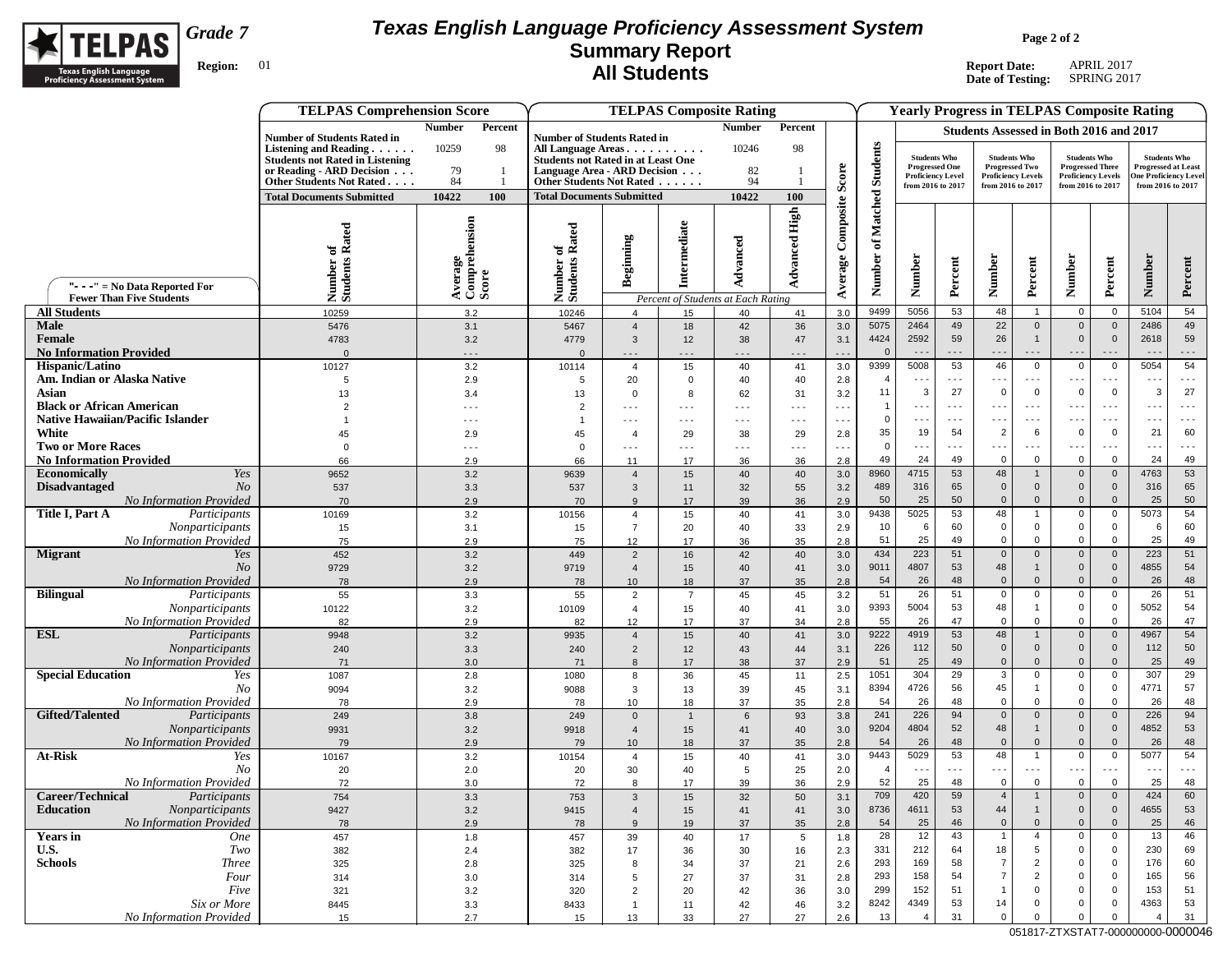

## **Texas English Language Proficiency Assessment System Summary Report All Students**

**Page 1 of 2**

**Report Date:** APRIL 2017 **Date of Testing:** SPRING 2017

|                                                              |                                  |                                           | Listening                                                              |                                    |                                       |                                   |                                              | <b>Speaking</b>                                                        |                                     |                                                    |                                                                         |                      | Reading                            |                                         |                                                         |                                      |                                                          | Writing                                                                        |                                   |                                             |
|--------------------------------------------------------------|----------------------------------|-------------------------------------------|------------------------------------------------------------------------|------------------------------------|---------------------------------------|-----------------------------------|----------------------------------------------|------------------------------------------------------------------------|-------------------------------------|----------------------------------------------------|-------------------------------------------------------------------------|----------------------|------------------------------------|-----------------------------------------|---------------------------------------------------------|--------------------------------------|----------------------------------------------------------|--------------------------------------------------------------------------------|-----------------------------------|---------------------------------------------|
|                                                              |                                  |                                           | Number of Students Rated<br>Not Rated: $EC$<br>Not Rated: ARD Decision | Number Percent<br>8590<br>12<br>10 | 100<br>$\overline{0}$<br>$\mathbf{0}$ |                                   |                                              | Number of Students Rated<br>Not Rated: $EC$<br>Not Rated: ARD Decision | <b>Number</b><br>8581<br>12<br>19   | Percent<br>100<br>$\overline{0}$<br>$\overline{0}$ | Number of Students Rated<br>Students Absent<br>Other Students Not Rated |                      | Not Rated: ARD Decision            | <b>Number</b><br>8589<br>12<br>46<br>-1 | Percent<br>99<br>$\overline{0}$<br>-1<br>$\overline{0}$ |                                      |                                                          | Number of Students Rated<br>Not Rated: $EC$<br><b>Not Rated: ARD Decision.</b> | <b>Number</b><br>8548<br>18<br>43 | Percent<br>99<br>$\overline{0}$<br>$\Omega$ |
|                                                              | <b>Total Documents Submitted</b> |                                           |                                                                        | 8612                               | <b>100</b>                            | <b>Total Documents Submitted</b>  |                                              |                                                                        | 8612                                | 100                                                | <b>Total Documents Submitted</b>                                        |                      |                                    | 8648                                    | 100                                                     | <b>Total Documents Submitted</b>     |                                                          |                                                                                | 8609                              | <b>100</b>                                  |
| "- - -" = $No Data Reported For$                             | Number of<br>Students Rated      | Beginning                                 | Intermediate                                                           | Advanced                           | <b>Advanced High</b>                  | Rated<br>ัธ<br>Number<br>Students | Beginning                                    | Intermediate                                                           | Advanced                            | <b>Advanced High</b>                               | Rated<br>ซ<br>Number of<br>Students 1                                   | Beginning            | Intermediate                       | Advanced                                | <b>Advanced High</b>                                    | Rated<br>đ<br>Number c<br>Students 1 | Beginning                                                | Intermediate                                                                   | Advanced                          | High<br>Advanced                            |
| <b>Fewer Than Five Students</b>                              |                                  |                                           | Percent of Students at Each Rating                                     |                                    |                                       |                                   |                                              | Percent of Students at Each Rating                                     |                                     |                                                    |                                                                         |                      | Percent of Students at Each Rating |                                         |                                                         |                                      |                                                          | Percent of Students at Each Rating                                             |                                   |                                             |
| <b>All Students</b>                                          | 8590                             | 3                                         | $\overline{7}$                                                         | 18                                 | 72                                    | 8581                              | 5                                            | 11                                                                     | 22                                  | 61                                                 | 8589                                                                    | 9                    | 26                                 | 48                                      | 17                                                      | 8548                                 | 5                                                        | 14                                                                             | 30                                | 51                                          |
| <b>Male</b><br>Female<br><b>No Information Provided</b>      | 4735<br>3855<br>$\Omega$         | $\overline{4}$<br>$\mathbf{3}$<br>$- - -$ | 8<br>6<br>$- - -$                                                      | 19<br>15<br>$- - -$                | 69<br>76<br>$- - -$                   | 4732<br>3849<br>$\Omega$          | $6\phantom{.}$<br>$5\phantom{.0}$<br>$- - -$ | 13<br>10<br>$- - -$                                                    | 24<br>21<br>$\sim$ $\sim$ $\sim$    | 58<br>65<br>$\sim$ $\sim$ $\sim$                   | 4733<br>3856<br>$\mathbf{0}$                                            | 11<br>6<br>.         | 28<br>24<br>$- - -$                | 46<br>52<br>$- - -$                     | 15<br>19<br>$\sim$ $\sim$ $\sim$                        | 4710<br>3838<br>$\mathbf{0}$         | $6\phantom{1}$<br>$\overline{4}$<br>$\sim$ $\sim$ $\sim$ | 17<br>10<br>$- - -$                                                            | 33<br>27<br>$- - -$               | 44<br>59<br>$- - -$                         |
| <b>Hispanic/Latino</b>                                       | 8515                             | 3                                         | $\overline{7}$                                                         | 17                                 | 72                                    | 8506                              | 5                                            | 11                                                                     | 22                                  | 61                                                 | 8510                                                                    | 9                    | 26                                 | 48                                      | 17                                                      | 8473                                 | $5\phantom{.0}$                                          | 14                                                                             | 30                                | 51                                          |
| Am. Indian or Alaska Native<br>Asian                         |                                  | $- - -$<br>11                             | $\sim$ $\sim$ $\sim$<br>22                                             | $\sim$ $\sim$ $\sim$<br>11         | $- - -$<br>56                         | $\overline{4}$<br>9               | $\sim$ $\sim$ $\sim$<br>11                   | $\sim$ $\sim$ $\sim$<br>33                                             | $\sim$ $\sim$ $\sim$<br>$\mathbf 0$ | $\sim$ $\sim$ $\sim$<br>56                         | $\overline{4}$<br>9                                                     | $- - -$<br>11        | $- - -$<br>$\mathsf 0$             | $- - -$<br>33                           | $\sim$ $\sim$ $\sim$<br>56                              | $\overline{4}$<br>9                  | $\sim$ $\sim$ $\sim$<br>11                               | $\sim$ $\sim$ $\sim$<br>22                                                     | $\sim$ $\sim$ $\sim$<br>11        | $\sim$ $\sim$ $\sim$<br>56                  |
| <b>Black or African American</b>                             |                                  | $- - -$                                   | $\sim$ $\sim$ $\sim$                                                   | $\sim$ $\sim$ $\sim$               | $\sim$ $\sim$ $\sim$                  | $\Omega$                          | $\sim$ $\sim$ $\sim$                         | $\sim$ $\sim$ $\sim$                                                   | $\sim$ $\sim$ $\sim$                | $\sim$ $\sim$ $\sim$                               | $\mathbf 0$                                                             | $\sim$ $\sim$ $\sim$ | $- - -$                            | $\sim$ $\sim$ $\sim$                    | $\sim$ $\sim$ $\sim$                                    | $\Omega$                             | $\sim$ $\sim$ $\sim$                                     | $- - -$                                                                        | $- - -$                           | $- - -$                                     |
| <b>Native Hawaiian/Pacific Islander</b>                      | $\Omega$                         | $- - -$                                   | $- - -$                                                                | $- - -$                            | $- - -$                               | $\Omega$                          | $- - -$                                      | $- - -$                                                                | $- - -$                             | $- - -$                                            | $\mathbf 0$                                                             | $- - -$              | $- - -$                            | $- - -$                                 | $- - -$                                                 | $\Omega$                             | $- - -$                                                  | $- - -$                                                                        | $- - -$                           | $- - -$                                     |
| White                                                        | 31                               | 13                                        | 16                                                                     | 26                                 | 45                                    | 31                                | 16                                           | 23                                                                     | 26                                  | 35                                                 | 32                                                                      | 16                   | 25                                 | 44                                      | 16                                                      | 31                                   | 16                                                       | 26                                                                             | 32                                | 26                                          |
| <b>Two or More Races</b>                                     | -1                               | $- - -$                                   | $- - -$                                                                | $\sim$ $\sim$ $\sim$               | $- - -$                               | -1                                | $\sim$ $\sim$ $\sim$                         | $\sim$ $\sim$ $\sim$                                                   | $\sim$ $\sim$ $\sim$                | $\sim$ $\sim$ $\sim$                               | $\overline{1}$                                                          | $\sim$ $\sim$ $\sim$ | $- - -$                            | - - -                                   | $- - -$                                                 | $\overline{1}$                       | $\sim$ $\sim$ $\sim$                                     | $- - -$                                                                        | $\sim$ $\sim$ $\sim$              | $- - -$                                     |
| <b>No Information Provided</b><br><b>Economically</b><br>Yes | 30<br>8117                       | 13<br>$\mathbf{3}$                        | 13<br>$\overline{7}$                                                   | 30<br>18                           | 43<br>72                              | 30<br>8108                        | 13<br>5                                      | 23<br>11                                                               | 30<br>23                            | 33<br>61                                           | 33<br>8108                                                              | 15<br>9              | 12<br>27                           | 48<br>48                                | 24<br>16                                                | 30<br>8077                           | 13<br>$\sqrt{5}$                                         | 23<br>14                                                                       | 33<br>31                          | 30<br>51                                    |
| <b>Disadvantaged</b><br>No                                   | 440                              | $\mathbf{3}$                              | 9                                                                      | 13                                 | 75                                    | 440                               | 6                                            | 8                                                                      | 16                                  | 69                                                 | 441                                                                     | $\overline{7}$       | 22                                 | 47                                      | 24                                                      | 438                                  | $\,6\,$                                                  | 11                                                                             | 23                                | 59                                          |
| <b>No Information Provided</b>                               | 33                               | 12                                        | 12                                                                     | 33                                 | 42                                    | 33                                | 12                                           | 24                                                                     | 30                                  | 33                                                 | 40                                                                      | 23                   | 13                                 | 43                                      | 23                                                      | 33                                   | 12                                                       | 21                                                                             | 39                                | 27                                          |
| Title I. Part A<br>Participants                              | 8537                             | 3                                         | $\overline{7}$                                                         | 17                                 | 72                                    | 8528                              | 5                                            | 11                                                                     | 22                                  | 61                                                 | 8528                                                                    | 9                    | 26                                 | 48                                      | 17                                                      | 8495                                 | 5                                                        | 14                                                                             | 30                                | 51                                          |
| Nonparticipants                                              | 20                               | 10                                        | $\mathbf 0$                                                            | 30                                 | 60                                    | 20                                | 10                                           | $\mathbf 0$                                                            | 45                                  | 45                                                 | 22                                                                      | 14                   | 45                                 | 27                                      | 14                                                      | 20                                   | 10                                                       | 5                                                                              | 55                                | 30                                          |
| <b>No Information Provided</b><br><b>Migrant</b><br>Yes      | 33<br>406                        | 12<br>$\overline{1}$                      | 12<br>$5\phantom{.0}$                                                  | 33<br>23                           | 42<br>71                              | 33<br>405                         | 12<br>$\overline{2}$                         | 24<br>10                                                               | 30<br>27                            | 33<br>61                                           | 39<br>407                                                               | 21<br>9              | 13<br>28                           | 44<br>50                                | 23<br>14                                                | 33<br>404                            | 12<br>$\overline{4}$                                     | 21<br>14                                                                       | 39<br>36                          | 27<br>46                                    |
| No.                                                          | 8147                             | $\mathbf{3}$                              | $\overline{7}$                                                         | 17                                 | 72                                    | 8139                              | 5                                            | 11                                                                     | 22                                  | 61                                                 | 8139                                                                    | 8                    | 26                                 | 48                                      | 17                                                      | 8107                                 | $5\phantom{.0}$                                          | 14                                                                             | 30                                | 51                                          |
| <b>No Information Provided</b>                               | 37                               | 14                                        | 19                                                                     | 30                                 | 38                                    | 37                                | 14                                           | 30                                                                     | 27                                  | 30                                                 | 43                                                                      | 23                   | 16                                 | 40                                      | 21                                                      | 37                                   | 14                                                       | 27                                                                             | 35                                | 24                                          |
| <b>Bilingual</b><br>Participants                             | 28                               | 11                                        | $\mathbf 0$                                                            | $\overline{4}$                     | 86                                    | 28                                | 11                                           | $\overline{4}$                                                         | $\mathbf 0$                         | 86                                                 | 28                                                                      | $\overline{4}$       | 14                                 | 64                                      | 18                                                      | 28                                   | 11                                                       | $\overline{4}$                                                                 | $\overline{4}$                    | 82                                          |
| Nonparticipants                                              | 8521                             | 3                                         | $\overline{7}$                                                         | 18                                 | 72                                    | 8512                              | 5                                            | 11                                                                     | 22                                  | 61                                                 | 8513                                                                    | 9                    | 26                                 | 48                                      | 17                                                      | 8479                                 | 5                                                        | 14                                                                             | 30                                | 51                                          |
| No Information Provided<br><b>ESL</b><br>Participants        | 41<br>8354                       | 17<br>$\mathbf{3}$                        | 20<br>$\overline{7}$                                                   | 27<br>18                           | 37<br>72                              | 41<br>8345                        | 20<br>$5\phantom{.0}$                        | 27<br>11                                                               | 24<br>23                            | 29<br>61                                           | 48<br>8349                                                              | 29<br>9              | 13<br>26                           | 38<br>48                                | 21<br>17                                                | 41<br>8315                           | 17<br>$\,$ 5 $\,$                                        | 24<br>14                                                                       | 34<br>30                          | 24<br>51                                    |
| Nonparticipants                                              | 203                              | $\overline{1}$                            | $\mathbf{1}$                                                           | 15                                 | 83                                    | 203                               | $\mathbf{1}$                                 | $\overline{4}$                                                         | 16                                  | 78                                                 | 201                                                                     | 8                    | 24                                 | 52                                      | 15                                                      | 200                                  | $\sqrt{5}$                                               | 11                                                                             | 35                                | 51                                          |
| <b>No Information Provided</b>                               | 33                               | 12                                        | 12                                                                     | 33                                 | 42                                    | 33                                | 12                                           | 24                                                                     | 30                                  | 33                                                 | 39                                                                      | 21                   | 13                                 | 44                                      | 23                                                      | 33                                   | 12                                                       | 21                                                                             | 39                                | 27                                          |
| <b>Special Education</b><br>Yes                              | 943                              | $\overline{4}$                            | 10                                                                     | 24                                 | 62                                    | 934                               | 5                                            | 17                                                                     | 28                                  | 50                                                 | 916                                                                     | 26                   | 45                                 | 26                                      | $\overline{4}$                                          | 908                                  | 10                                                       | 27                                                                             | 36                                | 27                                          |
| No<br>No Information Provided                                | 7610                             | 3                                         | $\overline{7}$                                                         | 17                                 | 73                                    | 7610                              | 5                                            | 10                                                                     | 22                                  | 63                                                 | 7630                                                                    | 6                    | 24                                 | 51<br>42                                | 18                                                      | 7603                                 | $\overline{4}$                                           | 12                                                                             | 30                                | 54                                          |
| <b>Gifted/Talented</b><br>Participants                       | 37<br>107                        | 11<br>$\mathbf{0}$                        | 22<br>$\mathbf{0}$                                                     | 30<br>$\overline{5}$               | 38<br>95                              | 37<br>107                         | 14<br>$\mathbf 0$                            | 30<br>$\overline{1}$                                                   | 27<br>$\overline{7}$                | 30<br>92                                           | 43<br>106                                                               | 23<br>$\overline{1}$ | 14<br>$\overline{2}$               | 36                                      | 21<br>61                                                | 37<br>107                            | 11<br>$\mathbf 0$                                        | 27<br>$\mathbf{1}$                                                             | 38<br>10                          | 24<br>89                                    |
| Nonparticipants                                              | 8442                             | $\mathbf{3}$                              | $\overline{7}$                                                         | 18                                 | 72                                    | 8433                              | $5\phantom{.0}$                              | 11                                                                     | 23                                  | 61                                                 | 8436                                                                    | 9                    | 27                                 | 48                                      | 16                                                      | 8400                                 | $5\phantom{.0}$                                          | 14                                                                             | 31                                | 51                                          |
| <b>No Information Provided</b>                               | 41                               | 17                                        | 20                                                                     | 27                                 | 37                                    | 41                                | 20                                           | 27                                                                     | 24                                  | 29                                                 | 47                                                                      | 26                   | 15                                 | 38                                      | 21                                                      | 41                                   | 17                                                       | 24                                                                             | 34                                | 24                                          |
| At-Risk<br>Yes                                               | 8541                             | 3                                         | $\overline{7}$                                                         | 18                                 | 72                                    | 8532                              | 5                                            | 11                                                                     | 22                                  | 61                                                 | 8533                                                                    | 9                    | 26                                 | 48                                      | 17                                                      | 8499                                 | $5\phantom{.0}$                                          | 14                                                                             | 30                                | 51                                          |
| N <sub>O</sub><br><b>No Information Provided</b>             | 15<br>34                         | 47<br>12                                  | 13<br>15                                                               | $\mathbf 0$<br>32                  | 40<br>41                              | 15<br>34                          | 60<br>15                                     | $\mathbf 0$<br>24                                                      | $\overline{7}$<br>29                | 33<br>32                                           | 16<br>40                                                                | 31<br>20             | 38<br>13                           | 31<br>45                                | $\mathbf 0$<br>23                                       | 15<br>34                             | 47<br>12                                                 | 20<br>21                                                                       | $\overline{7}$<br>41              | 27<br>26                                    |
| Career/Technical<br>Participants                             | 3315                             | $\overline{2}$                            | 6                                                                      | 16                                 | ${\bf 76}$                            | 3315                              | 4                                            | 9                                                                      | 21                                  | 65                                                 | 3314                                                                    | 8                    | $26\,$                             | 49                                      | 17                                                      | 3311                                 | 4                                                        | 12                                                                             | 29                                | 55                                          |
| Nonparticipants<br><b>Education</b>                          | 5237                             | $\overline{4}$                            | 8                                                                      | 18                                 | 70                                    | 5228                              | 6                                            | 12                                                                     | 23                                  | 59                                                 | 5229                                                                    | 9                    | 26                                 | 48                                      | 17                                                      | 5199                                 | $6\phantom{1}6$                                          | 15                                                                             | 31                                | 48                                          |
| No Information Provided                                      | 38                               | 16                                        | 18                                                                     | 29                                 | 37                                    | 38                                | 16                                           | 29                                                                     | 26                                  | 29                                                 | 46                                                                      | 28                   | 13                                 | 39                                      | 20                                                      | 38                                   | 16                                                       | 26                                                                             | 34                                | 24                                          |
| <b>Years</b> in<br><b>One</b>                                | 349                              | 41                                        | 34                                                                     | 14                                 | 11                                    | 349                               | 56                                           | 27                                                                     | 9                                   | $\overline{7}$                                     | 354                                                                     | 39                   | 34                                 | 21                                      | $\overline{7}$                                          | 347                                  | 46                                                       | 34                                                                             | 13                                | $\overline{7}$                              |
| U.S.<br>Two<br><b>Schools</b><br><b>Three</b>                | 391<br>352                       | 14<br>8                                   | 36<br>23                                                               | 28<br>35                           | 22<br>35                              | 391<br>352                        | 27<br>14                                     | 41<br>38                                                               | 19<br>26                            | 13<br>22                                           | 393<br>351                                                              | 24<br>14             | 35<br>30                           | 27<br>38                                | 14<br>18                                                | 391<br>350                           | 21<br>11                                                 | 39<br>33                                                                       | 23<br>33                          | 16<br>23                                    |
| Four                                                         | 272                              | 3                                         | 12                                                                     | 29                                 | 56                                    | 272                               | $\overline{7}$                               | 28                                                                     | 30                                  | 35                                                 | 273                                                                     | 10                   | 26                                 | 44                                      | 21                                                      | 269                                  | $\overline{4}$                                           | 24                                                                             | 38                                | 35                                          |
| Five                                                         | 261                              | $\overline{2}$                            | 8                                                                      | 24                                 | 66                                    | 261                               | 5                                            | 18                                                                     | 32                                  | 45                                                 | 262                                                                     | 6                    | 25                                 | 51                                      | 18                                                      | 261                                  | $\overline{4}$                                           | 19                                                                             | 38                                | 39                                          |
| Six or More                                                  | 6953                             | $\mathbf{1}$                              | 3                                                                      | 16                                 | 81                                    | 6944                              | $\mathbf{1}$                                 | 6                                                                      | 22                                  | 70                                                 | 6941                                                                    | 6                    | 25                                 | 51                                      | 17                                                      | 6918                                 | $\overline{2}$                                           | 10                                                                             | 31                                | 58                                          |
| No Information Provided                                      | 12                               | 8                                         | $\mathbf 0$                                                            | 8                                  | 83                                    | 12                                | 8                                            | 17                                                                     | 8                                   | 67                                                 | 15                                                                      |                      | 20                                 | 67                                      | $\overline{7}$                                          | 12                                   | 8                                                        | 8                                                                              | 50                                | 33                                          |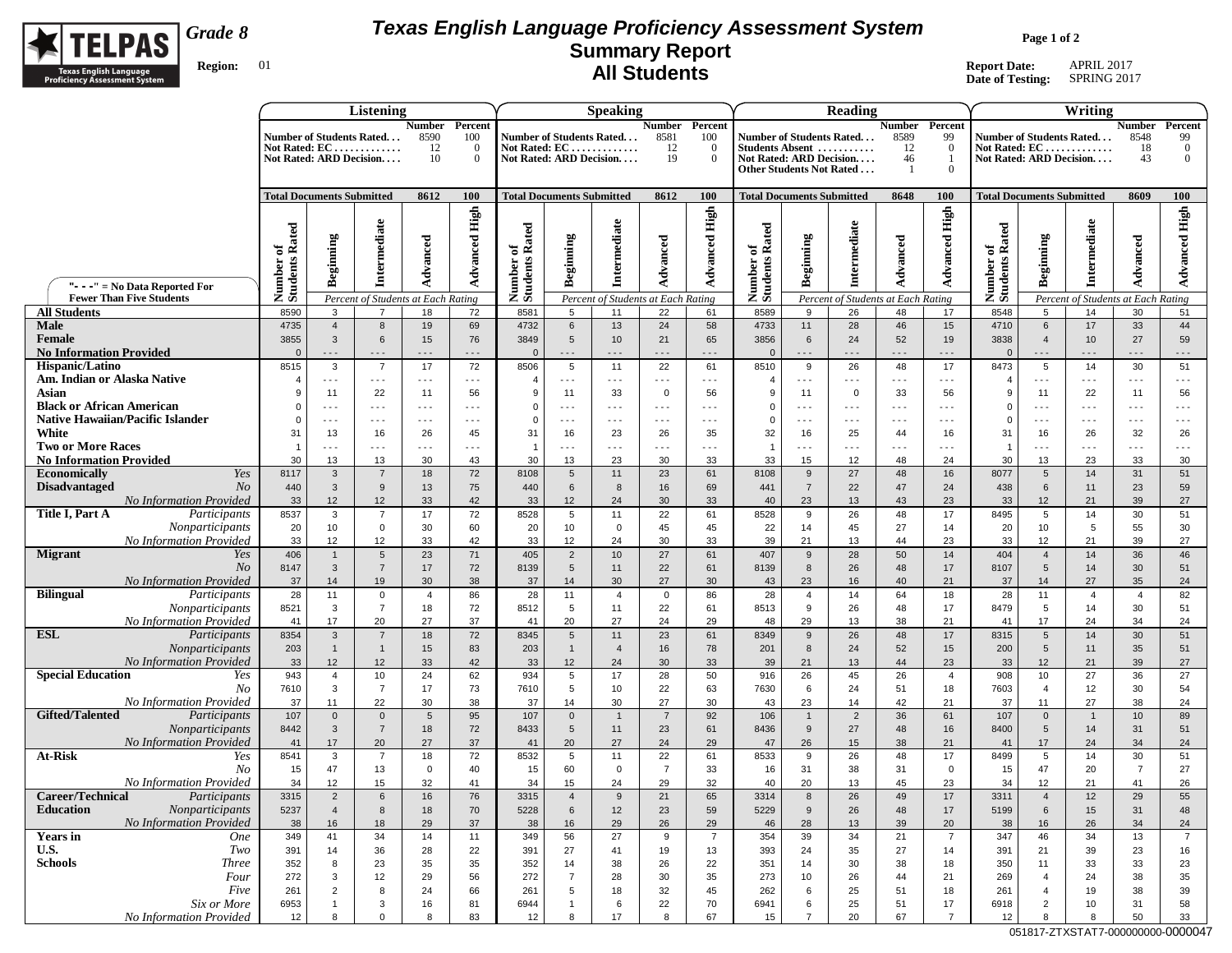

## **Texas English Language Proficiency Assessment System Summary Report All Students**

**Page 2 of 2**

**Report Date:** APRIL 2017 **Date of Testing:** SPRING 2017

|                                                                             | <b>TELPAS Comprehension Score</b>                           |                                   |                                                              |                                 | <b>TELPAS Composite Rating</b>     |                      |                      |               |                            |                       |                            |                                         |                                                    |                                                      |                                 | <b>Yearly Progress in TELPAS Composite Rating</b>          |                                              |
|-----------------------------------------------------------------------------|-------------------------------------------------------------|-----------------------------------|--------------------------------------------------------------|---------------------------------|------------------------------------|----------------------|----------------------|---------------|----------------------------|-----------------------|----------------------------|-----------------------------------------|----------------------------------------------------|------------------------------------------------------|---------------------------------|------------------------------------------------------------|----------------------------------------------|
|                                                                             |                                                             | <b>Number</b><br>Percent          |                                                              |                                 |                                    | <b>Number</b>        | Percent              |               |                            |                       |                            | Students Assessed in Both 2016 and 2017 |                                                    |                                                      |                                 |                                                            |                                              |
|                                                                             | <b>Number of Students Rated in</b><br>Listening and Reading | 99<br>8538                        | <b>Number of Students Rated in</b><br>All Language Areas     |                                 |                                    | 8525                 | 98                   |               |                            |                       |                            |                                         |                                                    |                                                      |                                 |                                                            |                                              |
|                                                                             | <b>Students not Rated in Listening</b>                      |                                   | <b>Students not Rated in at Least One</b>                    |                                 |                                    |                      |                      |               |                            | <b>Students Who</b>   |                            |                                         | <b>Students Who</b>                                | <b>Students Who</b>                                  |                                 | <b>Students Who</b>                                        |                                              |
|                                                                             | or Reading - ARD Decision<br>Other Students Not Rated       | 47<br>$\overline{1}$<br>79<br>- 1 | Language Area - ARD Decision                                 |                                 |                                    | 53                   |                      | Score         | <b>Students</b>            | <b>Progressed One</b> | <b>Proficiency Level</b>   |                                         | <b>Progressed Two</b><br><b>Proficiency Levels</b> | <b>Progressed Three</b><br><b>Proficiency Levels</b> |                                 | <b>Progressed at Least</b><br><b>One Proficiency Level</b> |                                              |
|                                                                             | <b>Total Documents Submitted</b>                            | 8664<br>100                       | Other Students Not Rated<br><b>Total Documents Submitted</b> |                                 |                                    | 86<br>8664           | 100                  |               |                            |                       | from 2016 to 2017          | from 2016 to 2017                       |                                                    | from 2016 to 2017                                    |                                 | from 2016 to 2017                                          |                                              |
|                                                                             |                                                             |                                   |                                                              |                                 |                                    |                      |                      |               |                            |                       |                            |                                         |                                                    |                                                      |                                 |                                                            |                                              |
|                                                                             |                                                             |                                   |                                                              |                                 |                                    |                      | <b>Advanced High</b> | Composite     | Matched                    |                       |                            |                                         |                                                    |                                                      |                                 |                                                            |                                              |
|                                                                             | Number of<br>Students Rated                                 | ension                            | Number of<br>Students Rated                                  |                                 | Intermediate                       |                      |                      |               | $\mathbf{a}$               |                       |                            |                                         |                                                    |                                                      |                                 |                                                            |                                              |
|                                                                             |                                                             |                                   |                                                              | Beginning                       |                                    | Advanced             |                      |               |                            |                       |                            |                                         |                                                    |                                                      |                                 |                                                            |                                              |
|                                                                             |                                                             | Average<br>Comprehe<br>Score      |                                                              |                                 |                                    |                      |                      | Average       | Number                     | Number                | Percent                    | Number                                  | Percent                                            | Number                                               | Percent                         | Number                                                     | Percent                                      |
| "- - -" = $No$ Data Reported For                                            |                                                             |                                   |                                                              |                                 |                                    |                      |                      |               |                            |                       |                            |                                         |                                                    |                                                      |                                 |                                                            |                                              |
| <b>Fewer Than Five Students</b>                                             |                                                             |                                   |                                                              |                                 | Percent of Students at Each Rating |                      |                      |               |                            |                       |                            |                                         |                                                    |                                                      |                                 |                                                            |                                              |
| <b>All Students</b><br><b>Male</b>                                          | 8538                                                        | 3.2                               | 8525                                                         | $\overline{4}$                  | 14                                 | 41                   | 42                   | 3.1           | 7939<br>4393               | 4207<br>2139          | 53<br>49                   | 53<br>37                                | $\mathbf{1}$<br>$\mathbf{1}$                       | $\overline{2}$<br>$\mathbf 0$                        | $\mathbf{0}$<br>$\mathbf 0$     | 4262<br>2176                                               | 54<br>50                                     |
| Female                                                                      | 4706<br>3832                                                | 3.1<br>3.2                        | 4698<br>3827                                                 | $\overline{4}$<br>3             | 16<br>10                           | 43<br>39             | 37<br>48             | 3.0<br>3.2    | 3546                       | 2068                  | 58                         | 16                                      | $\mathbf 0$                                        | $\overline{2}$                                       | $\mathbf{0}$                    | 2086                                                       | 59                                           |
| <b>No Information Provided</b>                                              | $\overline{0}$                                              | $- - -$                           | $\Omega$                                                     | $- - -$                         | - - -                              | $- - -$              | - - -                | $\sim$ $\sim$ | $\Omega$                   | $  -$                 | $  -$                      | - - -                                   | $- - -$                                            | $- - -$                                              | $- - -$                         | $  -$                                                      | $\sim$ $\sim$ $\sim$                         |
| Hispanic/Latino                                                             | 8463                                                        | 3.2                               | 8450                                                         | 3                               | 13                                 | 41                   | 42                   | 3.1           | 7887                       | 4177                  | 53                         | 51                                      | $\overline{1}$                                     | $\overline{2}$                                       | $\mathbf 0$                     | 4230                                                       | 54                                           |
| Am. Indian or Alaska Native                                                 |                                                             | $\sim$ $\sim$ $\sim$              | $\boldsymbol{\Delta}$                                        | $\sim$ $\sim$ $\sim$            | $\sim$ $\sim$ $\sim$               | $\sim$ $\sim$ $\sim$ | $- - -$              | $  -$         | $\overline{4}$             | $- - -$               | $\sim$ $\sim$ $\sim$       | .                                       | $\sim$ $\sim$ $\sim$                               | $\sim$ $\sim$ $\sim$                                 | $\sim$ $\sim$ $\sim$            | $\ddotsc$                                                  | $\sim$ $\sim$ $\sim$                         |
| Asian                                                                       |                                                             | 3.2                               | 9                                                            | 11                              | $\Omega$                           | 33                   | 56                   | 3.2           | 5                          | $\overline{4}$        | 80                         | $\overline{0}$                          | $\mathbf 0$                                        | $\overline{0}$                                       | $\mathbf 0$                     | $\overline{4}$                                             | 80                                           |
| <b>Black or African American</b><br><b>Native Hawaiian/Pacific Islander</b> |                                                             | $- - -$                           | $\Omega$<br>$\Omega$                                         | $\sim$ $\sim$ $\sim$<br>$- - -$ | $\sim$ $\sim$ $\sim$<br>$- - -$    | $- - -$<br>$- - -$   | $- - -$              | $  -$         | $\mathbf 0$<br>$\mathbf 0$ | $- - -$<br>$ -$       | $- - -$<br>$- - -$         | .<br>$\overline{\phantom{a}}$           | $- - -$<br>$\sim$ $\sim$ $\sim$                    | $- - -$<br>$- - -$                                   | $\sim$ $\sim$ $\sim$<br>$- - -$ | $- - -$<br>$\overline{\phantom{a}}$                        | $\sim$ $\sim$ $\sim$<br>$\sim$ $\sim$ $\sim$ |
| White                                                                       | 31                                                          | - - -<br>2.8                      | 31                                                           | 13                              | 23                                 | 35                   | $- - -$<br>29        | $ -$<br>2.7   | 24                         | 14                    | 58                         | $\overline{\mathbf{1}}$                 | $\overline{4}$                                     | $\Omega$                                             | $\mathbf{0}$                    | 15                                                         | 63                                           |
| <b>Two or More Races</b>                                                    |                                                             | $- - -$                           | $\overline{1}$                                               | $\sim$ $\sim$ $\sim$            | $\sim$ $\sim$ $\sim$               | $\sim$ $\sim$ $\sim$ | $- - -$              | $\sim$ $\sim$ | $\overline{1}$             | $- - -$               | $- - -$                    | .                                       | $\sim$ $\sim$ $\sim$                               | $\sim$ $\sim$ $\sim$                                 | $\sim$ $\sim$ $\sim$            | $- - -$                                                    | $\sim$ $\sim$ $\sim$                         |
| <b>No Information Provided</b>                                              | 30                                                          | 3.0                               | 30                                                           | 10                              | 13                                 | 43                   | 33                   | 2.9           | 18                         | 9                     | 50                         | $\mathbf 0$                             | $\Omega$                                           | $\overline{0}$                                       | $\mathbf 0$                     | 9                                                          | 50                                           |
| <b>Economically</b><br>Yes                                                  | 8067                                                        | 3.2                               | 8054                                                         | $\mathbf{3}$                    | 14                                 | 41                   | 41                   | 3.0           | 7525                       | 3955                  | 53                         | 52                                      | $\mathbf{1}$                                       | $\overline{2}$                                       | $\mathbf 0$                     | 4009                                                       | 53                                           |
| <b>Disadvantaged</b><br>N <sub>O</sub>                                      | 438                                                         | 3.3                               | 438                                                          | 5                               | 10                                 | 34                   | 52                   | 3.2           | 393                        | 242                   | 62                         | $\mathbf{1}$                            | $\mathbf 0$                                        | $\overline{0}$                                       | $\mathbf 0$                     | 243                                                        | 62                                           |
| No Information Provided<br>Title I, Part A                                  | 33<br>8485                                                  | 2.9                               | 33                                                           | 9                               | 18                                 | 39                   | 33                   | 2.8           | 21<br>7903                 | 10<br>4189            | 48<br>53                   | $\mathbf 0$<br>53                       | $\mathbf 0$<br>$\mathbf{1}$                        | $\overline{0}$<br>$\overline{2}$                     | $\mathbf 0$<br>$\mathbf 0$      | 10<br>4244                                                 | 48<br>54                                     |
| Participants<br>Nonparticipants                                             | 20                                                          | 3.2<br>2.9                        | 8472<br>20                                                   | $\mathbf{3}$<br>10              | 14<br>5                            | 41<br>60             | 42<br>25             | 3.1<br>$2.8$  | 15                         | 8                     | 53                         | $\overline{0}$                          | $\mathbf 0$                                        | $\mathbf 0$                                          | $\mathbf 0$                     | 8                                                          | 53                                           |
| No Information Provided                                                     | 33                                                          | 2.9                               | 33                                                           | 9                               | 18                                 | 39                   | 33                   | 2.8           | 21                         | 10                    | 48                         | $\mathbf 0$                             | $\mathbf 0$                                        | $\mathbf 0$                                          | $\mathbf 0$                     | 10                                                         | 48                                           |
| <b>Migrant</b><br>Yes                                                       | 403                                                         | 3.2                               | 402                                                          | 3                               | 15                                 | 45                   | 37                   | 3.0           | 386                        | 175                   | 45                         | $\overline{2}$                          | $\mathbf{1}$                                       | $\mathbf 0$                                          | $\mathbf 0$                     | 177                                                        | 46                                           |
| N <sub>O</sub>                                                              | 8098                                                        | $3.2\,$                           | 8086                                                         | $\overline{4}$                  | 13                                 | 41                   | 42                   | 3.1           | 7532                       | 4022                  | 53                         | 51                                      | $\mathbf{1}$                                       | $\overline{2}$                                       | $\mathbf{0}$                    | 4075                                                       | 54                                           |
| <b>No Information Provided</b>                                              | 37                                                          | 2.8                               | 37                                                           | 8                               | 27                                 | 35                   | 30                   | 2.7           | 21<br>24                   | 10<br>21              | 48<br>88                   | $\Omega$<br>$\mathbf 0$                 | $\mathbf 0$                                        | $\overline{0}$                                       | $\Omega$<br>0                   | 10<br>21                                                   | 48<br>88                                     |
| <b>Bilingual</b><br>Participants<br>Nonparticipants                         | 28<br>8469                                                  | 3.3<br>3.2                        | 28<br>8456                                                   | $\overline{4}$<br>3             | $\overline{7}$<br>13               | 14<br>41             | 75<br>42             | 3.3<br>3.1    | 7892                       | 4175                  | 53                         | 53                                      | 0<br>$\mathbf{1}$                                  | $\mathbf 0$<br>$\overline{2}$                        | $\mathbf 0$                     | 4230                                                       | 54                                           |
| No Information Provided                                                     | 41                                                          | 2.7                               | 41                                                           | 15                              | 22                                 | 34                   | 29                   | 2.6           | 23                         | 11                    | 48                         | $\mathbf 0$                             | $\mathbf 0$                                        | $\overline{0}$                                       | $\mathbf 0$                     | 11                                                         | 48                                           |
| <b>ESL</b><br>Participants                                                  | 8306                                                        | 3.2                               | 8293                                                         | $\overline{4}$                  | 14                                 | 41                   | 42                   | 3.1           | 7728                       | 4104                  | 53                         | 53                                      | $\mathbf{1}$                                       | $\overline{2}$                                       | $\mathbf{0}$                    | 4159                                                       | 54                                           |
| Nonparticipants                                                             | 199                                                         | 3.3                               | 199                                                          | $\overline{2}$                  | 11                                 | 44                   | 43                   | 3.1           | 190                        | 93                    | 49                         | $\overline{0}$                          | $\mathbf 0$                                        | $\mathbb O$                                          | $\mathbf 0$                     | 93                                                         | 49                                           |
| No Information Provided                                                     | 33                                                          | 2.9                               | 33                                                           | 9                               | 18                                 | 39                   | 33                   | 2.8           | 21                         | 10                    | 48                         | $\mathbf 0$                             | $\mathbf{0}$                                       | $\overline{0}$                                       | $\mathbf 0$                     | 10                                                         | 48                                           |
| <b>Special Education</b><br>Yes<br>N <sub>O</sub>                           | 907<br>7594                                                 | $2.8\,$<br>3.2                    | 900<br>7588                                                  | $\overline{7}$<br>$\mathbf{3}$  | 33<br>11                           | 45<br>41             | 14<br>45             | 2.6<br>3.1    | 871<br>7047                | 238<br>3959           | 27<br>56                   | 5<br>48                                 | $\overline{1}$<br>$\mathbf{1}$                     | $\mathbf 0$<br>$\overline{2}$                        | 0<br>0                          | 243<br>4009                                                | 28<br>57                                     |
| No Information Provided                                                     | 37                                                          | 2.8                               | 37                                                           | 8                               | 24                                 | 38                   | 30                   | 2.7           | 21                         | 10                    | 48                         | $\Omega$                                | $\mathbf 0$                                        | $\mathbf 0$                                          | $\mathbf 0$                     | 10                                                         | 48                                           |
| <b>Gifted/Talented</b><br>Participants                                      | 106                                                         | 3.8                               | 106                                                          | $\mathbf{0}$                    | $\mathbf{0}$                       | 12                   | 88                   | 3.7           | 105                        | 94                    | 90                         | $\mathbf 0$                             | $\mathbf 0$                                        | $\overline{0}$                                       | $\mathbf 0$                     | 94                                                         | 90                                           |
| Nonparticipants                                                             | 8391                                                        | 3.2                               | 8378                                                         | $\overline{4}$                  | 14                                 | 41                   | 41                   | 3.0           | 7811                       | 4102                  | 53                         | 53                                      | $\mathbf{1}$                                       | $\overline{2}$                                       | $\mathbf{0}$                    | 4157                                                       | 53                                           |
| <b>No Information Provided</b>                                              | 41                                                          | 2.7                               | 41                                                           | 12                              | 24                                 | 34                   | 29                   | 2.6           | 23                         | 11                    | 48                         | $\mathbf 0$                             | $\mathbf 0$                                        | $\overline{0}$                                       | $\mathbf 0$                     | 11                                                         | 48<br>54                                     |
| At-Risk<br>Yes<br>N <sub>O</sub>                                            | 8489                                                        | 3.2<br>2.1                        | 8476<br>15                                                   | 3<br>33                         | 13<br>33                           | 41<br>13             | 42<br>20             | 3.1           | 7914<br>$\overline{4}$     | 4195<br>$\sim$ $\sim$ | 53<br>$\sim$ $\sim$ $\sim$ | 53<br>.                                 | $\overline{1}$                                     | $\overline{2}$<br>$\sim$ $\sim$ $\sim$               | $\mathbf 0$                     | 4250<br>$\overline{\phantom{a}}$                           | $\sim$ $\sim$ $\sim$                         |
| <b>No Information Provided</b>                                              | 15<br>34                                                    | 2.9                               | 34                                                           | 9                               | 18                                 | 41                   | 32                   | 2.1<br>2.8    | 21                         | 10                    | 48                         | $\mathbf 0$                             | 0                                                  | $\mathbf 0$                                          | 0                               | 10                                                         | 48                                           |
| Career/Technical<br>Participants                                            | 3307                                                        | 3.2                               | 3306                                                         | 3                               | 12                                 | 41                   | 44                   | 3.1           | 3122                       | 1704                  | 55                         | 19                                      |                                                    | $\mathbf 0$                                          | $\mathbf 0$                     | 1723                                                       | 55                                           |
| <b>Education</b><br>Nonparticipants                                         | 5193                                                        | 3.1                               | 5181                                                         | $\overline{4}$                  | 14                                 | 41                   | 41                   | 3.0           | 4796                       | 2493                  | 52                         | 34                                      | $\mathbf{1}$                                       | $\overline{2}$                                       | $\mathsf{O}\xspace$             | 2529                                                       | 53                                           |
| <b>No Information Provided</b>                                              | 38                                                          | 2.7                               | 38                                                           | 13                              | 24                                 | 34                   | 29                   | 2.6           | 21                         | 10                    | 48                         | $\mathbf{0}$                            | $\mathbf 0$                                        | $\mathbf 0$                                          | $\mathbf{0}$                    | 10                                                         | 48                                           |
| <b>Years</b> in<br><b>One</b>                                               | 348                                                         | 2.0                               | 347                                                          | 33                              | 40                                 | 20                   | 6                    | 1.9           | 30                         | 13                    | 43                         | $\overline{2}$                          | $\overline{7}$                                     | $\mathbf 0$                                          | 0                               | 15                                                         | 50                                           |
| U.S.<br>Two<br><b>Schools</b><br><b>Three</b>                               | 391<br>349                                                  | 2.4<br>2.8                        | 391                                                          | 16<br>9                         | 40<br>28                           | 29<br>40             | 15<br>24             | 2.3           | 344<br>326                 | 192<br>181            | 56<br>56                   | 17<br>8                                 | 5<br>$\overline{2}$                                | $\overline{2}$<br>$\mathbf 0$                        | $\overline{1}$<br>$\Omega$      | 211<br>189                                                 | 61<br>58                                     |
| Four                                                                        | 267                                                         | 3.1                               | 349<br>267                                                   | $\overline{2}$                  | 23                                 | 43                   | 32                   | 2.7<br>2.9    | 248                        | 124                   | 50                         | $\overline{2}$                          | $\mathbf{1}$                                       | 0                                                    | 0                               | 126                                                        | 51                                           |
| Five                                                                        | 259                                                         | $3.2\,$                           | 259                                                          | 3                               | 15                                 | 49                   | 33                   | 3.0           | 246                        | 126                   | 51                         | $\overline{2}$                          | $\mathbf{1}$                                       | $\overline{0}$                                       | 0                               | 128                                                        | 52                                           |
| Six or More                                                                 | 6912                                                        | 3.3                               | 6900                                                         | $\mathbf{1}$                    | 10                                 | 42                   | 47                   | 3.2           | 6734                       | 3568                  | 53                         | 22                                      | 0                                                  | $\mathbf 0$                                          | 0                               | 3590                                                       | 53                                           |
| No Information Provided                                                     | 12                                                          | 3.3                               | 12                                                           | $\mathbf 0$                     | 8                                  | 67                   | 25                   | 3.0           | 11                         | 3                     | 27                         | 0                                       | $\mathbf 0$                                        | $\overline{0}$                                       | 0                               | 3                                                          | 27                                           |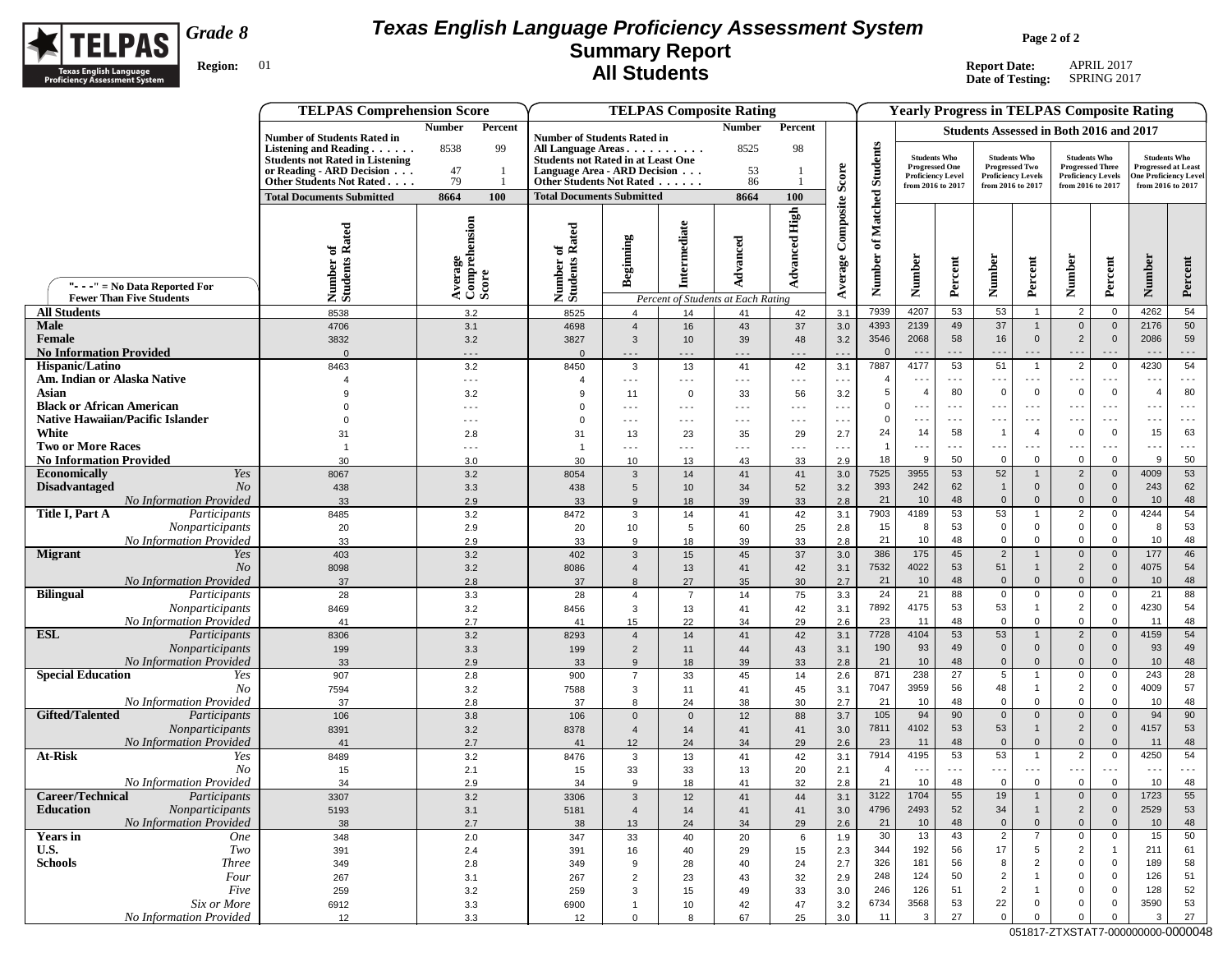

## **Texas English Language Proficiency Assessment System Summary Report All Students**

**Page 1 of 2**

**Report Date:** APRIL 2017 **Date of Testing:** SPRING 2017

|                                                         |                                  | Listening                      |                                                                        |                                    |                                 |                                  |                                 | <b>Speaking</b>                                                        |                                   |                                                   |                                                                                |                                 | Reading                         |                                        |                                                         |                                      |                                              | Writing                                                                |                                    |                                    |
|---------------------------------------------------------|----------------------------------|--------------------------------|------------------------------------------------------------------------|------------------------------------|---------------------------------|----------------------------------|---------------------------------|------------------------------------------------------------------------|-----------------------------------|---------------------------------------------------|--------------------------------------------------------------------------------|---------------------------------|---------------------------------|----------------------------------------|---------------------------------------------------------|--------------------------------------|----------------------------------------------|------------------------------------------------------------------------|------------------------------------|------------------------------------|
|                                                         |                                  |                                | Number of Students Rated<br>Not Rated: $EC$<br>Not Rated: ARD Decision | Number Percent<br>7966<br>76<br>21 | 99<br>- 1<br>$\mathbf{0}$       |                                  |                                 | Number of Students Rated<br>Not Rated: $EC$<br>Not Rated: ARD Decision | <b>Number</b><br>7963<br>76<br>24 | Percent<br>99<br>$\overline{1}$<br>$\overline{0}$ | Number of Students Rated<br>Students Absent<br><b>Other Students Not Rated</b> |                                 | Not Rated: ARD Decision         | <b>Number</b><br>7975<br>65<br>44<br>8 | Percent<br>99<br>$\overline{1}$<br>-1<br>$\overline{0}$ |                                      |                                              | Number of Students Rated<br>Not Rated: $EC$<br>Not Rated: ARD Decision | <b>Number</b><br>7892<br>125<br>42 | Percent<br>98<br>2<br>$\mathbf{1}$ |
|                                                         | <b>Total Documents Submitted</b> |                                |                                                                        | 8063                               | <b>100</b>                      | <b>Total Documents Submitted</b> |                                 |                                                                        | 8063                              | 100                                               | <b>Total Documents Submitted</b>                                               |                                 |                                 | 8092                                   | 100                                                     | <b>Total Documents Submitted</b>     |                                              |                                                                        | 8059                               | 100                                |
| "---" = No Data Reported For                            | Number of<br>Students Rated      | Beginning                      | Intermediate                                                           | Advanced                           | <b>Advanced High</b>            | Rated<br>್<br>Number<br>Students | Beginning                       | Intermediate                                                           | Advanced                          | <b>Advanced High</b>                              | Number of<br>Students Rated                                                    | Beginning                       | Intermediate                    | Advanced                               | <b>Advanced High</b>                                    | Rated<br>đ<br>Number c<br>Students 1 | Beginning                                    | Intermediate                                                           | Advanced                           | High<br>Advanced                   |
| <b>Fewer Than Five Students</b>                         |                                  |                                |                                                                        | Percent of Students at Each Rating |                                 |                                  |                                 | Percent of Students at Each Rating                                     |                                   |                                                   |                                                                                |                                 |                                 | Percent of Students at Each Rating     |                                                         |                                      |                                              | Percent of Students at Each Rating                                     |                                    |                                    |
| <b>All Students</b>                                     | 7966                             | $\overline{7}$                 | 14                                                                     | 25                                 | 54                              | 7963                             | 11                              | 18                                                                     | 27                                | 44                                                | 7975                                                                           | 15                              | 32                              | 41                                     | 11                                                      | 7892                                 | 9                                            | 23                                                                     | 35                                 | 34                                 |
| <b>Male</b><br>Female<br><b>No Information Provided</b> | 4628<br>3338<br>$\Omega$         | 8<br>$6\phantom{1}$<br>$- - -$ | 15<br>13<br>$- - -$                                                    | 25<br>24<br>$- - -$                | 52<br>57<br>$- - -$             | 4625<br>3338<br>$\Omega$         | 12<br>10<br>$- - -$             | 19<br>17<br>$- - -$                                                    | 27<br>27<br>$\sim$ $\sim$ $\sim$  | 42<br>46<br>$- - -$                               | 4642<br>3333<br>$\mathbf{0}$                                                   | 18<br>11<br>.                   | 33<br>31<br>$- - -$             | 38<br>45<br>$- - -$                    | 11<br>12<br>$\sim$ $\sim$ $\sim$                        | 4580<br>3312<br>$\mathbf{0}$         | 10<br>$\overline{7}$<br>$\sim$ $\sim$ $\sim$ | 25<br>19<br>- - -                                                      | 35<br>34<br>$- - -$                | 29<br>40<br>$- - -$                |
| <b>Hispanic/Latino</b>                                  | 7822                             | $\overline{7}$                 | 14                                                                     | 25                                 | 54                              | 7819                             | 10                              | 18                                                                     | 27                                | 44                                                | 7813                                                                           | 15                              | 32                              | 41                                     | 11                                                      | 7750                                 | 8                                            | 23                                                                     | 35                                 | 34                                 |
| Am. Indian or Alaska Native                             | 3                                | $\sim$ $\sim$ $\sim$           | $\sim$ $\sim$ $\sim$                                                   | $\sim$ $\sim$ $\sim$               | $- - -$                         | -3                               | $\sim$ $\sim$ $\sim$            | $\sim$ $\sim$ $\sim$                                                   | $\sim$ $\sim$ $\sim$              | $\sim$ $\sim$ $\sim$                              | 3                                                                              | $\sim$ $\sim$ $\sim$            | $- - -$                         | $\sim$ $\sim$ $\sim$                   | $\sim$ $\sim$ $\sim$                                    | 3                                    | $\sim$ $\sim$ $\sim$                         | $\sim$ $\sim$ $\sim$                                                   | $\sim$ $\sim$ $\sim$               | $\sim$ $\sim$ $\sim$               |
| Asian<br><b>Black or African American</b>               | 14                               | 21                             | 29                                                                     | 14                                 | 36                              | 14                               | 29                              | 36                                                                     | 14                                | 21                                                | 14                                                                             | 14                              | 14                              | 36                                     | 36                                                      | 14                                   | 21                                           | 21                                                                     | 29                                 | 29                                 |
| <b>Native Hawaiian/Pacific Islander</b>                 | $\Omega$                         | $- - -$<br>$- - -$             | $\sim$ $\sim$ $\sim$<br>$- - -$                                        | $\sim$ $\sim$ $\sim$<br>$- - -$    | $\sim$ $\sim$ $\sim$<br>$- - -$ | $\overline{2}$<br>$\mathbf 0$    | $\sim$ $\sim$ $\sim$<br>$- - -$ | $\sim$ $\sim$ $\sim$<br>$- - -$                                        | $\sim$ $\sim$ $\sim$<br>$- - -$   | $\sim$ $\sim$ $\sim$<br>$- - -$                   | $\overline{2}$<br>$\mathbf 0$                                                  | $\sim$ $\sim$ $\sim$<br>$- - -$ | $\sim$ $\sim$ $\sim$<br>$- - -$ | $- - -$<br>$- - -$                     | $\sim$ $\sim$ $\sim$<br>$- - -$                         | $\overline{2}$<br>$\mathbf 0$        | $\sim$ $\sim$ $\sim$<br>$- - -$              | $- - -$<br>$- - -$                                                     | $\sim$ $\sim$ $\sim$<br>$- - -$    | $\sim$ $\sim$ $\sim$<br>$- - -$    |
| White                                                   | 46                               | 20                             | 20                                                                     | 24                                 | 37                              | 46                               | 24                              | 24                                                                     | 26                                | 26                                                | 48                                                                             | 21                              | 35                              | 35                                     | 8                                                       | 46                                   | 17                                           | 33                                                                     | 26                                 | 24                                 |
| <b>Two or More Races</b>                                | 8                                | 13                             | 38                                                                     | 25                                 | 25                              | 8                                | 38                              | 13                                                                     | 38                                | 13                                                | 8                                                                              | $\mathbf 0$                     | 50                              | 38                                     | 13                                                      | 8                                    | 13                                           | 25                                                                     | 38                                 | 25                                 |
| <b>No Information Provided</b>                          | 71                               | 34                             | 14                                                                     | 17                                 | 35                              | 71                               | 46                              | 17                                                                     | 13                                | 24                                                | 87                                                                             | 28                              | 34                              | 24                                     | 14                                                      | 69                                   | 41                                           | 16                                                                     | 23                                 | 20                                 |
| <b>Economically</b><br>Yes                              | 7395                             | $\overline{7}$                 | 14                                                                     | 25                                 | 55                              | 7393                             | 10                              | 18                                                                     | 28                                | 44                                                | 7391                                                                           | 15                              | 33                              | 41                                     | 11                                                      | 7333                                 | 8                                            | 23                                                                     | 35                                 | 34                                 |
| <b>Disadvantaged</b><br>No                              | 472                              | 15                             | 16                                                                     | 19                                 | 50                              | 471                              | 18                              | 20                                                                     | 20                                | 41                                                | 468                                                                            | 19                              | 26                              | 41                                     | 15                                                      | 463                                  | 15                                           | 21                                                                     | 34                                 | 30                                 |
| <b>No Information Provided</b>                          | 99                               | 32                             | 20                                                                     | 18                                 | 29                              | 99                               | 45                              | 23                                                                     | 12                                | 19                                                | 116                                                                            | 28                              | 35                              | 22                                     | 14                                                      | 96                                   | 36                                           | 24                                                                     | 21                                 | 19                                 |
| Title I, Part A<br>Participants                         | 7731                             | $\overline{7}$                 | 14                                                                     | 25                                 | 55                              | 7728                             | 10                              | 18                                                                     | 28                                | 44                                                | 7726                                                                           | 15                              | 32                              | 41                                     | 11                                                      | 7660                                 | 8                                            | 23                                                                     | 35                                 | 34                                 |
| Nonparticipants                                         | 142                              | 29                             | 12                                                                     | 16                                 | 43                              | 142                              | 30                              | 15                                                                     | 20                                | 35                                                | 138                                                                            | 29                              | 23                              | 38                                     | 9                                                       | 141                                  | 30                                           | 22                                                                     | 22                                 | 26                                 |
| <b>No Information Provided</b><br><b>Migrant</b><br>Yes | 93<br>432                        | 32<br>$\overline{2}$           | 20<br>13                                                               | 17<br>26                           | 30<br>59                        | 93<br>431                        | 45<br>$6\phantom{1}$            | 23<br>13                                                               | 13<br>32                          | 19<br>50                                          | 111<br>437                                                                     | 28<br>13                        | 35<br>34                        | 23<br>45                               | 14<br>8                                                 | 91<br>427                            | 36<br>$\overline{4}$                         | 24<br>22                                                               | 21<br>40                           | 19<br>35                           |
| No.                                                     | 7429                             | $\overline{7}$                 | 14                                                                     | 25                                 | 54                              | 7427                             | 11                              | 18                                                                     | 27                                | 44                                                | 7415                                                                           | 15                              | 32                              | 41                                     | 12                                                      | 7363                                 | $9\,$                                        | 23                                                                     | 35                                 | 34                                 |
| <b>No Information Provided</b>                          | 105                              | 30                             | 21                                                                     | 19                                 | 30                              | 105                              | 44                              | 23                                                                     | 13                                | 20                                                | 123                                                                            | 29                              | 34                              | 23                                     | 14                                                      | 102                                  | 35                                           | 25                                                                     | 21                                 | 19                                 |
| <b>Bilingual</b><br>Participants                        | 27                               | $\overline{4}$                 | $\overline{7}$                                                         | 15                                 | 74                              | 27                               | $\overline{7}$                  | 11                                                                     | 22                                | 59                                                | 27                                                                             | 11                              | 30                              | 41                                     | 19                                                      | 27                                   | $\overline{4}$                               | 19                                                                     | 26                                 | 52                                 |
| Nonparticipants                                         | 7833                             | $\overline{7}$                 | 14                                                                     | 25                                 | 54                              | 7830                             | 10                              | 18                                                                     | 27                                | 44                                                | 7824                                                                           | 15                              | 32                              | 41                                     | 11                                                      | 7762                                 | 8                                            | 23                                                                     | 35                                 | 34                                 |
| No Information Provided                                 | 106                              | 30                             | 20                                                                     | 18                                 | 32                              | 106                              | 43                              | 21                                                                     | 14                                | 22                                                | 124                                                                            | 28                              | 34                              | 23                                     | 15                                                      | 103                                  | 35                                           | 24                                                                     | 21                                 | 19                                 |
| <b>ESL</b><br>Participants                              | 7690                             | $\overline{7}$                 | 14                                                                     | 25                                 | 54                              | 7687                             | 11                              | 18                                                                     | 28                                | 44                                                | 7683                                                                           | 15                              | 32                              | 41                                     | 11                                                      | 7619                                 | $\boldsymbol{9}$                             | 23                                                                     | 35                                 | 34                                 |
| Nonparticipants                                         | 186                              | $\overline{2}$                 | 8                                                                      | 20                                 | 70                              | 186                              | $\mathbf{3}$                    | 10                                                                     | 18                                | 69                                                | 184                                                                            | 10 <sup>1</sup>                 | 36                              | 41                                     | 13                                                      | 185                                  | $\mathbf{3}$                                 | 17                                                                     | 31                                 | 49                                 |
| <b>No Information Provided</b><br>Yes                   | 90                               | 31                             | 20                                                                     | 17                                 | 32                              | 90                               | 44                              | 21                                                                     | 13                                | 21                                                | 108                                                                            | 27                              | 36                              | 23                                     | 14                                                      | 88                                   | 35                                           | 23                                                                     | 23                                 | 19<br>22                           |
| <b>Special Education</b><br>No                          | 900<br>6958                      | $\overline{4}$<br>8            | 14<br>14                                                               | 29<br>24                           | 52<br>55                        | 897<br>6958                      | 6<br>11                         | 19<br>18                                                               | 31<br>27                          | 44<br>44                                          | 878<br>6971                                                                    | 32<br>13                        | 43<br>31                        | 23<br>44                               | $\mathbf{3}$<br>13                                      | 870<br>6917                          | 10<br>8                                      | 35<br>21                                                               | 33<br>35                           | 36                                 |
| No Information Provided                                 | 108                              | 31                             | 21                                                                     | 19                                 | 29                              | 108                              | 44                              | 23                                                                     | 13                                | 19                                                | 126                                                                            | 30                              | 34                              | 22                                     | 13                                                      | 105                                  | 36                                           | 26                                                                     | 20                                 | 18                                 |
| <b>Gifted/Talented</b><br>Participants                  | 35                               | $\mathbf{0}$                   | $\mathbf{3}$                                                           | 17                                 | 80                              | 35                               | $\mathbf{0}$                    | $6\phantom{1}$                                                         | 29                                | 66                                                | 35                                                                             | $\mathbf{3}$                    | 14                              | 49                                     | 34                                                      | 35                                   | $\mathbf 0$                                  | $6\phantom{1}$                                                         | 26                                 | 69                                 |
| Nonparticipants                                         | 7818                             | $\overline{7}$                 | 14                                                                     | 25                                 | 54                              | 7815                             | 10 <sup>1</sup>                 | 18                                                                     | 27                                | 44                                                | 7810                                                                           | 15                              | 32                              | 41                                     | 11                                                      | 7747                                 | 8                                            | 23                                                                     | 35                                 | 34                                 |
| <b>No Information Provided</b>                          | 113                              | 32                             | 21                                                                     | 19                                 | 28                              | 113                              | 45                              | 22                                                                     | 13                                | 19                                                | 130                                                                            | 31                              | 34                              | 22                                     | 14                                                      | 110                                  | 37                                           | 25                                                                     | 19                                 | 18                                 |
| <b>At-Risk</b><br>Yes                                   | 7805                             | $\overline{7}$                 | 14                                                                     | 25                                 | 55                              | 7802                             | 10                              | 18                                                                     | 28                                | 44                                                | 7795                                                                           | 15                              | 32                              | 42                                     | 11                                                      | 7733                                 | 8                                            | 23                                                                     | 35                                 | 34                                 |
| No                                                      | 67                               | 31                             | 28                                                                     | 16                                 | 24                              | 67                               | 46                              | 24                                                                     | 10                                | 19                                                | 67                                                                             | 37                              | 34                              | 22                                     | 6                                                       | 67                                   | 31                                           | 30                                                                     | 16                                 | 22                                 |
| No Information Provided<br>Career/Technical             | 94<br>4832                       | 33<br>$6\phantom{1}6$          | 20<br>$13$                                                             | 17<br>25                           | 30<br>56                        | 94<br>4832                       | 46                              | 22<br>17                                                               | 13<br>28                          | 19                                                | 113<br>4825                                                                    | 29                              | 35<br>31                        | 23<br>43                               | 13<br>12                                                | 92                                   | 37<br>$\overline{7}$                         | 24<br>22                                                               | 21<br>35                           | 18<br>36                           |
| Participants<br>Nonparticipants<br><b>Education</b>     | 3019                             | 9                              | 15                                                                     | 25                                 | 52                              | 3016                             | 9<br>13                         | 19                                                                     | 26                                | 46<br>42                                          | 3018                                                                           | 14<br>16                        | 34                              | 39                                     | 11                                                      | 4786<br>2993                         | 10                                           | 24                                                                     | 35                                 | 31                                 |
| No Information Provided                                 | 115                              | 33                             | 21                                                                     | 18                                 | 28                              | 115                              | 45                              | 23                                                                     | 13                                | 19                                                | 132                                                                            | 31                              | 34                              | 22                                     | 13                                                      | 113                                  | 37                                           | 26                                                                     | 19                                 | 18                                 |
| <b>Years</b> in<br><b>One</b>                           | 876                              | 42                             | 34                                                                     | 16                                 | 9                               | 876                              | 56                              | 29                                                                     | 11                                | $\overline{4}$                                    | 877                                                                            | 38                              | 35                              | 20                                     | 8                                                       | 873                                  | 42                                           | 37                                                                     | 15                                 | 6                                  |
| U.S.<br>Two                                             | 439                              | 21                             | 36                                                                     | 26                                 | 18                              | 439                              | 33                              | 38                                                                     | 19                                | 10                                                | 436                                                                            | 29                              | 33                              | 27                                     | 11                                                      | 439                                  | 23                                           | 41                                                                     | 22                                 | 13                                 |
| <b>Schools</b><br><b>Three</b>                          | 419                              | 10                             | 28                                                                     | 31                                 | 31                              | 419                              | 15                              | 40                                                                     | 29                                | 17                                                | 422                                                                            | 18                              | 30                              | 34                                     | 18                                                      | 417                                  | 12                                           | 37                                                                     | 33                                 | 19                                 |
| Four                                                    | 342                              | 6                              | 19                                                                     | 33                                 | 42                              | 342                              | 12                              | 32                                                                     | 35                                | 21                                                | 346                                                                            | 13                              | 31                              | 40                                     | 16                                                      | 338                                  | $\overline{7}$                               | 30                                                                     | 41                                 | 22                                 |
| Five                                                    | 246                              | $\sqrt{5}$                     | 16                                                                     | 35                                 | 43                              | 246                              | 8                               | 30                                                                     | 32                                | 30                                                | 248                                                                            | 8                               | 27                              | 45                                     | 20                                                      | 246                                  | $5\phantom{.0}$                              | 25                                                                     | 42                                 | 27                                 |
| Six or More<br>No Information Provided                  | 5609<br>35                       | $\mathbf{1}$<br>11             | $\overline{7}$<br>17                                                   | 25<br>37                           | 67<br>34                        | 5606<br>35                       | $\overline{2}$<br>17            | 12<br>20                                                               | 30<br>40                          | 57<br>23                                          | 5605<br>41                                                                     | 11<br>17                        | 32<br>39                        | 46<br>41                               | 11<br>$\overline{2}$                                    | 5548<br>31                           | $\overline{2}$<br>13                         | 17<br>45                                                               | 38<br>29                           | 42<br>13                           |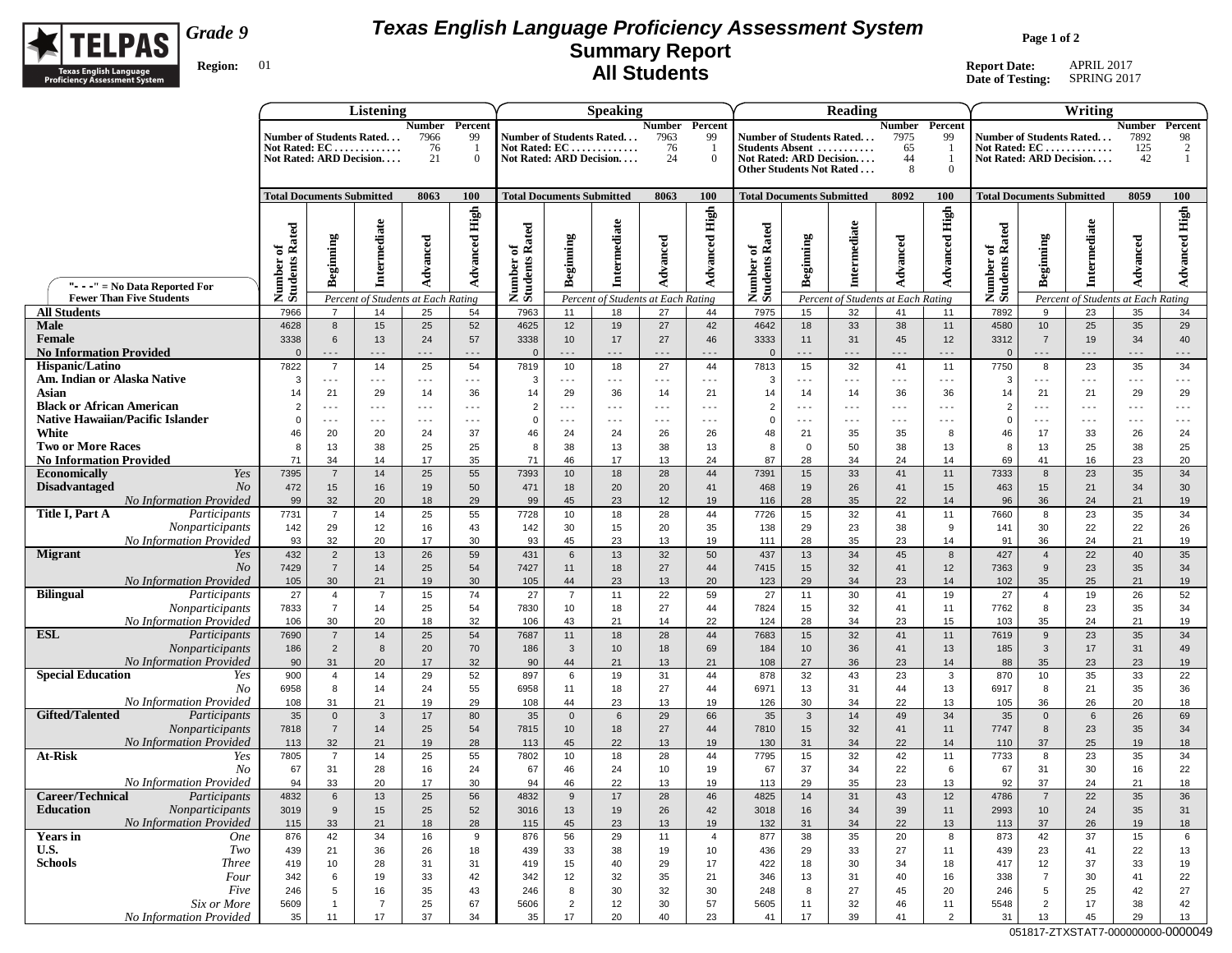

## **Texas English Language Proficiency Assessment System Summary Report All Students**

**Page 2 of 2**

**Report Date:** APRIL 2017 **Date of Testing:** SPRING 2017

|                                                                   | <b>TELPAS Comprehension Score</b>                                   |                                   |                                                                           |                      |                            | <b>TELPAS Composite Rating</b>     |                            |                      |                                |                                              |                                               |                                                |                              |                                                |                                     | <b>Yearly Progress in TELPAS Composite Rating</b> |                                              |
|-------------------------------------------------------------------|---------------------------------------------------------------------|-----------------------------------|---------------------------------------------------------------------------|----------------------|----------------------------|------------------------------------|----------------------------|----------------------|--------------------------------|----------------------------------------------|-----------------------------------------------|------------------------------------------------|------------------------------|------------------------------------------------|-------------------------------------|---------------------------------------------------|----------------------------------------------|
|                                                                   |                                                                     | <b>Number</b><br>Percent          |                                                                           |                      |                            | <b>Number</b>                      | Percent                    |                      |                                |                                              |                                               | <b>Students Assessed in Both 2016 and 2017</b> |                              |                                                |                                     |                                                   |                                              |
|                                                                   | <b>Number of Students Rated in</b><br>Listening and Reading         | 96<br>7855                        | <b>Number of Students Rated in</b><br>All Language Areas                  |                      |                            | 7816                               | 96                         |                      |                                |                                              |                                               |                                                |                              |                                                |                                     |                                                   |                                              |
|                                                                   | <b>Students not Rated in Listening</b><br>or Reading - ARD Decision | 45<br>-1                          | <b>Students not Rated in at Least One</b><br>Language Area - ARD Decision |                      |                            | 47                                 |                            |                      | <b>Students</b>                | <b>Students Who</b><br><b>Progressed One</b> |                                               | <b>Students Who</b><br><b>Progressed Two</b>   |                              | <b>Students Who</b><br><b>Progressed Three</b> |                                     | <b>Students Who</b><br><b>Progressed at Least</b> |                                              |
|                                                                   | Other Students Not Rated                                            | 271<br>3                          | Other Students Not Rated                                                  |                      |                            | 308                                | $\overline{4}$             | Score                |                                |                                              | <b>Proficiency Level</b><br>from 2016 to 2017 | <b>Proficiency Levels</b><br>from 2016 to 2017 |                              | <b>Proficiency Levels</b><br>from 2016 to 2017 |                                     | <b>One Proficiency Level</b><br>from 2016 to 2017 |                                              |
|                                                                   | <b>Total Documents Submitted</b>                                    | 8171<br>100                       | <b>Total Documents Submitted</b>                                          |                      |                            | 8171                               | 100                        |                      |                                |                                              |                                               |                                                |                              |                                                |                                     |                                                   |                                              |
|                                                                   | Number of<br>Students Rated                                         | Average<br>Comprehension<br>Score | Number of<br>Students Rated                                               | Beginning            | Intermediate               | Advanced                           | <b>Advanced High</b>       | Composite<br>Average | Matched<br>$\epsilon$<br>umber | <b>Number</b>                                | Percent                                       | <b>Number</b>                                  | Percent                      | Number                                         | Percent                             | Number                                            | Percent                                      |
| "- - -" = No Data Reported For<br><b>Fewer Than Five Students</b> |                                                                     |                                   |                                                                           |                      |                            | Percent of Students at Each Rating |                            |                      | ź                              |                                              |                                               |                                                |                              |                                                |                                     |                                                   |                                              |
| <b>All Students</b>                                               | 7855                                                                | 2.9                               | 7816                                                                      | $\overline{7}$       | 23                         | 44                                 | 27                         | 2.8                  | 6519                           | 2544                                         | 39                                            | 41                                             | $\mathbf{1}$                 | $\mathbf 0$                                    | $\mathbf 0$                         | 2585                                              | 40                                           |
| Male                                                              | 4558                                                                | 2.8                               | 4531                                                                      | 8                    | 25                         | 45                                 | 23                         | 2.7                  | 3808                           | 1360                                         | 36                                            | 24                                             | $\mathbf{1}$                 | $\mathbf 0$                                    | $\mathbf{0}$                        | 1384                                              | 36                                           |
| Female                                                            | 3297                                                                | $3.0\,$                           | 3285                                                                      | $5\phantom{.0}$      | 20                         | 43                                 | 32                         | 2.9                  | 2711                           | 1184                                         | 44                                            | 17                                             | $\mathbf{1}$                 | $\overline{0}$                                 | $\mathbf{0}$                        | 1201                                              | 44                                           |
| <b>No Information Provided</b>                                    | $\Omega$                                                            | $- - -$                           | $\mathbf{0}$                                                              | $- - -$              |                            | $- - -$                            | $\overline{\phantom{a}}$ . | $\sim$ $\sim$        | $\Omega$                       | $- - -$                                      | $- - -$                                       | $- - -$                                        | $- - -$                      | $- - -$                                        | $- - -$                             | $- -$                                             | $\sim$ $\sim$ $\sim$                         |
| Hispanic/Latino                                                   | 7711                                                                | 2.9                               | 7674                                                                      | $\overline{7}$       | 23                         | 44                                 | 27                         | 2.8                  | 6452                           | 2514                                         | 39                                            | 41                                             | $\overline{1}$               | $\mathbf 0$                                    | $\overline{0}$                      | 2555                                              | 40                                           |
| Am. Indian or Alaska Native                                       | 3                                                                   | $- - -$                           | 3                                                                         | $\sim$ $\sim$ $\sim$ | $- - -$                    | $- - -$                            | $- - -$                    | $- - -$              |                                | $- - -$                                      | $- - -$                                       | .                                              | $- - -$                      | $\sim$ $\sim$ $\sim$                           | $- - -$                             | $  -$                                             | $\sim$ $\sim$ $\sim$                         |
| Asian                                                             | 14                                                                  | 2.8                               | 14                                                                        | $\overline{7}$       | 21                         | 43                                 | 29                         | 2.8                  | $\overline{7}$                 | 5                                            | 71                                            | $\mathbf 0$                                    | $\mathbf 0$                  | $\overline{0}$                                 | $\mathbf 0$                         | 5                                                 | 71                                           |
| <b>Black or African American</b>                                  |                                                                     | $- - -$                           | $\overline{2}$                                                            | $\sim$ $\sim$ $\sim$ | $- - -$                    | $- - -$                            | $- - -$                    | $\sim$ $\sim$        | $\mathbf{1}$<br>$\mathbf 0$    | $- - -$                                      | $- - -$                                       | .                                              | $- - -$<br>$- - -$           | $\sim$ $\sim$ $\sim$                           | $\sim$ $\sim$ $\sim$                | $  -$<br>- - -                                    | $\sim$ $\sim$ $\sim$<br>$\sim$ $\sim$ $\sim$ |
| <b>Native Hawaiian/Pacific Islander</b><br>White                  | 46                                                                  | $- - -$                           | $\Omega$<br>46                                                            | $\sim$ $\sim$ $\sim$ | $\sim$ $\sim$ $\sim$<br>30 | $\sim$ $\sim$ $\sim$<br>41         | $- - -$<br>17              | $- - -$<br>2.5       | 35                             | $- - -$<br>17                                | $- - -$<br>49                                 | - - -<br>$\overline{0}$                        | 0                            | $\sim$ $\sim$ $\sim$<br>$\mathbf 0$            | $\sim$ $\sim$ $\sim$<br>$\mathbf 0$ | 17                                                | 49                                           |
| <b>Two or More Races</b>                                          | 8                                                                   | 2.6<br>2.6                        | 8                                                                         | 11<br>$\mathbf 0$    | 38                         | 50                                 | 13                         | 2.6                  | $5\phantom{.0}$                | 3                                            | 60                                            | $\mathbf 0$                                    | $\mathbf 0$                  | $\mathbf 0$                                    | $\mathbf 0$                         | 3                                                 | 60                                           |
| <b>No Information Provided</b>                                    | 71                                                                  | 2.4                               | 69                                                                        | 25                   | 29                         | 30                                 | 16                         | 2.3                  | 18                             | $\overline{4}$                               | 22                                            | $\mathbf 0$                                    | $\mathbf 0$                  | $\mathbf 0$                                    | $\mathbf 0$                         | $\overline{4}$                                    | 22                                           |
| <b>Economically</b><br>Yes                                        | 7300                                                                | 2.9                               | 7270                                                                      | 6                    | 23                         | 44                                 | 27                         | 2.8                  | 6182                           | 2386                                         | 39                                            | 40                                             | $\mathbf{1}$                 | $\mathbf 0$                                    | $\mathbf{0}$                        | 2426                                              | 39                                           |
| <b>Disadvantaged</b><br>N <sub>O</sub>                            | 457                                                                 | 2.8                               | 451                                                                       | 12                   | 21                         | 37                                 | 30                         | 2.7                  | 313                            | 152                                          | 49                                            | $\mathbf{1}$                                   | $\mathbf 0$                  | $\mathbf 0$                                    | $\mathbf 0$                         | 153                                               | 49                                           |
| No Information Provided                                           | 98                                                                  | 2.3                               | 95                                                                        | 24                   | 33                         | 28                                 | 15                         | 2.2                  | 24                             | $6\phantom{1}6$                              | 25                                            | $\Omega$                                       | $\mathbf 0$                  | $\overline{0}$                                 | $\mathbf{0}$                        | 6                                                 | 25                                           |
| Title I, Part A<br>Participants                                   | 7630                                                                | 2.9                               | 7594                                                                      | 6                    | 23                         | 44                                 | 27                         | 2.8                  | 6404                           | 2500                                         | 39                                            | 39                                             | $\overline{1}$               | $\overline{0}$                                 | $\mathbf 0$                         | 2539                                              | 40                                           |
| Nonparticipants                                                   | 133                                                                 | 2.5                               | 132                                                                       | 25                   | 20                         | 30                                 | 25                         | 2.4                  | 93                             | 39                                           | 42                                            | $\overline{2}$                                 | $\overline{2}$               | $\mathbf 0$                                    | $\mathbf 0$                         | 41                                                | 44                                           |
| <b>No Information Provided</b>                                    | 92                                                                  | 2.4                               | 90                                                                        | 24                   | 31                         | 30                                 | 14                         | 2.3                  | 22                             | 5                                            | 23                                            | $\mathbf 0$                                    | $\mathbf 0$                  | $\mathbf 0$                                    | $\mathbf 0$                         | 5                                                 | 23                                           |
| <b>Migrant</b><br>Yes                                             | 426                                                                 | $3.0\,$                           | 421                                                                       | 3                    | 22                         | 48                                 | 27                         | 2.8                  | 393                            | 138                                          | 35                                            | $\mathbf{3}$                                   | $\mathbf{1}$                 | $\mathbf 0$                                    | $\mathbf 0$                         | 141                                               | 36                                           |
| N <sub>o</sub>                                                    | 7325                                                                | 2.9                               | 7294                                                                      | $\overline{7}$       | 23                         | 44                                 | 27                         | 2.8                  | 6098                           | 2397                                         | 39<br>32                                      | 38                                             | $\mathbf{1}$                 | $\mathbb O$                                    | $\mathbf{0}$                        | 2435                                              | 40                                           |
| No Information Provided<br><b>Bilingual</b><br>Participants       | 104<br>27                                                           | 2.4<br>3.1                        | 101<br>27                                                                 | 23<br>$\overline{7}$ | 33<br>$\overline{7}$       | 29<br>56                           | 16<br>30                   | 2.3<br>3.0           | 28<br>22                       | 9<br>$\overline{7}$                          | 32                                            | $\mathbf 0$<br>$\mathbf 0$                     | $\mathbf 0$<br>$\mathsf 0$   | $\mathbf 0$<br>$\mathbf 0$                     | $\mathbf 0$<br>$\mathbf 0$          | 9<br>$\overline{7}$                               | 32<br>32                                     |
| Nonparticipants                                                   | 7724                                                                | 2.9                               | 7687                                                                      | $\overline{7}$       | 23                         | 44                                 | 27                         | 2.8                  | 6468                           | 2526                                         | 39                                            | 41                                             | $\mathbf{1}$                 | $\overline{0}$                                 | $\mathbf 0$                         | 2567                                              | 40                                           |
| No Information Provided                                           | 104                                                                 | 2.4                               | 102                                                                       | 24                   | 30                         | 28                                 | 18                         | 2.3                  | 29                             | 11                                           | 38                                            | $\mathbf 0$                                    | $\mathbf 0$                  | $\overline{0}$                                 | $\mathbf 0$                         | 11                                                | 38                                           |
| <b>ESL</b><br>Participants                                        | 7582                                                                | 2.9                               | 7545                                                                      | $\overline{7}$       | 23                         | 44                                 | 26                         | 2.8                  | 6340                           | 2466                                         | 39                                            | 40                                             | $\mathbf{1}$                 | $\mathbf 0$                                    | $\mathbf 0$                         | 2506                                              | 40                                           |
| Nonparticipants                                                   | 183                                                                 | 3.1                               | 183                                                                       | $\overline{2}$       | 15                         | 48                                 | 36                         | 3.0                  | 157                            | 73                                           | 46                                            | $\overline{1}$                                 | $\mathbf{1}$                 | $\mathbf 0$                                    | $\mathbf 0$                         | 74                                                | 47                                           |
| No Information Provided                                           | 90                                                                  | 2.4                               | 88                                                                        | 24                   | 31                         | 31                                 | 15                         | 2.3                  | 22                             | $5\phantom{.0}$                              | 23                                            | $\overline{0}$                                 | $\mathbf{0}$                 | $\overline{0}$                                 | $\mathbf{0}$                        | 5                                                 | 23                                           |
| <b>Special Education</b><br>Yes                                   | 863                                                                 | 2.7                               | 856                                                                       | 8                    | 41                         | 40                                 | 11                         | 2.4                  | 809                            | 189                                          | 23                                            | $\mathbf{1}$                                   | $\mathbf 0$                  | $\mathbf 0$                                    | $\mathbf 0$                         | 190                                               | 23                                           |
| No                                                                | 6885                                                                | 2.9                               | 6856                                                                      | 6                    | 20                         | 45                                 | 29                         | 2.8                  | 5682                           | 2346                                         | 41                                            | 40                                             | $\mathbf{1}$                 | $\mathbf 0$                                    | $\mathbf 0$                         | 2386                                              | 42                                           |
| <b>No Information Provided</b>                                    | 107                                                                 | 2.3                               | 104                                                                       | 24                   | 33                         | 28                                 | 15                         | 2.2                  | 28                             | 9                                            | 32                                            | $\mathbf 0$                                    | $\mathsf 0$                  | $\mathbf 0$                                    | $\mathbf 0$                         | 9                                                 | 32                                           |
| <b>Gifted/Talented</b><br>Participants                            | 35                                                                  | $3.5\,$                           | 35                                                                        | $\mathbf 0$          | $\,6\,$                    | 29                                 | 66                         | 3.4                  | 33<br>6457                     | 24                                           | 73<br>39                                      | $\mathbf{0}$<br>41                             | $\mathbf{0}$<br>$\mathbf{1}$ | $\mathbf 0$<br>$\overline{0}$                  | $\mathbf 0$<br>$\mathbf{0}$         | 24                                                | 73<br>40                                     |
| Nonparticipants<br><b>No Information Provided</b>                 | 7709<br>111                                                         | 2.9<br>2.3                        | 7673<br>108                                                               | $\overline{7}$<br>25 | 23<br>32                   | 44<br>27                           | 27<br>16                   | 2.8<br>2.2           | 29                             | 2510<br>10                                   | 34                                            | $\mathbf 0$                                    | $\mathbf 0$                  | $\overline{0}$                                 | $\mathbf 0$                         | 2551<br>10                                        | 34                                           |
| At-Risk<br>Yes                                                    | 7695                                                                | 2.9                               | 7658                                                                      | 6                    | 23                         | 44                                 | 27                         | 2.8                  | 6474                           | 2532                                         | 39                                            | 41                                             | $\mathbf{1}$                 | $\mathbf 0$                                    | 0                                   | 2573                                              | 40                                           |
| N <sub>O</sub>                                                    | 66                                                                  | 2.2                               | 66                                                                        | 30                   | 36                         | 23                                 | 11                         | 2.1                  | 23                             | $\overline{7}$                               | 30                                            | $\mathbf 0$                                    | $\mathsf 0$                  | $\mathbf 0$                                    | $\mathbf 0$                         | $\overline{7}$                                    | 30                                           |
| No Information Provided                                           | 94                                                                  | 2.3                               | 92                                                                        | 26                   | 30                         | 29                                 | 14                         | 2.2                  | 22                             | 5                                            | 23                                            | $\mathbf 0$                                    | $\mathsf 0$                  | $\mathbf 0$                                    | 0                                   | 5                                                 | 23                                           |
| Career/Technical<br>Participants                                  | 4774                                                                | 2.9                               | 4748                                                                      | $6\overline{6}$      | 22                         | $44\,$                             | 29                         | 2.8                  | 4105                           | 1642                                         | 40                                            | 30                                             | $\mathbf{1}$                 | $\mathbf{0}$                                   | $\mathbf{0}$                        | 1672                                              | 41                                           |
| <b>Education</b><br>Nonparticipants                               | 2968                                                                | 2.8                               | 2958                                                                      | 8                    | 24                         | 45                                 | 24                         | 2.7                  | 2387                           | 895                                          | 37                                            | 11                                             | $\mathsf{O}\xspace$          | $\mathbf 0$                                    | $\mathsf{O}\xspace$                 | 906                                               | 38                                           |
| <b>No Information Provided</b>                                    | 113                                                                 | 2.3                               | 110                                                                       | 26                   | 32                         | 27                                 | 15                         | 2.2                  | 27                             | $\overline{7}$                               | 26                                            | $\mathbf 0$                                    | $\mathbf 0$                  | $\mathbf 0$                                    | $\mathbf{0}$                        | $\overline{7}$                                    | 26                                           |
| <b>Years in</b><br><b>One</b>                                     | 862                                                                 | 2.0                               | 860                                                                       | 34                   | 38                         | 21                                 | $\overline{7}$             | 1.9                  | 31                             | 12                                           | 39                                            | $\mathbf 1$                                    | 3                            | 0                                              | 0                                   | 13                                                | 42                                           |
| U.S.<br>Two                                                       | 434                                                                 | 2.3                               | 434                                                                       | 19                   | 41                         | 27                                 | 12                         | 2.2                  | 343                            | 165                                          | 48                                            | 9                                              | 3                            | $\mathbf 0$                                    | 0                                   | 174                                               | 51                                           |
| <b>Schools</b><br><b>Three</b>                                    | 418                                                                 | 2.7                               | 417                                                                       | 9                    | 35                         | 36                                 | 20                         | 2.6                  | 362                            | 144                                          | 40                                            | 8                                              | $\overline{2}$               | $\mathbf 0$                                    | 0                                   | 152                                               | 42                                           |
| Four<br>Five                                                      | 340<br>246                                                          | 2.9                               | 338                                                                       | 6<br>$\overline{4}$  | 28                         | 45                                 | 21<br>28                   | 2.7                  | 319<br>225                     | 117<br>96                                    | 37<br>43                                      | $\overline{\mathbf{1}}$                        | 0<br>$\mathbf 0$             | $\mathbf 0$<br>$\mathbf 0$                     | 0<br>$\mathbf 0$                    | 118<br>97                                         | 37<br>43                                     |
| Six or More                                                       | 5522                                                                | $3.0\,$<br>3.1                    | 246<br>5491                                                               | $\overline{2}$       | 22<br>18                   | 46<br>49                           | 32                         | 2.9<br>3.0           | 5217                           | 2008                                         | 38                                            | 21                                             | 0                            | 0                                              | 0                                   | 2029                                              | 39                                           |
| No Information Provided                                           | 33                                                                  | 2.6                               | 30                                                                        | $\overline{7}$       | 40                         | 50                                 | $\mathbf{3}$               | 2.4                  | 22                             | $\overline{2}$                               | 9                                             | 0                                              | $\mathsf 0$                  | $\overline{0}$                                 | 0                                   | $\overline{2}$                                    | 9                                            |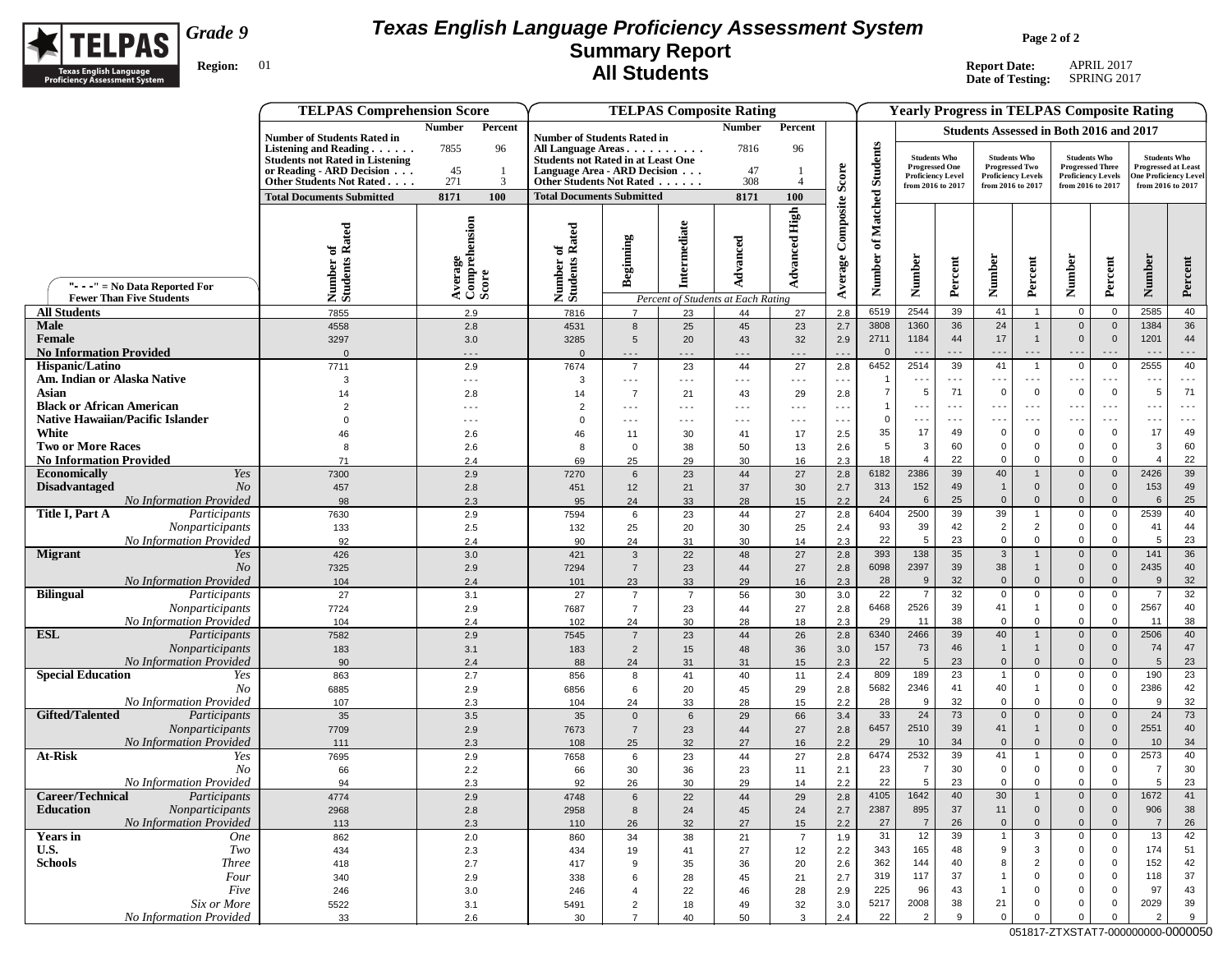

# *Grade 10*

### **Region:** 01

## **Texas English Language Proficiency Assessment System Summary Report All Students**

**Page 1 of 2**

**Report Date:** APRIL 2017 **Date of Testing:** SPRING 2017

|                                                                      |                                  | Listening                                 |                                                                      |                                    |                          |                                        |                                        | <b>Speaking</b>                                                      |                                   |                                  |                                                                                                    |                                        | Reading                            |                                  |                                              |                                        |                                              | Writing                                                                |                            |                                 |
|----------------------------------------------------------------------|----------------------------------|-------------------------------------------|----------------------------------------------------------------------|------------------------------------|--------------------------|----------------------------------------|----------------------------------------|----------------------------------------------------------------------|-----------------------------------|----------------------------------|----------------------------------------------------------------------------------------------------|----------------------------------------|------------------------------------|----------------------------------|----------------------------------------------|----------------------------------------|----------------------------------------------|------------------------------------------------------------------------|----------------------------|---------------------------------|
|                                                                      |                                  |                                           | Number of Students Rated<br>Not Rated: EC<br>Not Rated: ARD Decision | Number Percent<br>6031<br>46<br>10 | 99<br>-1<br>$\mathbf{0}$ |                                        |                                        | Number of Students Rated<br>Not Rated: EC<br>Not Rated: ARD Decision | <b>Number</b><br>6026<br>47<br>12 | Percent<br>99<br>$\overline{0}$  | Number of Students Rated<br>Students Absent<br>Not Rated: ARD Decision<br>Other Students Not Rated |                                        |                                    | Number<br>6040<br>43<br>25<br>-9 | Percent<br>99<br>- 1<br>$\bf{0}$<br>$\Omega$ |                                        |                                              | Number of Students Rated<br>Not Rated: $EC$<br>Not Rated: ARD Decision | Number<br>5993<br>65<br>23 | Percent<br>99<br>-1<br>$\Omega$ |
|                                                                      | <b>Total Documents Submitted</b> |                                           |                                                                      | 6087                               | <b>100</b>               | <b>Total Documents Submitted</b>       |                                        |                                                                      | 6085                              | 100                              | <b>Total Documents Submitted</b>                                                                   |                                        |                                    | 6117                             | 100                                          | <b>Total Documents Submitted</b>       |                                              |                                                                        | 6081                       | <b>100</b>                      |
| "- - -" = $No Data Reported For$                                     | Number of<br>Students Rated      | Beginning                                 | Intermediate                                                         | Advanced                           | High<br>Advanced         | Rated<br>ัธ<br>Number of<br>Students 1 | Beginning                              | Intermediate                                                         | Advanced                          | <b>Advanced High</b>             | Number of<br>Students Rated                                                                        | Beginning                              | Intermediate                       | Advanced                         | <b>Advanced High</b>                         | of<br>Rated<br>Number of<br>Students 1 | Beginning                                    | Intermediate                                                           | Advanced                   | High<br>Advanced                |
| <b>Fewer Than Five Students</b>                                      |                                  |                                           | Percent of Students at Each Rating                                   |                                    |                          |                                        |                                        | Percent of Students at Each Rating                                   |                                   |                                  |                                                                                                    |                                        | Percent of Students at Each Rating |                                  |                                              |                                        |                                              | Percent of Students at Each Rating                                     |                            |                                 |
| <b>All Students</b>                                                  | 6031                             | $\overline{4}$                            | 13                                                                   | 26                                 | 56                       | 6026                                   | $\overline{7}$                         | 18                                                                   | 30                                | 46                               | 6040                                                                                               | 13                                     | 30                                 | 44                               | 12                                           | 5993                                   | 5                                            | 22                                                                     | 37                         | 37                              |
| <b>Male</b><br>Female<br><b>No Information Provided</b>              | 3444<br>2587<br>$\Omega$         | $\overline{4}$<br>$\overline{4}$<br>- - - | 13<br>13<br>$- - -$                                                  | 27<br>25<br>$\sim$ $\sim$ $\sim$   | 56<br>58<br>$- - -$      | 3441<br>2585<br>$\Omega$               | $\overline{7}$<br>8<br>- - -           | 18<br>17<br>$- - -$                                                  | 31<br>28<br>$- - -$               | 44<br>47<br>$\sim$ $\sim$ $\sim$ | 3453<br>2587<br>$\Omega$                                                                           | 16<br>10<br>- - -                      | 31<br>29<br>$- - -$                | 40<br>49<br>$- - -$              | 13<br>12<br>$- - -$                          | 3419<br>2574<br>$\mathbf{0}$           | $5\overline{)}$<br>$\overline{4}$<br>$- - -$ | 23<br>20<br>$- - -$                                                    | 38<br>35<br>$- - -$        | 33<br>41<br>$- - -$             |
| <b>Hispanic/Latino</b>                                               | 5961                             | $\overline{4}$                            | 13                                                                   | 26                                 | 57                       | 5956                                   | $\overline{7}$                         | 18                                                                   | 30                                | 46                               | 5964                                                                                               | 13                                     | 30                                 | 44                               | 12                                           | 5923                                   | 5                                            | 22                                                                     | 37                         | 37                              |
| Am. Indian or Alaska Native<br>Asian                                 | $\Omega$                         | $- - -$<br>$\overline{7}$                 | $\sim$ $\sim$ $\sim$<br>27                                           | $\sim$ $\sim$ $\sim$<br>20         | $- - -$<br>47            | $\mathbf 0$                            | $\sim$ $\sim$ $\sim$<br>$\overline{7}$ | $\sim$ $\sim$ $\sim$<br>40                                           | $\sim$ $\sim$ $\sim$<br>27        | $\sim$ $\sim$ $\sim$<br>27       | $\mathbf 0$<br>15                                                                                  | $\sim$ $\sim$ $\sim$<br>$\overline{7}$ | $- - -$<br>20                      | $- - -$<br>60                    | $\sim$ $\sim$ $\sim$<br>13                   | $\mathbf 0$<br>15                      | $\sim$ $\sim$ $\sim$<br>$\overline{7}$       | $\sim$ $\sim$ $\sim$<br>27                                             | $\sim$ $\sim$ $\sim$<br>53 | $\sim$ $\sim$ $\sim$<br>13      |
| <b>Black or African American</b>                                     | 15                               | $- - -$                                   | $- - -$                                                              | $- - -$                            | $\sim$ $\sim$ $\sim$     | 15<br>$\Omega$                         | $\sim$ $\sim$ $\sim$                   | $- - -$                                                              | $\sim$ $\sim$ $\sim$              | $\sim$ $\sim$ $\sim$             | $\mathbf 0$                                                                                        | $\sim$ $\sim$ $\sim$                   | $- - -$                            | $\sim$ $\sim$ $\sim$             | $\sim$ $\sim$ $\sim$                         | $\Omega$                               | $\sim$ $\sim$ $\sim$                         | $- - -$                                                                | $\sim$ $\sim$ $\sim$       | $\sim$ $\sim$ $\sim$            |
| <b>Native Hawaiian/Pacific Islander</b>                              | $\Omega$                         | $- - -$                                   | $- - -$                                                              | $- - -$                            | $- - -$                  | 0                                      | $\sim$ $\sim$ $\sim$                   | $- - -$                                                              | $- - -$                           | $\sim$ $\sim$ $\sim$             | $\mathbf 0$                                                                                        | $- - -$                                | $- - -$                            | - - -                            | $\sim$ $\sim$ $\sim$                         | $\mathbf 0$                            | $- - -$                                      | $- - -$                                                                | $- - -$                    | $- - -$                         |
| White                                                                | 29                               | $\mathbf 0$                               | 14                                                                   | 48                                 | 38                       | 29                                     | $\overline{7}$                         | 31                                                                   | 38                                | 24                               | 29                                                                                                 | 0                                      | 34                                 | 41                               | 24                                           | 29                                     | $\mathbf 0$                                  | 24                                                                     | 55                         | 21                              |
| <b>Two or More Races</b>                                             | $\overline{1}$                   | $\sim$ $\sim$ $\sim$                      | $\sim$ $\sim$ $\sim$                                                 | $- - -$                            | $- - -$                  |                                        | $\sim$ $\sim$ $\sim$                   | $\sim$ $\sim$ $\sim$                                                 | $\sim$ $\sim$ $\sim$              | $- - -$                          | $\overline{1}$                                                                                     | $- - -$                                | $\overline{\phantom{a}}$           | - - -                            | $- - -$                                      |                                        | $\sim$ $\sim$ $\sim$                         | $\sim$ $\sim$ $\sim$                                                   | $\sim$ $\sim$ $\sim$       | $- - -$                         |
| <b>No Information Provided</b>                                       | 25                               | 12                                        | 12                                                                   | 8                                  | 68                       | 25                                     | 20                                     | 8                                                                    | 16                                | 56                               | 31                                                                                                 | 19                                     | 13                                 | 48                               | 19                                           | 25                                     | 16                                           | 16                                                                     | 32                         | 36                              |
| <b>Economically</b><br>Yes<br><b>Disadvantaged</b><br>N <sub>O</sub> | 5658<br>342                      | $\overline{4}$<br>$\overline{4}$          | 13<br>12                                                             | 27<br>23                           | 56<br>61                 | 5653<br>342                            | $\overline{7}$<br>8                    | 18<br>15                                                             | 30<br>27                          | 45<br>50                         | 5655<br>348                                                                                        | 13<br>15                               | 31<br>26                           | 44<br>41                         | 12<br>19                                     | 5624<br>338                            | $5\phantom{.0}$<br>$\overline{4}$            | 22<br>18                                                               | 37<br>36                   | 36<br>43                        |
| <b>No Information Provided</b>                                       | 31                               | 13                                        | 16                                                                   | 13                                 | 58                       | 31                                     | 23                                     | 10                                                                   | 19                                | 48                               | 37                                                                                                 | 19                                     | 11                                 | 49                               | 22                                           | 31                                     | 16                                           | 16                                                                     | 35                         | 32                              |
| Title I. Part A<br>Participants                                      | 5919                             | $\overline{4}$                            | 13                                                                   | 26                                 | 56                       | 5914                                   | $\overline{7}$                         | 18                                                                   | 30                                | 46                               | 5920                                                                                               | 13                                     | 30                                 | 44                               | 12                                           | 5881                                   | 5                                            | 22                                                                     | 37                         | 37                              |
| Nonparticipants                                                      | 83                               | 6                                         | 16                                                                   | 23                                 | 55                       | 83                                     | 10                                     | 23                                                                   | 24                                | 43                               | 85                                                                                                 | 19                                     | 27                                 | 47                               | $\overline{7}$                               | 83                                     | $\overline{7}$                               | 20                                                                     | 30                         | 42                              |
| <b>No Information Provided</b>                                       | 29                               | 10                                        | 14                                                                   | 14                                 | 62                       | 29                                     | 21                                     | $\overline{7}$                                                       | 21                                | 52                               | 35                                                                                                 | 20                                     | 11                                 | 49                               | 20                                           | 29                                     | 17                                           | 14                                                                     | 34                         | 34                              |
| <b>Migrant</b><br>Yes                                                | 316                              | $\overline{4}$                            | 11                                                                   | 26                                 | 59                       | 315                                    | $5\phantom{.0}$                        | 16                                                                   | 28                                | 51                               | 317                                                                                                | 18                                     | 29                                 | 44                               | 9                                            | 312                                    | $\,$ 5 $\,$                                  | 21                                                                     | 39                         | 34                              |
| No.<br><b>No Information Provided</b>                                | 5672<br>43                       | $\overline{4}$<br>12                      | 13<br>14                                                             | 26<br>21                           | 56<br>53                 | 5668<br>43                             | $\overline{7}$<br>19                   | 18<br>19                                                             | 30<br>23                          | 45<br>40                         | 5674<br>49                                                                                         | 13<br>18                               | 30<br>24                           | 44<br>41                         | 13<br>16                                     | 5638<br>43                             | $5\phantom{.0}$<br>14                        | 22<br>19                                                               | 37<br>40                   | 37<br>28                        |
| <b>Bilingual</b><br>Participants                                     | $\overline{7}$                   | 29                                        | $\mathbf 0$                                                          | 14                                 | 57                       | $\overline{7}$                         | 29                                     | $\overline{0}$                                                       | 14                                | 57                               | $\overline{7}$                                                                                     | 14                                     | 14                                 | 71                               | $\mathbf 0$                                  | $\overline{7}$                         | 29                                           | 14                                                                     | 14                         | 43                              |
| Nonparticipants                                                      | 5982                             | $\overline{4}$                            | 13                                                                   | 26                                 | 57                       | 5977                                   | $\overline{7}$                         | 18                                                                   | 30                                | 46                               | 5983                                                                                               | 13                                     | 30                                 | 44                               | 12                                           | 5944                                   | $5\phantom{.0}$                              | 22                                                                     | 37                         | 37                              |
| No Information Provided                                              | 42                               | 12                                        | 12                                                                   | 21                                 | 55                       | 42                                     | 19                                     | 17                                                                   | 24                                | 40                               | 50                                                                                                 | 22                                     | 22                                 | 40                               | 16                                           | 42                                     | 14                                           | 19                                                                     | 38                         | 29                              |
| <b>ESL</b><br>Participants                                           | 5893                             | $\overline{4}$                            | 13                                                                   | 27                                 | 56                       | 5888                                   | $\overline{7}$                         | 18                                                                   | 30                                | 45                               | 5899                                                                                               | 13                                     | 30                                 | 44                               | 12                                           | 5858                                   | $\sqrt{5}$                                   | 22                                                                     | 37                         | 36                              |
| Nonparticipants                                                      | 110                              | $\mathbf{3}$<br>11                        | 5                                                                    | 22                                 | 71                       | 110                                    | $\overline{4}$<br>21                   | $\overline{7}$<br>$\overline{7}$                                     | 28                                | 61<br>54                         | 107                                                                                                | $\overline{7}$<br>21                   | 25<br>12                           | 55<br>47                         | 13<br>21                                     | 107                                    | $\mathbf{3}$                                 | 10<br>14                                                               | 36<br>32                   | 51<br>36                        |
| <b>No Information Provided</b><br><b>Special Education</b><br>Yes    | 28<br>583                        | 5                                         | 14<br>14                                                             | 11<br>29                           | 64<br>52                 | 28<br>580                              | 6                                      | 18                                                                   | 18<br>32                          | 45                               | 34<br>568                                                                                          | 25                                     | 46                                 | 24                               | $\overline{4}$                               | 28<br>565                              | 18<br>10                                     | 30                                                                     | 37                         | 24                              |
| No                                                                   | 5406                             | $\overline{4}$                            | 13                                                                   | 26                                 | 57                       | 5404                                   | $\overline{7}$                         | 18                                                                   | 29                                | 46                               | 5422                                                                                               | 12                                     | 29                                 | 46                               | 13                                           | 5386                                   | $\overline{4}$                               | 21                                                                     | 37                         | 38                              |
| No Information Provided                                              | 42                               | 10                                        | 14                                                                   | 21                                 | 55                       | 42                                     | 17                                     | 19                                                                   | 24                                | 40                               | 50                                                                                                 | 20                                     | 22                                 | 40                               | 18                                           | 42                                     | 12                                           | 19                                                                     | 40                         | 29                              |
| <b>Gifted/Talented</b><br>Participants                               | 31                               | $\mathbf{0}$                              | $\mathbf{0}$                                                         | 16                                 | 84                       | 31                                     | $\mathbf 0$                            | $\mathbf{0}$                                                         | 23                                | 77                               | 31                                                                                                 | $\mathbf{3}$                           | 26                                 | 32                               | 39                                           | 31                                     | $\mathbf 0$                                  | $\mathbf{3}$                                                           | 26                         | 71                              |
| Nonparticipants<br><b>No Information Provided</b>                    | 5958<br>42                       | $\overline{4}$<br>12                      | 13<br>12                                                             | 26<br>21                           | 56<br>55                 | 5953<br>42                             | $\overline{7}$<br>17                   | 18<br>19                                                             | 30<br>24                          | 45<br>40                         | 5958<br>51                                                                                         | 13<br>20                               | 30<br>22                           | 44<br>39                         | 12<br>20                                     | 5920<br>42                             | $5\phantom{.0}$<br>12                        | 22<br>19                                                               | 37<br>40                   | 36<br>29                        |
| <b>At-Risk</b><br>Yes                                                | 5976                             | $\overline{4}$                            | 13                                                                   | 26                                 | 57                       | 5971                                   | $\overline{7}$                         | 18                                                                   | 30                                | 46                               | 5979                                                                                               | 13                                     | 30                                 | 44                               | 12                                           | 5938                                   | 5                                            | 22                                                                     | 37                         | 37                              |
| N <sub>O</sub>                                                       | 27                               | 30                                        | 22                                                                   | 30                                 | 19                       | 27                                     | 33                                     | 19                                                                   | 37                                | 11                               | 27                                                                                                 | 41                                     | 11                                 | 44                               | $\overline{4}$                               | 27                                     | 37                                           | 26                                                                     | 22                         | 15                              |
| No Information Provided                                              | 28                               | 11                                        | 11                                                                   | 14                                 | 64                       | 28                                     | 18                                     | $\overline{7}$                                                       | 21                                | 54                               | 34                                                                                                 | 18                                     | 12                                 | 50                               | 21                                           | 28                                     | 14                                           | 14                                                                     | 36                         | 36                              |
| Career/Technical<br>Participants                                     | 4641                             | 3                                         | 13                                                                   | 26                                 | 58                       | 4638                                   | 6                                      | 17                                                                   | 29                                | 47                               | 4642                                                                                               | 13                                     | 30                                 | 45                               | 12                                           | 4615                                   | $\overline{4}$                               | 21                                                                     | 37                         | 38                              |
| Nonparticipants<br><b>Education</b><br>No Information Provided       | 1347<br>43                       | $6\phantom{1}6$<br>12                     | 16<br>12                                                             | 27                                 | 52<br>60                 | 1345<br>43                             | 10<br>16                               | 20<br>16                                                             | 30<br>21                          | 40<br>47                         | 1346<br>52                                                                                         | 15<br>21                               | 33<br>17                           | 40<br>40                         | 12<br>21                                     | 1335<br>43                             | $\overline{7}$<br>12                         | 25<br>16                                                               | 36<br>40                   | 32<br>33                        |
| <b>Years</b> in<br><b>One</b>                                        | 330                              | 24                                        | 45                                                                   | 16<br>21                           | 10                       | 330                                    | 39                                     | 41                                                                   | 14                                | 6                                | 326                                                                                                | 33                                     | 32                                 | 27                               | $\overline{7}$                               | 330                                    | 26                                           | 45                                                                     | 21                         | 8                               |
| U.S.<br>Two                                                          | 580                              | 9                                         | 30                                                                   | 33                                 | 28                       | 579                                    | 18                                     | 37                                                                   | 31                                | 13                               | 577                                                                                                | 21                                     | 30                                 | 34                               | 15                                           | 580                                    | 8                                            | 40                                                                     | 36                         | 16                              |
| <b>Schools</b><br><i>Three</i>                                       | 347                              | 9                                         | 26                                                                   | 30                                 | 35                       | 347                                    | 16                                     | 32                                                                   | 27                                | 24                               | 351                                                                                                | 17                                     | 30                                 | 35                               | 18                                           | 347                                    | 9                                            | 34                                                                     | 31                         | 26                              |
| Four                                                                 | 357                              | $\overline{4}$                            | 21                                                                   | 31                                 | 44                       | 357                                    | 11                                     | 27                                                                   | 32                                | 29                               | 357                                                                                                | 15                                     | 26                                 | 42                               | 16                                           | 355                                    | $\overline{7}$                               | 29                                                                     | 35                         | 29                              |
| Five                                                                 | 272                              | 3                                         | 14                                                                   | 33                                 | 51                       | 271                                    | $\overline{7}$                         | 24                                                                   | 34                                | 35                               | 272                                                                                                | 12                                     | 30                                 | 45                               | 13                                           | 270                                    | $\overline{4}$                               | 26                                                                     | 37                         | 34                              |
| Six or More<br>No Information Provided                               | 4114<br>31                       | $\mathbf{1}$<br>6                         | $\overline{7}$<br>10                                                 | 25<br>32                           | 68<br>52                 | 4111<br>31                             | $\overline{2}$<br>6                    | 11<br>19                                                             | 30<br>23                          | 57<br>52                         | 4122<br>35                                                                                         | 10<br>11                               | 30<br>29                           | 48<br>49                         | 11<br>11                                     | 4080<br>31                             | $\overline{2}$<br>6                          | 16<br>29                                                               | 39<br>42                   | 44<br>23                        |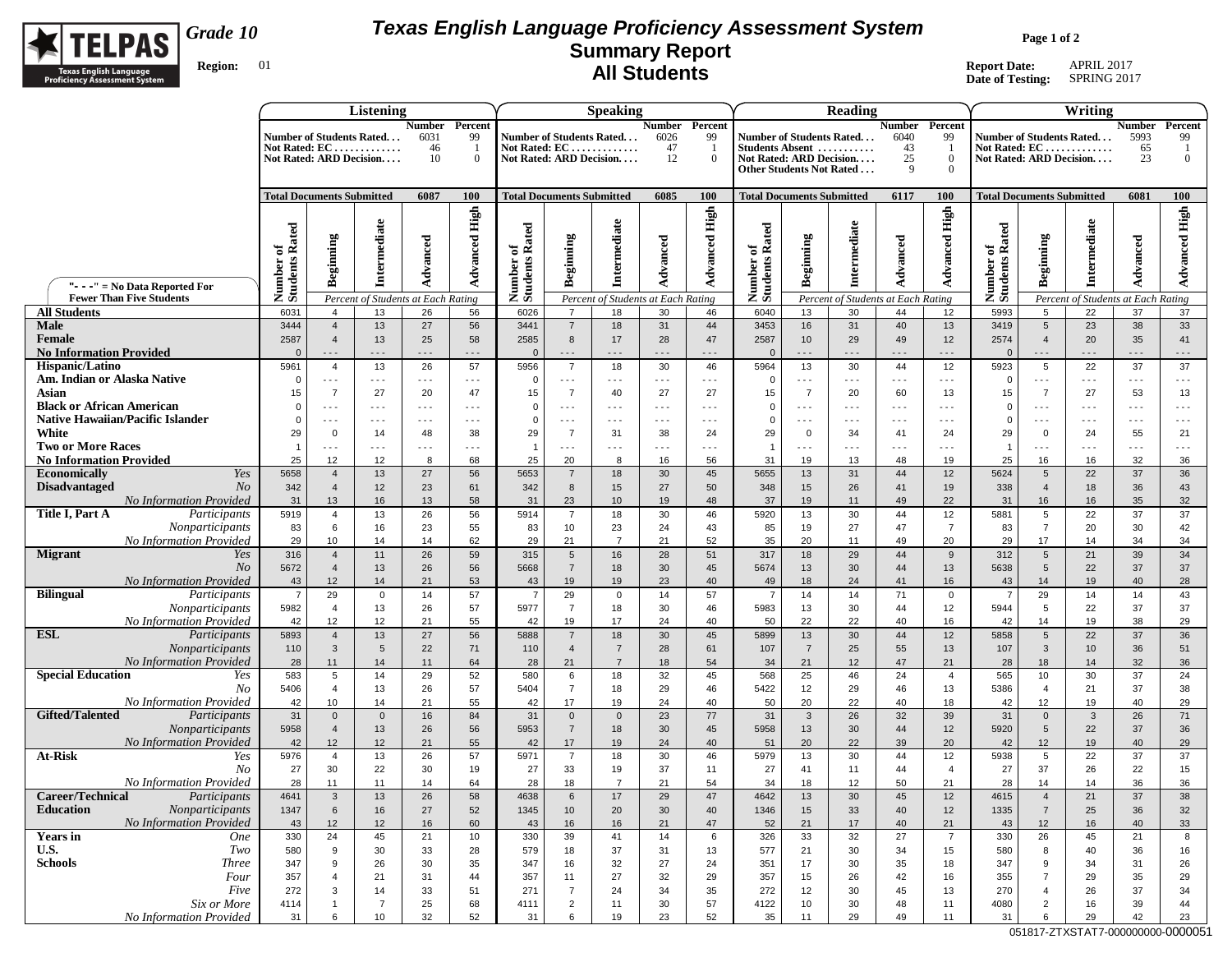

## **Texas English Language Proficiency Assessment System Summary Report All Students**

**Page 2 of 2**

**Report Date:** APRIL 2017 **Date of Testing:** SPRING 2017

|                                                                       | <b>TELPAS Comprehension Score</b>                                        |                              |                                                                 |                                  | <b>TELPAS Composite Rating</b>                 |                      |                      |                        |                      |                           |                          |                                                    |                              |                                                      |                                     | <b>Yearly Progress in TELPAS Composite Rating</b>          |                            |
|-----------------------------------------------------------------------|--------------------------------------------------------------------------|------------------------------|-----------------------------------------------------------------|----------------------------------|------------------------------------------------|----------------------|----------------------|------------------------|----------------------|---------------------------|--------------------------|----------------------------------------------------|------------------------------|------------------------------------------------------|-------------------------------------|------------------------------------------------------------|----------------------------|
|                                                                       |                                                                          | <b>Number</b><br>Percent     |                                                                 |                                  |                                                | <b>Number</b>        | Percent              |                        |                      |                           |                          | <b>Students Assessed in Both 2016 and 2017</b>     |                              |                                                      |                                     |                                                            |                            |
|                                                                       | <b>Number of Students Rated in</b>                                       |                              | <b>Number of Students Rated in</b>                              |                                  |                                                |                      | 97                   |                        |                      |                           |                          |                                                    |                              |                                                      |                                     |                                                            |                            |
|                                                                       | Listening and Reading $\ldots$<br><b>Students not Rated in Listening</b> | 97<br>5966                   | All Language Areas<br><b>Students not Rated in at Least One</b> |                                  |                                                | 5951                 |                      |                        |                      | <b>Students Who</b>       |                          | <b>Students Who</b>                                |                              | <b>Students Who</b>                                  |                                     | <b>Students Who</b>                                        |                            |
|                                                                       | or Reading - ARD Decision                                                | $\mathbf{0}$<br>28           | Language Area - ARD Decision                                    |                                  |                                                | 29                   | $\overline{0}$       | Score                  | <b>Students</b>      | <b>Progressed One</b>     | <b>Proficiency Level</b> | <b>Progressed Two</b><br><b>Proficiency Levels</b> |                              | <b>Progressed Three</b><br><b>Proficiency Levels</b> |                                     | <b>Progressed at Least</b><br><b>One Proficiency Level</b> |                            |
|                                                                       | Other Students Not Rated                                                 | 159<br>3                     | Other Students Not Rated<br><b>Total Documents Submitted</b>    |                                  |                                                | 173                  | 3                    |                        |                      |                           | from 2016 to 2017        | from 2016 to 2017                                  |                              | from 2016 to 2017                                    |                                     | from 2016 to 2017                                          |                            |
|                                                                       | <b>Total Documents Submitted</b>                                         | 6153<br>100                  |                                                                 |                                  |                                                | 6153                 | 100                  |                        |                      |                           |                          |                                                    |                              |                                                      |                                     |                                                            |                            |
|                                                                       |                                                                          |                              |                                                                 |                                  |                                                |                      | <b>Advanced High</b> | Composite              | Matched              |                           |                          |                                                    |                              |                                                      |                                     |                                                            |                            |
|                                                                       |                                                                          | ension                       |                                                                 |                                  |                                                |                      |                      |                        |                      |                           |                          |                                                    |                              |                                                      |                                     |                                                            |                            |
|                                                                       | Number of<br>Students Rated                                              |                              | Number of<br>Students Rated                                     | Beginning                        | Intermediate                                   | Advanced             |                      |                        | $\tilde{\sigma}$     |                           |                          |                                                    |                              |                                                      |                                     |                                                            |                            |
|                                                                       |                                                                          | Average<br>Comprehe<br>Score |                                                                 |                                  |                                                |                      |                      | Average                | Number               | <b>Number</b>             | Percent                  | <b>Number</b>                                      | Percent                      | Number                                               | Percent                             | Number                                                     | Percent                    |
| "- - -" = No Data Reported For                                        |                                                                          |                              |                                                                 |                                  |                                                |                      |                      |                        |                      |                           |                          |                                                    |                              |                                                      |                                     |                                                            |                            |
| <b>Fewer Than Five Students</b>                                       |                                                                          |                              |                                                                 |                                  | Percent of Students at Each Rating             |                      |                      |                        |                      |                           |                          |                                                    |                              |                                                      |                                     |                                                            |                            |
| <b>All Students</b>                                                   | 5966                                                                     | 3.0                          | 5951                                                            | $\overline{4}$                   | 21                                             | 47                   | 28                   | 2.8                    | 5362                 | 2218                      | 41                       | 54                                                 | $\mathbf{1}$                 | $\mathbf 0$                                          | $\mathbf 0$                         | 2272                                                       | 42                         |
| <b>Male</b>                                                           | 3404                                                                     | 2.9                          | 3392                                                            | $\overline{4}$                   | 24                                             | 47                   | 26                   | 2.8                    | 3098                 | 1212                      | 39                       | 33                                                 | $\mathbf{1}$                 | $\mathbf 0$                                          | $\mathbf{0}$                        | 1245                                                       | 40                         |
| Female<br><b>No Information Provided</b>                              | 2562<br>$\Omega$                                                         | 3.0                          | 2559<br>$\mathbf{0}$                                            | $\overline{4}$                   | 18<br>$- - -$                                  | 46                   | 32                   | 2.9                    | 2264<br>$\Omega$     | 1006<br>$\sim$ $\sim$ .   | 44<br>$- - -$            | 21<br>.                                            | $\mathbf{1}$<br>$- - -$      | $\mathbf 0$<br>$- - -$                               | $\mathbf{0}$<br>$- - -$             | 1027<br>$  -$                                              | 45<br>$\sim$ $\sim$ $\sim$ |
| Hispanic/Latino                                                       | 5898                                                                     | $\sim$ $\sim$ $\sim$<br>3.0  | 5883                                                            | $- - -$<br>$\overline{4}$        | 21                                             | $- - -$<br>47        | $- - -$<br>28        | $\sim$ $\sim$<br>2.8   | 5317                 | 2197                      | 41                       | 54                                                 | $\overline{1}$               | $\Omega$                                             | $\mathbf 0$                         | 2251                                                       | 42                         |
| Am. Indian or Alaska Native                                           | $\Omega$                                                                 | $- - -$                      | $\Omega$                                                        | $\sim$ $\sim$ $\sim$             | $\sim$ $\sim$ $\sim$                           | $\sim$ $\sim$ $\sim$ | $- - -$              | $\sim$ $\sim$ $\sim$   | $\mathbf 0$          | $- - -$                   | $- - -$                  | .                                                  | $- - -$                      | $\sim$ $\sim$ $\sim$                                 | $\sim$ $\sim$ $\sim$                | $  -$                                                      | $\sim$ $\sim$ $\sim$       |
| Asian                                                                 | 15                                                                       | 2.9                          | 15                                                              | $\mathbf 0$                      | 27                                             | 47                   | 27                   | 2.8                    | 9                    | 6                         | 67                       | $\mathbf 0$                                        | $\mathbf 0$                  | $\mathbf 0$                                          | $\mathbf 0$                         | 6                                                          | 67                         |
| <b>Black or African American</b>                                      |                                                                          | - - -                        | $\Omega$                                                        | $- - -$                          | $ -$                                           | $- - -$              | $\sim$ $\sim$ $\sim$ | $  -$                  | $\mathbf 0$          | $ -$                      | $\sim$ $\sim$ $\sim$     | $\overline{\phantom{a}}$                           | $- - -$                      | $- - -$                                              | $- - -$                             | $\overline{\phantom{a}}$                                   | $\sim$ $\sim$ $\sim$       |
| <b>Native Hawaiian/Pacific Islander</b>                               |                                                                          | $- - -$                      | $\mathbf 0$                                                     | $- - -$                          | $- - -$                                        | $- - -$              | $- - -$              | $  -$                  | $\mathbf 0$          | $  -$                     | $- - -$                  | .                                                  | $- - -$                      | $- - -$                                              | $- - -$                             |                                                            | $\sim$ $\sim$ $\sim$       |
| White                                                                 | 29                                                                       | 3.1                          | 29                                                              | $\Omega$                         | 24                                             | 52                   | 24                   | 2.9                    | 24                   | 11                        | 46                       | $\mathbf 0$                                        | 0                            | $\overline{0}$<br>$- - -$                            | $\mathbf 0$                         | 11                                                         | 46                         |
| <b>Two or More Races</b><br><b>No Information Provided</b>            | $\overline{1}$<br>23                                                     | $- - -$<br>3.1               | $\overline{1}$<br>23                                            | $\sim$ $\sim$ $\sim$<br>17       | $\sim$ $\sim$ $\sim$<br>$\boldsymbol{\Lambda}$ | $- - -$<br>39        | $- - -$<br>39        | $\sim$ $\sim$ .<br>2.9 | $\overline{1}$<br>11 | $- - -$<br>$\overline{4}$ | $- - -$<br>36            | - - -<br>$\Omega$                                  | $- - -$<br>$\mathbf 0$       | $\mathbf 0$                                          | $\sim$ $\sim$ $\sim$<br>$\mathbf 0$ | $- - -$<br>$\overline{4}$                                  | $\sim$ $\sim$ $\sim$<br>36 |
| <b>Economically</b><br>Yes                                            | 5598                                                                     | $3.0\,$                      | 5585                                                            | $\overline{4}$                   | 21                                             | 47                   | 28                   | 2.8                    | 5065                 | 2079                      | 41                       | 51                                                 | $\mathbf{1}$                 | $\mathbf 0$                                          | $\mathbf 0$                         | 2130                                                       | 42                         |
| <b>Disadvantaged</b><br>N <sub>O</sub>                                | 339                                                                      | 3.0                          | 337                                                             | $\overline{4}$                   | 18                                             | 42                   | 36                   | 2.9                    | 282                  | 134                       | 48                       | 3                                                  | $\mathbf{1}$                 | $\overline{0}$                                       | $\mathbf 0$                         | 137                                                        | 49                         |
| <b>No Information Provided</b>                                        | 29                                                                       | 3.0                          | 29                                                              | 17                               | $\overline{7}$                                 | 38                   | 38                   | 2.9                    | 15                   | 5                         | 33                       | $\mathbf{0}$                                       | $\mathbf 0$                  | $\overline{0}$                                       | $\mathbf 0$                         | 5                                                          | 33                         |
| Title I, Part A<br>Participants                                       | 5856                                                                     | 3.0                          | 5841                                                            | $\overline{4}$                   | 21                                             | 47                   | 28                   | 2.8                    | 5282                 | 2178                      | 41                       | 54                                                 | $\mathbf{1}$                 | $\mathbf 0$                                          | $\mathbf 0$                         | 2232                                                       | 42                         |
| Nonparticipants                                                       | 83                                                                       | 2.9                          | 83                                                              | 6                                | 27                                             | 35                   | 33                   | 2.8                    | 67<br>13             | 35<br>5                   | 52<br>38                 | $\overline{0}$                                     | $\mathsf 0$<br>$\mathbf 0$   | $\mathbf 0$<br>$\mathbf 0$                           | $\mathbf 0$<br>$\mathbf 0$          | 35<br>5                                                    | 52<br>38                   |
| No Information Provided<br><b>Migrant</b><br>Yes                      | 27<br>309                                                                | 3.1<br>2.9                   | 27<br>307                                                       | 19<br>6                          | $\overline{4}$<br>20                           | 37<br>49             | 41<br>26             | 2.9<br>2.8             | 290                  | 107                       | 37                       | 0<br>$\overline{2}$                                | $\mathbf{1}$                 | $\mathbf 0$                                          | $\mathbf 0$                         | 109                                                        | 38                         |
| N <sub>O</sub>                                                        | 5616                                                                     | $3.0\,$                      | 5603                                                            | $\overline{4}$                   | 21                                             | 46                   | 28                   | 2.9                    | 5050                 | 2103                      | 42                       | 52                                                 | $\mathbf{1}$                 | $\mathbf 0$                                          | $\mathbf 0$                         | 2155                                                       | 43                         |
| <b>No Information Provided</b>                                        | 41                                                                       | 2.9                          | 41                                                              | 12                               | 20                                             | 39                   | 29                   | 2.8                    | 22                   | 8                         | 36                       | $\Omega$                                           | $\mathbf{0}$                 | $\overline{0}$                                       | $\overline{0}$                      | 8                                                          | 36                         |
| <b>Bilingual</b><br>Participants                                      | $\overline{7}$                                                           | 2.8                          | $\overline{7}$                                                  | 14                               | 14                                             | 29                   | 43                   | 2.7                    | $\overline{4}$       | $\ddotsc$                 | $\sim$ $\sim$ $\sim$     | .                                                  | $\sim$ $\sim$ $\sim$         | $\sim$ $\sim$ $\sim$                                 | $\sim$ $\sim$ $\sim$                | $\ddotsc$                                                  | $\Box$ .                   |
| Nonparticipants                                                       | 5919                                                                     | 3.0                          | 5904                                                            | $\overline{4}$                   | 21                                             | 47                   | 28                   | 2.8                    | 5338                 | 2207                      | 41                       | 54                                                 | $\overline{1}$               | $\mathbf 0$                                          | $\mathbf 0$                         | 2261                                                       | 42                         |
| No Information Provided<br>Participants<br><b>ESL</b>                 | 40                                                                       | 2.9                          | 40                                                              | 15                               | 18                                             | 38                   | 30                   | 2.7                    | 20<br>5251           | 8<br>2173                 | 40<br>41                 | $\mathbf 0$<br>54                                  | $\mathbf 0$<br>$\mathbf{1}$  | $\mathbf 0$<br>$\mathbf 0$                           | $\mathbf 0$<br>$\mathbf 0$          | 8<br>2227                                                  | 40<br>42                   |
| Nonparticipants                                                       | 5835<br>105                                                              | $3.0\,$<br>3.2               | 5820<br>105                                                     | $\overline{4}$<br>$\overline{2}$ | 21<br>10                                       | 46<br>52             | 28<br>36             | 2.8<br>3.1             | 99                   | 40                        | 40                       | $\overline{0}$                                     | $\mathbf 0$                  | $\overline{0}$                                       | $\mathbf 0$                         | 40                                                         | 40                         |
| <b>No Information Provided</b>                                        | 26                                                                       | 3.1                          | 26                                                              | 19                               | $\overline{4}$                                 | 35                   | 42                   | 2.9                    | 12                   | 5                         | 42                       | $\mathbf 0$                                        | $\mathbf 0$                  | $\mathbf 0$                                          | $\mathbf{0}$                        | 5                                                          | 42                         |
| <b>Special Education</b><br>Yes                                       | 558                                                                      | 2.7                          | 554                                                             | 6                                | 36                                             | 45                   | 13                   | 2.5                    | 529                  | 132                       | 25                       | $\overline{7}$                                     | $\mathbf{1}$                 | $\mathbf 0$                                          | $\mathsf 0$                         | 139                                                        | 26                         |
| No                                                                    | 5368                                                                     | 3.0                          | 5357                                                            | $\overline{4}$                   | 19                                             | 47                   | 30                   | 2.9                    | 4811                 | 2078                      | 43                       | 47                                                 | $\mathbf{1}$                 | $\mathbf 0$                                          | $\mathbf 0$                         | 2125                                                       | 44                         |
| No Information Provided                                               | 40                                                                       | 2.9                          | 40                                                              | 13                               | 18                                             | 40                   | 30                   | 2.8                    | 22                   | 8                         | 36                       | $\mathbf 0$                                        | $\mathbf 0$                  | $\overline{0}$                                       | $\mathbf 0$                         | 8                                                          | 36                         |
| <b>Gifted/Talented</b><br>Participants<br>Nonparticipants             | 31<br>5895                                                               | 3.5<br>$3.0\,$               | 31<br>5880                                                      | $\Omega$<br>$\overline{4}$       | $6\phantom{1}$<br>21                           | 32<br>47             | 61                   | 3.4<br>2.8             | 29<br>5311           | 18<br>2192                | 62<br>41                 | $\mathbf 0$<br>54                                  | $\mathbf{0}$<br>$\mathbf{1}$ | $\mathbf 0$<br>$\mathbf 0$                           | $\mathbf 0$<br>$\mathbf{0}$         | 18<br>2246                                                 | 62<br>42                   |
| <b>No Information Provided</b>                                        | 40                                                                       | 2.9                          | 40                                                              | 13                               | 18                                             | 40                   | 28<br>30             | 2.8                    | 22                   | 8                         | 36                       | $\mathbf 0$                                        | $\mathbf 0$                  | $\mathbf 0$                                          | $\overline{0}$                      | 8                                                          | 36                         |
| <b>At-Risk</b><br>Yes                                                 | 5914                                                                     | 3.0                          | 5899                                                            | 4                                | 21                                             | 47                   | 28                   | 2.9                    | 5339                 | 2210                      | 41                       | 54                                                 | $\mathbf{1}$                 | $\mathbf 0$                                          | 0                                   | 2264                                                       | 42                         |
| N <sub>O</sub>                                                        | 26                                                                       | 2.3                          | 26                                                              | 35                               | 15                                             | 35                   | 15                   | 2.2                    | 10                   | 3                         | 30                       | $\mathbf 0$                                        | $\mathsf 0$                  | $\mathbf 0$                                          | $\mathbf 0$                         | 3                                                          | 30                         |
| No Information Provided                                               | 26                                                                       | 3.1                          | 26                                                              | 15                               | $\overline{4}$                                 | 38                   | 42                   | 3.0                    | 13                   | 5                         | 38                       | 0                                                  | $\mathbf 0$                  | $\mathbf 0$                                          | 0                                   | 5                                                          | 38                         |
| <b>Career/Technical</b><br>Participants                               | 4599                                                                     | 3.0                          | 4586                                                            | $\overline{4}$                   | 20                                             | 47                   | 29                   | 2.9                    | 4211                 | 1764                      | 42                       | 40                                                 | $\mathbf{1}$                 | $\mathbb O$                                          | $\overline{0}$                      | 1804                                                       | 43                         |
| <b>Education</b><br>Nonparticipants<br><b>No Information Provided</b> | 1326                                                                     | 2.9                          | 1324                                                            | 6                                | 24                                             | 45                   | 25                   | 2.8<br>2.8             | 1130<br>21           | 448<br>$6\phantom{1}6$    | 40<br>29                 | 14<br>$\mathbf 0$                                  | $\mathbf{1}$<br>$\mathbf 0$  | $\boldsymbol{0}$<br>$\overline{0}$                   | $\mathbf 0$<br>$\mathbf 0$          | 462<br>6                                                   | 41<br>29                   |
| <b>Years</b> in<br><b>One</b>                                         | 41<br>323                                                                | 3.0<br>2.1                   | 41<br>323                                                       | 12<br>23                         | 15<br>44                                       | 39<br>26             | 34<br>8              | 2.1                    | 19                   | 10                        | 53                       | $\mathbf 0$                                        | 0                            | $\mathbf 0$                                          | 0                                   | 10                                                         | 53                         |
| U.S.<br>Two                                                           | 575                                                                      | 2.6                          | 574                                                             | 11                               | 36                                             | 37                   | 16                   | 2.5                    | 514                  | 285                       | 55                       | 9                                                  | $\overline{2}$               | 0                                                    | 0                                   | 294                                                        | 57                         |
| <b>Schools</b><br><b>Three</b>                                        | 345                                                                      | 2.7                          | 345                                                             | 9                                | 30                                             | 38                   | 23                   | 2.6                    | 326                  | 146                       | 45                       | 8                                                  | $\overline{2}$               | $\mathbf 0$                                          | $\Omega$                            | 154                                                        | 47                         |
| Four                                                                  | 353                                                                      | 2.9                          | 352                                                             | $\overline{7}$                   | 26                                             | 43                   | 24                   | 2.7                    | 334                  | 140                       | 42                       | 7                                                  | $\overline{2}$               | 0                                                    | 0                                   | 147                                                        | 44                         |
| Five                                                                  | 270                                                                      | $3.0\,$                      | 269                                                             | 6                                | 21                                             | 46                   | 28                   | 2.8                    | 254                  | 102                       | 40                       | $\mathbf{1}$                                       | $\mathbf 0$                  | $\mathbf 0$                                          | 0                                   | 103                                                        | 41                         |
| Six or More<br>No Information Provided                                | 4070<br>30                                                               | 3.1<br>2.9                   | 4058<br>30                                                      | $\mathbf{1}$<br>3                | 16<br>27                                       | 51<br>50             | 32<br>20             | 3.0<br>2.8             | 3889<br>26           | 1528<br>$\overline{7}$    | 39<br>27                 | 29<br>0                                            | $\mathbf{1}$<br>$\mathsf 0$  | $\mathbf 0$<br>$\mathbf 0$                           | 0<br>0                              | 1557<br>$\overline{7}$                                     | 40<br>27                   |
|                                                                       |                                                                          |                              |                                                                 |                                  |                                                |                      |                      |                        |                      |                           |                          |                                                    |                              |                                                      |                                     |                                                            |                            |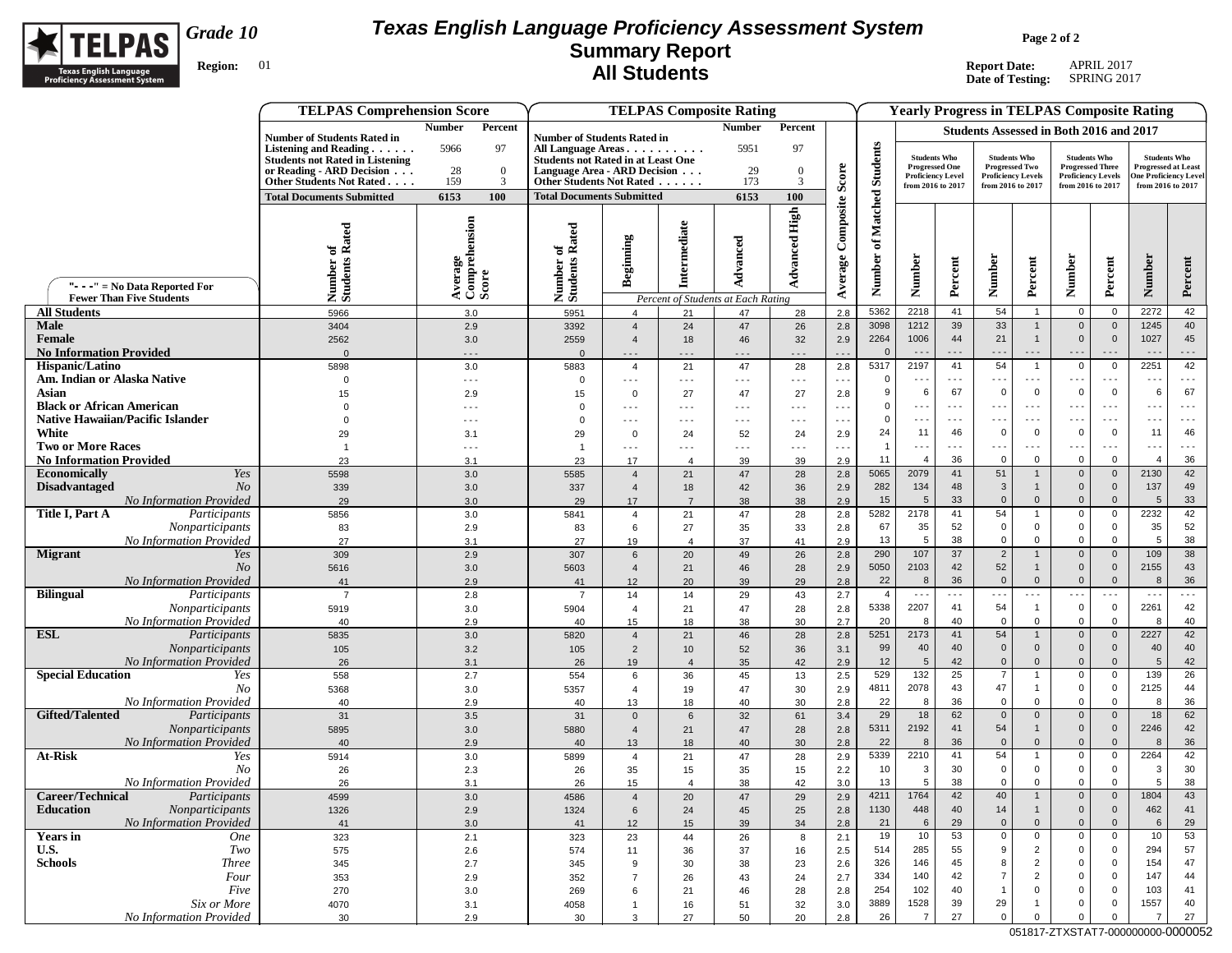

# *Grade 11*

### **Region:** 01

## **Texas English Language Proficiency Assessment System Summary Report All Students**

**Page 1 of 2**

**Report Date:** APRIL 2017 **Date of Testing:** SPRING 2017

|                                                                      |                                  | Listening                                   |                                          |                                  |                            |                                        |                                             | <b>Speaking</b>                          |                            |                                  |                                                                        |                               | Reading                            |                     |                                     |                                        |                                                        | Writing                                    |                            |                            |
|----------------------------------------------------------------------|----------------------------------|---------------------------------------------|------------------------------------------|----------------------------------|----------------------------|----------------------------------------|---------------------------------------------|------------------------------------------|----------------------------|----------------------------------|------------------------------------------------------------------------|-------------------------------|------------------------------------|---------------------|-------------------------------------|----------------------------------------|--------------------------------------------------------|--------------------------------------------|----------------------------|----------------------------|
|                                                                      |                                  |                                             | Number of Students Rated                 | Number Percent<br>4248           | 99                         |                                        |                                             | Number of Students Rated                 | <b>Number</b><br>4246      | Percent<br>99                    | Number of Students Rated                                               |                               |                                    | Number<br>4226      | Percent<br>98                       |                                        |                                                        | Number of Students Rated                   | Number<br>4223             | Percent<br>99              |
|                                                                      |                                  |                                             | Not Rated: EC<br>Not Rated: ARD Decision | 29<br>10                         | -1<br>$\mathbf{0}$         |                                        |                                             | Not Rated: EC<br>Not Rated: ARD Decision | 29<br>11                   | $\overline{0}$                   | Students Absent<br>Not Rated: ARD Decision<br>Other Students Not Rated |                               |                                    | 38<br>19<br>8       | - 1<br>$\bf{0}$<br>$\Omega$         |                                        |                                                        | Not Rated: $EC$<br>Not Rated: ARD Decision | 42<br>19                   | -1<br>$\Omega$             |
|                                                                      | <b>Total Documents Submitted</b> |                                             |                                          | 4287                             | <b>100</b>                 | <b>Total Documents Submitted</b>       |                                             |                                          | 4286                       | 100                              | <b>Total Documents Submitted</b>                                       |                               |                                    | 4291                | 100                                 | <b>Total Documents Submitted</b>       |                                                        |                                            | 4284                       | <b>100</b>                 |
|                                                                      | Number of<br>Students Rated      | Beginning                                   | Intermediate                             | Advanced                         | High<br>Advanced           | Rated<br>ัธ<br>Number of<br>Students 1 | Beginning                                   | Intermediate                             | Advanced                   | <b>Advanced High</b>             | Number of<br>Students Rated                                            | Beginning                     | Intermediate                       | Advanced            | <b>Advanced High</b>                | of<br>Rated<br>Number of<br>Students 1 | Beginning                                              | Intermediate                               | Advanced                   | High<br>Advanced           |
| "- - -" = $No Data Reported For$<br><b>Fewer Than Five Students</b>  |                                  |                                             | Percent of Students at Each Rating       |                                  |                            |                                        |                                             | Percent of Students at Each Rating       |                            |                                  |                                                                        |                               | Percent of Students at Each Rating |                     |                                     |                                        |                                                        | Percent of Students at Each Rating         |                            |                            |
| <b>All Students</b>                                                  | 4248                             | $\overline{1}$                              | 9                                        | 27                               | 63                         | 4246                                   | $\overline{4}$                              | 16                                       | 29                         | 51                               | 4226                                                                   | 10                            | 27                                 | 47                  | 16                                  | 4223                                   | $\overline{2}$                                         | 17                                         | 37                         | 44                         |
| <b>Male</b><br>Female<br><b>No Information Provided</b>              | 2350<br>1898<br>$\Omega$         | $\overline{2}$<br>$\overline{1}$<br>$- - -$ | 10<br>8<br>$- - -$                       | 27<br>26<br>$\sim$ $\sim$ $\sim$ | 61<br>65<br>$- - -$        | 2350<br>1896<br>$\Omega$               | $\overline{4}$<br>$\overline{4}$<br>$- - -$ | 17<br>14<br>$- - -$                      | 29<br>29<br>$- - -$        | 50<br>52<br>$\sim$ $\sim$ $\sim$ | 2336<br>1890<br>$\Omega$                                               | 13<br>$\overline{7}$<br>- - - | 28<br>25<br>$- - -$                | 43<br>52<br>$- - -$ | 16<br>16<br>$- - -$                 | 2336<br>1887<br>$\Omega$               | $\mathbf{3}$<br>$\overline{2}$<br>$\sim$ $\sim$ $\sim$ | 19<br>14<br>$- - -$                        | 38<br>35<br>$- - -$        | 40<br>49<br>$- - -$        |
| <b>Hispanic/Latino</b>                                               | 4204                             | $\overline{1}$                              | 9                                        | 26                               | 63                         | 4202                                   | $\overline{4}$                              | 16                                       | 29                         | 51                               | 4180                                                                   | 10                            | 27                                 | 47                  | 16                                  | 4179                                   | $\overline{2}$                                         | 17                                         | 37                         | 44                         |
| Am. Indian or Alaska Native                                          |                                  | $- - -$                                     | $\sim$ $\sim$ $\sim$                     | $\sim$ $\sim$ $\sim$             | $- - -$                    | $\overline{4}$                         | $\sim$ $\sim$ $\sim$                        | $\sim$ $\sim$ $\sim$                     | $\sim$ $\sim$ $\sim$       | $\sim$ $\sim$ $\sim$             | $\overline{4}$                                                         | $\sim$ $\sim$ $\sim$          | $- - -$                            | $- - -$             | $\sim$ $\sim$ $\sim$                | $\overline{4}$                         | $\sim$ $\sim$ $\sim$                                   | $\sim$ $\sim$ $\sim$                       | $\sim$ $\sim$ $\sim$       | $\sim$ $\sim$ $\sim$       |
| Asian<br><b>Black or African American</b>                            |                                  | 14<br>$- - -$                               | 14<br>$\sim$ $\sim$ $\sim$               | 57<br>$- - -$                    | 14<br>$\sim$ $\sim$ $\sim$ |                                        | 29<br>$\sim$ $\sim$ $\sim$                  | $\overline{0}$<br>$- - -$                | 43<br>$\sim$ $\sim$ $\sim$ | 29<br>$\sim$ $\sim$ $\sim$       | $\overline{7}$<br>$\mathbf{1}$                                         | 14<br>$- - -$                 | 29<br>$- - -$                      | 57<br>$- - -$       | $\mathbf 0$<br>$\sim$ $\sim$ $\sim$ | $\overline{7}$                         | 14<br>$\sim$ $\sim$ $\sim$                             | 14<br>$- - -$                              | 57<br>$\sim$ $\sim$ $\sim$ | 14<br>$\sim$ $\sim$ $\sim$ |
| <b>Native Hawaiian/Pacific Islander</b>                              | $\Omega$                         | $- - -$                                     | $- - -$                                  | $- - -$                          | $- - -$                    | $\mathbf 0$                            | $\sim$ $\sim$ $\sim$                        | $- - -$                                  | $- - -$                    | $\sim$ $\sim$ $\sim$             | $\mathbf 0$                                                            | $- - -$                       | $- - -$                            | - - -               | $\sim$ $\sim$ $\sim$                | $\mathbf 0$                            | $- - -$                                                | $- - -$                                    | $- - -$                    | $- - -$                    |
| White                                                                | 22                               | $\mathbf 0$                                 | 14                                       | 32                               | 55                         | 22                                     | $\mathbf 0$                                 | 27                                       | 32                         | 41                               | 23                                                                     | $\overline{4}$                | 13                                 | 57                  | 26                                  | 22                                     | $\mathbf 0$                                            | 27                                         | 41                         | 32                         |
| <b>Two or More Races</b>                                             | $\overline{1}$                   | $- - -$                                     | $\sim$ $\sim$ $\sim$                     | $- - -$                          | $- - -$                    | $\overline{1}$                         | $\sim$ $\sim$ $\sim$                        | $\sim$ $\sim$ $\sim$                     | $\sim$ $\sim$ $\sim$       | $\sim$ $\sim$ $\sim$             | $\overline{1}$                                                         | $- - -$                       | $\overline{\phantom{a}}$           | - - -               | $- - -$                             | $\overline{1}$                         | $\sim$ $\sim$ $\sim$                                   | $- - -$                                    | $- - -$                    | $- - -$                    |
| <b>No Information Provided</b>                                       | 9                                | $\mathbf 0$                                 | $\mathbf 0$                              | 44                               | 56                         | 9                                      | $\mathbf 0$                                 | 11                                       | 44                         | 44                               | 10                                                                     | 10                            | 10                                 | 40                  | 40                                  | 9                                      | $\mathbf 0$                                            | 44                                         | $\mathbf 0$                | 56                         |
| <b>Economically</b><br>Yes<br><b>Disadvantaged</b><br>N <sub>O</sub> | 3979<br>255                      | $\overline{1}$<br>$\overline{2}$            | 9<br>8                                   | 27<br>24                         | 63<br>65                   | 3977<br>255                            | $\overline{4}$<br>$\overline{4}$            | 16<br>15                                 | 29<br>24                   | 51<br>58                         | 3953<br>259                                                            | 10<br>13                      | 27<br>18                           | 47<br>47            | 16<br>22                            | 3955<br>254                            | $\overline{2}$<br>$\overline{2}$                       | 17<br>16                                   | 37<br>32                   | 44<br>50                   |
| No Information Provided                                              | 14                               | $\mathbf{0}$                                | 14                                       | 29                               | 57                         | 14                                     | $\overline{7}$                              | 14                                       | 36                         | 43                               | 14                                                                     | $\overline{7}$                | $\overline{7}$                     | 43                  | 43                                  | 14                                     | $\mathbf 0$                                            | 36                                         | $\overline{7}$             | 57                         |
| Title I. Part A<br>Participants                                      | 4165                             | $\mathbf{1}$                                | 9                                        | 26                               | 63                         | 4163                                   | $\overline{4}$                              | 16                                       | 29                         | 51                               | 4144                                                                   | 10                            | 27                                 | 47                  | 16                                  | 4140                                   | $\overline{2}$                                         | 17                                         | 37                         | 44                         |
| Nonparticipants                                                      | 70                               | $\mathbf{1}$                                | 17                                       | 33                               | 49                         | 70                                     | $\overline{4}$                              | 27                                       | 30                         | 39                               | 69                                                                     | 10                            | 22                                 | 46                  | 22                                  | 70                                     | 3                                                      | 19                                         | 41                         | 37                         |
| <b>No Information Provided</b>                                       | 13<br>246                        | $\mathbf 0$                                 | 8<br>8                                   | 38<br>28                         | 54<br>64                   | 13<br>246                              | $\mathbf 0$                                 | 23<br>13                                 | 38<br>31                   | 38<br>53                         | 13                                                                     | 8                             | 8                                  | 38                  | 46                                  | 13                                     | $\mathbf 0$                                            | 46<br>17                                   | $\mathbf 0$<br>36          | 54<br>46                   |
| <b>Migrant</b><br>Yes<br>No.                                         | 3983                             | $\overline{1}$<br>$\overline{2}$            | 9                                        | 27                               | 63                         | 3981                                   | $\overline{2}$<br>$\overline{4}$            | 16                                       | 29                         | 51                               | 245<br>3962                                                            | 11<br>10                      | 29<br>26                           | 48<br>47            | 12<br>16                            | 246<br>3958                            | $\mathbf{1}$<br>$\overline{2}$                         | 17                                         | 37                         | 44                         |
| <b>No Information Provided</b>                                       | 19                               | $\mathbf 0$                                 | 11                                       | 37                               | 53                         | 19                                     | 5                                           | 21                                       | 32                         | 42                               | 19                                                                     | 11                            | 21                                 | 37                  | 32                                  | 19                                     | $\mathbf 0$                                            | 37                                         | $5\phantom{.0}$            | 58                         |
| <b>Bilingual</b><br>Participants                                     | 5                                | $\mathbf 0$                                 | 20                                       | $\mathbf 0$                      | 80                         | $5\phantom{.0}$                        | $\mathsf{O}$                                | 20                                       | $\mathbf 0$                | 80                               | 5                                                                      | $\mathbf{0}$                  | 20                                 | 20                  | 60                                  | 5                                      | $\mathsf 0$                                            | 20                                         | $\mathbf{0}$               | 80                         |
| Nonparticipants                                                      | 4224                             | $\overline{1}$                              | 9                                        | 27                               | 63                         | 4222                                   | 4                                           | 16                                       | 29                         | 51                               | 4202                                                                   | 10                            | 27                                 | 48                  | 16                                  | 4199                                   | $\overline{2}$                                         | 17                                         | 37                         | 44                         |
| No Information Provided<br><b>ESL</b><br>Participants                | 19<br>4146                       | $\mathbf{0}$<br>$\mathbf{1}$                | 5<br>9                                   | 42<br>27                         | 53<br>62                   | 19<br>4144                             | $\mathbf 0$<br>$\overline{4}$               | 26<br>16                                 | 32<br>29                   | 42<br>51                         | 19<br>4124                                                             | 11<br>10                      | 21<br>27                           | 37<br>47            | 32<br>16                            | 19<br>4122                             | $\mathbf 0$<br>$\overline{2}$                          | 37<br>17                                   | 5<br>37                    | 58<br>44                   |
| Nonparticipants                                                      | 90                               | $\mathbf{1}$                                | $\overline{7}$                           | 19                               | 73                         | 90                                     | $\overline{2}$                              | $\overline{7}$                           | 18                         | 73                               | 90                                                                     | $\overline{7}$                | 19                                 | 57                  | 18                                  | 89                                     | $\mathbf{3}$                                           | 12                                         | 29                         | 55                         |
| <b>No Information Provided</b>                                       | 12                               | $\mathbf{0}$                                | 8                                        | 33                               | 58                         | 12                                     | $\mathbf{0}$                                | 17                                       | 42                         | 42                               | 12                                                                     | 8                             | 8                                  | 33                  | 50                                  | 12                                     | $\mathbf 0$                                            | 42                                         | $\mathbf{0}$               | 58                         |
| <b>Special Education</b><br>Yes                                      | 386                              | 3                                           | 13                                       | 25                               | 59                         | 385                                    | 6                                           | 13                                       | 29                         | 51                               | 375                                                                    | 28                            | 37                                 | 31                  | $\mathbf{3}$                        | 374                                    | $\overline{7}$                                         | 27                                         | 37                         | 28                         |
| No                                                                   | 3841                             | $\mathbf{1}$                                | 9                                        | 27                               | 63                         | 3840                                   | $\overline{4}$                              | 16                                       | 29                         | 51                               | 3830                                                                   | 8                             | 26                                 | 49                  | 17                                  | 3828                                   | $\overline{2}$                                         | 16                                         | 37                         | 46                         |
| No Information Provided<br><b>Gifted/Talented</b><br>Participants    | 21<br>23                         | $\mathbf 0$<br>$\mathbf{0}$                 | 10<br>$\mathbf{0}$                       | 43<br>17                         | 48<br>83                   | 21<br>23                               | 5<br>$\mathbf 0$                            | 24<br>$\overline{4}$                     | 33<br>26                   | 38<br>70                         | 21<br>21                                                               | 10<br>$5\phantom{.0}$         | 19<br>14                           | 43<br>29            | 29<br>52                            | 21<br>22                               | $\mathbf 0$<br>$\mathbf 0$                             | 33<br>$5\phantom{.0}$                      | 14<br>36                   | 52<br>59                   |
| Nonparticipants                                                      | 4205                             | $\mathbf{1}$                                | 9                                        | 27                               | 63                         | 4203                                   | $\overline{4}$                              | 16                                       | 29                         | 51                               | 4185                                                                   | 10                            | 27                                 | 48                  | 16                                  | 4181                                   | $\overline{2}$                                         | 17                                         | 37                         | 44                         |
| <b>No Information Provided</b>                                       | 20                               | $\mathbf{0}$                                | 10                                       | 40                               | 50                         | 20                                     | 5                                           | 25                                       | 30                         | 40                               | 20                                                                     | 10                            | 20                                 | 40                  | 30                                  | 20                                     | $\mathbf{0}$                                           | 35                                         | 10                         | 55                         |
| <b>At-Risk</b><br>Yes                                                | 4226                             | $\mathbf{1}$                                | 9                                        | 27                               | 63                         | 4224                                   | $\overline{4}$                              | 16                                       | 29                         | 51                               | 4203                                                                   | 10                            | 27                                 | 48                  | 16                                  | 4201                                   | $\overline{2}$                                         | 17                                         | 37                         | 44                         |
| N <sub>O</sub><br>No Information Provided                            | 10<br>12                         | $\mathbf 0$<br>$\mathbf 0$                  | 30<br>8                                  | 10<br>33                         | 60<br>58                   | 10<br>12                               | $\mathsf{O}$<br>$\mathbf 0$                 | 40<br>17                                 | 10<br>42                   | 50<br>42                         | 11<br>12                                                               | $\mathbf 0$<br>8              | 36<br>8                            | 27<br>33            | 36<br>50                            | 10<br>12                               | $\mathbf 0$<br>$\mathbf 0$                             | 30<br>42                                   | 10<br>$\mathsf 0$          | 60<br>58                   |
| Career/Technical<br>Participants                                     | 3596                             | -1                                          | 9                                        | 26                               | 64                         | 3596                                   | 4                                           | 15                                       | 29                         | 53                               | 3579                                                                   | 9                             | 26                                 | 48                  | 17                                  | 3575                                   | $\overline{2}$                                         | 16                                         | 37                         | 45                         |
| Nonparticipants<br><b>Education</b>                                  | 635                              | $\mathbf{3}$                                | 12                                       | 29                               | 57                         | 633                                    | 6                                           | 19                                       | 31                         | 43                               | 630                                                                    | 13                            | 31                                 | 42                  | 14                                  | 631                                    | $\mathbf{3}$                                           | 23                                         | 38                         | 37                         |
| No Information Provided                                              | 17                               | $\mathbf 0$                                 | 12                                       | 35                               | 53                         | 17                                     | 6                                           | 18                                       | 35                         | 41                               | 17                                                                     | 6                             | 18                                 | 41                  | 35                                  | 17                                     | $\mathbf 0$                                            | 35                                         | $6\phantom{.}$             | 59                         |
| <b>Years</b> in<br><b>One</b>                                        | 69                               | $\boldsymbol{9}$                            | 38                                       | 22                               | 32                         | 69                                     | 32                                          | 23                                       | 19                         | 26                               | 70                                                                     | 11                            | 23                                 | 40                  | 26                                  | 69                                     | 10                                                     | 36                                         | 23                         | 30                         |
| U.S.<br>Two<br><b>Schools</b><br><i>Three</i>                        | 271<br>439                       | $\overline{4}$<br>3                         | 24<br>17                                 | 35<br>41                         | 37<br>40                   | 271<br>439                             | 12<br>8                                     | 36<br>36                                 | 28<br>36                   | 24<br>20                         | 270<br>438                                                             | 13<br>13                      | 26<br>29                           | 41<br>42            | 19<br>15                            | 270<br>438                             | $\overline{7}$<br>$\overline{4}$                       | 34<br>32                                   | 34<br>40                   | 24<br>24                   |
| Four                                                                 | 256                              | 5                                           | 21                                       | 36                               | 38                         | 256                                    | 11                                          | 34                                       | 32                         | 24                               | 256                                                                    | 13                            | 29                                 | 39                  | 19                                  | 254                                    | $\overline{7}$                                         | 30                                         | 36                         | 27                         |
| Five                                                                 | 209                              | $\overline{2}$                              | 14                                       | 33                               | 51                         | 209                                    | $\overline{7}$                              | 22                                       | 36                         | 35                               | 208                                                                    | 10                            | 26                                 | 49                  | 15                                  | 208                                    | $\overline{4}$                                         | 22                                         | 40                         | 35                         |
| Six or More                                                          | 2982                             | $\mathbf 0$                                 | 5                                        | 22                               | 72                         | 2980                                   | $\mathbf{1}$                                | 9                                        | 28                         | 62                               | 2962                                                                   | 9                             | 26                                 | 49                  | 16                                  | 2963                                   | $\mathbf{1}$                                           | 11                                         | 37                         | 51                         |
| No Information Provided                                              | 22                               | $\mathsf 0$                                 | 5                                        | 50                               | 45                         | 22                                     | 5                                           | 14                                       | 36                         | 45                               | 22                                                                     | 5                             | 18                                 | 59                  | 18                                  | 21                                     | $\mathbf 0$                                            | 10                                         | 48                         | 43                         |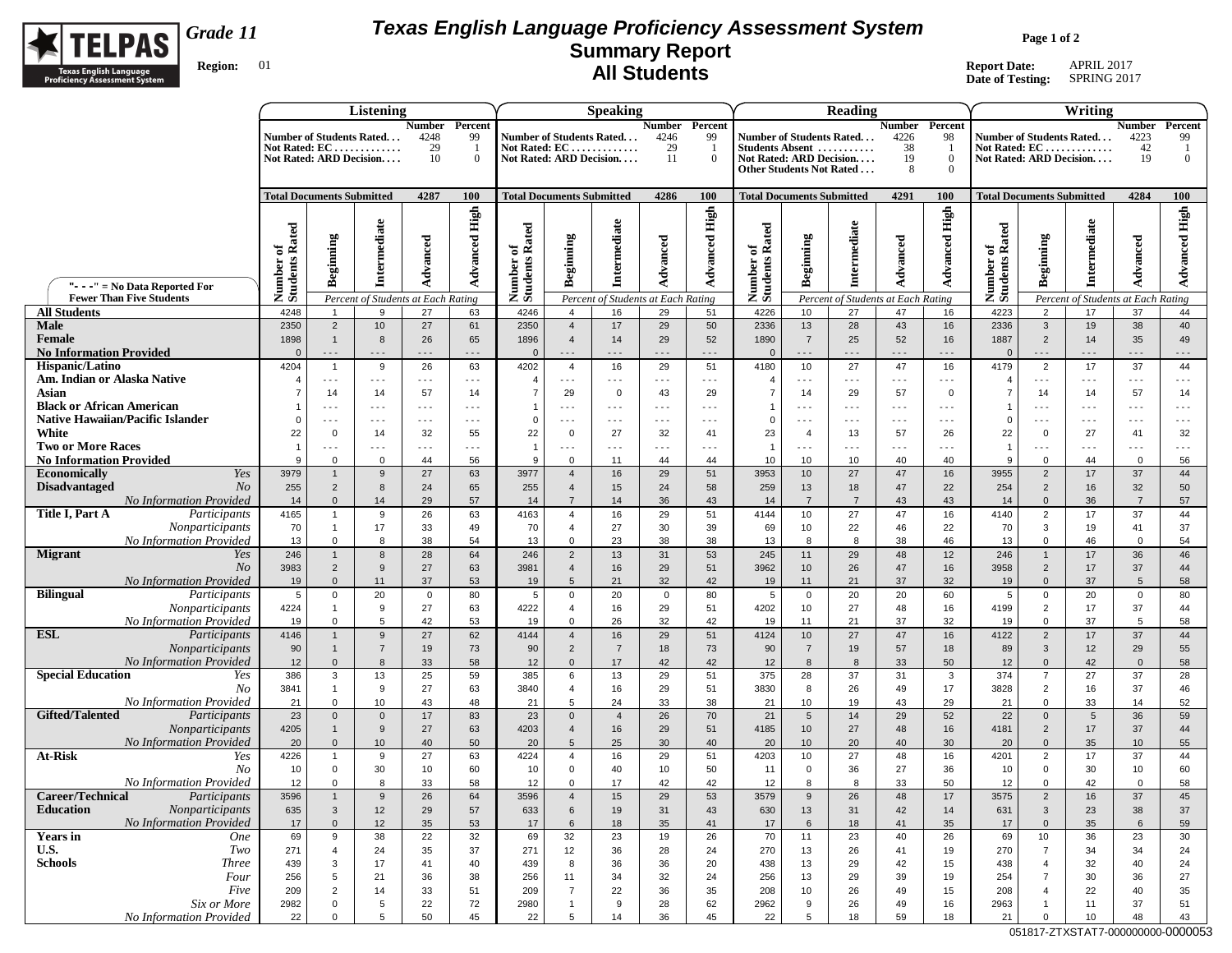

## **Texas English Language Proficiency Assessment System Summary Report All Students**

**Page 2 of 2**

**Report Date:** APRIL 2017 **Date of Testing:** SPRING 2017

|                                                                         | <b>TELPAS Comprehension Score</b>                                                                                                           |                                           |                                                                                                                                       |                                |                        | <b>TELPAS Composite Rating</b>     |                             |                                 |                        |                           |                                                                          | <b>Yearly Progress in TELPAS Composite Rating</b>                         |                             |                                                                             |                                     |                                                                            |                            |
|-------------------------------------------------------------------------|---------------------------------------------------------------------------------------------------------------------------------------------|-------------------------------------------|---------------------------------------------------------------------------------------------------------------------------------------|--------------------------------|------------------------|------------------------------------|-----------------------------|---------------------------------|------------------------|---------------------------|--------------------------------------------------------------------------|---------------------------------------------------------------------------|-----------------------------|-----------------------------------------------------------------------------|-------------------------------------|----------------------------------------------------------------------------|----------------------------|
|                                                                         |                                                                                                                                             | <b>Number</b><br>Percent                  |                                                                                                                                       |                                |                        | <b>Number</b>                      | Percent                     |                                 |                        |                           |                                                                          | <b>Students Assessed in Both 2016 and 2017</b>                            |                             |                                                                             |                                     |                                                                            |                            |
|                                                                         | <b>Number of Students Rated in</b><br>Listening and Reading $\ldots$<br><b>Students not Rated in Listening</b><br>or Reading - ARD Decision | 97<br>4189<br>19<br>$\overline{0}$        | <b>Number of Students Rated in</b><br>All Language Areas<br><b>Students not Rated in at Least One</b><br>Language Area - ARD Decision |                                | .                      | 4179<br>19                         | 97<br>$\mathbf{0}$          | Score                           | <b>Students</b>        |                           | <b>Students Who</b><br><b>Progressed One</b><br><b>Proficiency Level</b> | <b>Students Who</b><br><b>Progressed Two</b><br><b>Proficiency Levels</b> |                             | <b>Students Who</b><br><b>Progressed Three</b><br><b>Proficiency Levels</b> |                                     | <b>Students Who</b><br><b>Progressed at Least</b><br>One Proficiency Level |                            |
|                                                                         | Other Students Not Rated                                                                                                                    | 110<br>3<br>100                           | Other Students Not Rated<br><b>Total Documents Submitted</b>                                                                          |                                |                        | 120                                | 3                           |                                 |                        |                           | from 2016 to 2017                                                        | from 2016 to 2017                                                         |                             | from 2016 to 2017                                                           |                                     | from 2016 to 2017                                                          |                            |
|                                                                         | <b>Total Documents Submitted</b><br>Number of<br>Students Rated                                                                             | 4318<br>Average<br>Comprehension<br>Score | Rated<br>ัธ                                                                                                                           | Beginning                      | Intermediate           | 4318<br>Advanced                   | 100<br><b>Advanced High</b> | Composite                       | Matched<br>đ           |                           |                                                                          |                                                                           |                             |                                                                             |                                     |                                                                            |                            |
|                                                                         |                                                                                                                                             |                                           |                                                                                                                                       |                                |                        |                                    |                             |                                 |                        |                           |                                                                          |                                                                           |                             |                                                                             |                                     |                                                                            |                            |
| "- - -" = No Data Reported For<br><b>Fewer Than Five Students</b>       |                                                                                                                                             |                                           | Number o<br>Students l                                                                                                                |                                |                        | Percent of Students at Each Rating |                             | Average                         | <b>Number</b>          | <b>Number</b>             | Percent                                                                  | Number                                                                    | Percent                     | Number                                                                      | Percent                             | <b>Number</b>                                                              | Percent                    |
| <b>All Students</b>                                                     | 4189                                                                                                                                        | 3.1                                       | 4179                                                                                                                                  | $\overline{2}$                 | 16                     | 47                                 | 35                          | 3.0                             | 3980                   | 1837                      | 46                                                                       | 28                                                                        | $\mathbf{1}$                | $\overline{0}$                                                              | $\mathbf 0$                         | 1865                                                                       | 47                         |
| <b>Male</b>                                                             | 2317                                                                                                                                        | 3.1                                       | 2313                                                                                                                                  | $\mathbf{3}$                   | 19                     | 46                                 | 32                          | 2.9                             | 2198                   | 959                       | 44                                                                       | 15                                                                        | $\mathbf{1}$                | $\mathbf 0$                                                                 | $\mathbf 0$                         | 974                                                                        | 44                         |
| Female                                                                  | 1872                                                                                                                                        | 3.2                                       | 1866                                                                                                                                  | $\overline{2}$                 | 12                     | 47                                 | 39                          | 3.1                             | 1782                   | 878                       | 49                                                                       | 13                                                                        | $\mathbf{1}$                | $\mathbf 0$                                                                 | $\mathbf 0$                         | 891                                                                        | 50                         |
| <b>No Information Provided</b>                                          | $\mathbf{0}$                                                                                                                                | $\sim$ $\sim$ $\sim$                      | $\mathbf{0}$                                                                                                                          | $ -$                           | $- - -$                | $- - -$                            | $- - -$                     | $\sim$ $\sim$                   | $\mathbf{0}$           | $ -$                      | $  -$                                                                    | $\overline{\phantom{a}}$ .                                                | $- - -$                     | $- - -$                                                                     | $- -$                               |                                                                            | $\ddotsc$                  |
| Hispanic/Latino                                                         | 4145                                                                                                                                        | 3.1                                       | 4135                                                                                                                                  | $\overline{2}$                 | 16                     | 47                                 | 35                          | 3.0                             | 3943                   | 1816                      | 46                                                                       | 28                                                                        | $\mathbf{1}$                | $\mathbf 0$                                                                 | $\mathbf 0$                         | 1844                                                                       | 47                         |
| Am. Indian or Alaska Native                                             | $\overline{4}$                                                                                                                              | $\sim$ $\sim$ $\sim$                      | $\overline{4}$                                                                                                                        | $\sim$ $\sim$ $\sim$           | $\sim$ $\sim$ $\sim$   | $- - -$                            | $\sim$ $\sim$ $\sim$        | $\sim$ $\sim$                   | $\overline{4}$         | $- - -$                   | $- - -$                                                                  | $- -$                                                                     | $- - -$                     | $- - -$                                                                     | $\sim$ $\sim$ $\sim$                | $- -$                                                                      | $- - -$                    |
| Asian<br><b>Black or African American</b>                               |                                                                                                                                             | 2.6<br>$ -$                               | $\overline{7}$                                                                                                                        | 14                             | 14                     | 57                                 | 14                          | 2.6                             | 5                      | $\overline{2}$<br>$- - -$ | 40<br>$- - -$                                                            | $\mathbf 0$<br>.                                                          | $\mathbf 0$<br>$- - -$      | $\mathbf 0$<br>$\sim$ $\sim$ $\sim$                                         | $\mathbf 0$<br>$\sim$ $\sim$ $\sim$ | $\overline{2}$<br>.                                                        | 40<br>$\sim$ $\sim$ $\sim$ |
| <b>Native Hawaiian/Pacific Islander</b>                                 | $\Omega$                                                                                                                                    | $- - -$                                   | -1<br>$\Omega$                                                                                                                        | $- - -$<br>$- - -$             | $- - -$<br>$- - -$     | $- - -$<br>$- - -$                 | $- - -$<br>$- - -$          | $- - -$<br>$\sim$ $\sim$ $\sim$ | $\mathbf 0$            | $- - -$                   | $- - -$                                                                  | .                                                                         | $- - -$                     | $- - -$                                                                     | $\sim$ $\sim$ $\sim$                | .                                                                          | $\sim$ $\sim$ $\sim$       |
| White                                                                   | 22                                                                                                                                          | 3.2                                       | 22                                                                                                                                    | $\mathbf 0$                    | 14                     | 55                                 | 32                          | 3.1                             | 21                     | 13                        | 62                                                                       | $\Omega$                                                                  | $\mathbf 0$                 | $\overline{0}$                                                              | $\mathbf 0$                         | 13                                                                         | 62                         |
| <b>Two or More Races</b>                                                | $\overline{1}$                                                                                                                              | $\sim$ $\sim$ $\sim$                      | $\overline{1}$                                                                                                                        | $\sim$ $\sim$ $\sim$           | $\sim$ $\sim$ $\sim$   | $\sim$ $\sim$ $\sim$               | $\sim$ $\sim$ $\sim$        | $\sim$                          | $\mathbf 0$            | $\sim$ $\sim$ $\sim$      | $\sim$ $\sim$ $\sim$                                                     | .                                                                         | $- - -$                     | $\sim$ $\sim$ $\sim$                                                        | $\sim$ $\sim$ $\sim$                | $- - -$                                                                    | $\sim$ $\sim$ $\sim$       |
| <b>No Information Provided</b>                                          | $\mathbf{Q}$                                                                                                                                | 3.4                                       | $\mathbf{q}$                                                                                                                          | $\mathbf 0$                    | $\mathbf 0$            | 67                                 | 33                          | 3.2                             | 6                      | 3                         | 50                                                                       | 0                                                                         | 0                           | $\mathbf 0$                                                                 | $\mathbf 0$                         | 3                                                                          | 50                         |
| <b>Economically</b><br>Yes                                              | 3922                                                                                                                                        | 3.1                                       | 3913                                                                                                                                  | $\overline{2}$                 | 16                     | 47                                 | 35                          | 3.0                             | 3735                   | 1710                      | 46                                                                       | 26                                                                        | $\mathbf{1}$                | $\mathbf 0$                                                                 | $\mathbf 0$                         | 1736                                                                       | 46                         |
| <b>Disadvantaged</b><br>N <sub>O</sub>                                  | 254                                                                                                                                         | 3.2                                       | 253                                                                                                                                   | $\mathbf{3}$                   | 14                     | 42                                 | 42                          | 3.1                             | 236                    | 121                       | 51                                                                       | $\overline{2}$                                                            | $\mathbf{1}$                | $\mathbf 0$                                                                 | $\mathbf 0$                         | 123                                                                        | 52                         |
| No Information Provided                                                 | 13                                                                                                                                          | 3.4                                       | 13                                                                                                                                    | $\mathbf{0}$                   | $\mathbf{0}$           | 54                                 | 46                          | 3.3                             | -9                     | 6                         | 67                                                                       | $\mathbf 0$                                                               | $\mathbf 0$                 | $\mathbf 0$                                                                 | $\mathbf 0$                         | 6                                                                          | 67                         |
| Title I, Part A<br>Participants                                         | 4109                                                                                                                                        | 3.1                                       | 4099                                                                                                                                  | $\overline{2}$                 | 16                     | 47                                 | 35                          | 3.0                             | 3914                   | 1799                      | 46                                                                       | 27                                                                        | $\mathbf{1}$                | $\mathbf 0$                                                                 | $\mathbf 0$                         | 1826                                                                       | 47                         |
| Nonparticipants                                                         | 68                                                                                                                                          | 3.0                                       | 68                                                                                                                                    | 3                              | 15                     | 50                                 | 32                          | 3.0                             | 59                     | 34                        | 58                                                                       | $\overline{1}$                                                            | $\overline{2}$              | $\mathbf 0$<br>$\overline{0}$                                               | $\mathbf 0$                         | 35<br>$\overline{4}$                                                       | 59<br>57                   |
| No Information Provided<br><b>Migrant</b><br>Yes                        | 12<br>241                                                                                                                                   | 3.5<br>3.1                                | 12<br>241                                                                                                                             | $\mathbf 0$<br>$\overline{2}$  | $\mathbf 0$<br>14      | 58<br>54                           | 42<br>31                    | 3.3<br>3.0                      | $\overline{7}$<br>233  | $\overline{4}$<br>93      | 57<br>40                                                                 | $\mathbf 0$<br>$\overline{1}$                                             | $\mathbf 0$<br>$\mathbf{0}$ | $\mathbf 0$                                                                 | $\mathbf 0$<br>$\mathbf 0$          | 94                                                                         | 40                         |
| No.                                                                     | 3930                                                                                                                                        | 3.1                                       | 3920                                                                                                                                  | $\overline{2}$                 | 16                     | 46                                 | 35                          | 3.0                             | 3735                   | 1738                      | 47                                                                       | 27                                                                        | $\mathbf{1}$                | $\mathbf 0$                                                                 | $\mathbf{0}$                        | 1765                                                                       | 47                         |
| <b>No Information Provided</b>                                          | 18                                                                                                                                          | 3.2                                       | 18                                                                                                                                    | $\mathbf 0$                    | 6                      | 61                                 | 33                          | 3.1                             | 12                     | $6\phantom{.}6$           | 50                                                                       | $\mathbf 0$                                                               | $\mathbf{0}$                | $\mathbf 0$                                                                 | $\mathbf 0$                         | 6                                                                          | 50                         |
| <b>Bilingual</b><br>Participants                                        | 5                                                                                                                                           | 3.5                                       | 5                                                                                                                                     | $\mathbf 0$                    | 20                     | $\mathbf 0$                        | 80                          | 3.5                             | 5                      | $\overline{4}$            | 80                                                                       | $\mathbf 0$                                                               | $\mathbf 0$                 | $\mathbf 0$                                                                 | $\mathbf 0$                         | 4                                                                          | 80                         |
| Nonparticipants                                                         | 4166                                                                                                                                        | 3.1                                       | 4156                                                                                                                                  | $\overline{2}$                 | 16                     | 47                                 | 35                          | 3.0                             | 3964                   | 1828                      | 46                                                                       | 28                                                                        | $\mathbf{1}$                | $\mathbf 0$                                                                 | $\mathbf 0$                         | 1856                                                                       | 47                         |
| No Information Provided                                                 | 18                                                                                                                                          | 3.3                                       | 18                                                                                                                                    | $\mathbf 0$                    | 6                      | 61                                 | 33                          | 3.1                             | 11                     | 5                         | 45                                                                       | $\Omega$                                                                  | $\mathsf 0$                 | $\mathbf 0$                                                                 | $\Omega$                            | 5                                                                          | 45                         |
| <b>ESL</b><br>Participants                                              | 4090                                                                                                                                        | 3.1                                       | 4080                                                                                                                                  | $\overline{2}$                 | 16                     | 47                                 | 35                          | 3.0                             | 3896                   | 1791                      | 46                                                                       | 28                                                                        | $\mathbf{1}$                | $\mathbf 0$                                                                 | $\mathbf 0$                         | 1819                                                                       | 47                         |
| Nonparticipants                                                         | 88                                                                                                                                          | 3.3                                       | 88                                                                                                                                    | $\overline{2}$                 | 13                     | 33                                 | 52                          | 3.2                             | 77                     | 42                        | 55                                                                       | $\mathbf{0}$                                                              | $\mathbf 0$                 | $\overline{0}$                                                              | $\mathbf 0$                         | 42                                                                         | 55                         |
| <b>No Information Provided</b>                                          | 11                                                                                                                                          | 3.5                                       | 11                                                                                                                                    | $\Omega$                       | $\mathbf{0}$           | 55                                 | 45                          | 3.4                             | $\overline{7}$<br>354  | $\overline{4}$<br>95      | 57<br>27                                                                 | $\mathbf 0$<br>$\overline{1}$                                             | $\mathbf 0$<br>$\mathbf 0$  | $\overline{0}$<br>$\mathbf 0$                                               | $\mathbf 0$<br>0                    | $\overline{4}$<br>96                                                       | 57<br>27                   |
| <b>Special Education</b><br>Yes<br>No                                   | 372<br>3797                                                                                                                                 | 2.8<br>3.1                                | 371<br>3788                                                                                                                           | 6<br>$\overline{2}$            | 32<br>14               | 46<br>47                           | 16<br>37                    | 2.6<br>3.0                      | 3613                   | 1735                      | 48                                                                       | 27                                                                        | $\mathbf{1}$                | $\mathbf 0$                                                                 | $\mathbf 0$                         | 1762                                                                       | 49                         |
| No Information Provided                                                 | 20                                                                                                                                          | 3.2                                       | 20                                                                                                                                    | $\mathbf 0$                    | 5                      | 65                                 | 30                          | 3.1                             | 13                     | $\overline{7}$            | 54                                                                       | $\mathbf 0$                                                               | $\mathbf 0$                 | $\mathbf 0$                                                                 | $\mathbf 0$                         | $\overline{7}$                                                             | 54                         |
| <b>Gifted/Talented</b><br>Participants                                  | 21                                                                                                                                          | 3.6                                       | 21                                                                                                                                    | $\mathsf 0$                    | $\mathbf 0$            | 38                                 | 62                          | 3.5                             | 21                     | 13                        | 62                                                                       | $\mathbf{1}$                                                              | $5\overline{)}$             | $\mathbf 0$                                                                 | $\mathbf 0$                         | 14                                                                         | 67                         |
| Nonparticipants                                                         | 4149                                                                                                                                        | 3.1                                       | 4139                                                                                                                                  | $\overline{2}$                 | 16                     | 47                                 | 35                          | 3.0                             | 3946                   | 1817                      | 46                                                                       | 27                                                                        | $\mathbf{1}$                | $\mathbf 0$                                                                 | $\mathbf 0$                         | 1844                                                                       | 47                         |
| No Information Provided                                                 | 19                                                                                                                                          | 3.2                                       | 19                                                                                                                                    | $\mathbf 0$                    | 5                      | 63                                 | 32                          | 3.1                             | 13                     | $\overline{7}$            | 54                                                                       | $\Omega$                                                                  | $\mathbf 0$                 | $\mathbf{0}$                                                                | $\Omega$                            | $\overline{7}$                                                             | 54                         |
| <b>At-Risk</b><br>Yes                                                   | 4168                                                                                                                                        | 3.1                                       | 4158                                                                                                                                  | $\overline{2}$                 | 16                     | 47                                 | 35                          | 3.0                             | 3967                   | 1830                      | 46                                                                       | 28                                                                        | $\mathbf{1}$                | $\overline{0}$                                                              | $\mathbf 0$                         | 1858                                                                       | 47                         |
| N <sub>O</sub>                                                          | 10                                                                                                                                          | 3.2                                       | 10                                                                                                                                    | $\mathbf 0$                    | 10                     | 50                                 | 40                          | $3.2\,$                         | 6                      | 3                         | 50                                                                       | $\mathsf 0$                                                               | $\mathbf 0$                 | $\mathbf 0$                                                                 | $\mathbf 0$                         | 3                                                                          | 50                         |
| <b>No Information Provided</b>                                          | 11                                                                                                                                          | 3.5                                       | 11                                                                                                                                    | $\mathbf 0$                    | $\mathsf 0$            | 55                                 | 45                          | 3.4                             | $\overline{7}$<br>3410 | $\overline{4}$<br>1611    | 57<br>47                                                                 | $\mathbf 0$<br>23                                                         | $\mathsf 0$<br>$\mathbf{1}$ | $\mathbf 0$<br>$\mathbf 0$                                                  | 0<br>$\mathbf 0$                    | $\overline{4}$<br>1634                                                     | 57<br>48                   |
| Career/Technical<br>Participants<br><b>Education</b><br>Nonparticipants | 3552<br>621                                                                                                                                 | 3.1                                       | 3544<br>619                                                                                                                           | $\overline{2}$<br>$\mathbf{3}$ | 15 <sub>15</sub><br>21 | 46<br>50                           | $37\,$<br>26                | 3.0<br>2.9                      | 559                    | 220                       | 39                                                                       | $5\phantom{.0}$                                                           | $\mathbf{1}$                | $\mathbf 0$                                                                 | $\mathbf 0$                         | 225                                                                        | 40                         |
| No Information Provided                                                 | 16                                                                                                                                          | 3.0<br>3.3                                | 16                                                                                                                                    | $\Omega$                       | $\mathbf{0}$           | 63                                 | 38                          | 3.2                             | 11                     | 6                         | 55                                                                       | $\mathbf 0$                                                               | $\mathbf{0}$                | $\mathbf 0$                                                                 | $\overline{0}$                      | 6                                                                          | 55                         |
| <b>Years in</b><br><b>One</b>                                           | 69                                                                                                                                          | 2.8                                       | 69                                                                                                                                    | 10                             | 28                     | 33                                 | 29                          | 2.7                             | 12                     | 8                         | 67                                                                       | $\mathbf 0$                                                               | $\mathbf 0$                 | $\mathbf 0$                                                                 | $\mathbf{0}$                        | 8                                                                          | 67                         |
| U.S.<br>Two                                                             | 269                                                                                                                                         | 2.9                                       | 268                                                                                                                                   | 6                              | 28                     | 43                                 | 23                          | 2.7                             | 250                    | 146                       | 58                                                                       | 8                                                                         | 3                           | $\mathbf 0$                                                                 | $\mathbf{0}$                        | 154                                                                        | 62                         |
| <b>Schools</b><br><i>Three</i>                                          | 438                                                                                                                                         | 2.9                                       | 437                                                                                                                                   | 6                              | 27                     | 47                                 | 20                          | 2.7                             | 428                    | 184                       | 43                                                                       | 6                                                                         | $\mathbf{1}$                | $\mathbf 0$                                                                 | 0                                   | 190                                                                        | 44                         |
| Four                                                                    | 255                                                                                                                                         | 2.9                                       | 254                                                                                                                                   | $\overline{7}$                 | 27                     | 41                                 | 25                          | 2.7                             | 244                    | 117                       | 48                                                                       | $\overline{2}$                                                            | $\mathbf{1}$                | $\overline{0}$                                                              | 0                                   | 119                                                                        | 49                         |
| Five                                                                    | 206                                                                                                                                         | 3.0                                       | 206                                                                                                                                   | $\overline{4}$                 | 17                     | 50                                 | 30                          | 2.9                             | 197                    | 86                        | 44                                                                       | -1                                                                        | $\mathbf{1}$                | $\mathbf 0$                                                                 | 0                                   | 87                                                                         | 44                         |
| Six or More                                                             | 2933                                                                                                                                        | 3.2                                       | 2926                                                                                                                                  | $\overline{1}$                 | 12                     | 47                                 | 40                          | 3.1                             | 2832                   | 1290                      | 46                                                                       | 11                                                                        | $\mathbf 0$                 | $\mathbf 0$                                                                 | 0                                   | 1301                                                                       | 46                         |
| No Information Provided                                                 | 19                                                                                                                                          | 3.2                                       | 19                                                                                                                                    | $\mathbf 0$                    | 5                      | 63                                 | 32                          | 3.1                             | 17                     | 6                         | 35                                                                       | $\mathbf{0}$                                                              | $\mathbf 0$                 | $\mathbf 0$                                                                 | $\mathbf 0$                         | 6                                                                          | 35                         |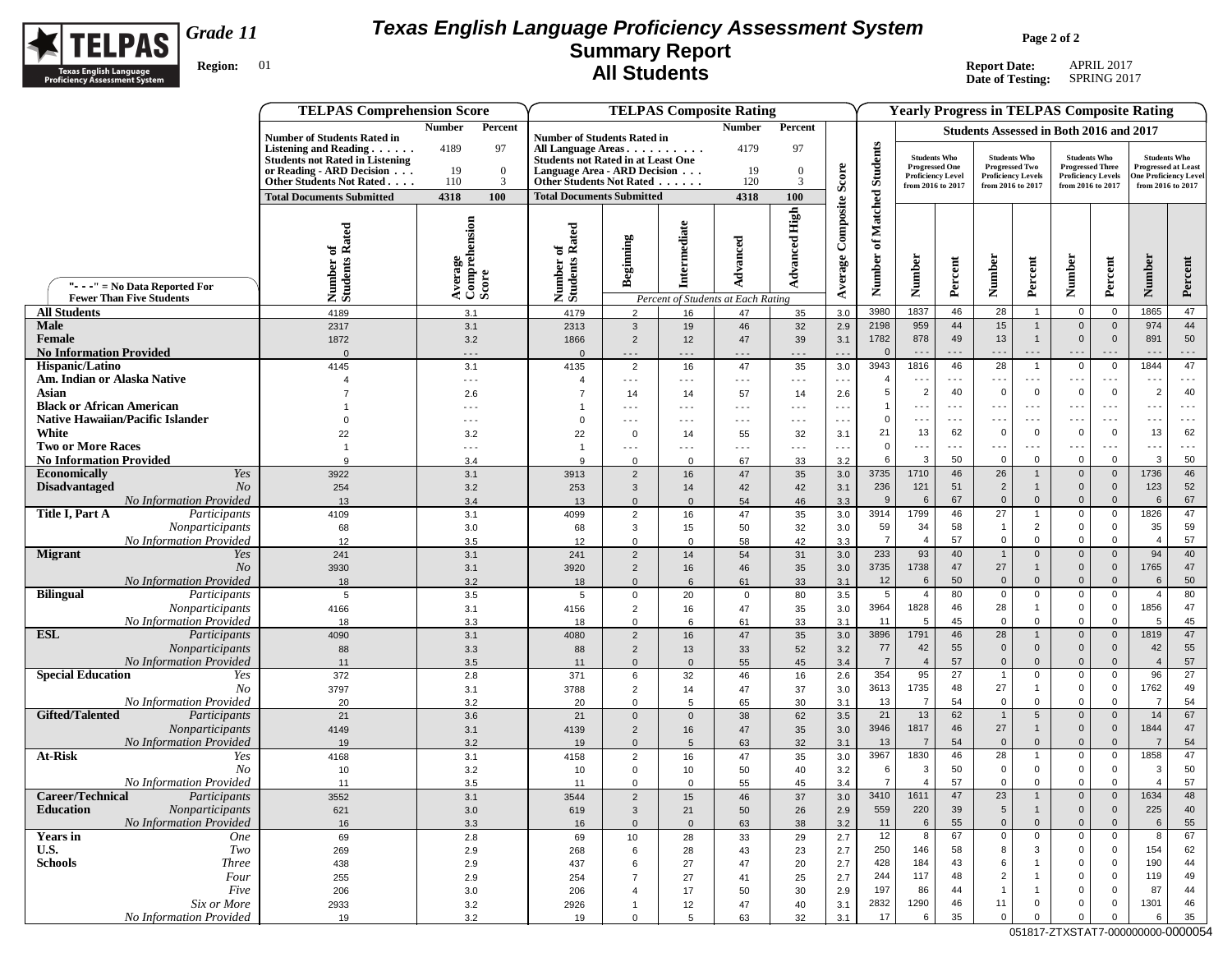

## **Texas English Language Proficiency Assessment System Summary Report All Students**

**Page 1 of 2**

**Report Date:** APRIL 2017 **Date of Testing:** SPRING 2017

|                                                                     | <b>Listening</b>                 |                                     |                                           |                              |                            |                                        |                                  | <b>Speaking</b>                           |                            |                            | Reading                          |                                |                                                     |                                    |                            |                                  | Writing                              |                                           |                            |                            |  |  |  |
|---------------------------------------------------------------------|----------------------------------|-------------------------------------|-------------------------------------------|------------------------------|----------------------------|----------------------------------------|----------------------------------|-------------------------------------------|----------------------------|----------------------------|----------------------------------|--------------------------------|-----------------------------------------------------|------------------------------------|----------------------------|----------------------------------|--------------------------------------|-------------------------------------------|----------------------------|----------------------------|--|--|--|
|                                                                     |                                  |                                     | Number of Students Rated<br>Not Rated: EC | Number Percent<br>3226<br>44 | 98<br>- 1                  |                                        |                                  | Number of Students Rated<br>Not Rated: EC | Number<br>3223<br>44       | Percent<br>98              |                                  |                                | <b>Number of Students Rated</b><br>Students Absent  | Number<br>3205<br>46               | Percent<br>97              |                                  |                                      | Number of Students Rated<br>Not Rated: EC | Number<br>3203<br>51       | Percent<br>97<br>2         |  |  |  |
|                                                                     |                                  |                                     | Not Rated: ARD Decision                   | 28                           | -1                         |                                        |                                  | Not Rated: ARD Decision                   | 31                         |                            |                                  |                                | Not Rated: ARD Decision<br>Other Students Not Rated | 46<br>-8                           | -1<br>$\Omega$             |                                  |                                      | Not Rated: ARD Decision                   | 42                         | $\overline{1}$             |  |  |  |
|                                                                     | <b>Total Documents Submitted</b> |                                     |                                           | 3298                         | <b>100</b>                 |                                        |                                  | <b>Total Documents Submitted</b>          | 3298                       | <b>100</b>                 | <b>Total Documents Submitted</b> |                                |                                                     | 3305                               | 100                        | <b>Total Documents Submitted</b> |                                      |                                           | 3296                       | 100                        |  |  |  |
|                                                                     | Number of<br>Students Rated      | Beginning                           | Intermediate                              | Advanced                     | <b>Advanced High</b>       | Rated<br>ัธ<br>Number of<br>Students 1 | Beginning                        | Intermediate                              | Advanced                   | Advanced High              | Number of<br>Students Rated      | Beginning                      | Intermediate                                        | Advanced                           | <b>Advanced High</b>       | Number of<br>Students Rated      | Beginning                            | Intermediate                              | Advanced                   | High<br>Advanced           |  |  |  |
| "- - -" = $No Data Reported For$<br><b>Fewer Than Five Students</b> |                                  |                                     | Percent of Students at Each Rating        |                              |                            |                                        |                                  | Percent of Students at Each Rating        |                            |                            |                                  |                                |                                                     | Percent of Students at Each Rating |                            |                                  |                                      | Percent of Students at Each Rating        |                            |                            |  |  |  |
| <b>All Students</b>                                                 | 3226                             | $\mathbf{1}$                        | 8                                         | 27                           | 64                         | 3223                                   | $\mathbf{3}$                     | 15                                        | 33                         | 50                         | 3205                             | 10                             | 28                                                  | 47                                 | 15                         | 3203                             | $\overline{1}$                       | 15                                        | 38                         | 46                         |  |  |  |
| <b>Male</b><br>Female                                               | 1830<br>1396                     | $\mathbf{1}$<br>$\overline{1}$      | 8<br>8                                    | 28<br>26                     | 63<br>65                   | 1829<br>1394                           | $\mathbf{3}$<br>$\overline{2}$   | 15<br>14                                  | 34<br>32                   | 48<br>52                   | 1823<br>1382                     | 12<br>$\overline{7}$           | 30<br>25                                            | 43<br>51                           | 15<br>16                   | 1818<br>1385                     | $\mathbf{1}$<br>$\overline{1}$       | 17<br>12                                  | 38<br>37                   | 43<br>50                   |  |  |  |
| <b>No Information Provided</b><br>Hispanic/Latino                   | $\Omega$<br>3204                 | $- - -$<br>$\overline{1}$           | $- - -$<br>8                              | $- - -$<br>27                | $- - -$<br>64              | $\overline{0}$<br>3201                 | - - -<br>2                       | $- - -$<br>15                             | - - -<br>33                | $\ddotsc$<br>50            | $\mathbf{0}$                     | - - -<br>10                    | - - -<br>28                                         | - - -<br>47                        | $\sim$ $\sim$ $\sim$<br>15 | $\Omega$<br>3180                 | $\sim$ $\sim$ $\sim$<br>$\mathbf{1}$ | - - -<br>15                               | $- - -$<br>38              | $- - -$<br>46              |  |  |  |
| Am. Indian or Alaska Native                                         |                                  | $\sim$ $\sim$ $\sim$                | $- - -$                                   | $\sim$ $\sim$ $\sim$         | $\sim$ $\sim$ $\sim$       |                                        | $\sim$ $\sim$ $\sim$             | $\sim$ $\sim$ $\sim$                      | $\sim$ $\sim$ $\sim$       | $\sim$ $\sim$ $\sim$       | 3180<br>$\mathbf{1}$             | $- - -$                        | $\sim$ $\sim$ $\sim$                                | $\sim$ $\sim$ $\sim$               | $\sim$ $\sim$ $\sim$       | -1                               | $\sim$ $\sim$ $\sim$                 | $- - -$                                   | $\sim$ $\sim$ $\sim$       | $- - -$                    |  |  |  |
| Asian                                                               |                                  | $- - -$                             | $- - -$                                   | $- - -$                      | $- - -$                    | $\overline{2}$                         | $- - -$                          | $- - -$                                   | $\sim$ $\sim$ $\sim$       | $- - -$                    | $\overline{2}$                   | $- - -$                        | $- - -$                                             | $- - -$                            | $- - -$                    | $\overline{2}$                   | $\sim$ $\sim$ $\sim$                 | $- - -$                                   | $- - -$                    | $- - -$                    |  |  |  |
| <b>Black or African American</b>                                    |                                  | $\sim$ $\sim$ $\sim$                | $- - -$                                   | $- - -$                      | $- - -$                    |                                        | $\sim$ $\sim$ $\sim$             | $\sim$ $\sim$ $\sim$                      | $\sim$ $\sim$ $\sim$       | $\sim$ $\sim$ $\sim$       | $\overline{1}$                   | $- - -$                        | $\sim$ $\sim$ $\sim$                                | $\sim$ $\sim$ $\sim$               | $\sim$ $\sim$ $\sim$       |                                  | $\sim$ $\sim$ $\sim$                 | $\sim$ $\sim$ $\sim$                      | $\sim$ $\sim$ $\sim$       | $\sim$ $\sim$ $\sim$       |  |  |  |
| <b>Native Hawaiian/Pacific Islander</b>                             | $\Omega$                         | $- - -$                             | $- - -$                                   | $- - -$                      | $- - -$                    | $\Omega$                               | $- - -$                          | $- - -$                                   | $- - -$                    | $- - -$                    | $\mathbf 0$                      | $- - -$                        | $- - -$                                             | $- - -$                            | $- - -$                    | $\mathbf 0$                      | $- - -$                              | $\sim$ $\sim$ $\sim$                      | $- - -$                    | $- - -$                    |  |  |  |
| White<br><b>Two or More Races</b>                                   | 10                               | $\mathbf 0$<br>$\sim$ $\sim$ $\sim$ | 10<br>$- - -$                             | 40<br>- - -                  | 50<br>$\sim$ $\sim$ $\sim$ | 10                                     | 10<br>$- - -$                    | 20<br>$- - -$                             | 40<br>$\sim$ $\sim$ $\sim$ | 30<br>$\sim$ $\sim$ $\sim$ | 10<br>$\overline{1}$             | $\mathbf 0$<br>$- - -$         | 30<br>$- - -$                                       | 70<br>$- - -$                      | $\mathbf 0$<br>$- - -$     | 10<br>$\overline{1}$             | 10<br>$\sim$ $\sim$ $\sim$           | 20<br>$- - -$                             | 30<br>$- - -$              | 40<br>$- - -$              |  |  |  |
| <b>No Information Provided</b>                                      | $\overline{7}$                   | $\Omega$                            | 14                                        | 29                           | 57                         | -7                                     | 14                               | 14                                        | 14                         | 57                         | 10                               | 20                             | 20                                                  | 40                                 | 20                         | 8                                | 13                                   | 38                                        | $\Omega$                   | 50                         |  |  |  |
| Economically<br>Yes                                                 | 2994                             | $\overline{1}$                      | 8                                         | 27                           | 64                         | 2991                                   | $\overline{2}$                   | 14                                        | 33                         | 50                         | 2970                             | 10                             | 28                                                  | 46                                 | 15                         | 2972                             | $\mathbf{1}$                         | 15                                        | 38                         | 46                         |  |  |  |
| <b>Disadvantaged</b><br>N <sub>O</sub>                              | 219                              | $\overline{2}$                      | 8                                         | 30                           | 60                         | 219                                    | $\overline{4}$                   | 16                                        | 31                         | 49                         | 218                              | 10 <sup>1</sup>                | 22                                                  | 52                                 | 17                         | 218                              | $\overline{2}$                       | 16                                        | 33                         | 49                         |  |  |  |
| <b>No Information Provided</b>                                      | 13                               | $\Omega$                            | 15                                        | 15                           | 69                         | 13                                     | 8                                | 15                                        | 15                         | 62                         | 17                               | 18                             | 18                                                  | 47                                 | 18                         | 13                               | 15                                   | 23                                        | 15                         | 46                         |  |  |  |
| Title I, Part A<br>Participants<br>Nonparticipants                  | 3154<br>57                       | $\overline{1}$<br>$\overline{2}$    | 8<br>14                                   | 27<br>26                     | 64<br>58                   | 3151<br>57                             | 3<br>$\overline{2}$              | 14<br>28                                  | 33<br>28                   | 50<br>42                   | 3128<br>58                       | 10<br>3                        | 28<br>26                                            | 46<br>57                           | 15<br>14                   | 3131<br>57                       | $\mathbf{1}$<br>$5\phantom{.0}$      | 15<br>25                                  | 38<br>42                   | 46<br>28                   |  |  |  |
| <b>No Information Provided</b>                                      | 15                               | $\mathbf 0$                         | 13                                        | 13                           | 73                         | 15                                     | $\overline{7}$                   | 13                                        | 13                         | 67                         | 19                               | 16                             | 16                                                  | 47                                 | 21                         | 15                               | 13                                   | 20                                        | 13                         | 53                         |  |  |  |
| <b>Migrant</b><br>Yes                                               | 221                              | 3                                   | 8                                         | 21                           | 68                         | 220                                    | $\overline{4}$                   | 13                                        | 30                         | 52                         | 222                              | 12                             | 32                                                  | 43                                 | 13                         | 219                              | $\mathbf{3}$                         | 17                                        | 36                         | 44                         |  |  |  |
| No.                                                                 | 2987                             | $\overline{1}$                      | 8                                         | 28                           | 63                         | 2985                                   | $\overline{2}$                   | 15                                        | 34                         | 49                         | 2961                             | 10                             | 28                                                  | 47                                 | 16                         | 2966                             | $\mathbf{1}$                         | 15                                        | 38                         | 46                         |  |  |  |
| <b>No Information Provided</b>                                      | 18<br>$\mathbf{1}$               | $\mathbf 0$<br>$\sim$ $\sim$ $\sim$ | 11<br>$\sim$ $\sim$ $\sim$                | 17<br>$\sim$ $\sim$ $\sim$   | 72<br>$\sim$ $\sim$ $\sim$ | 18<br>$\overline{1}$                   | 6<br>$\sim$ $\sim$ $\sim$        | 11<br>$\sim$ $\sim$ $\sim$                | 17<br>$\sim$ $\sim$ $\sim$ | 67<br>$\sim$ $\sim$ $\sim$ | 22                               | 18<br>$\overline{\phantom{a}}$ | 14<br>$\sim$ $\sim$ $\sim$                          | 50<br>$\sim$ $\sim$ $\sim$         | 18<br>$\sim$ $\sim$ $\sim$ | 18<br>$\overline{1}$             | 11<br>$\sim$ $\sim$ $\sim$           | 17<br>$\sim$ $\sim$ $\sim$                | 17<br>$\sim$ $\sim$ $\sim$ | 56<br>$\sim$ $\sim$ $\sim$ |  |  |  |
| <b>Bilingual</b><br>Participants<br>Nonparticipants                 | 3208                             | $\overline{1}$                      | 8                                         | 27                           | 64                         | 3205                                   | $\mathbf{3}$                     | 15                                        | 33                         | 50                         | $\overline{1}$<br>3183           | 10                             | 28                                                  | 47                                 | 15                         | 3185                             | $\overline{1}$                       | 15                                        | 38                         | 46                         |  |  |  |
| No Information Provided                                             | 17                               | $\mathsf 0$                         | 12                                        | 18                           | 71                         | 17                                     | 6                                | 12                                        | 18                         | 65                         | 21                               | 19                             | 14                                                  | 48                                 | 19                         | 17                               | 12                                   | 18                                        | 18                         | 53                         |  |  |  |
| <b>ESL</b><br>Participants                                          | 3148                             | $\overline{1}$                      | 8                                         | 27                           | 64                         | 3145                                   | $\mathbf{3}$                     | 15                                        | 34                         | 49                         | 3124                             | 10                             | 28                                                  | 47                                 | 15                         | 3125                             | $\mathbf{1}$                         | 15                                        | 38                         | 46                         |  |  |  |
| Nonparticipants                                                     | 64                               | $\overline{2}$                      | $\mathbf{3}$                              | 23                           | 72                         | 64                                     | $\overline{2}$                   | 6                                         | 20                         | 72                         | 64                               | 13                             | 27                                                  | 41                                 | 20                         | 64                               | $\sqrt{5}$                           | 9                                         | 23                         | 63                         |  |  |  |
| <b>No Information Provided</b><br><b>Special Education</b><br>Yes   | 14                               | $\Omega$                            | 14                                        | 14                           | 71<br>54                   | 14                                     | $\overline{7}$                   | 14                                        | 14                         | 64                         | 17                               | 12                             | 18                                                  | 47                                 | 24                         | 14                               | 14<br>$\overline{7}$                 | 21                                        | 14                         | 50                         |  |  |  |
| No                                                                  | 324<br>2884                      | 5<br>$\mathbf{1}$                   | 13<br>8                                   | 28<br>27                     | 65                         | 321<br>2884                            | 6<br>$\overline{2}$              | 19<br>14                                  | 30<br>34                   | 46<br>50                   | 304<br>2880                      | 25<br>8                        | 44<br>26                                            | 28<br>49                           | $\mathbf{3}$<br>17         | 308<br>2877                      | $\mathbf{1}$                         | 24<br>14                                  | 37<br>38                   | 32<br>48                   |  |  |  |
| <b>No Information Provided</b>                                      | 18                               | $\mathbf 0$                         | 11                                        | 22                           | 67                         | 18                                     | 6                                | 11                                        | 22                         | 61                         | 21                               | 14                             | 19                                                  | 48                                 | 19                         | 18                               | 11                                   | 17                                        | 22                         | 50                         |  |  |  |
| <b>Gifted/Talented</b><br>Participants                              | 19                               | $\Omega$                            | $\Omega$                                  | 16                           | 84                         | 19                                     | $\mathbf{0}$                     | $\mathbf{0}$                              | 47                         | 53                         | 19                               | $\mathbf{0}$                   | 26                                                  | 47                                 | 26                         | 19                               | $\mathbf 0$                          | $5\phantom{.0}$                           | 42                         | 53                         |  |  |  |
| Nonparticipants                                                     | 3190                             |                                     | 8                                         | 27                           | 64                         | 3187                                   | $\mathbf{3}$                     | 15                                        | 33                         | 50                         | 3165                             | 10 <sup>1</sup>                | 28                                                  | 47                                 | 15                         | 3167                             | $\overline{1}$                       | 15                                        | 38                         | 46                         |  |  |  |
| <b>No Information Provided</b><br>At-Risk<br>Yes                    | 17<br>3212                       | $\Omega$<br>$\mathbf{1}$            | 12<br>8                                   | 18<br>27                     | 71<br>64                   | 17<br>3209                             | 6<br>3                           | 12<br>15                                  | 18<br>33                   | 65<br>50                   | 21<br>3188                       | 19<br>10                       | 14<br>28                                            | 48<br>47                           | 19<br>15                   | 17<br>3189                       | 12<br>$\overline{1}$                 | 18<br>15                                  | 18<br>38                   | 53<br>46                   |  |  |  |
| N <sub>O</sub>                                                      | - 1                              | $\sim$ $\sim$ $\sim$                | $\sim$ $\sim$ $\sim$                      | $\sim$ $\sim$ $\sim$         | $\sim$ $\sim$ $\sim$       | $\overline{1}$                         | $- - -$                          | $\sim$ $\sim$ $\sim$                      | $\sim$ $\sim$ $\sim$       | $\sim$ $\sim$ $\sim$       | $\overline{1}$                   | $- - -$                        | $\sim$ $\sim$ $\sim$                                | $\sim$ $\sim$ $\sim$               | $\sim$ $\sim$ $\sim$       | $\overline{1}$                   | $\sim$ $\sim$ $\sim$                 | $\sim$ $\sim$ $\sim$                      | $\sim$ $\sim$ $\sim$       | $\sim$ $\sim$ $\sim$       |  |  |  |
| No Information Provided                                             | 13                               | $\mathbf 0$                         | 15                                        | 15                           | 69                         | 13                                     | 8                                | 15                                        | 15                         | 62                         | 16                               | 13                             | 19                                                  | 50                                 | 19                         | 13                               | 15                                   | 23                                        | 15                         | 46                         |  |  |  |
| Career/Technical<br>Participants                                    | 2754                             |                                     | 7                                         | 27                           | 65                         | 2752                                   | $\overline{2}$                   | 14                                        | 33                         | 51                         | 2746                             | 10                             | 27                                                  | 47                                 | 16                         | 2739                             | $\mathbf{1}$                         | 14                                        | 37                         | 48                         |  |  |  |
| <b>Education</b><br>Nonparticipants                                 | 458                              | $\overline{2}$                      | 11                                        | 31                           | 55                         | 457                                    | $\overline{4}$                   | 21                                        | 35                         | 40                         | 441                              | 12                             | 33                                                  | 44                                 | 11                         | 450                              | $\mathbf{3}$                         | 23                                        | 40                         | 34                         |  |  |  |
| No Information Provided<br><b>Years in</b><br><b>One</b>            | 14<br>$\overline{7}$             | $\mathbf 0$<br>$\mathbf 0$          | 14<br>29                                  | 14<br>57                     | 71<br>14                   | 14<br>$\overline{7}$                   | $\overline{7}$<br>14             | 14<br>43                                  | 14<br>43                   | 64<br>$\mathsf 0$          | 18<br>6                          | 17<br>17                       | 17<br>33                                            | 44<br>17                           | 22<br>33                   | 14<br>$\overline{7}$             | 14<br>$\pmb{0}$                      | 21<br>43                                  | 14<br>29                   | 50<br>29                   |  |  |  |
| U.S.<br>Two                                                         | 67                               | $\mathbf{1}$                        | 12                                        | 36                           | 51                         | 67                                     | 6                                | 31                                        | 30                         | 33                         | 67                               | 9                              | 21                                                  | 46                                 | 24                         | 67                               | $\mathbf{1}$                         | 33                                        | 30                         | 36                         |  |  |  |
| <b>Schools</b><br><i>Three</i>                                      | 238                              |                                     | 16                                        | 35                           | 48                         | 238                                    | 5                                | 30                                        | 33                         | 32                         | 237                              | 9                              | 28                                                  | 41                                 | 22                         | 238                              | $\mathbf{1}$                         | 26                                        | 34                         | 38                         |  |  |  |
| Four                                                                | 397                              | $\overline{2}$                      | 13                                        | 41                           | 44                         | 397                                    | 5                                | 28                                        | 42                         | 25                         | 394                              | 13                             | 24                                                  | 44                                 | 19                         | 395                              | $\overline{2}$                       | 23                                        | 45                         | 31                         |  |  |  |
| Five                                                                | 174                              | $\mathbf{1}$                        | 13                                        | 35                           | 51                         | 174                                    | $\overline{4}$                   | 24                                        | 44                         | 28                         | 172                              | 10                             | 30                                                  | 47                                 | 13                         | 174                              | $\overline{2}$                       | 22                                        | 54                         | 22                         |  |  |  |
| Six or More<br>No Information Provided                              | 2318<br>25                       | $\mathbf{1}$<br>$\mathbf 0$         | 6<br>24                                   | 23<br>16                     | 70<br>60                   | 2315<br>25                             | $\overline{2}$<br>$\overline{4}$ | 9<br>20                                   | 31<br>28                   | 58<br>48                   | 2297<br>32                       | 10<br>9                        | 28<br>41                                            | 48<br>34                           | 14<br>16                   | 2297<br>25                       | $\mathbf{1}$<br>8                    | 11<br>28                                  | 36<br>16                   | 52<br>48                   |  |  |  |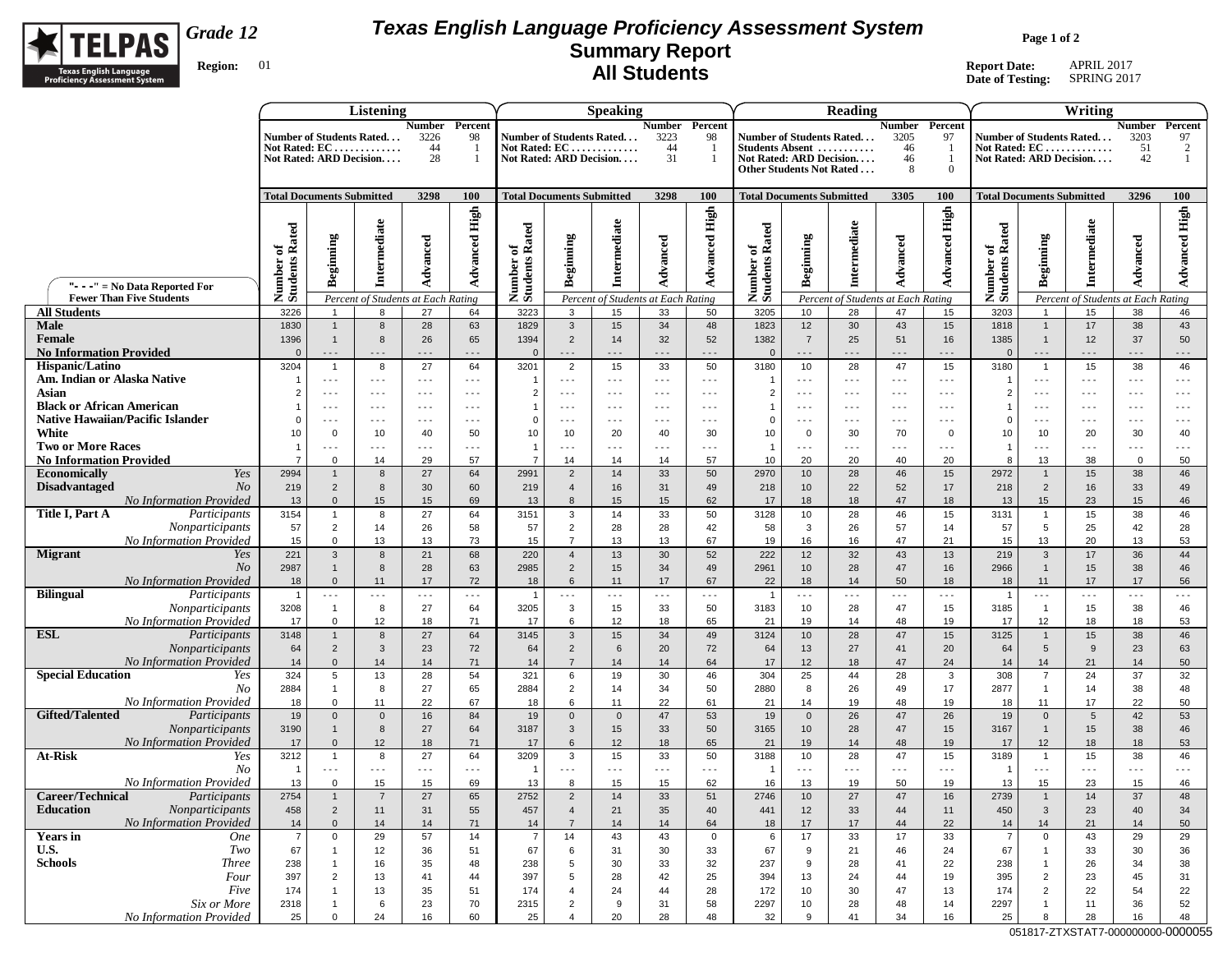

## **Texas English Language Proficiency Assessment System Summary Report All Students**

**Page 2 of 2**

**Report Date:** APRIL 2017 **Date of Testing:** SPRING 2017

|                                                   | <b>TELPAS Comprehension Score</b>                                                                                                  |                                              |                                                                                                                                       |                                 |                                              | <b>TELPAS Composite Rating</b>     |                                 |                            |                               |                      |                                                   |                                                                           | <b>Yearly Progress in TELPAS Composite Rating</b> |             |                                                                                                                                                                                                                                                                                                                                                                                                                                                                                                                                                                                                                                                                                                                                                                                                                                                                                                                                                                                                                                                                                                                                                                                                                                                                                                                                                                                                                                                                                                                                      |                      |                                                                            |  |
|---------------------------------------------------|------------------------------------------------------------------------------------------------------------------------------------|----------------------------------------------|---------------------------------------------------------------------------------------------------------------------------------------|---------------------------------|----------------------------------------------|------------------------------------|---------------------------------|----------------------------|-------------------------------|----------------------|---------------------------------------------------|---------------------------------------------------------------------------|---------------------------------------------------|-------------|--------------------------------------------------------------------------------------------------------------------------------------------------------------------------------------------------------------------------------------------------------------------------------------------------------------------------------------------------------------------------------------------------------------------------------------------------------------------------------------------------------------------------------------------------------------------------------------------------------------------------------------------------------------------------------------------------------------------------------------------------------------------------------------------------------------------------------------------------------------------------------------------------------------------------------------------------------------------------------------------------------------------------------------------------------------------------------------------------------------------------------------------------------------------------------------------------------------------------------------------------------------------------------------------------------------------------------------------------------------------------------------------------------------------------------------------------------------------------------------------------------------------------------------|----------------------|----------------------------------------------------------------------------|--|
|                                                   |                                                                                                                                    | <b>Number</b><br>Percent                     |                                                                                                                                       |                                 |                                              | <b>Number</b>                      | Percent                         |                            |                               |                      |                                                   |                                                                           | <b>Students Assessed in Both 2016 and 2017</b>    |             |                                                                                                                                                                                                                                                                                                                                                                                                                                                                                                                                                                                                                                                                                                                                                                                                                                                                                                                                                                                                                                                                                                                                                                                                                                                                                                                                                                                                                                                                                                                                      |                      |                                                                            |  |
|                                                   | <b>Number of Students Rated in</b><br>Listening and Reading<br><b>Students not Rated in Listening</b><br>or Reading - ARD Decision | 95<br>3164<br>48                             | <b>Number of Students Rated in</b><br>All Language Areas<br><b>Students not Rated in at Least One</b><br>Language Area - ARD Decision |                                 | .                                            | 3158<br>49                         | 95                              | Score                      | <b>Students</b>               | <b>Students Who</b>  | <b>Progressed One</b><br><b>Proficiency Level</b> | <b>Students Who</b><br><b>Progressed Two</b><br><b>Proficiency Levels</b> |                                                   |             | <b>Students Who</b><br><b>Progressed Three</b><br><b>Proficiency Levels</b><br>from 2016 to 2017<br>Number<br>Percent<br>$\overline{0}$<br>$\mathbf 0$<br>$\mathbf 0$<br>$\mathbf 0$<br>$\mathbf 0$<br>$\mathbf 0$<br>$- - -$<br>$- -$<br>$\mathbf 0$<br>$\mathbf 0$<br>$- - -$<br>$- - -$<br>$\sim$ $\sim$ $\sim$<br>$- - -$<br>$\sim$ $\sim$ $\sim$<br>$\sim$ $\sim$ $\sim$<br>$\sim$ $\sim$ $\sim$<br>$\sim$ $\sim$ $\sim$<br>$\overline{0}$<br>0<br>$\sim$ $\sim$ $\sim$<br>$\sim$ $\sim$ $\sim$<br>$\sim$ $\sim$ $\sim$<br>$\sim$ $\sim$ $\sim$<br>$\mathbf 0$<br>$\mathbf 0$<br>$\mathbf 0$<br>$\mathbf 0$<br>$\mathbf 0$<br>$\mathbf 0$<br>$\mathbf 0$<br>$\mathbf 0$<br>$\mathbf 0$<br>$\mathbf 0$<br>$\overline{0}$<br>$\mathbf 0$<br>$\mathbf 0$<br>$\mathbf 0$<br>$\mathbf 0$<br>$\mathbf 0$<br>$\mathbf 0$<br>$\mathbf{0}$<br>$- -$<br>$- - -$<br>$\mathbf 0$<br>$\mathbf 0$<br>$\mathbf 0$<br>$\mathbf 0$<br>$\mathbf 0$<br>1308<br>$\mathbf{0}$<br>$\overline{0}$<br>$\mathbf 0$<br>$\overline{0}$<br>$\mathbf 0$<br>$\mathbf 0$<br>0<br>$\mathbf 0$<br>$\mathbf 0$<br>$\mathbf 0$<br>$\mathbf 0$<br>$\mathbf 0$<br>$\mathbf{0}$<br>$\mathbf 0$<br>$\mathbf 0$<br>$\mathbf 0$<br>$\Omega$<br>$\Omega$<br>$\mathbf 0$<br>$\sim$ $\sim$ $\sim$<br>$\sim$ $\sim$ $\sim$<br>$\mathsf 0$<br>$\mathbf 0$<br>$\mathbf 0$<br>$\mathbf 0$<br>$\mathbf 0$<br>$\mathbf 0$<br>$\mathbf 0$<br>$\mathbf{0}$<br>$\sim$ $\sim$ $\sim$<br>$\sim$ $\sim$ $\sim$<br>$\mathbf 0$<br>$\mathbf 0$<br>$\mathbf 0$<br>0<br>$\overline{0}$<br>0 |                      | <b>Students Who</b><br><b>Progressed at Least</b><br>One Proficiency Level |  |
|                                                   | Other Students Not Rated                                                                                                           | 112<br>3                                     | Other Students Not Rated<br><b>Total Documents Submitted</b>                                                                          |                                 |                                              | 117                                | 4                               |                            |                               |                      | from 2016 to 2017                                 | from 2016 to 2017                                                         |                                                   |             |                                                                                                                                                                                                                                                                                                                                                                                                                                                                                                                                                                                                                                                                                                                                                                                                                                                                                                                                                                                                                                                                                                                                                                                                                                                                                                                                                                                                                                                                                                                                      | from 2016 to 2017    |                                                                            |  |
|                                                   | <b>Total Documents Submitted</b>                                                                                                   | 3324<br>100                                  |                                                                                                                                       |                                 |                                              | 3324                               | 100                             |                            |                               |                      |                                                   |                                                                           |                                                   |             |                                                                                                                                                                                                                                                                                                                                                                                                                                                                                                                                                                                                                                                                                                                                                                                                                                                                                                                                                                                                                                                                                                                                                                                                                                                                                                                                                                                                                                                                                                                                      |                      |                                                                            |  |
| "- - -" = No Data Reported For                    | Number of<br>Students Rated                                                                                                        | Average<br>Comprehension<br>Score            | Rated<br>ัธ<br>Number o<br>Students l                                                                                                 | Beginning                       | Intermediate                                 | Advanced                           | <b>Advanced High</b>            | Composite<br>Average       | Matched<br>đ<br><b>Number</b> | <b>Number</b>        | Percent                                           | Number                                                                    | Percent                                           |             |                                                                                                                                                                                                                                                                                                                                                                                                                                                                                                                                                                                                                                                                                                                                                                                                                                                                                                                                                                                                                                                                                                                                                                                                                                                                                                                                                                                                                                                                                                                                      | Number               | Percent                                                                    |  |
| <b>Fewer Than Five Students</b>                   |                                                                                                                                    |                                              |                                                                                                                                       |                                 |                                              | Percent of Students at Each Rating |                                 |                            |                               |                      |                                                   |                                                                           |                                                   |             |                                                                                                                                                                                                                                                                                                                                                                                                                                                                                                                                                                                                                                                                                                                                                                                                                                                                                                                                                                                                                                                                                                                                                                                                                                                                                                                                                                                                                                                                                                                                      |                      |                                                                            |  |
| <b>All Students</b>                               | 3164                                                                                                                               | 3.1                                          | 3158                                                                                                                                  |                                 | 16                                           | 48                                 | 35                              | 3.0                        | 3005                          | 1328                 | 44                                                | 16                                                                        | $\mathbf{1}$                                      |             |                                                                                                                                                                                                                                                                                                                                                                                                                                                                                                                                                                                                                                                                                                                                                                                                                                                                                                                                                                                                                                                                                                                                                                                                                                                                                                                                                                                                                                                                                                                                      | 1344                 | 45                                                                         |  |
| <b>Male</b>                                       | 1800                                                                                                                               | 3.1                                          | 1796                                                                                                                                  | $\overline{1}$                  | 19                                           | 49                                 | 32                              | 3.0                        | 1716                          | 706                  | 41                                                | 11                                                                        | $\mathbf{1}$                                      |             |                                                                                                                                                                                                                                                                                                                                                                                                                                                                                                                                                                                                                                                                                                                                                                                                                                                                                                                                                                                                                                                                                                                                                                                                                                                                                                                                                                                                                                                                                                                                      | 717                  | 42                                                                         |  |
| Female                                            | 1364                                                                                                                               | 3.2                                          | 1362                                                                                                                                  | $\overline{1}$                  | 13                                           | 47                                 | 39                              | 3.1                        | 1289                          | 622                  | 48                                                | $5\phantom{.0}$                                                           | $\mathbf{0}$                                      |             |                                                                                                                                                                                                                                                                                                                                                                                                                                                                                                                                                                                                                                                                                                                                                                                                                                                                                                                                                                                                                                                                                                                                                                                                                                                                                                                                                                                                                                                                                                                                      | 627                  | 49                                                                         |  |
| <b>No Information Provided</b>                    | $\mathbf 0$                                                                                                                        | $\sim$ $\sim$ $\sim$                         | $\mathbf{0}$                                                                                                                          | $- - -$                         | $- - -$                                      | $- - -$                            | $- - -$                         | $\overline{\phantom{a}}$ . | $\mathbf{0}$                  | $\sim$ $\sim$        | $  -$                                             | $\overline{\phantom{a}}$ .                                                |                                                   |             |                                                                                                                                                                                                                                                                                                                                                                                                                                                                                                                                                                                                                                                                                                                                                                                                                                                                                                                                                                                                                                                                                                                                                                                                                                                                                                                                                                                                                                                                                                                                      | 1337                 | $\ddotsc$                                                                  |  |
| Hispanic/Latino<br>Am. Indian or Alaska Native    | 3144                                                                                                                               | 3.1                                          | 3138                                                                                                                                  | $\overline{1}$                  | 16                                           | 48                                 | 35                              | 3.0                        | 2989                          | 1321<br>$- - -$      | 44<br>$- - -$                                     | 16<br>$- - -$                                                             | $\mathbf{1}$<br>$- - -$                           |             |                                                                                                                                                                                                                                                                                                                                                                                                                                                                                                                                                                                                                                                                                                                                                                                                                                                                                                                                                                                                                                                                                                                                                                                                                                                                                                                                                                                                                                                                                                                                      | $- - -$              | 45<br>$\sim$ $\sim$ $\sim$                                                 |  |
| Asian                                             | $\mathfrak{p}$                                                                                                                     | $\sim$ $\sim$ $\sim$<br>$\sim$ $\sim$ $\sim$ | $\overline{1}$<br>$\overline{2}$                                                                                                      | $\sim$ $\sim$ $\sim$<br>$- - -$ | $\sim$ $\sim$ $\sim$<br>$\sim$ $\sim$ $\sim$ | $- - -$<br>$\sim$ $\sim$ $\sim$    | $- - -$<br>$\sim$ $\sim$ $\sim$ | $\sim$ $\sim$<br>$- - -$   | $\overline{2}$                | $- - -$              | $- - -$                                           | $- -$                                                                     | $- - -$                                           |             |                                                                                                                                                                                                                                                                                                                                                                                                                                                                                                                                                                                                                                                                                                                                                                                                                                                                                                                                                                                                                                                                                                                                                                                                                                                                                                                                                                                                                                                                                                                                      | $- - -$              | $\sim$ $\sim$ $\sim$                                                       |  |
| <b>Black or African American</b>                  |                                                                                                                                    | $- - -$                                      | -1                                                                                                                                    | $- - -$                         | $- - -$                                      | $- - -$                            | $- - -$                         | $- - -$                    | $\Omega$                      | $\sim$ $\sim$ $\sim$ | $- - -$                                           | .                                                                         | $- - -$                                           |             |                                                                                                                                                                                                                                                                                                                                                                                                                                                                                                                                                                                                                                                                                                                                                                                                                                                                                                                                                                                                                                                                                                                                                                                                                                                                                                                                                                                                                                                                                                                                      | $\sim$ $\sim$ $\sim$ | $\sim$ $\sim$ $\sim$                                                       |  |
| <b>Native Hawaiian/Pacific Islander</b>           |                                                                                                                                    | $- - -$                                      | $\Omega$                                                                                                                              | $- - -$                         | $- - -$                                      | $- - -$                            | $- - -$                         | $\sim$ $\sim$ $\sim$       | 0                             | $- - -$              | $- - -$                                           | .                                                                         | $\sim$ $\sim$ $\sim$                              |             |                                                                                                                                                                                                                                                                                                                                                                                                                                                                                                                                                                                                                                                                                                                                                                                                                                                                                                                                                                                                                                                                                                                                                                                                                                                                                                                                                                                                                                                                                                                                      | .                    | $\sim$ $\sim$ $\sim$                                                       |  |
| White                                             |                                                                                                                                    | 3.2                                          | 9                                                                                                                                     | $\mathbf 0$                     | 11                                           | 56                                 | 33                              | 3.0                        | 9                             | $\overline{4}$       | 44                                                | $\mathbf 0$                                                               | $\mathbf 0$                                       |             |                                                                                                                                                                                                                                                                                                                                                                                                                                                                                                                                                                                                                                                                                                                                                                                                                                                                                                                                                                                                                                                                                                                                                                                                                                                                                                                                                                                                                                                                                                                                      | $\overline{4}$       | 44                                                                         |  |
| <b>Two or More Races</b>                          |                                                                                                                                    | $\sim$ $\sim$ $\sim$                         |                                                                                                                                       | $\sim$ $\sim$ $\sim$            | $\sim$ $\sim$ $\sim$                         | $\sim$ $\sim$ $\sim$               | $\sim$ $\sim$ $\sim$            | $\ddotsc$                  |                               | $- - -$              | $\sim$ $\sim$ $\sim$                              | $- - -$                                                                   | $- - -$                                           |             |                                                                                                                                                                                                                                                                                                                                                                                                                                                                                                                                                                                                                                                                                                                                                                                                                                                                                                                                                                                                                                                                                                                                                                                                                                                                                                                                                                                                                                                                                                                                      | $\sim$ $\sim$ $\sim$ | $\sim$ $\sim$ $\sim$                                                       |  |
| <b>No Information Provided</b>                    | 6                                                                                                                                  | 3.2                                          | 6                                                                                                                                     | 17                              | $\mathbf 0$                                  | 17                                 | 67                              | 3.1                        | 3                             | $\sim$ $\sim$ .      | - - -                                             | $- -$                                                                     |                                                   |             |                                                                                                                                                                                                                                                                                                                                                                                                                                                                                                                                                                                                                                                                                                                                                                                                                                                                                                                                                                                                                                                                                                                                                                                                                                                                                                                                                                                                                                                                                                                                      | $\sim$ $\sim$ $\sim$ | $- - -$                                                                    |  |
| <b>Economically</b><br>Yes                        | 2939                                                                                                                               | 3.1                                          | 2934                                                                                                                                  | $\overline{1}$                  | 16                                           | 48                                 | 34                              | 3.0                        | 2795                          | 1219                 | 44                                                | 13                                                                        | $\mathbf 0$                                       |             |                                                                                                                                                                                                                                                                                                                                                                                                                                                                                                                                                                                                                                                                                                                                                                                                                                                                                                                                                                                                                                                                                                                                                                                                                                                                                                                                                                                                                                                                                                                                      | 1232                 | 44                                                                         |  |
| <b>Disadvantaged</b><br>N <sub>O</sub>            | 215                                                                                                                                | 3.1                                          | 215                                                                                                                                   | $\overline{2}$                  | 15                                           | 46                                 | 38                              | 3.0                        | 204                           | 105                  | 51                                                | $\mathbf{3}$                                                              | $\mathbf{1}$                                      |             |                                                                                                                                                                                                                                                                                                                                                                                                                                                                                                                                                                                                                                                                                                                                                                                                                                                                                                                                                                                                                                                                                                                                                                                                                                                                                                                                                                                                                                                                                                                                      | 108                  | 53                                                                         |  |
| No Information Provided                           | 10                                                                                                                                 | 3.4                                          | $\mathbf{q}$                                                                                                                          | 11                              | $\mathbf{0}$                                 | 22                                 | 67                              | 3.2                        | 6                             | $\overline{4}$       | 67                                                | $\mathbf 0$                                                               | $\mathbf 0$                                       |             |                                                                                                                                                                                                                                                                                                                                                                                                                                                                                                                                                                                                                                                                                                                                                                                                                                                                                                                                                                                                                                                                                                                                                                                                                                                                                                                                                                                                                                                                                                                                      | $\overline{4}$       | 67                                                                         |  |
| Title I, Part A<br>Participants                   | 3096                                                                                                                               | 3.1                                          | 3091                                                                                                                                  | $\mathbf{1}$                    | 16                                           | 48                                 | 35                              | 3.0                        | 2948                          | 1296                 | 44                                                | 16                                                                        | $\mathbf{1}$                                      |             |                                                                                                                                                                                                                                                                                                                                                                                                                                                                                                                                                                                                                                                                                                                                                                                                                                                                                                                                                                                                                                                                                                                                                                                                                                                                                                                                                                                                                                                                                                                                      | 1312                 | 45                                                                         |  |
| Nonparticipants                                   | 56                                                                                                                                 | 3.1                                          | 56                                                                                                                                    | $\overline{2}$                  | 14                                           | 55                                 | 29                              | 3.0                        | 51                            | 28                   | 55                                                | $\mathbf 0$                                                               | $\mathbf 0$                                       |             |                                                                                                                                                                                                                                                                                                                                                                                                                                                                                                                                                                                                                                                                                                                                                                                                                                                                                                                                                                                                                                                                                                                                                                                                                                                                                                                                                                                                                                                                                                                                      | 28                   | 55                                                                         |  |
| No Information Provided                           | 12                                                                                                                                 | 3.4                                          | 11                                                                                                                                    | 9                               | $\mathsf 0$                                  | 18                                 | 73                              | 3.3                        | 6                             | $\overline{4}$       | 67                                                | $\mathbf 0$                                                               | $\mathsf 0$                                       |             |                                                                                                                                                                                                                                                                                                                                                                                                                                                                                                                                                                                                                                                                                                                                                                                                                                                                                                                                                                                                                                                                                                                                                                                                                                                                                                                                                                                                                                                                                                                                      | $\overline{4}$       | 67                                                                         |  |
| <b>Migrant</b><br>Yes                             | 213                                                                                                                                | 3.1                                          | 211                                                                                                                                   | $\overline{1}$                  | 20                                           | 50                                 | 28                              | 2.9                        | 192                           | 68                   | 35                                                | $\mathbf 0$                                                               | $\mathbf{0}$                                      |             |                                                                                                                                                                                                                                                                                                                                                                                                                                                                                                                                                                                                                                                                                                                                                                                                                                                                                                                                                                                                                                                                                                                                                                                                                                                                                                                                                                                                                                                                                                                                      | 68                   | 35                                                                         |  |
| No.                                               | 2936                                                                                                                               | 3.1                                          | 2933                                                                                                                                  | $\overline{1}$                  | 16                                           | 48                                 | 35                              | 3.0                        | 2805                          | 1254                 | 45                                                | 16                                                                        | $\mathbf{1}$                                      |             |                                                                                                                                                                                                                                                                                                                                                                                                                                                                                                                                                                                                                                                                                                                                                                                                                                                                                                                                                                                                                                                                                                                                                                                                                                                                                                                                                                                                                                                                                                                                      | 1270                 | 45                                                                         |  |
| <b>No Information Provided</b>                    | 15                                                                                                                                 | 3.3                                          | 14                                                                                                                                    | $\overline{7}$                  | $\overline{7}$                               | 14                                 | 71                              | 3.2                        | 8                             | 6                    | 75                                                | $\mathbf 0$                                                               | $\mathbf 0$                                       |             |                                                                                                                                                                                                                                                                                                                                                                                                                                                                                                                                                                                                                                                                                                                                                                                                                                                                                                                                                                                                                                                                                                                                                                                                                                                                                                                                                                                                                                                                                                                                      | 6                    | 75                                                                         |  |
| <b>Bilingual</b><br>Participants                  | $\overline{1}$                                                                                                                     | $\sim$ $\sim$ $\sim$                         | $\mathbf{1}$                                                                                                                          | $\sim$ $\sim$ $\sim$            | $\sim$ $\sim$ $\sim$                         | $- - -$                            | $\sim$ $\sim$ $\sim$            | $\ddotsc$                  | -1                            | $- -$                | $\sim$ $\sim$ $\sim$                              | $- -$                                                                     | $- - -$                                           |             |                                                                                                                                                                                                                                                                                                                                                                                                                                                                                                                                                                                                                                                                                                                                                                                                                                                                                                                                                                                                                                                                                                                                                                                                                                                                                                                                                                                                                                                                                                                                      | $  -$                | $\sim$ $\sim$ $\sim$                                                       |  |
| Nonparticipants                                   | 3149                                                                                                                               | 3.1                                          | 3144                                                                                                                                  | $\mathbf{1}$                    | 16                                           | 48                                 | 35                              | 3.0                        | 2997                          | 1322                 | 44                                                | 16                                                                        | $\mathbf{1}$                                      |             |                                                                                                                                                                                                                                                                                                                                                                                                                                                                                                                                                                                                                                                                                                                                                                                                                                                                                                                                                                                                                                                                                                                                                                                                                                                                                                                                                                                                                                                                                                                                      | 1338                 | 45                                                                         |  |
| No Information Provided                           | 14                                                                                                                                 | 3.3                                          | 13                                                                                                                                    | 8                               | 8                                            | 15                                 | 69                              | 3.2                        |                               | 5                    | 71                                                | $\Omega$                                                                  | $\mathbf 0$                                       |             |                                                                                                                                                                                                                                                                                                                                                                                                                                                                                                                                                                                                                                                                                                                                                                                                                                                                                                                                                                                                                                                                                                                                                                                                                                                                                                                                                                                                                                                                                                                                      | 5                    | 71                                                                         |  |
| <b>ESL</b><br>Participants                        | 3090                                                                                                                               | 3.1                                          | 3085                                                                                                                                  | $\overline{1}$                  | 16                                           | 48                                 | 34                              | 3.0                        | 2941<br>58                    | 1292<br>32           | 44<br>55                                          | 16<br>$\mathbf{0}$                                                        | $\mathbf{1}$<br>$\mathbf 0$                       |             |                                                                                                                                                                                                                                                                                                                                                                                                                                                                                                                                                                                                                                                                                                                                                                                                                                                                                                                                                                                                                                                                                                                                                                                                                                                                                                                                                                                                                                                                                                                                      | 32                   | 44<br>55                                                                   |  |
| Nonparticipants<br><b>No Information Provided</b> | 63<br>11                                                                                                                           | 3.2<br>3.4                                   | 63<br>10                                                                                                                              | $\mathbf{3}$<br>10              | 11<br>$\mathbf{0}$                           | 41<br>20                           | 44<br>70                        | 3.1<br>3.3                 | 6                             | $\overline{4}$       | 67                                                | $\mathbf 0$                                                               | $\mathbf 0$                                       |             |                                                                                                                                                                                                                                                                                                                                                                                                                                                                                                                                                                                                                                                                                                                                                                                                                                                                                                                                                                                                                                                                                                                                                                                                                                                                                                                                                                                                                                                                                                                                      | $\overline{4}$       | 67                                                                         |  |
| <b>Special Education</b><br>Yes                   | 299                                                                                                                                | 2.8                                          | 298                                                                                                                                   | 5                               | 31                                           | 49                                 | 15                              | 2.6                        | 289                           | 72                   | 25                                                | $\overline{4}$                                                            | $\mathbf{1}$                                      |             |                                                                                                                                                                                                                                                                                                                                                                                                                                                                                                                                                                                                                                                                                                                                                                                                                                                                                                                                                                                                                                                                                                                                                                                                                                                                                                                                                                                                                                                                                                                                      | 76                   | 26                                                                         |  |
| No                                                | 2850                                                                                                                               | 3.1                                          | 2846                                                                                                                                  | $\overline{1}$                  | 15                                           | 48                                 | 37                              | 3.1                        | 2708                          | 1250                 | 46                                                | 12                                                                        | $\mathbf 0$                                       |             |                                                                                                                                                                                                                                                                                                                                                                                                                                                                                                                                                                                                                                                                                                                                                                                                                                                                                                                                                                                                                                                                                                                                                                                                                                                                                                                                                                                                                                                                                                                                      | 1262                 | 47                                                                         |  |
| No Information Provided                           | 15                                                                                                                                 | 3.3                                          | 14                                                                                                                                    | $\overline{7}$                  | $\overline{7}$                               | 21                                 | 64                              | 3.2                        | 8                             | 6                    | 75                                                | $\mathbf 0$                                                               | $\mathbf 0$                                       |             |                                                                                                                                                                                                                                                                                                                                                                                                                                                                                                                                                                                                                                                                                                                                                                                                                                                                                                                                                                                                                                                                                                                                                                                                                                                                                                                                                                                                                                                                                                                                      | 6                    | 75                                                                         |  |
| <b>Gifted/Talented</b><br>Participants            | 19                                                                                                                                 | 3.4                                          | 19                                                                                                                                    | $\mathsf 0$                     | $\mathbf 0$                                  | 53                                 | 47                              | 3.3                        | 19                            | 9                    | 47                                                | $\mathbf 0$                                                               | $\mathbf{0}$                                      |             |                                                                                                                                                                                                                                                                                                                                                                                                                                                                                                                                                                                                                                                                                                                                                                                                                                                                                                                                                                                                                                                                                                                                                                                                                                                                                                                                                                                                                                                                                                                                      | 9                    | 47                                                                         |  |
| Nonparticipants                                   | 3131                                                                                                                               | 3.1                                          | 3126                                                                                                                                  | $\mathbf{1}$                    | 16                                           | 48                                 | 35                              | 3.0                        | 2979                          | 1314                 | 44                                                | 16                                                                        | $\mathbf{1}$                                      |             |                                                                                                                                                                                                                                                                                                                                                                                                                                                                                                                                                                                                                                                                                                                                                                                                                                                                                                                                                                                                                                                                                                                                                                                                                                                                                                                                                                                                                                                                                                                                      | 1330                 | 45                                                                         |  |
| No Information Provided                           | 14                                                                                                                                 | 3.3                                          | 13                                                                                                                                    | 8                               | 8                                            | 15                                 | 69                              | 3.2                        |                               | 5                    | 71                                                | $\mathbf{0}$                                                              | $\mathbf 0$                                       |             |                                                                                                                                                                                                                                                                                                                                                                                                                                                                                                                                                                                                                                                                                                                                                                                                                                                                                                                                                                                                                                                                                                                                                                                                                                                                                                                                                                                                                                                                                                                                      | 5                    | 71                                                                         |  |
| <b>At-Risk</b><br>Yes                             | 3153                                                                                                                               | 3.1                                          | 3148                                                                                                                                  | $\mathbf{1}$                    | 16                                           | 48                                 | 35                              | 3.0                        | 2999                          | 1324                 | 44                                                | 16                                                                        | $\mathbf{1}$                                      |             |                                                                                                                                                                                                                                                                                                                                                                                                                                                                                                                                                                                                                                                                                                                                                                                                                                                                                                                                                                                                                                                                                                                                                                                                                                                                                                                                                                                                                                                                                                                                      | 1340                 | 45                                                                         |  |
| N <sub>O</sub>                                    | $\overline{\mathbf{1}}$                                                                                                            | $\sim$ $\sim$ $\sim$                         | $\overline{1}$                                                                                                                        | $\sim$ $\sim$ $\sim$            | $- - -$                                      | $\ddotsc$                          | $\overline{\phantom{a}}$        | $\ddotsc$                  | $\Omega$                      | $\sim$ $\sim$ $\sim$ | $\sim$ $\sim$ $\sim$                              | .                                                                         | $- - -$                                           |             |                                                                                                                                                                                                                                                                                                                                                                                                                                                                                                                                                                                                                                                                                                                                                                                                                                                                                                                                                                                                                                                                                                                                                                                                                                                                                                                                                                                                                                                                                                                                      | $\sim$ $\sim$ $\sim$ | $\sim$ $\sim$ $\sim$                                                       |  |
| <b>No Information Provided</b>                    | 10                                                                                                                                 | 3.4                                          | 9                                                                                                                                     | 11                              | $\mathbf 0$                                  | 22                                 | 67                              | 3.2                        | 6                             | $\overline{4}$       | 67                                                | $\mathbf 0$                                                               | $\mathbf 0$                                       |             |                                                                                                                                                                                                                                                                                                                                                                                                                                                                                                                                                                                                                                                                                                                                                                                                                                                                                                                                                                                                                                                                                                                                                                                                                                                                                                                                                                                                                                                                                                                                      | 4                    | 67                                                                         |  |
| Career/Technical<br>Participants                  | 2720                                                                                                                               | 3.1                                          | 2717                                                                                                                                  | $\mathbf{1}$                    | 15                                           | $47\,$                             | $36\,$                          | 3.0                        | 2624                          | 1185                 | 45                                                | 10                                                                        | $\mathsf{O}\xspace$                               |             |                                                                                                                                                                                                                                                                                                                                                                                                                                                                                                                                                                                                                                                                                                                                                                                                                                                                                                                                                                                                                                                                                                                                                                                                                                                                                                                                                                                                                                                                                                                                      | 1195                 | 46                                                                         |  |
| <b>Education</b><br>Nonparticipants               | 433                                                                                                                                | 3.0                                          | 431                                                                                                                                   | $\mathbf{3}$                    | 22                                           | 52                                 | 24                              | 2.8                        | 375                           | 139                  | 37                                                | $6\phantom{.}6$                                                           | $\overline{2}$                                    |             |                                                                                                                                                                                                                                                                                                                                                                                                                                                                                                                                                                                                                                                                                                                                                                                                                                                                                                                                                                                                                                                                                                                                                                                                                                                                                                                                                                                                                                                                                                                                      | 145                  | 39                                                                         |  |
| <b>No Information Provided</b>                    | 11                                                                                                                                 | 3.4                                          | 10                                                                                                                                    | 10                              | $\mathbf{0}$                                 | 20                                 | 70                              | 3.3                        | 6                             | $\overline{4}$       | 67                                                | $\mathbf{0}$                                                              | $\mathbf{0}$                                      |             |                                                                                                                                                                                                                                                                                                                                                                                                                                                                                                                                                                                                                                                                                                                                                                                                                                                                                                                                                                                                                                                                                                                                                                                                                                                                                                                                                                                                                                                                                                                                      | $\overline{4}$       | 67                                                                         |  |
| <b>Years</b> in<br><b>One</b>                     | 6                                                                                                                                  | $2.8\,$                                      | 6                                                                                                                                     | 17                              | 33                                           | 17                                 | 33                              | 2.7                        | $\overline{4}$                | $- - -$              | $\sim$ $\sim$ $\sim$                              | $- - -$<br>$\overline{1}$                                                 | $- - -$                                           |             |                                                                                                                                                                                                                                                                                                                                                                                                                                                                                                                                                                                                                                                                                                                                                                                                                                                                                                                                                                                                                                                                                                                                                                                                                                                                                                                                                                                                                                                                                                                                      | $- - -$<br>40        | $\sim$ $\sim$ $\sim$<br>68                                                 |  |
| U.S.<br>Two<br><b>Schools</b>                     | 67                                                                                                                                 | 3.1                                          | 67                                                                                                                                    | $\mathbf{1}$                    | 24                                           | 42                                 | 33                              | 3.0                        | 59<br>228                     | 39<br>119            | 66<br>52                                          | -1                                                                        | $\overline{2}$<br>$\mathbf 0$                     |             |                                                                                                                                                                                                                                                                                                                                                                                                                                                                                                                                                                                                                                                                                                                                                                                                                                                                                                                                                                                                                                                                                                                                                                                                                                                                                                                                                                                                                                                                                                                                      | 120                  | 53                                                                         |  |
| <i>Three</i><br>Four                              | 236                                                                                                                                | 3.0<br>3.0                                   | 236<br>391                                                                                                                            | $\overline{2}$<br>3             | 23<br>23                                     | 44<br>50                           | 31<br>25                        | 2.9<br>2.9                 | 377                           | 148                  | 39                                                | $\Omega$                                                                  | $\mathbf 0$                                       |             |                                                                                                                                                                                                                                                                                                                                                                                                                                                                                                                                                                                                                                                                                                                                                                                                                                                                                                                                                                                                                                                                                                                                                                                                                                                                                                                                                                                                                                                                                                                                      | 148                  | 39                                                                         |  |
| Five                                              | 391<br>171                                                                                                                         | 3.0                                          | 171                                                                                                                                   | $\overline{1}$                  | 26                                           | 52                                 | 21                              | 2.8                        | 165                           | 54                   | 33                                                | -1                                                                        | $\mathbf{1}$                                      | $\mathbf 0$ | 0                                                                                                                                                                                                                                                                                                                                                                                                                                                                                                                                                                                                                                                                                                                                                                                                                                                                                                                                                                                                                                                                                                                                                                                                                                                                                                                                                                                                                                                                                                                                    | 55                   | 33                                                                         |  |
| Six or More                                       | 2270                                                                                                                               | 3.2                                          | 2264                                                                                                                                  | $\overline{1}$                  | 13                                           | 48                                 | 38                              | 3.1                        | 2156                          | 956                  | 44                                                | 13                                                                        | $\mathbf{1}$                                      | $\mathbf 0$ | 0                                                                                                                                                                                                                                                                                                                                                                                                                                                                                                                                                                                                                                                                                                                                                                                                                                                                                                                                                                                                                                                                                                                                                                                                                                                                                                                                                                                                                                                                                                                                    | 969                  | 45                                                                         |  |
| No Information Provided                           | 23                                                                                                                                 | 3.0                                          | 23                                                                                                                                    | $\overline{4}$                  | 30                                           | 30                                 | 35                              | 2.9                        | 16                            | 10                   | 63                                                | $\mathbf{0}$                                                              | $\mathbf 0$                                       | $\mathbf 0$ | $\mathbf 0$                                                                                                                                                                                                                                                                                                                                                                                                                                                                                                                                                                                                                                                                                                                                                                                                                                                                                                                                                                                                                                                                                                                                                                                                                                                                                                                                                                                                                                                                                                                          | 10                   | 63                                                                         |  |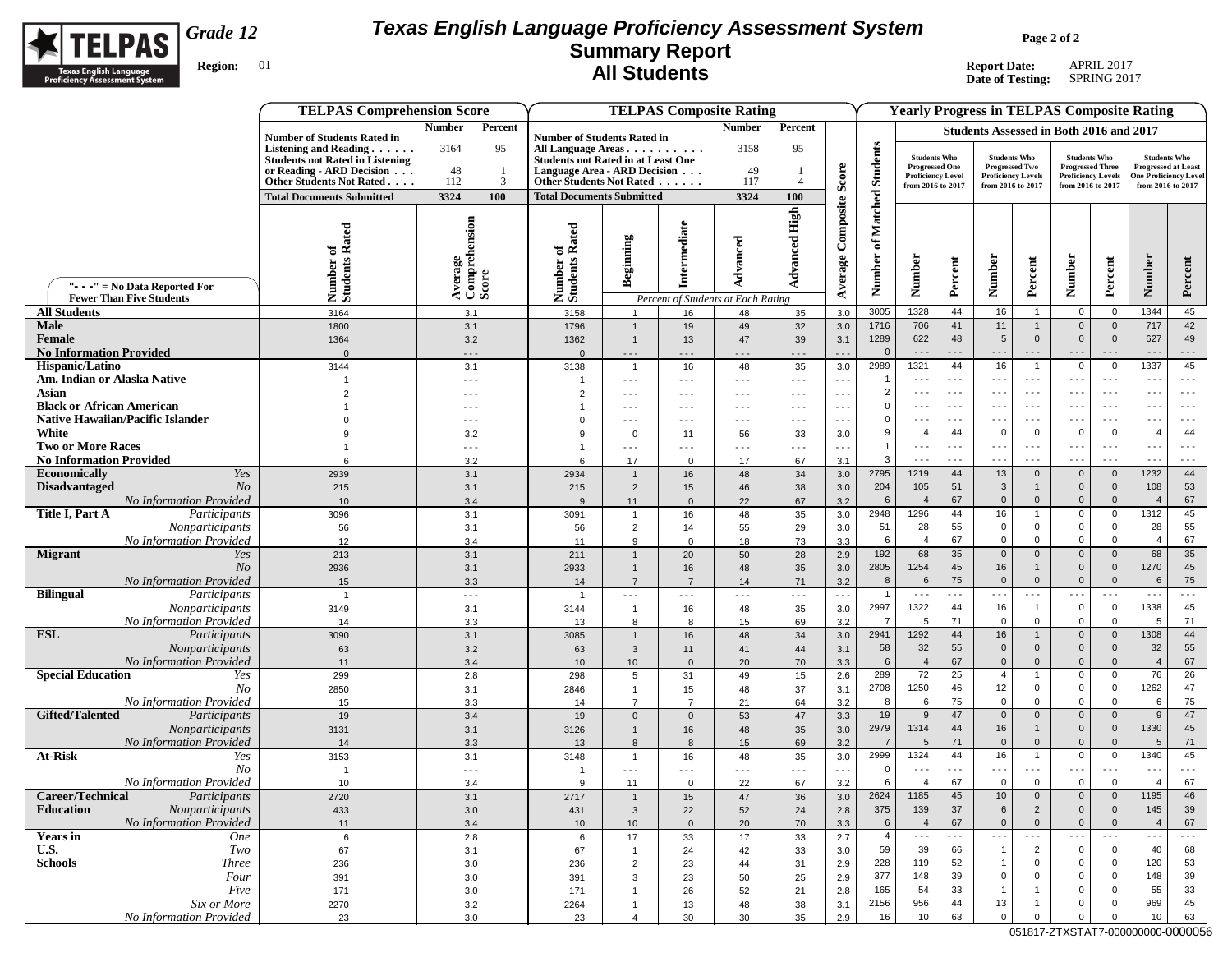

# **Region:** 01 *Grades K through 2*

## **Texas English Language Proficiency Assessment System Summary Report All Students**

**Page 1 of 2**

|                                                           | Listening                   |                                  |                                                                      |                                    |                                     |                                      | Speaking             |                                                                      |                                            |                                         |                                                                                                                            | Reading                  |                                    |                                                                                     | Writing                                                  |                                            |                      |                                    |                                           |                                                 |  |
|-----------------------------------------------------------|-----------------------------|----------------------------------|----------------------------------------------------------------------|------------------------------------|-------------------------------------|--------------------------------------|----------------------|----------------------------------------------------------------------|--------------------------------------------|-----------------------------------------|----------------------------------------------------------------------------------------------------------------------------|--------------------------|------------------------------------|-------------------------------------------------------------------------------------|----------------------------------------------------------|--------------------------------------------|----------------------|------------------------------------|-------------------------------------------|-------------------------------------------------|--|
|                                                           |                             |                                  | Number of Students Rated<br>Not Rated: EC<br>Not Rated: ARD Decision | Number Percent<br>48005<br>3<br>86 | 100<br>$\mathbf{0}$<br>$\mathbf{0}$ |                                      |                      | Number of Students Rated<br>Not Rated: EC<br>Not Rated: ARD Decision | <b>Number</b> Percent<br>47928<br>5<br>162 | 100<br>$\overline{0}$<br>$\overline{0}$ | Number of Students Rated<br>Not Rated: EC<br>Students Absent<br>Not Rated: ARD Decision<br><b>Other Students Not Rated</b> |                          |                                    | Number Percent<br>47748<br>$\mathcal{R}$<br>$\overline{0}$<br>367<br>$\overline{0}$ | 99<br>$\overline{0}$<br>$\overline{0}$<br>-1<br>$\Omega$ | Not Rated: $EC$<br>Not Rated: ARD Decision |                      | Number of Students Rated.          | <b>Number</b><br>47714<br>$\Omega$<br>367 | Percent<br>99<br>$\overline{0}$<br>$\mathbf{1}$ |  |
|                                                           |                             | <b>Total Documents Submitted</b> |                                                                      | 48094                              | 100                                 | <b>Total Documents Submitted</b>     |                      |                                                                      | 48095                                      | 100                                     | <b>Total Documents Submitted</b>                                                                                           |                          |                                    | 48118                                                                               | 100                                                      | <b>Total Documents Submitted</b>           |                      |                                    | 48090                                     | <b>100</b>                                      |  |
| "- - -" = $No Data$ Reported For                          | Number of<br>Students Rated | Beginning                        | Intermediate                                                         | Advanced                           | <b>Advanced High</b>                | of<br>Rated<br>Number of<br>Students | Beginning            | Intermediate                                                         | Advanced                                   | <b>Advanced High</b>                    | Number of<br>Students Rated                                                                                                | Beginning                | Intermediate                       | Advanced                                                                            | <b>Advanced High</b>                                     | Number of<br>Students Rated                | <b>Beginning</b>     | Intermediate                       | Advanced                                  | <b>Advanced High</b>                            |  |
| <b>Fewer Than Five Students</b>                           |                             |                                  | Percent of Students at Each Rating                                   |                                    |                                     |                                      |                      | Percent of Students at Each Rating                                   |                                            |                                         |                                                                                                                            |                          | Percent of Students at Each Rating |                                                                                     |                                                          |                                            |                      | Percent of Students at Each Rating |                                           |                                                 |  |
| <b>All Students</b>                                       | 48005                       | 17                               | 30                                                                   | 29                                 | 23                                  | 47928                                | 24                   | 32                                                                   | 25                                         | 18                                      | 47748                                                                                                                      | 36                       | 32                                 | 19                                                                                  | 12                                                       | 47714                                      | 38                   | 32                                 | 19                                        | 10                                              |  |
| <b>Male</b>                                               | 24491                       | 19                               | 31                                                                   | 29                                 | 22                                  | 24439                                | 26                   | 32                                                                   | 25                                         | 17                                      | 24316                                                                                                                      | 38                       | 32                                 | 18                                                                                  | 12                                                       | 24295                                      | 42                   | 32                                 | 18                                        | $\overline{9}$                                  |  |
| Female                                                    | 23514                       | 16                               | 30                                                                   | 30                                 | 24                                  | 23489                                | 23                   | 32                                                                   | 26                                         | 19                                      | 23432                                                                                                                      | 34                       | 33                                 | 20                                                                                  | 13                                                       | 23419                                      | 35                   | 33                                 | 20                                        | 11                                              |  |
| <b>No Information Provided</b>                            | $\Omega$                    | .                                | $- - -$                                                              | .                                  | $- - -$                             | $\mathbf{0}$                         | .                    | .                                                                    | .                                          | .                                       | $\mathbf{0}$                                                                                                               | $\overline{\phantom{a}}$ | .                                  | .                                                                                   | .                                                        | $\mathbf{0}$                               | .                    | .                                  | .                                         | $\dots$                                         |  |
| <b>Hispanic/Latino</b>                                    | 47259                       | 17                               | 30                                                                   | 29                                 | 23                                  | 47183                                | 24                   | 32                                                                   | 25                                         | 18                                      | 47005                                                                                                                      | 36                       | 33                                 | 19                                                                                  | 12                                                       | 46970                                      | 38                   | 32                                 | 19                                        | 10                                              |  |
| Am. Indian or Alaska Native<br>Asian                      | 16<br>139                   | 13<br>11                         | 38<br>14                                                             | 19<br>24                           | 31<br>52                            | 16<br>139                            | 25<br>11             | 31<br>16                                                             | 25<br>32                                   | 19<br>41                                | 16<br>139                                                                                                                  | 44<br>10                 | 25<br>22                           | 13<br>27                                                                            | 19<br>41                                                 | 16<br>139                                  | 44<br>13             | 31<br>17                           | 13<br>34                                  | 13<br>37                                        |  |
| <b>Black or African American</b>                          | 16                          | 13                               | 25                                                                   | 31                                 | 31                                  | 16                                   | 13                   | 50                                                                   | 19                                         | 19                                      | 16                                                                                                                         | 13                       | 38                                 | 31                                                                                  | 19                                                       | 16                                         | 13                   | 50                                 | 25                                        | 13                                              |  |
| <b>Native Hawaiian/Pacific Islander</b>                   | $\Omega$                    | $\ddotsc$                        | $\sim$ $\sim$                                                        | $\sim$ $\sim$ $\sim$               | $\sim$ $\sim$ $\sim$                | $\overline{\mathbf{0}}$              | $\sim$ $\sim$ $\sim$ | $\sim$ $\sim$ $\sim$                                                 | $\sim$ $\sim$ $\sim$                       | $\ddotsc$                               | $\mathsf 0$                                                                                                                | - - -                    | $\overline{\phantom{a}}$           | .                                                                                   | $\sim$ $\sim$ $\sim$                                     | $\mathbf 0$                                | $\sim$ $\sim$ $\sim$ | $\ddotsc$                          | $\sim$ $\sim$ $\sim$                      | $\sim$ $\sim$ $\sim$                            |  |
| White                                                     | 393                         | 17                               | 36                                                                   | 31                                 | 17                                  | 393                                  | 23                   | 39                                                                   | 24                                         | 13                                      | 393                                                                                                                        | 35                       | 32                                 | 20                                                                                  | 12                                                       | 393                                        | 37                   | 38                                 | 16                                        | 9                                               |  |
| <b>Two or More Races</b>                                  | 15                          | $\overline{7}$                   | 20                                                                   | 40                                 | 33                                  | 15                                   | $\overline{7}$       | 47                                                                   | 20                                         | 27                                      | 15                                                                                                                         | 27                       | 33                                 | 13                                                                                  | 27                                                       | 15                                         | 40                   | 33                                 | $\overline{7}$                            | 20                                              |  |
| <b>No Information Provided</b>                            | 167                         | 47                               | 23                                                                   | 18                                 | 11                                  | 166                                  | 49                   | 30                                                                   | 14                                         | 6                                       | 164                                                                                                                        | 55                       | 27                                 | 12                                                                                  | $\overline{7}$                                           | 165                                        | 64                   | 22                                 | 12                                        | $\overline{2}$                                  |  |
| Yes<br><b>Economically</b>                                | 44308                       | 18                               | 31                                                                   | 29                                 | 22                                  | 44238                                | 25                   | 33                                                                   | 25                                         | $17$                                    | 44056                                                                                                                      | 37                       | 33                                 | 19                                                                                  | 12                                                       | 44032                                      | 39                   | 33                                 | 19                                        | 10 <sup>1</sup>                                 |  |
| <b>Disadvantaged</b><br>N <sub>O</sub>                    | 3471                        | 13                               | 24                                                                   | 29                                 | 33                                  | 3465                                 | 17                   | 26                                                                   | 28                                         | 29                                      | 3467                                                                                                                       | 26                       | 28                                 | 24                                                                                  | 22                                                       | 3458                                       | 29                   | 30                                 | 24                                        | 17                                              |  |
| No Information Provided                                   | 226                         | 46                               | 25                                                                   | 18                                 | 11                                  | 225                                  | 48                   | 30                                                                   | 15                                         | 8                                       | 225                                                                                                                        | 54                       | 27                                 | 12                                                                                  | $\overline{7}$                                           | 224                                        | 64                   | 22                                 | 11                                        | $\mathbf{3}$                                    |  |
| Title I, Part A<br>Participants                           | 47439                       | 17                               | 31                                                                   | 29                                 | 23                                  | 47363                                | 24                   | 32                                                                   | 25                                         | 18                                      | 47184                                                                                                                      | 36                       | 33                                 | 19                                                                                  | 12                                                       | 47150                                      | 38                   | 32                                 | 19                                        | 10 <sup>1</sup>                                 |  |
| Nonparticipants                                           | 341                         | 18                               | 21                                                                   | 24                                 | 36                                  | 341                                  | 23                   | 24                                                                   | 23                                         | 29                                      | 340                                                                                                                        | 31                       | 27                                 | 20                                                                                  | 22                                                       | 341                                        | 31                   | 28                                 | 20                                        | 21                                              |  |
| No Information Provided                                   | 225                         | 45<br>18                         | 24                                                                   | 19<br>28                           | 12                                  | 224                                  | 47<br>27             | 29<br>34                                                             | 16<br>25                                   | 8<br>14                                 | 224                                                                                                                        | 52<br>44                 | 28<br>32                           | 13<br>15                                                                            | $\overline{7}$<br>9                                      | 223                                        | 62<br>45             | 22<br>32                           | 12                                        | $\overline{4}$<br>$\overline{7}$                |  |
| <b>Migrant</b><br>Yes<br>N <sub>O</sub>                   | 1442<br>46327               | 17                               | 34<br>30                                                             | 29                                 | 19<br>23                            | 1441<br>46252                        | 24                   | 32                                                                   | 25                                         | 18                                      | 1439<br>46072                                                                                                              | 36                       | 32                                 | 19                                                                                  | 12                                                       | 1438<br>46042                              | 38                   | 32                                 | 16<br>19                                  | 10 <sup>1</sup>                                 |  |
| <b>No Information Provided</b>                            | 236                         | 47                               | 23                                                                   | 19                                 | 11                                  | 235                                  | 49                   | 29                                                                   | 15                                         | $\overline{7}$                          | 237                                                                                                                        | 54                       | 27                                 | 11                                                                                  | $\boldsymbol{8}$                                         | 234                                        | 63                   | 23                                 | 11                                        | $\mathbf{3}$                                    |  |
| <b>Bilingual</b><br>Participants                          | 46467                       | 18                               | 31                                                                   | 29                                 | 22                                  | 46397                                | 25                   | 33                                                                   | 25                                         | 17                                      | 46227                                                                                                                      | 36                       | 33                                 | 19                                                                                  | 12                                                       | 46196                                      | 39                   | 32                                 | 19                                        | 10 <sup>1</sup>                                 |  |
| Nonparticipants                                           | 1326                        | 8                                | 18                                                                   | 30                                 | 44                                  | 1320                                 | 9                    | 22                                                                   | 30                                         | 40                                      | 1310                                                                                                                       | 19                       | 30                                 | 26                                                                                  | 25                                                       | 1308                                       | 20                   | 28                                 | 27                                        | 26                                              |  |
| <b>No Information Provided</b>                            | 212                         | 44                               | 26                                                                   | 18                                 | 12                                  | 211                                  | 46                   | 30                                                                   | 16                                         | 8                                       | 211                                                                                                                        | 52                       | 27                                 | 13                                                                                  | 8                                                        | 210                                        | 62                   | 23                                 | 11                                        | $\overline{4}$                                  |  |
| <b>ESL</b><br>Participants                                | 348                         | 11                               | 14                                                                   | 32                                 | 43                                  | 348                                  | 10                   | 21                                                                   | 33                                         | 36                                      | 348                                                                                                                        | 18                       | 28                                 | 26                                                                                  | 28                                                       | 348                                        | 18                   | 26                                 | 30                                        | 26                                              |  |
| Nonparticipants                                           | 47379                       | 17                               | 31                                                                   | 29                                 | 23                                  | 47303                                | 24                   | 32                                                                   | 25                                         | 18                                      | 47118                                                                                                                      | 36                       | 33                                 | 19                                                                                  | 12                                                       | 47090                                      | 38                   | 32                                 | 19                                        | 10                                              |  |
| <b>No Information Provided</b>                            | 278                         | 42                               | 26                                                                   | 20                                 | 12                                  | 277                                  | 47                   | 29                                                                   | 17                                         | $\overline{7}$                          | 282                                                                                                                        | 55                       | 25                                 | 12                                                                                  | $\overline{7}$                                           | 276                                        | 63                   | 22                                 | 11                                        | $\overline{4}$                                  |  |
| <b>Special Education</b><br>Yes                           | 2553                        | 26                               | 36                                                                   | 25                                 | 13                                  | 2473                                 | 36                   | 34                                                                   | 19                                         | 10                                      | 2275                                                                                                                       | 59                       | 28                                 | 9                                                                                   | $\overline{4}$                                           | 2278                                       | 60                   | 28                                 | 9                                         | $\mathbf{3}$                                    |  |
| N <sub>O</sub>                                            | 45191                       | 17                               | 30                                                                   | 30                                 | 23                                  | 45195                                | 24                   | 32                                                                   | 26                                         | 18                                      | 45210                                                                                                                      | 35                       | 33                                 | 20                                                                                  | 13                                                       | 45177                                      | 37                   | 33                                 | 20                                        | 11                                              |  |
| No Information Provided                                   | 261                         | 44                               | 25                                                                   | 20                                 | 11                                  | 260                                  | 47                   | 28                                                                   | 17                                         | $\overline{7}$                          | 263                                                                                                                        | 55                       | 26                                 | 11                                                                                  | $\overline{7}$                                           | 259                                        | 63                   | 23                                 | 11                                        | 3                                               |  |
| <b>Gifted/Talented</b><br>Participants<br>Nonparticipants | 1222<br>46522               | $\mathbf{1}$<br>18               | $\overline{7}$<br>31                                                 | 28<br>29                           | 64<br>22                            | 1222<br>46446                        | $\overline{2}$<br>25 | 11<br>33                                                             | 28<br>25                                   | 59<br>17                                | 1222<br>46264                                                                                                              | $\mathbf{3}$<br>37       | 12<br>33                           | 29<br>19                                                                            | 55<br>11                                                 | 1222<br>46233                              | $\mathbf{3}$<br>39   | 17<br>33                           | 36<br>19                                  | 45<br>$\boldsymbol{9}$                          |  |
| <b>No Information Provided</b>                            | 261                         | 44                               | 25                                                                   | 20                                 | 11                                  | 260                                  | 48                   | 28                                                                   | 17                                         | $\overline{7}$                          | 262                                                                                                                        | 55                       | 26                                 | 11                                                                                  | $\overline{7}$                                           | 259                                        | 63                   | 23                                 | 11                                        | $\overline{3}$                                  |  |
| At-Risk<br>Yes                                            | 47657                       | 17                               | 30                                                                   | 29                                 | 23                                  | 47581                                | 24                   | 32                                                                   | 25                                         | 18                                      | 47398                                                                                                                      | 36                       | 33                                 | 19                                                                                  | 12                                                       | 47368                                      | 38                   | 32                                 | 19                                        | 10 <sup>1</sup>                                 |  |
| No                                                        | 117                         | 42                               | 30                                                                   | 17                                 | 11                                  | 117                                  | 50                   | 24                                                                   | 16                                         | 9                                       | 120                                                                                                                        | 61                       | 25                                 | 8                                                                                   | $\overline{7}$                                           | 117                                        | 62                   | 25                                 | 8                                         | $5\phantom{.0}$                                 |  |
| <b>No Information Provided</b>                            | 231                         | 45                               | 26                                                                   | 19                                 | 11                                  | 230                                  | 48                   | 29                                                                   | 16                                         | $\overline{7}$                          | 230                                                                                                                        | 54                       | 27                                 | 13                                                                                  | $\overline{7}$                                           | 229                                        | 63                   | 22                                 | 11                                        | 3                                               |  |
| <b>Years</b> in<br><b>One</b>                             | 16045                       | 12                               | 36                                                                   | 31                                 | 21                                  | 16012                                | 19                   | 38                                                                   | 25                                         | 17                                      | 15947                                                                                                                      | 28                       | 36                                 | 21                                                                                  | 15                                                       | 15942                                      | 34                   | 38                                 | 18                                        | 11                                              |  |
| U.S.<br>Two                                               | 14976                       | $\overline{4}$                   | 21                                                                   | 38                                 | 38                                  | 14951                                | 8                    | 28                                                                   | 35                                         | 29                                      | 14890                                                                                                                      | 18                       | 37                                 | 26                                                                                  | 19                                                       | 14863                                      | 16                   | 36                                 | 31                                        | 17                                              |  |
| Schools <sup>%</sup><br><b>Three</b>                      | 1817                        | $\overline{4}$                   | 23                                                                   | 38                                 | 34                                  | 1814                                 | 8                    | 32                                                                   | 36                                         | 25                                      | 1805                                                                                                                       | 31                       | 45                                 | 19                                                                                  | $\overline{4}$                                           | 1800                                       | 24                   | 41                                 | 27                                        | $8\phantom{1}$                                  |  |
| Four                                                      | 76                          | $5\phantom{1}$                   | 25                                                                   | 42                                 | 28                                  | 76                                   | $\overline{7}$       | 36                                                                   | 38                                         | 20                                      | 75                                                                                                                         | 33                       | 40                                 | 19                                                                                  | 8                                                        | 76                                         | 21                   | 59                                 | 14                                        | $5\phantom{.0}$                                 |  |
| Five                                                      | 3                           | $- - -$                          | $- - -$                                                              | $- - -$                            | $- - -$                             | 3                                    | $- - -$              | $- - -$                                                              | $- - -$                                    | $\sim$ $\sim$ $\sim$                    | $\mathbf{3}$                                                                                                               | $- - -$                  | $\overline{\phantom{a}}$           | $- - -$                                                                             | $- - -$                                                  | $\mathbf{3}$                               | $- - -$              | $- - -$                            | $- - -$                                   | $- - -$                                         |  |
| Six or More                                               | $\mathbf{0}$                | $- - -$                          | $- - -$                                                              | $- - -$                            | $- - -$                             | $\Omega$                             | $- - -$              | $\sim$ $\sim$ $\sim$                                                 | $\sim$ $\sim$ $\sim$                       | $\sim$ $\sim$ $\sim$                    | $\mathsf 0$                                                                                                                | $- - -$                  | $- - -$                            | $- - -$                                                                             | $\sim$ $\sim$ $\sim$                                     | $\Omega$                                   | $- - -$              | $- - -$                            | $- - -$                                   | $- - -$                                         |  |
| <b>No Information Provided</b>                            | 68                          | $6\phantom{1}6$                  | 29                                                                   | 37                                 | 28                                  | 68                                   | $6\phantom{.}$       | 38                                                                   | 31                                         | 25                                      | 67                                                                                                                         | 21                       | 34                                 | 21                                                                                  | 24                                                       | 67                                         | 13                   | 42                                 | 28                                        | 16                                              |  |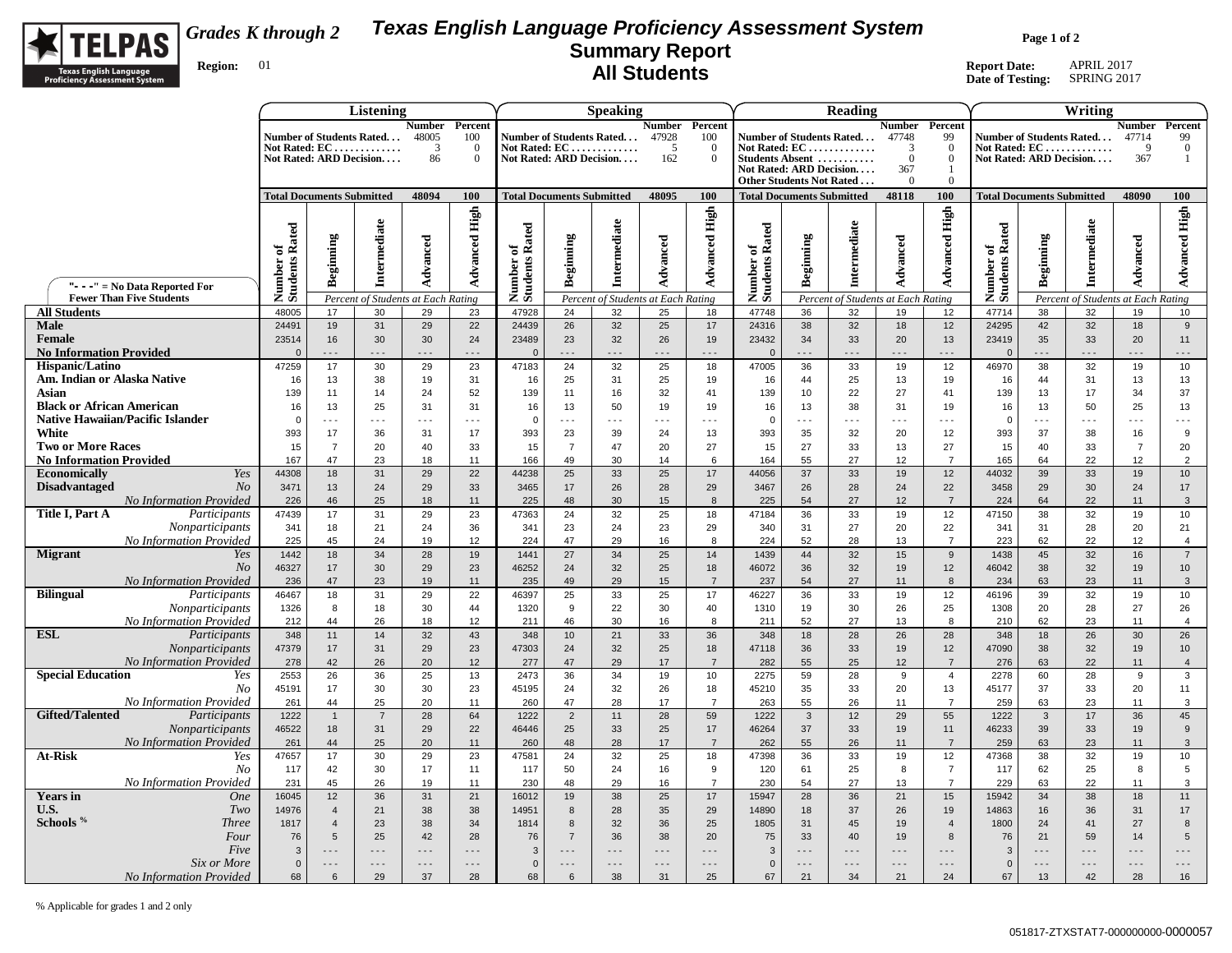

# **Region:** 01 *Grades K through 2*

## **Texas English Language Proficiency Assessment System Summary Report All Students**

**Page 2 of 2**

**Report Date:** APRIL 2017 **Date of Testing:** SPRING 2017

|                                                                      | <b>TELPAS Comprehension Score</b>                                                                                                           |                                        |                                                                                                                                       | <b>Yearly Progress in TELPAS Composite Rating+</b> |                    |                                                 |                            |                                  |                      |                                               |                      |                                                |                                  |                                                |                                |                                                   |                          |  |
|----------------------------------------------------------------------|---------------------------------------------------------------------------------------------------------------------------------------------|----------------------------------------|---------------------------------------------------------------------------------------------------------------------------------------|----------------------------------------------------|--------------------|-------------------------------------------------|----------------------------|----------------------------------|----------------------|-----------------------------------------------|----------------------|------------------------------------------------|----------------------------------|------------------------------------------------|--------------------------------|---------------------------------------------------|--------------------------|--|
|                                                                      |                                                                                                                                             | <b>Number</b><br>Percent               |                                                                                                                                       |                                                    |                    | <b>TELPAS Composite Rating</b><br><b>Number</b> | Percent                    |                                  |                      | Students Assessed in Both 2016 and 2017       |                      |                                                |                                  |                                                |                                |                                                   |                          |  |
|                                                                      | <b>Number of Students Rated in</b><br>Listening and Reading $\ldots$<br><b>Students not Rated in Listening</b><br>or Reading - ARD Decision | 47685<br>99<br>371<br>-1               | <b>Number of Students Rated in</b><br>All Language Areas<br><b>Students not Rated in at Least One</b><br>Language Area - ARD Decision |                                                    |                    | 47665<br>382                                    | 99                         |                                  | <b>Students</b>      | <b>Students Who</b><br><b>Progressed One</b>  |                      | <b>Students Who</b><br><b>Progressed Two</b>   |                                  | <b>Students Who</b><br><b>Progressed Three</b> |                                | <b>Students Who</b><br><b>Progressed at Least</b> |                          |  |
|                                                                      | Other Students Not Rated                                                                                                                    | $\mathbf{0}$<br>91                     | Other Students Not Rated                                                                                                              |                                                    |                    | 94                                              | $\overline{0}$             | Score                            |                      | <b>Proficiency Level</b><br>from 2016 to 2017 |                      | <b>Proficiency Levels</b><br>from 2016 to 2017 |                                  | <b>Proficiency Levels</b><br>from 2016 to 2017 |                                | <b>One Proficiency Level</b><br>from 2016 to 2017 |                          |  |
|                                                                      | <b>Total Documents Submitted</b>                                                                                                            | 48147<br>100                           | <b>Total Documents Submitted</b>                                                                                                      |                                                    |                    | 48141                                           | 100                        |                                  |                      |                                               |                      |                                                |                                  |                                                |                                |                                                   |                          |  |
| "- - - " = $No$ Data Reported For<br><b>Fewer Than Five Students</b> | Number of<br>Students Rated                                                                                                                 | ension<br>Average<br>Comprehe<br>Score | Number of<br>Students Rated                                                                                                           | Beginning                                          | Intermediate       | Advanced<br>Percent of Students at Each Rating  | <b>Advanced High</b>       | Composite<br>Average             | of Matched<br>Number | <b>Number</b>                                 | Percent              | <b>Number</b>                                  | Percent                          | Number                                         | Percent                        | Number                                            | Percent                  |  |
| <b>All Students</b>                                                  | 47685                                                                                                                                       | 2.3                                    | 47665                                                                                                                                 | 32                                                 | 33                 | 23                                              | 13                         | 2.1                              | 31131                | 14468                                         | 46                   | 3097                                           | 10                               | 402                                            | $\overline{1}$                 | 17967                                             | 58                       |  |
| <b>Male</b>                                                          | 24281                                                                                                                                       | 2.3                                    | 24269                                                                                                                                 | 34                                                 | 32                 | 22                                              | 12                         | 2.1                              | 15826<br>15305       | 7052<br>7416                                  | 45<br>48             | 1524<br>1573                                   | 10<br>10                         | 192<br>210                                     | $\overline{1}$<br>$\mathbf{1}$ | 8768<br>9199                                      | 55<br>60                 |  |
| Female<br><b>No Information Provided</b>                             | 23404<br>$\Omega$                                                                                                                           | $2.4\,$<br>$- - -$                     | 23396<br>$\Omega$                                                                                                                     | 29<br>$- - -$                                      | 33                 | 24<br>$  -$                                     | 14                         | 2.2<br>$\Box$                    |                      | $\sim$ $\sim$                                 | $  -$                | $  -$                                          | $- - -$                          | $\sim$ $\sim$ $\sim$                           | $\sim$ $\sim$ $\sim$           | $  -$                                             | $\sim$ $\sim$ $\sim$     |  |
| Hispanic/Latino                                                      | 46942                                                                                                                                       | 2.3                                    | 46922                                                                                                                                 | 32                                                 | 33                 | 23                                              | 13                         | 2.1                              | 30746                | 14293                                         | 46                   | 3060                                           | 10                               | 391                                            | $\overline{1}$                 | 17744                                             | 58                       |  |
| Am. Indian or Alaska Native                                          | 16                                                                                                                                          | 2.4                                    | 16                                                                                                                                    | 38                                                 | 31                 | 13                                              | 19                         | 2.1                              | 12                   | $\overline{4}$                                | 33                   | $\overline{1}$                                 | 8                                | $\overline{2}$                                 | 17                             | $\overline{7}$                                    | 58                       |  |
| Asian<br><b>Black or African American</b>                            | 139                                                                                                                                         | 3.1                                    | 139                                                                                                                                   | 10                                                 | 14                 | 32                                              | 43                         | 3.0                              | 71<br>8              | 47<br>3                                       | 66<br>38             | 8<br>$\overline{2}$                            | 11<br>25                         | $\mathsf 0$<br>$\Omega$                        | $\mathbf 0$<br>$\mathbf 0$     | 55<br>5                                           | 77<br>63                 |  |
| <b>Native Hawaiian/Pacific Islander</b>                              | 16<br>$\Omega$                                                                                                                              | 2.7<br>$\overline{\phantom{a}}$        | 16<br>$\Omega$                                                                                                                        | 13<br>$\sim$ $\sim$ $\sim$                         | 38<br>$- - -$      | 31<br>$\sim$ $\sim$ $\sim$                      | 19<br>$\sim$ $\sim$ $\sim$ | 2.5<br>$\mathbb{Z}^{\mathbb{Z}}$ | $\mathbf 0$          | $\sim$ $\sim$ $\sim$                          | $\sim$ $\sim$ $\sim$ | $\overline{\phantom{a}}$                       | $- - -$                          | $\sim$ $\sim$ $\sim$                           | $- -$                          | $  -$                                             | $ -$                     |  |
| White                                                                | 393                                                                                                                                         | 2.3                                    | 393                                                                                                                                   | 30                                                 | 36                 | 22                                              | 12                         | 2.1                              | 244                  | 101                                           | 41                   | 23                                             | 9                                | 8                                              | $\mathbf{3}$                   | 132                                               | 54                       |  |
| <b>Two or More Races</b>                                             | 15                                                                                                                                          | 2.7                                    | 15                                                                                                                                    | 27                                                 | 33                 | 20                                              | 20                         | 2.4                              | 9                    | 6                                             | 67                   | $\overline{2}$                                 | 22                               | $\mathbf 0$                                    | $\mathsf 0$                    | 8                                                 | 89                       |  |
| <b>No Information Provided</b>                                       | 164                                                                                                                                         | 1.8                                    | 164                                                                                                                                   | 53                                                 | 28                 | 15                                              | $\overline{4}$             | 1.7                              | 41                   | 14                                            | 34                   | $\overline{1}$                                 | 2                                | $\overline{1}$                                 | $\overline{2}$                 | 16                                                | 39                       |  |
| <b>Economically</b><br>Yes<br><b>Disadvantaged</b><br>N <sub>O</sub> | 44005<br>3457                                                                                                                               | 2.3<br>2.6                             | 43987                                                                                                                                 | 32                                                 | 33                 | 23                                              | 12                         | 2.1                              | 29033<br>2040        | 13356<br>1093                                 | 46<br>54             | 2841<br>254                                    | 10<br>12                         | 349<br>52                                      | $\overline{1}$<br>$\mathbf{3}$ | 16546<br>1399                                     | 57<br>69                 |  |
| <b>No Information Provided</b>                                       | 223                                                                                                                                         | 1.8                                    | 3455<br>223                                                                                                                           | 23<br>52                                           | 28<br>28           | 26<br>16                                        | 23<br>$\overline{4}$       | 2.4<br>1.7                       | 58                   | 19                                            | 33                   | $\overline{2}$                                 | 3                                | $\overline{1}$                                 | $\overline{2}$                 | 22                                                | 38                       |  |
| Title I, Part A<br>Participants                                      | 47123                                                                                                                                       | 2.3                                    | 47103                                                                                                                                 | 32                                                 | 33                 | 23                                              | 13                         | 2.1                              | 30882                | 14346                                         | 46                   | 3067                                           | 10                               | 398                                            | $\overline{1}$                 | 7811                                              | 58                       |  |
| Nonparticipants                                                      | 340                                                                                                                                         | 2.6                                    | 340                                                                                                                                   | 29                                                 | 24                 | 24                                              | 23                         | 2.4                              | 192                  | 102                                           | 53                   | 28                                             | 15                               | 3                                              | $\overline{2}$                 | 133                                               | 69                       |  |
| No Information Provided                                              | 222                                                                                                                                         | 1.9                                    | 222                                                                                                                                   | 50                                                 | 29                 | 16                                              | 5                          | 1.7                              | 57<br>959            | 20<br>392                                     | 35<br>41             | $\overline{2}$<br>71                           | $\overline{4}$<br>$\overline{7}$ | $\overline{1}$<br>10                           | $\overline{2}$<br>$\mathbf{1}$ | 23<br>473                                         | 40<br>49                 |  |
| <b>Migrant</b><br>Yes<br>No                                          | 1436<br>46016                                                                                                                               | 2.2<br>2.3                             | 1436<br>45996                                                                                                                         | 37<br>31                                           | 34<br>33           | 19<br>23                                        | 10<br>13                   | 2.0<br>2.1                       | 30113                | 14056                                         | 47                   | 3024                                           | 10                               | 391                                            | $\mathbf{1}$                   | 17471                                             | 58                       |  |
| <b>No Information Provided</b>                                       | 233                                                                                                                                         | 1.8                                    | 233                                                                                                                                   | 52                                                 | 29                 | 15                                              | $5\phantom{.0}$            | 1.7                              | 59                   | 20                                            | 34                   | $\overline{2}$                                 | $\mathbf{3}$                     | $\overline{1}$                                 | $\overline{2}$                 | 23                                                | 39                       |  |
| <b>Bilingual</b><br>Participants                                     | 46168                                                                                                                                       | 2.3                                    | 46148                                                                                                                                 | 32                                                 | 33                 | 23                                              | 12                         | 2.1                              | 30204                | 14012                                         | 46                   | 3017                                           | 10                               | 388                                            | $\overline{1}$                 | 17417                                             | 58                       |  |
| Nonparticipants                                                      | 1308                                                                                                                                        | 2.8                                    | 1308                                                                                                                                  | 14                                                 | 28                 | 29                                              | 29                         | 2.7                              | 873                  | 437                                           | 50                   | 78                                             | 9                                | 13                                             | $\mathbf{1}$                   | 528                                               | 60                       |  |
| No Information Provided<br><b>ESL</b><br>Participants                | 209<br>348                                                                                                                                  | 1.9<br>2.9                             | 209<br>348                                                                                                                            | 50<br>14                                           | 29<br>23           | 16<br>32                                        | 5<br>32                    | 1.7<br>2.7                       | 54<br>209            | 19<br>116                                     | 35<br>56             | $\overline{2}$<br>26                           | $\overline{4}$<br>12             | $\overline{1}$<br>$\,6\,$                      | $\overline{2}$<br>$\mathbf{3}$ | 22<br>148                                         | 41<br>71                 |  |
| Nonparticipants                                                      | 47062                                                                                                                                       | 2.3                                    | 47042                                                                                                                                 | 32                                                 | 33                 | 23                                              | 13                         | 2.1                              | 30840                | 14323                                         | 46                   | 3066                                           | 10                               | 395                                            | $\mathbf{1}$                   | 17784                                             | 58                       |  |
| <b>No Information Provided</b>                                       | 275                                                                                                                                         | 1.9                                    | 275                                                                                                                                   | 52                                                 | 27                 | 16                                              | 5                          | 1.7                              | 82                   | 29                                            | 35                   | 5                                              | $6\phantom{1}$                   | $\overline{1}$                                 | $\mathbf{1}$                   | 35                                                | 43                       |  |
| <b>Special Education</b><br>Yes                                      | 2274                                                                                                                                        | 2.0                                    | 2264                                                                                                                                  | 51                                                 | 34                 | 12                                              | $\mathbf{3}$               | 1.7                              | 1599                 | 529                                           | 33                   | 68                                             | $\overline{4}$                   | 6                                              | $\mathbf 0$                    | 603                                               | 38                       |  |
| No                                                                   | 45153                                                                                                                                       | 2.4                                    | 45143                                                                                                                                 | 31                                                 | 33                 | 24                                              | 13                         | 2.2                              | 29455<br>77          | 13912<br>27                                   | 47<br>35             | 3026<br>3                                      | 10<br>$\overline{4}$             | 395<br>$\overline{1}$                          | $\mathbf{1}$<br>$\mathbf{1}$   | 17333<br>31                                       | 59<br>40                 |  |
| No Information Provided<br><b>Gifted/Talented</b><br>Participants    | 258<br>1222                                                                                                                                 | 1.9<br>$3.5\,$                         | 258<br>1222                                                                                                                           | 52<br>$\overline{2}$                               | 29<br>10           | 15<br>31                                        | 5<br>58                    | 1.7<br>3.4                       | 1157                 | 787                                           | 68                   | 133                                            | 11                               | 23                                             | $\overline{2}$                 | 943                                               | 82                       |  |
| Nonparticipants                                                      | 46205                                                                                                                                       | 2.3                                    | 46185                                                                                                                                 | 32                                                 | 33                 | 23                                              | 12                         | 2.1                              | 29900                | 13655                                         | 46                   | 2961                                           | 10                               | 378                                            | $\mathbf{1}$                   | 16994                                             | 57                       |  |
| <b>No Information Provided</b>                                       | 258                                                                                                                                         | 1.9                                    | 258                                                                                                                                   | 52                                                 | 28                 | 15                                              | $\overline{5}$             | 1.7                              | 74                   | 26                                            | 35                   | $\overline{3}$                                 | $\overline{4}$                   | $\overline{1}$                                 | $\mathbf{1}$                   | 30                                                | 41                       |  |
| At-Risk<br>Yes                                                       | 47342                                                                                                                                       | 2.3                                    | 47322                                                                                                                                 | 31                                                 | 33                 | 23                                              | 13                         | 2.1                              | 31033                | 14431                                         | 47                   | 3092                                           | 10                               | 401                                            | $\mathbf{1}$                   | 17924                                             | $\overline{58}$          |  |
| N <sub>O</sub><br>No Information Provided                            | 115<br>228                                                                                                                                  | 1.8<br>1.8                             | 115<br>228                                                                                                                            | 56<br>51                                           | 27<br>29           | 11<br>16                                        | 6<br>$\overline{4}$        | 1.6<br>1.7                       | 38<br>60             | 17<br>20                                      | 45<br>33             | 3<br>$\overline{2}$                            | 8<br>3                           | $\mathbf 0$<br>$\overline{1}$                  | $\mathbf 0$<br>$\overline{2}$  | 20<br>23                                          | 53<br>38                 |  |
| <b>Years</b> in<br><b>One</b>                                        | 15932                                                                                                                                       | 2.4                                    | 15926                                                                                                                                 | 26                                                 | 37                 | 23                                              | 14                         | 2.2                              | 14758                | 7027                                          | 48                   | 1755                                           | 12                               | 323                                            | $\overline{2}$                 | 9105                                              | 62                       |  |
| U.S.<br>Two                                                          | 14850                                                                                                                                       | 2.8                                    | 14841                                                                                                                                 | 11                                                 | 34                 | 34                                              | 21                         | 2.6                              | 14488                | 6660                                          | 46                   | 1250                                           | 9                                | 77                                             | 1                              | 7987                                              | 55                       |  |
| Schools <sup>%</sup><br><b>Three</b>                                 | 1798                                                                                                                                        | $2.5\,$                                | 1796                                                                                                                                  | 16                                                 | 45                 | 32                                              | 6                          | 2.2                              | 1751                 | 725                                           | 41                   | 77                                             | $\overline{4}$                   | $\overline{2}$                                 | $\mathbf 0$                    | 804                                               | 46                       |  |
| Four                                                                 | 75                                                                                                                                          | $2.5\,$                                | 75                                                                                                                                    | 16                                                 | 55                 | 21                                              | 8                          | 2.2                              | 73<br>$\mathbf{3}$   | 25                                            | 34<br>$  -$          | $\overline{4}$                                 | 5<br>$- - -$                     | $\mathbf{0}$<br>$- - -$                        | $\mathbf{0}$<br>$- - -$        | 29<br>.                                           | 40<br>$\ddotsc$          |  |
| Five<br>Six or More                                                  | 3<br>$\mathbf{0}$                                                                                                                           | $- - -$<br>$- - -$                     | 3<br>$\mathbf 0$                                                                                                                      | $- - -$<br>$- - -$                                 | $- - -$<br>$- - -$ | $ -$<br>$- - -$                                 | $ -$<br>$- - -$            | $  -$<br>$\sim$ $\sim$           | $\mathbf 0$          | $\ddotsc$<br>$- - -$                          | $- - -$              | - - -<br>.                                     | $- - -$                          | $\sim$ $\sim$ $\sim$                           | $\sim$ $\sim$ $\sim$           | ---                                               | $\overline{\phantom{a}}$ |  |
| <b>No Information Provided</b>                                       | 67                                                                                                                                          | 2.7                                    | 67                                                                                                                                    | 10                                                 | 39                 | 24                                              | 27                         | 2.5                              | 58                   | 29                                            | 50                   | 11                                             | 19                               | $\mathbf 0$                                    | $\mathbf{0}$                   | 40                                                | 69                       |  |

% Applicable for grades 1 and 2 only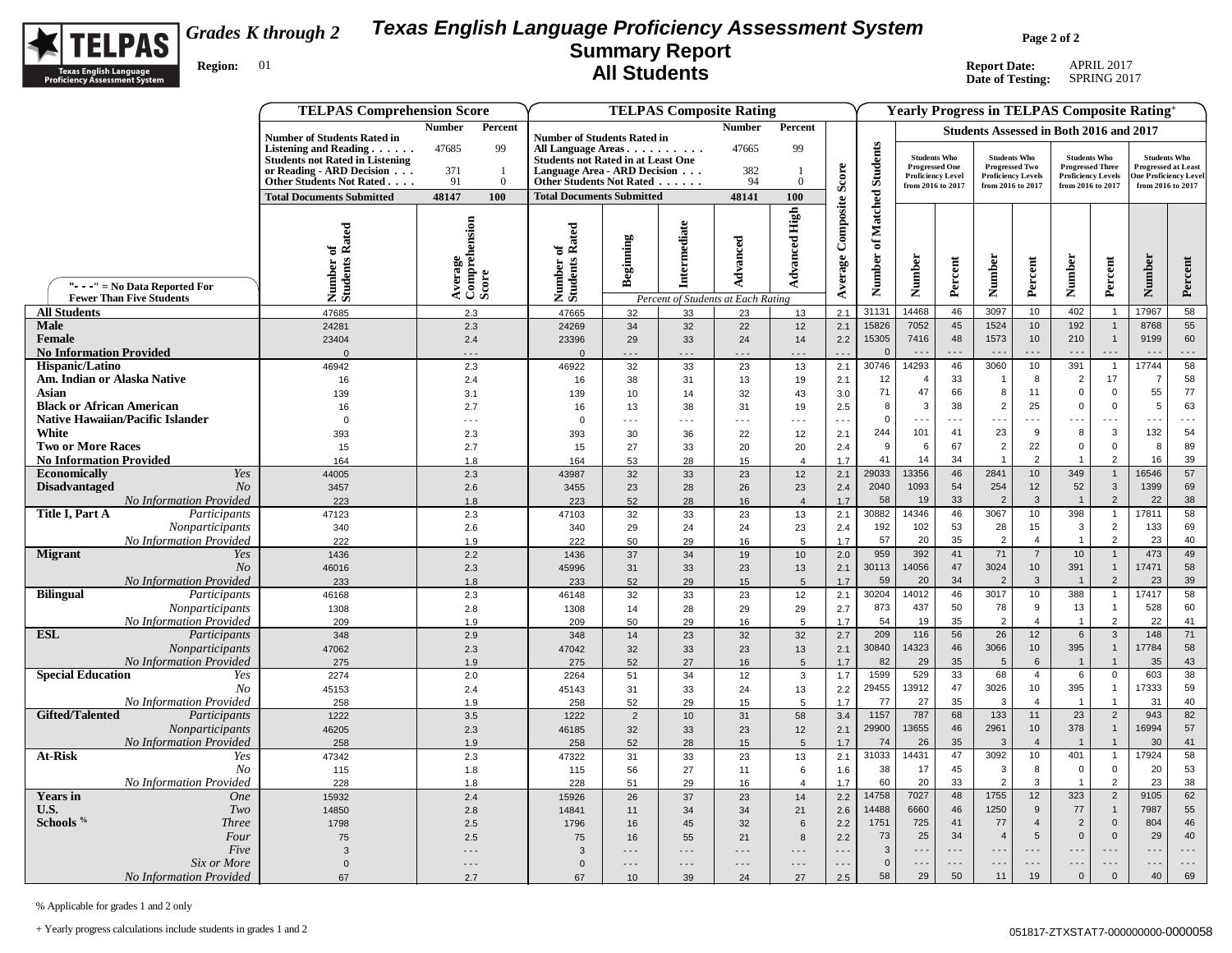

# **Region:** 01 *Grades 3 through 12*

## **Texas English Language Proficiency Assessment System Summary Report All Students**

**Page 1 of 2**

**Report Date:** APRIL 2017 **Date of Testing:** SPRING 2017

|                                                                     | <b>Listening</b>                 |                                           |                                                                      |                                       |                                       |                                   |                               | <b>Speaking</b>                                                        |                                       |                                |                                  |                      | Reading                                                                |                           |                                                                | Writing                          |                                 |                                                                                                    |                               |                                                 |  |  |
|---------------------------------------------------------------------|----------------------------------|-------------------------------------------|----------------------------------------------------------------------|---------------------------------------|---------------------------------------|-----------------------------------|-------------------------------|------------------------------------------------------------------------|---------------------------------------|--------------------------------|----------------------------------|----------------------|------------------------------------------------------------------------|---------------------------|----------------------------------------------------------------|----------------------------------|---------------------------------|----------------------------------------------------------------------------------------------------|-------------------------------|-------------------------------------------------|--|--|
|                                                                     |                                  |                                           | Number of Students Rated<br>Not Rated: EC<br>Not Rated: ARD Decision | Number Percent<br>96207<br>220<br>248 | 100<br>$\mathbf{0}$<br>$\overline{0}$ |                                   |                               | Number of Students Rated<br>Not Rated: $EC$<br>Not Rated: ARD Decision | Number Percent<br>96097<br>223<br>351 | 99<br>$\Omega$<br>$\mathbf{0}$ | Number of Students Rated         |                      | Students Absent<br>Not Rated: ARD Decision<br>Other Students Not Rated | 95905<br>227<br>771<br>50 | Number Percent<br>99<br>$\overline{0}$<br>-1<br>$\overline{0}$ |                                  |                                 | Number of Students Rated<br>Not Rated: $EC \ldots \ldots \ldots \ldots$<br>Not Rated: ARD Decision | Number<br>95532<br>341<br>763 | Percent<br>99<br>$\overline{0}$<br>$\mathbf{1}$ |  |  |
|                                                                     | <b>Total Documents Submitted</b> |                                           |                                                                      | 96675                                 | <b>100</b>                            |                                   |                               | <b>Total Documents Submitted</b>                                       | 96671                                 | 100                            | <b>Total Documents Submitted</b> |                      |                                                                        | 96953                     | <b>100</b>                                                     | <b>Total Documents Submitted</b> |                                 |                                                                                                    | 96636                         | 100                                             |  |  |
|                                                                     | Number of<br>Students Rated      | Beginning                                 | Intermediate                                                         | Advanced                              | High<br>Advanced                      | of<br>Rated<br>Number<br>Students | Beginning                     | Intermediate                                                           | Advanced                              | <b>Advanced High</b>           | Number of<br>Students Rated      | Beginning            | Intermediate                                                           | Advanced                  | <b>Advanced High</b>                                           | Number of<br>Students Rated      | Beginning                       | Intermediate                                                                                       | Advanced                      | High<br>Advanced                                |  |  |
| "- - -" = $No Data Reported For$<br><b>Fewer Than Five Students</b> |                                  |                                           | Percent of Students at Each Rating                                   |                                       |                                       |                                   |                               | Percent of Students at Each Rating                                     |                                       |                                |                                  |                      | Percent of Students at Each Rating                                     |                           |                                                                |                                  |                                 | Percent of Students at Each Rating                                                                 |                               |                                                 |  |  |
| <b>All Students</b>                                                 | 96207                            | 3                                         | 8                                                                    | 21                                    | 67                                    | 96097                             | 5                             | 13                                                                     | 26                                    | 56                             | 95905                            | 11                   | 28                                                                     | 40                        | 21                                                             | 95532                            | 6                               | 19                                                                                                 | 34                            | 41                                              |  |  |
| Male<br>Female<br><b>No Information Provided</b>                    | 51705<br>44502<br>$\Omega$       | $\overline{4}$<br>$\mathbf{3}$<br>$- - -$ | 9<br>8<br>$- - -$                                                    | 23<br>20<br>$- - -$                   | 65<br>70<br>$- - -$                   | 51637<br>44460<br>$\Omega$        | 6<br>$5\phantom{.0}$<br>- - - | 14<br>12<br>- - -                                                      | 27<br>25<br>$- - -$                   | 53<br>58<br>$- - -$            | 51510<br>44395<br>$\Omega$       | 14<br>8<br>$- - -$   | 29<br>26<br>$- - -$                                                    | 38<br>43<br>$- - -$       | 19<br>23<br>$- - -$                                            | 51278<br>44254<br>$\Omega$       | 8<br>$5\phantom{.0}$<br>$- - -$ | 22<br>16<br>$- - -$                                                                                | 34<br>33<br>$- - -$           | 36<br>47<br>$- - -$                             |  |  |
| Hispanic/Latino                                                     | 95154                            | 3                                         | 8                                                                    | 21                                    | 67                                    | 95043                             | 5                             | 13                                                                     | 26                                    | 56                             | 94803                            | 11                   | 28                                                                     | 40                        | 21                                                             | 94485                            | 6                               | 19                                                                                                 | 34                            | 41                                              |  |  |
| Am. Indian or Alaska Native<br>Asian                                | 40<br>155                        | 3<br>10                                   | 15<br>14                                                             | 20<br>14                              | 63<br>63                              | 40<br>155                         | 13<br>12                      | 13<br>19                                                               | 25<br>13                              | 50<br>56                       | 39<br>153                        | 8<br>10              | 38<br>13                                                               | 31<br>31                  | 23<br>45                                                       | 40<br>153                        | 10<br>10                        | 25<br>16                                                                                           | 33<br>30                      | 33<br>44                                        |  |  |
| <b>Black or African American</b>                                    | 21                               | 10                                        | 10                                                                   | 10                                    | 71                                    | 21                                | 10                            | 14                                                                     | 14                                    | 62                             | 21                               | 19                   | 24                                                                     | 33                        | 24                                                             | 21                               | 14                              | 14                                                                                                 | 24                            | 48                                              |  |  |
| Native Hawaiian/Pacific Islander                                    | $\overline{2}$                   | $- - -$                                   | $- - -$                                                              | $- - -$                               | $\sim$ $ \sim$                        | $\overline{2}$                    | - - -                         | $\sim$ $\sim$ $\sim$                                                   | $\sim$ $ \sim$                        | $\sim$ $\sim$ $\sim$           | $\overline{2}$                   | $\sim$ $\sim$ $\sim$ | $- - -$                                                                | - - -                     | $\sim$ $\sim$ $\sim$                                           | $\overline{2}$                   | $- - -$                         | $- - -$                                                                                            | $\sim$ $\sim$ $\sim$          | $- - -$                                         |  |  |
| White                                                               | 415                              | 9                                         | 15                                                                   | 30                                    | 46                                    | 416                               | 13                            | 22                                                                     | 30                                    | 35                             | 422                              | 15                   | 28                                                                     | 37                        | 20                                                             | 413                              | 12                              | 29                                                                                                 | 32                            | 27                                              |  |  |
| <b>Two or More Races</b>                                            | 16                               | 6                                         | 25                                                                   | 25                                    | 44                                    | 16                                | 19                            | 25                                                                     | 19                                    | 38                             | 16                               | 6                    | 38                                                                     | 31                        | 25                                                             | 16                               | 6                               | 19                                                                                                 | 38                            | 38                                              |  |  |
| <b>No Information Provided</b><br><b>Economically</b><br>Yes        | 404<br>90060                     | 14<br>$\mathbf{3}$                        | 14<br>8                                                              | 23<br>22                              | 50<br>67                              | 404<br>89956                      | 18<br>5                       | 18<br>13                                                               | 20<br>27                              | 45<br>55                       | 449<br>89704                     | 16<br>11             | 20<br>28                                                               | 37<br>40                  | 27<br>20                                                       | 402<br>89432                     | 17<br>6                         | 24<br>20                                                                                           | 25<br>34                      | 34<br>40                                        |  |  |
| <b>Disadvantaged</b><br>N <sub>O</sub>                              | 5627                             | $\overline{4}$                            | $\overline{7}$                                                       | 17                                    | 72                                    | 5621                              | 6                             | 10                                                                     | 20                                    | 65                             | 5624                             | 10                   | 20                                                                     | 39                        | 31                                                             | 5584                             | $\,6\,$                         | 14                                                                                                 | 29                            | 50                                              |  |  |
| <b>No Information Provided</b>                                      | 520                              | 14                                        | 15                                                                   | 22                                    | 48                                    | 520                               | 19                            | 18                                                                     | 21                                    | 42                             | 577                              | 19                   | 21                                                                     | 36                        | 24                                                             | 516                              | 17                              | 24                                                                                                 | 28                            | 31                                              |  |  |
| Title I, Part A<br>Participants                                     | 95057                            | $\overline{3}$                            | 8                                                                    | 21                                    | 67                                    | 94948                             | 5                             | 13                                                                     | 26                                    | 56                             | 94700                            | 11                   | 28                                                                     | 40                        | 21                                                             | 94391                            | $6\phantom{1}$                  | 19                                                                                                 | 34                            | 41                                              |  |  |
| Nonparticipants<br><b>No Information Provided</b>                   | 637<br>513                       | 9<br>14                                   | 11<br>14                                                             | 22<br>23                              | 58<br>49                              | 636<br>513                        | 11<br>19                      | 17<br>18                                                               | 25<br>22                              | 47<br>42                       | 636<br>569                       | 15<br>19             | 23<br>22                                                               | 41<br>35                  | 21<br>24                                                       | 631<br>510                       | 11<br>17                        | 19<br>25                                                                                           | 35<br>27                      | 35<br>31                                        |  |  |
| <b>Migrant</b><br>Yes                                               | 4142                             | $\overline{2}$                            | 10                                                                   | 25                                    | 64                                    | 4137                              | $\overline{4}$                | 14                                                                     | 30                                    | 52                             | 4143                             | 14                   | 31                                                                     | 40                        | 15                                                             | 4116                             | $6\phantom{.}6$                 | 23                                                                                                 | 36                            | 35                                              |  |  |
| No.                                                                 | 91491                            | $\overline{3}$                            | 8                                                                    | 21                                    | 67                                    | 91386                             | 5                             | 13                                                                     | 26                                    | 56                             | 91126                            | 11                   | 28                                                                     | 40                        | 21                                                             | 90846                            | $\,6\,$                         | 19                                                                                                 | 34                            | 41                                              |  |  |
| <b>No Information Provided</b>                                      | 574                              | 15                                        | 15                                                                   | 23                                    | 47                                    | 574                               | 19                            | 19                                                                     | 21                                    | 40                             | 636                              | 20                   | 23                                                                     | 34                        | 23                                                             | 570                              | 17                              | 25                                                                                                 | 27                            | 30                                              |  |  |
| <b>Bilingual</b><br>Participants                                    | 42564                            | 3                                         | 8                                                                    | 22                                    | 67                                    | 42493                             | $\overline{4}$                | 13                                                                     | 28                                    | 55                             | 42352                            | 12                   | 25                                                                     | 37                        | 25                                                             | 42231                            | 8                               | 22                                                                                                 | 34                            | 36                                              |  |  |
| Nonparticipants<br>No Information Provided                          | 53082<br>561                     | $\overline{4}$<br>14                      | 9<br>14                                                              | 21<br>23                              | 67<br>49                              | 53043<br>561                      | 6<br>18                       | 13<br>19                                                               | 25<br>21                              | 56<br>42                       | 52930<br>623                     | 10<br>19             | 30<br>22                                                               | 43<br>35                  | 17<br>24                                                       | 52744<br>557                     | $5\phantom{.0}$<br>16           | 17<br>24                                                                                           | 34<br>28                      | 44<br>32                                        |  |  |
| <b>ESL</b><br>Participants                                          | 50975                            | $\overline{4}$                            | 9                                                                    | 21                                    | 66                                    | 50944                             | $6\phantom{1}$                | 13                                                                     | 25                                    | 56                             | 50863                            | 10                   | 30                                                                     | 42                        | 17                                                             | 50672                            | $5\phantom{.0}$                 | 17                                                                                                 | 34                            | 44                                              |  |  |
| <b>Nonparticipants</b>                                              | 44663                            | $\mathbf{3}$                              | 8                                                                    | 22                                    | 68                                    | 44584                             | $\overline{4}$                | 13                                                                     | 27                                    | 56                             | 44411                            | 12                   | 25                                                                     | 38                        | 25                                                             | 44295                            | $\overline{7}$                  | 22                                                                                                 | 34                            | 37                                              |  |  |
| <b>No Information Provided</b>                                      | 569                              | 15                                        | 14                                                                   | 23                                    | 47                                    | 569                               | 20                            | 19                                                                     | 21                                    | 40                             | 631                              | 21                   | 21                                                                     | 35                        | 23                                                             | 565                              | 18                              | 24                                                                                                 | 27                            | 30                                              |  |  |
| <b>Special Education</b><br>Yes<br>No                               | 9481<br>86105                    | $\overline{4}$<br>3                       | 15<br>8                                                              | 29<br>21                              | 52<br>69                              | 9375<br>86101                     | $\overline{7}$<br>5           | 22<br>12                                                               | 31<br>26                              | 41<br>57                       | 8974<br>86241                    | 34<br>9              | 42<br>26                                                               | 21<br>42                  | $\overline{4}$<br>23                                           | 8939<br>85976                    | 18<br>$\sqrt{5}$                | 35<br>18                                                                                           | 31<br>34                      | 17<br>43                                        |  |  |
| <b>No Information Provided</b>                                      | 621                              | 15                                        | 15                                                                   | 24                                    | 46                                    | 621                               | 19                            | 20                                                                     | 21                                    | 39                             | 690                              | 21                   | 22                                                                     | 34                        | 22                                                             | 617                              | 18                              | 26                                                                                                 | 27                            | 29                                              |  |  |
| <b>Gifted/Talented</b><br>Participants                              | 2906                             | $\mathbf 0$                               | $\mathbf 0$                                                          | $5\phantom{.0}$                       | 94                                    | 2906                              | $\mathbf 0$                   | $\overline{1}$                                                         | 10                                    | 88                             | 2903                             | $\mathbf{0}$         | $5\phantom{.0}$                                                        | 25                        | 69                                                             | 2904                             | $\mathbb O$                     | $\mathbf{3}$                                                                                       | 16                            | 81                                              |  |  |
| Nonparticipants                                                     | 92671                            | $\mathbf{3}$                              | 9                                                                    | 22                                    | 66                                    | 92561                             | $5\phantom{.0}$               | 13                                                                     | 27                                    | 55                             | 92300                            | 11                   | 29                                                                     | 41                        | 19                                                             | 92002                            | $6\,$                           | 20                                                                                                 | 34                            | 40                                              |  |  |
| <b>No Information Provided</b>                                      | 630                              | 16                                        | 15                                                                   | 23                                    | 46                                    | 630                               | 20                            | 20                                                                     | 21                                    | 39                             | 702                              | 22                   | 22                                                                     | 34                        | 22                                                             | 626                              | 19                              | 25                                                                                                 | 27                            | 30                                              |  |  |
| At-Risk<br>Yes<br>No                                                | 95441<br>256                     | 3<br>29                                   | 8<br>16                                                              | 21<br>20                              | 67<br>35                              | 95331<br>256                      | 5<br>35                       | 13<br>16                                                               | 26<br>18                              | 56<br>31                       | 95074<br>264                     | 11<br>35             | 28<br>29                                                               | 40<br>27                  | 21<br>9                                                        | 94771<br>254                     | 6<br>33                         | 19<br>24                                                                                           | 34<br>18                      | 41<br>25                                        |  |  |
| <b>No Information Provided</b>                                      | 510                              | 14                                        | 14                                                                   | 22                                    | 50                                    | 510                               | 18                            | 18                                                                     | 22                                    | 42                             | 567                              | 18                   | 22                                                                     | 36                        | 25                                                             | 507                              | 16                              | 24                                                                                                 | 28                            | 31                                              |  |  |
| Career/Technical<br>Participants                                    | 20418                            | $\mathbf{3}$                              | 10                                                                   | 23                                    | 64                                    | 20413                             | 5                             | 14                                                                     | 27                                    | 53                             | 20381                            | 11                   | 28                                                                     | 46                        | 15                                                             | 20300                            | $\overline{4}$                  | 17                                                                                                 | 35                            | 44                                              |  |  |
| Nonparticipants<br><b>Education</b>                                 | 31954                            | $\overline{4}$                            | 8                                                                    | 19                                    | 69                                    | 31926                             | 6                             | 12                                                                     | 24                                    | 58                             | 31864                            | 9                    | 31                                                                     | 41                        | 18                                                             | 31762                            | 6                               | 17                                                                                                 | 33                            | 45                                              |  |  |
| <b>No Information Provided</b><br><b>Years in</b><br><b>One</b>     | 484<br>3529                      | 14<br>46                                  | 15<br>31                                                             | 21<br>14                              | 49<br>9                               | 484<br>3528                       | 19<br>60                      | 20<br>25                                                               | 19<br>9                               | 42<br>6                        | 540<br>3549                      | 19<br>47             | 22<br>29                                                               | 35<br>17                  | 25<br>$\overline{7}$                                           | 482<br>3514                      | 16<br>51                        | 24<br>30                                                                                           | 26<br>13                      | 34<br>6                                         |  |  |
| U.S.<br>Two                                                         | 3645                             | 14                                        | 32                                                                   | 29                                    | 25                                    | 3641                              | 26                            | 36                                                                     | 23                                    | 15                             | 3636                             | 26                   | 32                                                                     | 27                        | 15                                                             | 3636                             | 21                              | 38                                                                                                 | 27                            | 14                                              |  |  |
| <b>Schools</b><br><b>Three</b>                                      | 15626                            | $\overline{2}$                            | 12                                                                   | 30                                    | 56                                    | 15596                             | 5                             | 20                                                                     | 32                                    | 44                             | 15508                            | 13                   | 26                                                                     | 32                        | 29                                                             | 15468                            | $\overline{7}$                  | 29                                                                                                 | 36                            | 28                                              |  |  |
| Four                                                                | 15880                            | $\overline{1}$                            | 8                                                                    | 24                                    | 67                                    | 15861                             | 3                             | 15                                                                     | 29                                    | 54                             | 15815                            | 11                   | 28                                                                     | 41                        | 19                                                             | 15757                            | $\,6\,$                         | 22                                                                                                 | 35                            | 37                                              |  |  |
| Five                                                                | 14028                            | $\overline{1}$                            | $\sqrt{5}$                                                           | 18                                    | 76                                    | 14007                             | $\overline{2}$                | 10                                                                     | 25                                    | 64                             | 13981                            | $\overline{7}$       | 22                                                                     | 41                        | 30                                                             | 13950                            | $\overline{4}$                  | 17                                                                                                 | 34                            | 46                                              |  |  |
| Six or More<br>No Information Provided                              | 43262<br>237                     | $\mathbf{1}$<br>5                         | $\sqrt{5}$<br>11                                                     | 19<br>29                              | 76<br>54                              | 43227<br>237                      | $\mathbf{1}$<br>8             | 8<br>15                                                                | 25<br>27                              | 65<br>51                       | 43145<br>271                     | $\overline{7}$<br>16 | 30<br>34                                                               | 45<br>38                  | 18<br>12                                                       | 42979<br>228                     | $\overline{2}$<br>10            | 13<br>25                                                                                           | 35<br>37                      | 50<br>29                                        |  |  |